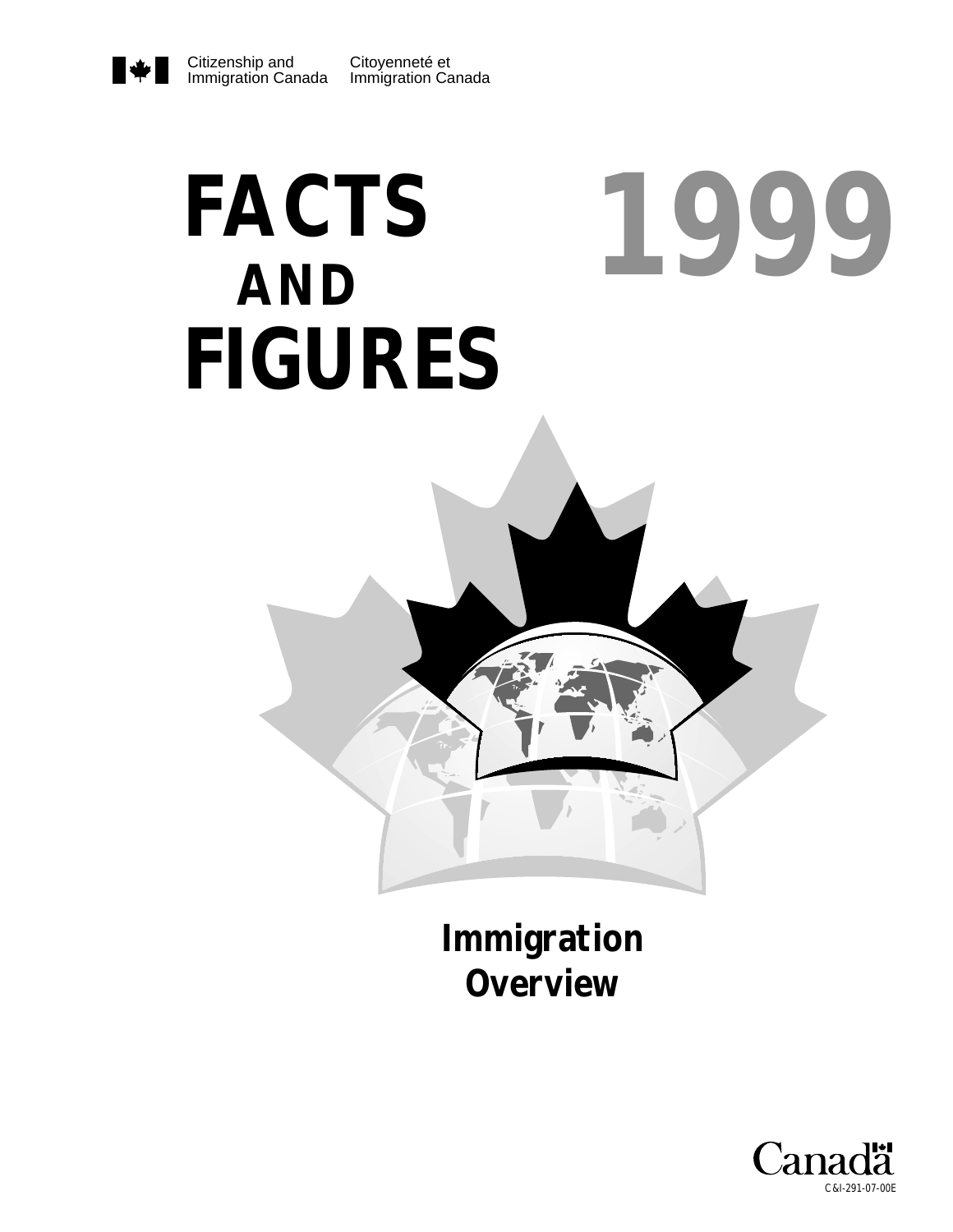#### **Produced by Strategic Policy, Planning and Research**

For additional copies, please contact:

Communications Branch Citizenship and Immigration Canada Ottawa, Ontario K1A 1L1 Tel.: (613) 954-9019 Fax: (613) 954-2221 **Internet: http://www.cic.gc.ca**

© Minister of Public Works and Government Services Canada, 2000 Cat. No. MP43-333/2000E ISBN 0-662-27940-9



Aussi disponible en français sous le titre *Faits et chiffres : Aperçu de l'immigration.*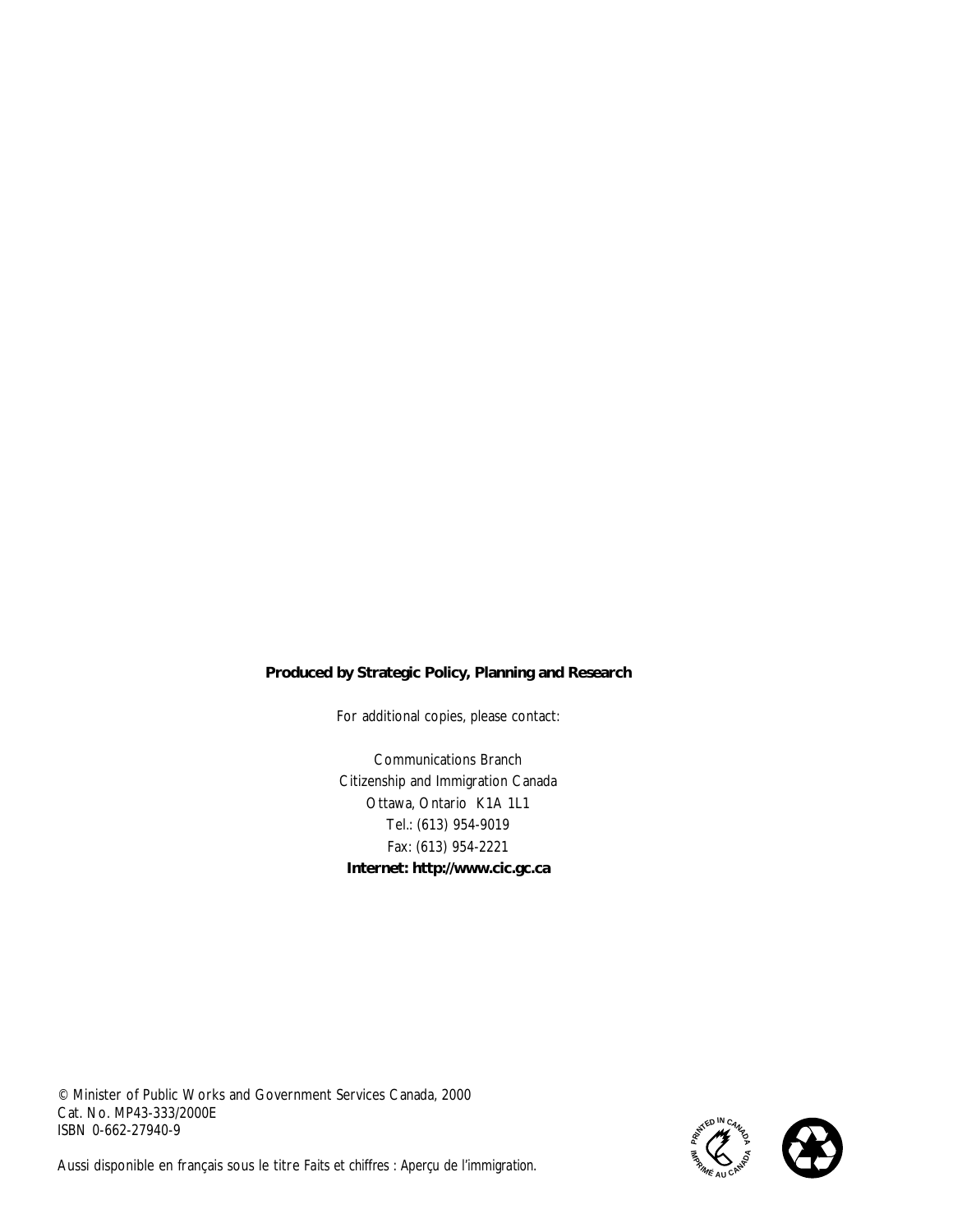# **TABLE OF CONTENTS**

| Immigration<br>By Level of Education (1) 1996 (1) 1896 (1) 1896 (1) 1896 (1) 1896 (1) 1896 (1) 1896 (1) 1896 (1) 1896 (1) 189<br>By Age and Gender (and according to the control of the control of the control of the control of the control of the control of the control of the control of the control of the control of the control of the control of the co | 1  |
|-----------------------------------------------------------------------------------------------------------------------------------------------------------------------------------------------------------------------------------------------------------------------------------------------------------------------------------------------------------------|----|
| <b>Cities Profile</b><br><b>Montreal Profile</b>                                                                                                                                                                                                                                                                                                                | 15 |
| <b>Toronto Profile</b>                                                                                                                                                                                                                                                                                                                                          |    |
|                                                                                                                                                                                                                                                                                                                                                                 |    |
| <b>Vancouver Profile</b>                                                                                                                                                                                                                                                                                                                                        |    |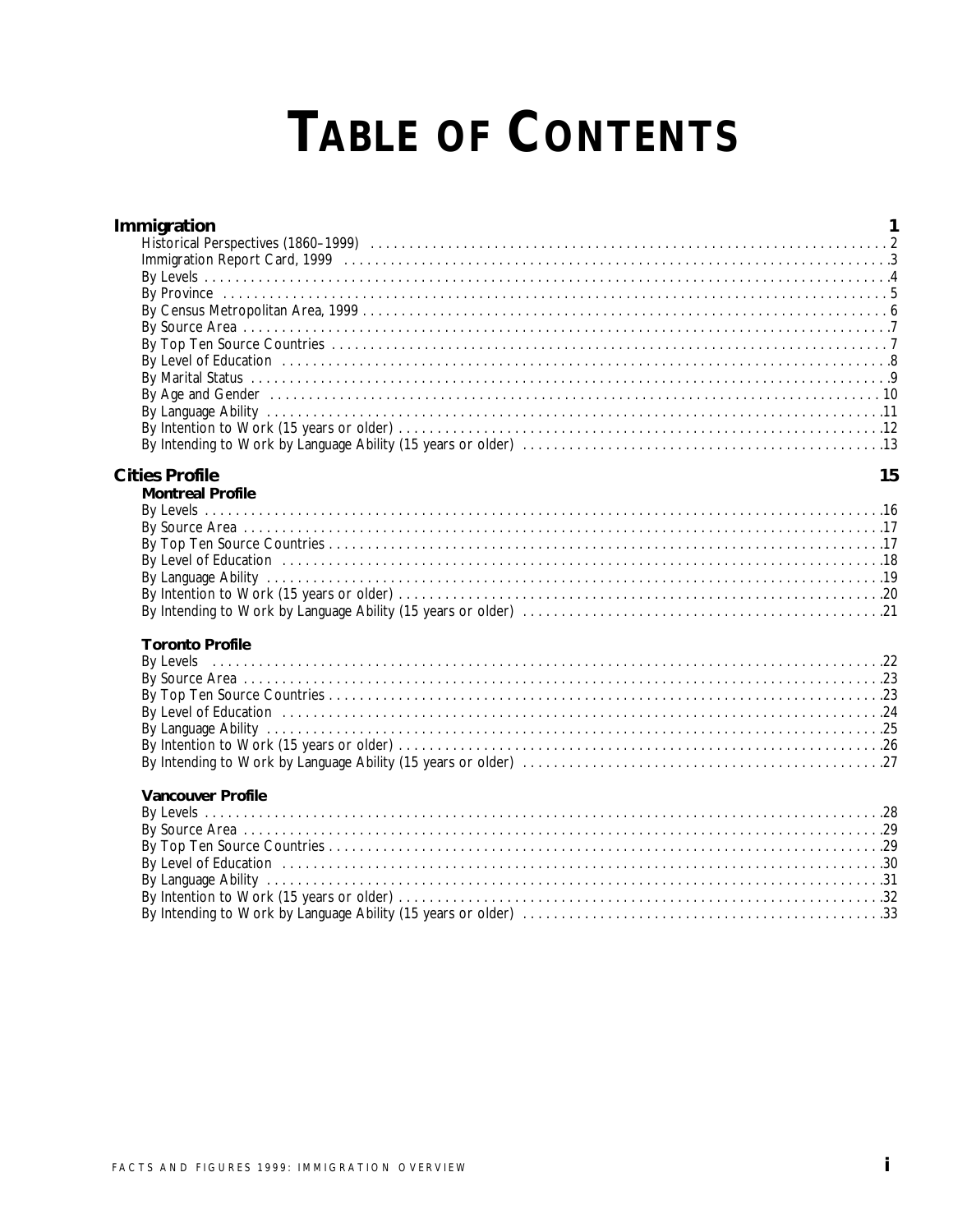# **Family Class**

| By Language Ability (and according to the control of the control of the control of the control of the control of the control of the control of the control of the control of the control of the control of the control of the |  |
|-------------------------------------------------------------------------------------------------------------------------------------------------------------------------------------------------------------------------------|--|
|                                                                                                                                                                                                                               |  |
|                                                                                                                                                                                                                               |  |
|                                                                                                                                                                                                                               |  |

# **Refugees**

# **Business Class**

| By Province — Principal Applicant (and the content of the content of the content of the content of the content of the content of the content of the content of the content of the content of the content of the content of the |  |
|--------------------------------------------------------------------------------------------------------------------------------------------------------------------------------------------------------------------------------|--|
|                                                                                                                                                                                                                                |  |
|                                                                                                                                                                                                                                |  |
|                                                                                                                                                                                                                                |  |
|                                                                                                                                                                                                                                |  |
|                                                                                                                                                                                                                                |  |
|                                                                                                                                                                                                                                |  |
|                                                                                                                                                                                                                                |  |
|                                                                                                                                                                                                                                |  |
|                                                                                                                                                                                                                                |  |
|                                                                                                                                                                                                                                |  |
|                                                                                                                                                                                                                                |  |
|                                                                                                                                                                                                                                |  |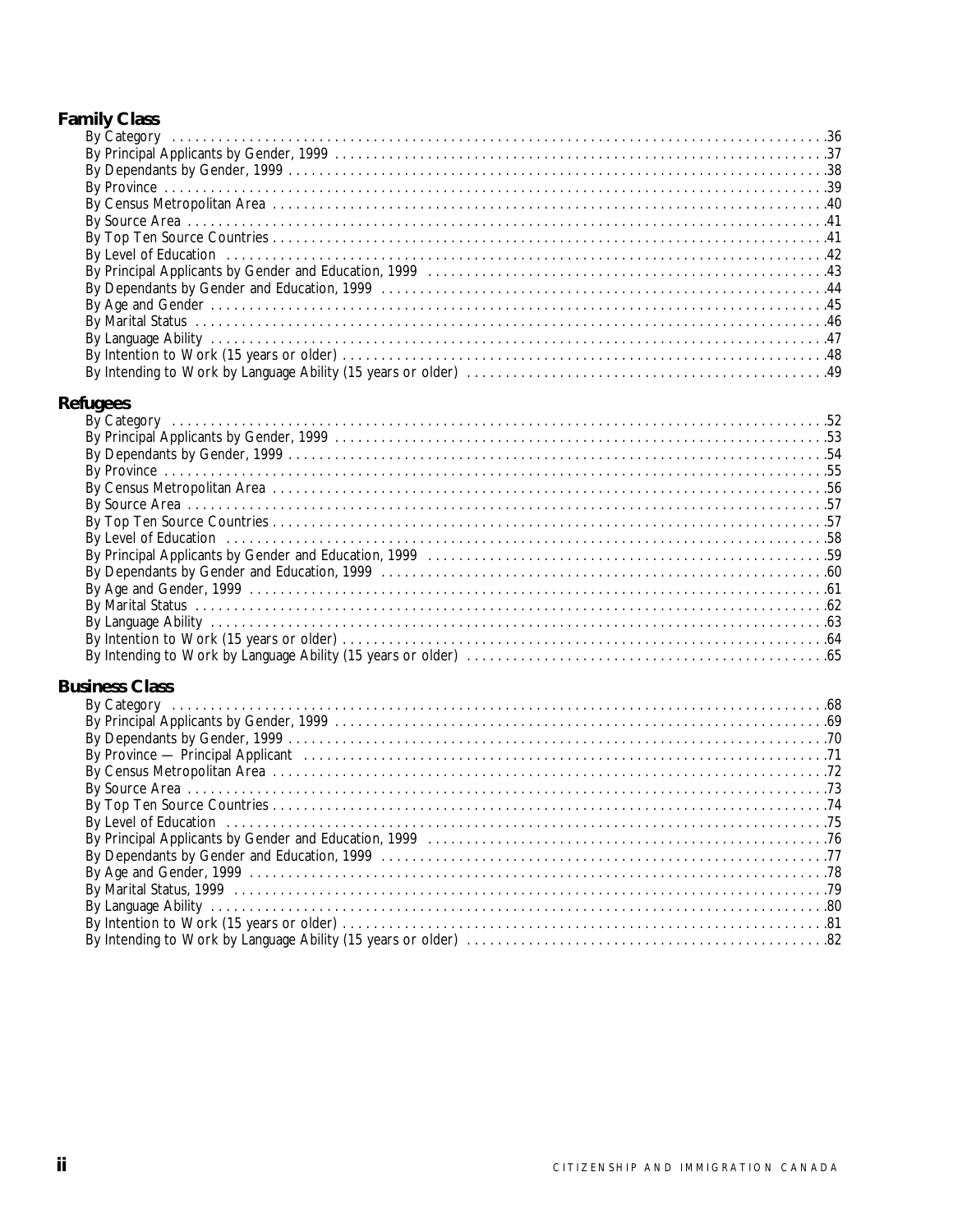#### **Skilled Workers**

| By Dependants by Gender (1111) 185 |  |
|------------------------------------|--|
|                                    |  |
|                                    |  |
|                                    |  |
|                                    |  |
|                                    |  |
|                                    |  |
|                                    |  |
|                                    |  |
|                                    |  |
|                                    |  |
|                                    |  |
|                                    |  |
|                                    |  |

#### Other

| By Level of Education (1996) 106                           |  |
|------------------------------------------------------------|--|
|                                                            |  |
|                                                            |  |
|                                                            |  |
|                                                            |  |
| By Language Ability (1999) 111 March 2014 12: 1999 12: 111 |  |
|                                                            |  |
|                                                            |  |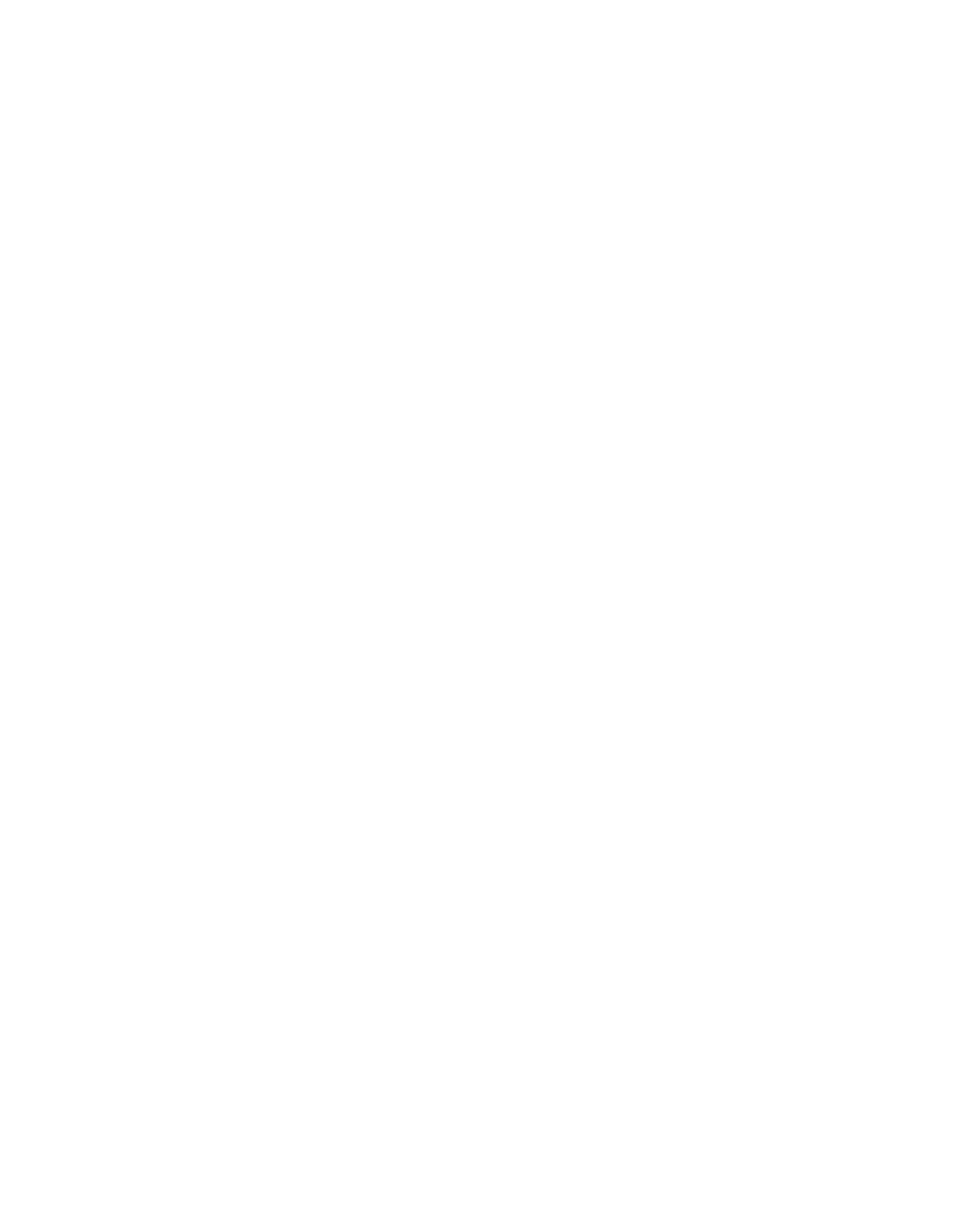# **IMMIGRATION**

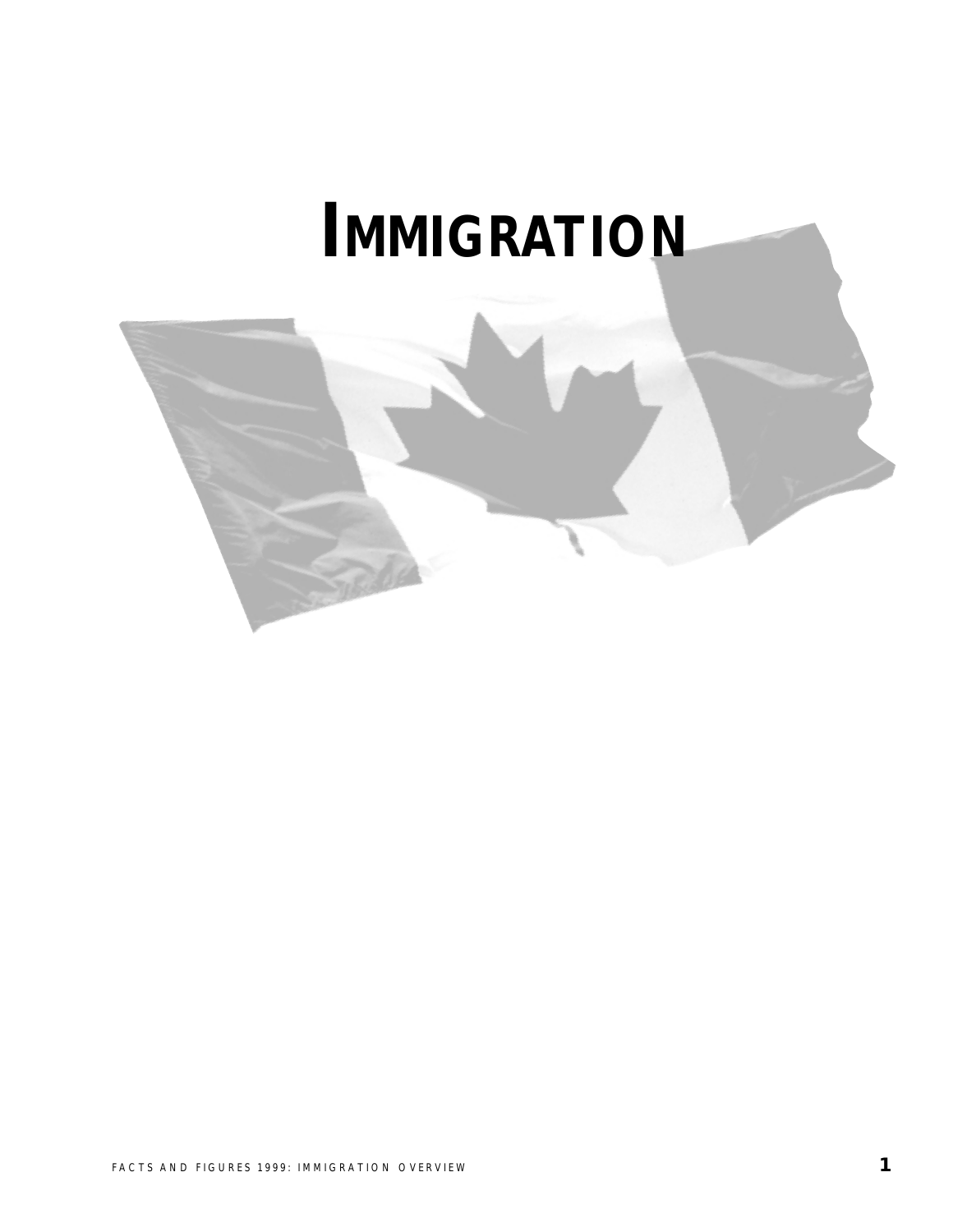

# **IMMIGRATION – HISTORICAL PERSPECTIVES (1860–1999)**

| <b>YEAR</b> | #       | <b>YEAR</b> | #       | <b>YEAR</b> | #       | <b>YEAR</b> | #       | <b>YEAR</b> | #       | <b>YEAR</b> | #       |
|-------------|---------|-------------|---------|-------------|---------|-------------|---------|-------------|---------|-------------|---------|
| 1860        | 6,276   | 1884        | 103,824 | 1908        | 143,326 | 1932        | 20,591  | 1956        | 164,857 | 1980        | 143,135 |
| 1861        | 13,589  | 1885        | 76,169  | 1909        | 173,694 | 1933        | 14,382  | 1957        | 282,164 | 1981        | 128,639 |
| 1862        | 18,294  | 1886        | 69,152  | 1910        | 286,839 | 1934        | 12,476  | 1958        | 124,851 | 1982        | 121,176 |
| 1863        | 21,000  | 1887        | 84,526  | 1911        | 331,288 | 1935        | 11,277  | 1959        | 106,928 | 1983        | 89,188  |
| 1864        | 24,779  | 1888        | 88,766  | 1912        | 375,756 | 1936        | 11,643  | 1960        | 104,111 | 1984        | 88,271  |
| 1865        | 18,958  | 1889        | 91,600  | 1913        | 400,870 | 1937        | 15,101  | 1961        | 71,698  | 1985        | 84,334  |
| 1866        | 11,427  | 1890        | 75,067  | 1914        | 150,484 | 1938        | 17,244  | 1962        | 74,856  | 1986        | 99,325  |
| 1867        | 10,666  | 1891        | 82,165  | 1915        | 33,665  | 1939        | 16,994  | 1963        | 93,151  | 1987        | 151,999 |
| 1868        | 12,765  | 1892        | 30,996  | 1916        | 55,914  | 1940        | 11,324  | 1964        | 112,606 | 1988        | 161,494 |
| 1869        | 18,630  | 1893        | 29,633  | 1917        | 72,910  | 1941        | 9,329   | 1965        | 146,758 | 1989        | 191,493 |
| 1870        | 24,706  | 1894        | 20,829  | 1918        | 41,845  | 1942        | 7,576   | 1966        | 194,743 | 1990        | 216,396 |
| 1871        | 27,773  | 1895        | 18,790  | 1919        | 107,698 | 1943        | 8,504   | 1967        | 222,876 | 1991        | 232,744 |
| 1872        | 36,578  | 1896        | 16,835  | 1920        | 138,824 | 1944        | 12,801  | 1968        | 183,974 | 1992        | 254,817 |
| 1873        | 50,050  | 1897        | 21,716  | 1921        | 91,728  | 1945        | 22,722  | 1969        | 164,531 | 1993        | 256,741 |
| 1874        | 39,373  | 1898        | 31,900  | 1922        | 64,224  | 1946        | 71,719  | 1970        | 147,713 | 1994        | 224,364 |
| 1875        | 27,382  | 1899        | 44,543  | 1923        | 133,729 | 1947        | 64,127  | 1971        | 121,900 | 1995        | 212,859 |
| 1876        | 25,633  | 1900        | 41,681  | 1924        | 124,164 | 1948        | 125,414 | 1972        | 122,006 | 1996        | 226,039 |
| 1877        | 27,082  | 1901        | 55,747  | 1925        | 84,907  | 1949        | 95,217  | 1973        | 184,200 | 1997        | 216,014 |
| 1878        | 29,807  | 1902        | 89,102  | 1926        | 135,982 | 1950        | 73,912  | 1974        | 218,465 | 1998        | 174,159 |
| 1879        | 40,492  | 1903        | 138,660 | 1927        | 158,886 | 1951        | 194,391 | 1975        | 187,881 | 1999        | 189,816 |
| 1880        | 38,505  | 1904        | 131,252 | 1928        | 166,783 | 1952        | 164,498 | 1976        | 149,429 |             |         |
| 1881        | 47,991  | 1905        | 141,465 | 1929        | 164,993 | 1953        | 168,868 | 1977        | 114,914 |             |         |
| 1882        | 112,458 | 1906        | 211,653 | 1930        | 104,806 | 1954        | 154,227 | 1978        | 86,313  |             |         |
| 1883        | 133,624 | 1907        | 272,409 | 1931        | 27,530  | 1955        | 109,946 | 1979        | 112,093 |             |         |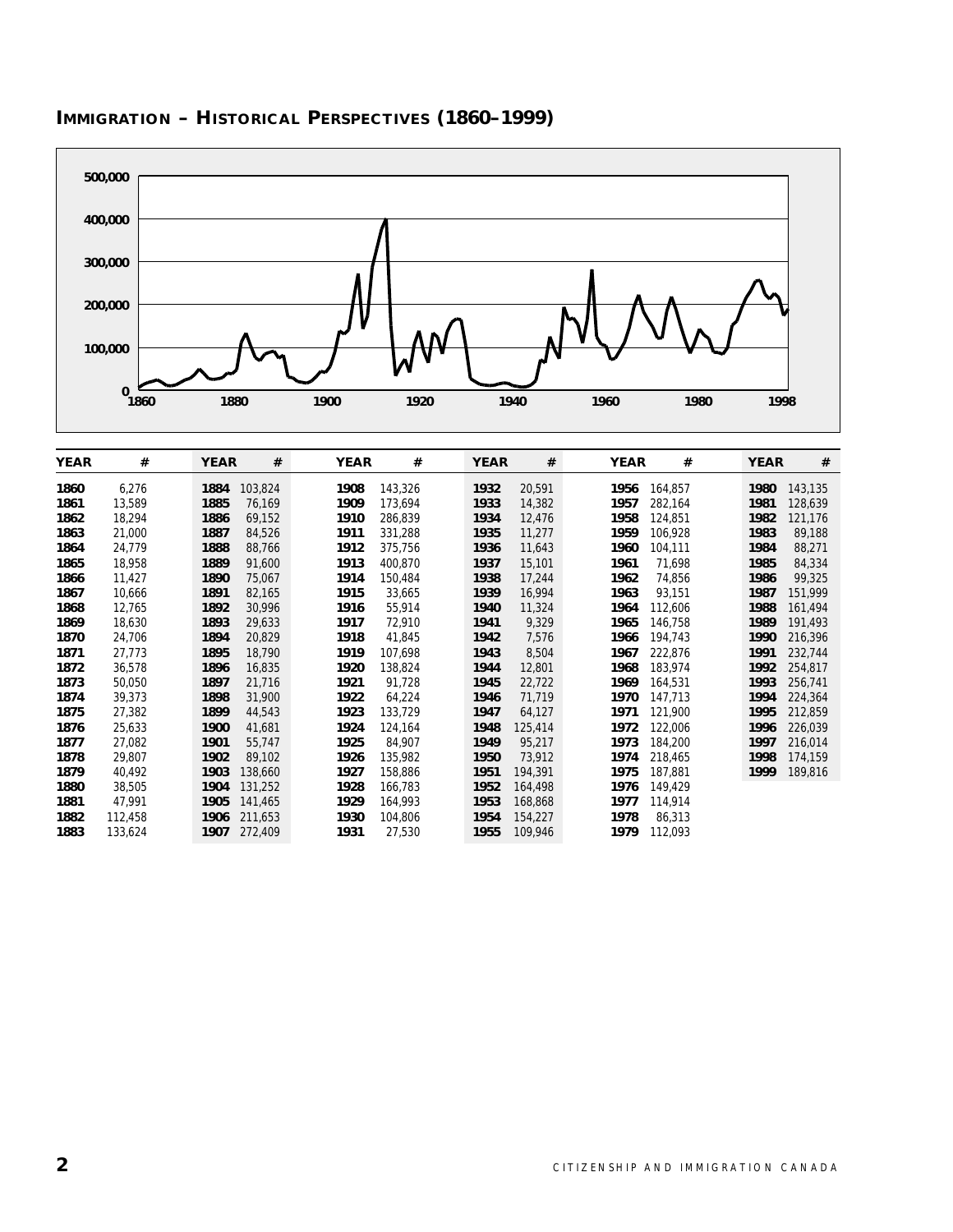# **IMMIGRATION REPORT CARD, 1999**

| <b>COMPONENTS</b>            |              | <b>PLANNED RANGE</b> | <b>ACTUAL LANDINGS</b> | <b>DIFFERENCE*</b> |
|------------------------------|--------------|----------------------|------------------------|--------------------|
| <b>IMMIGRANTS</b>            | <b>LOWER</b> | <b>UPPER</b>         |                        | %                  |
| Immediate Family             | 38,000       | 41,000               | 40,753                 | -1                 |
| Parents and Grandparents     | 15,500       | 17,300               | 14,463                 | $-16$              |
| Total Family                 | 53,500       | 58,300               | 55,216                 | -5                 |
| Skilled Worker               | 100,200      | 111,200              | 92,394                 | $-17$              |
| <b>Business</b>              | 17,700       | 19,700               | 13,010                 | $-34$              |
| <b>Total Economic</b>        | 117,900      | 130,900              | 105,404                | $-19$              |
| Other**                      | 6,500        | 6,500                | 4,767                  |                    |
| <b>Total Other</b>           | 6,500        | 6,500                | 4,767                  | $-27$              |
| <b>Total Immigrants</b>      | 177,900      | 195,700              | 165,387                | -15                |
| <b>REFUGEES</b>              |              |                      |                        |                    |
| Government Assisted Refugees | 7,300        | 7,300                | 7,442                  | 2                  |
| Privately Sponsored Refugees | 2,800        | 4.000                | 2,331                  | $-42$              |
| Refugees Landed in Canada    | 10,000       | 15,000               | 11,790                 | $-21$              |
| Dependants Abroad***         | 2,000        | 3,000                | 2,804                  | $-7$               |
| <b>Total Refugees</b>        | 22,100       | 29,300               | 24,367                 | $-17$              |
| <b>Total Planned</b>         | 200,000      | 225,000              | 189,754                | -16                |
| Backlog                      | N/A          | N/A                  | 61                     |                    |
| Not Stated                   | N/A          | N/A                  |                        |                    |
| Total                        | 200,000      | 225,000              | 189,816                |                    |

\* Where the planned levels are expressed as ranges, the % difference is expressed in terms of the ceiling level of the specified range.

\*\* Other — includes Live-In Caregivers, Provincial Nominees, Deferred Removal Order Class and Post Determination Refugee Class.

\*\*\* Dependants (of a refugee landed in Canada) who live abroad.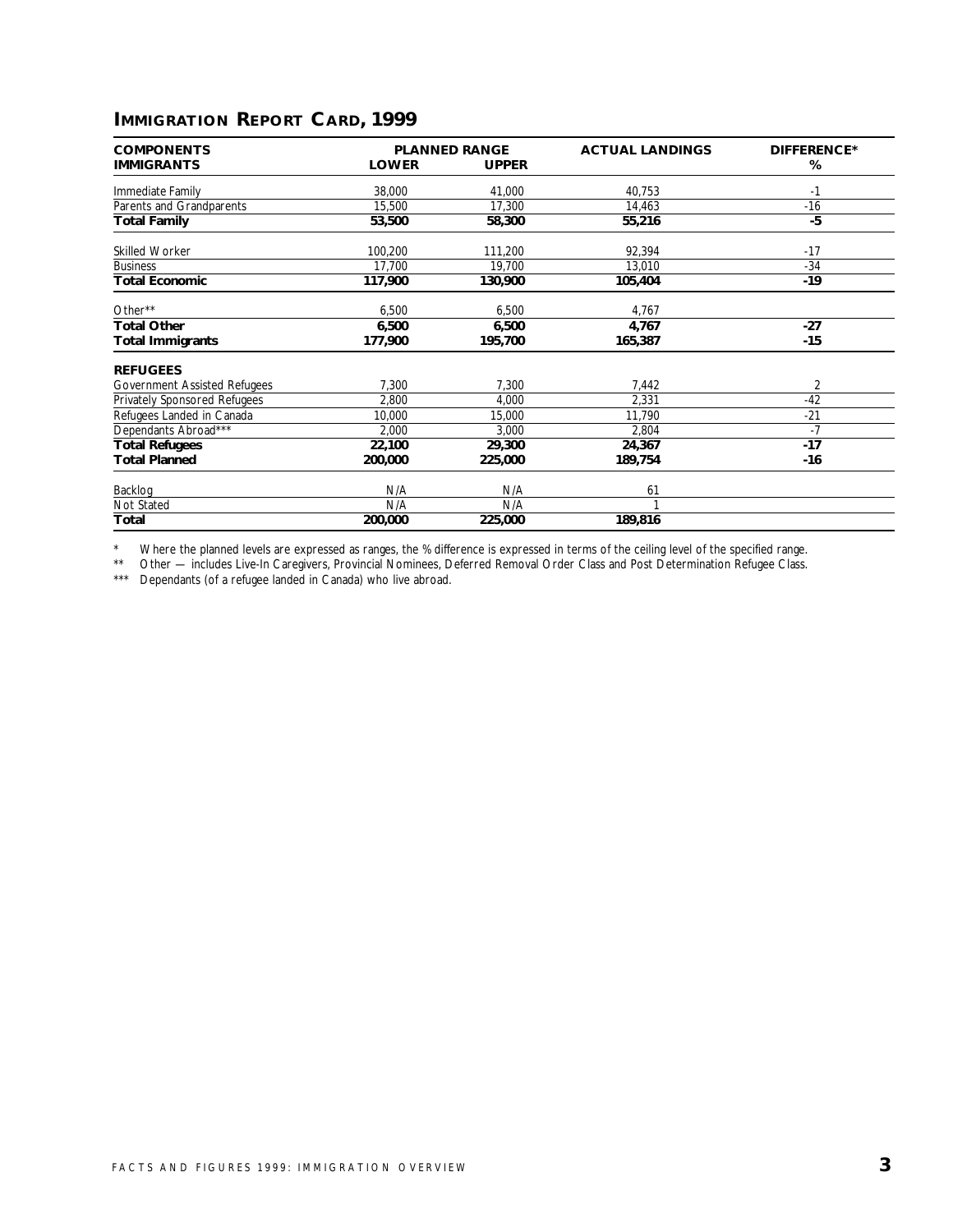# **IMMIGRATION BY LEVELS**

#### **Principal Applicants and Dependants**

|                                     |         | 1997  |         | 1998  |         | 1999  |  |
|-------------------------------------|---------|-------|---------|-------|---------|-------|--|
| <b>IMMIGRATION</b>                  | #       | %     | #       | %     | #       | %     |  |
| Spouse                              | 30.119  | 13.94 | 28.312  | 16.26 | 32.798  | 17.28 |  |
| Parents and Grandparents            | 20.213  | 9.36  | 14.199  | 8.15  | 14.463  | 7.62  |  |
| Others                              | 9.621   | 4.45  | 8.369   | 4.81  | 7.955   | 4.19  |  |
| <b>Total Family</b>                 | 59,953  | 28    | 50,880  | 29    | 55,216  | 29    |  |
| Skilled Worker                      | 105,538 | 48.86 | 81,191  | 46.62 | 92,394  | 48.68 |  |
| <b>Business Immigrants</b>          | 19,927  | 9.22  | 13,776  | 7.91  | 13,010  | 6.85  |  |
| <b>Total Economic</b>               | 125,465 | 58    | 94,967  | 55    | 105,404 | 56    |  |
| Live-in Caregivers                  | 2,729   | 1.26  | 2,868   | 1.65  | 3,259   | 1.72  |  |
| Post Determination Refugee          | 323     | 0.15  | 225     | 0.13  | 189     | 0.10  |  |
| Deferred Removal Order              | 3,029   | 1.40  | 2,314   | 1.33  | 833     | 0.44  |  |
| <b>Retirees</b>                     | 46      | 0.02  | 8       | 0.00  | 9       | 0.00  |  |
| Prov./Terr. Nominees                | 47      | 0.02  |         |       | 477     | 0.25  |  |
| Total 'Other'                       | 6,174   | 3     | 5,415   | 3     | 4,767   | 3     |  |
| <b>Total Immigrants</b>             | 191,592 | 89    | 151,262 | 87    | 165,387 | 87    |  |
| <b>REFUGEES</b>                     |         |       |         |       |         |       |  |
| <b>Government Assisted Refugees</b> | 7.671   | 3.55  | 7.397   | 4.25  | 7.442   | 3.92  |  |
| Privately Sponsored Refugees        | 2.612   | 1.21  | 2.169   | 1.25  | 2,331   | 1.23  |  |
| Refugees Landed in Canada           | 10,626  | 4.92  | 10,178  | 5.84  | 11,790  | 6.21  |  |
| Dependants Abroad*                  | 3.221   | 1.49  | 2.956   | 1.70  | 2.804   | 1.48  |  |
| <b>Total Refugees</b>               | 24,130  | 11    | 22,700  | 13    | 24,367  | 13    |  |
| <b>Total Immigrants/Refugees</b>    | 215,722 | 100   | 173,962 | 100   | 189,754 | 100   |  |
| Backlog                             | 292     | 0.14  | 197     | 0.11  | 61      | 0.03  |  |
| Not Stated                          |         |       |         |       | 1       | 0.00  |  |
| Total                               | 216,014 | 100   | 174,159 | 100   | 189,816 | 100   |  |

\* Dependants (of a refugee landed in Canada) who live abroad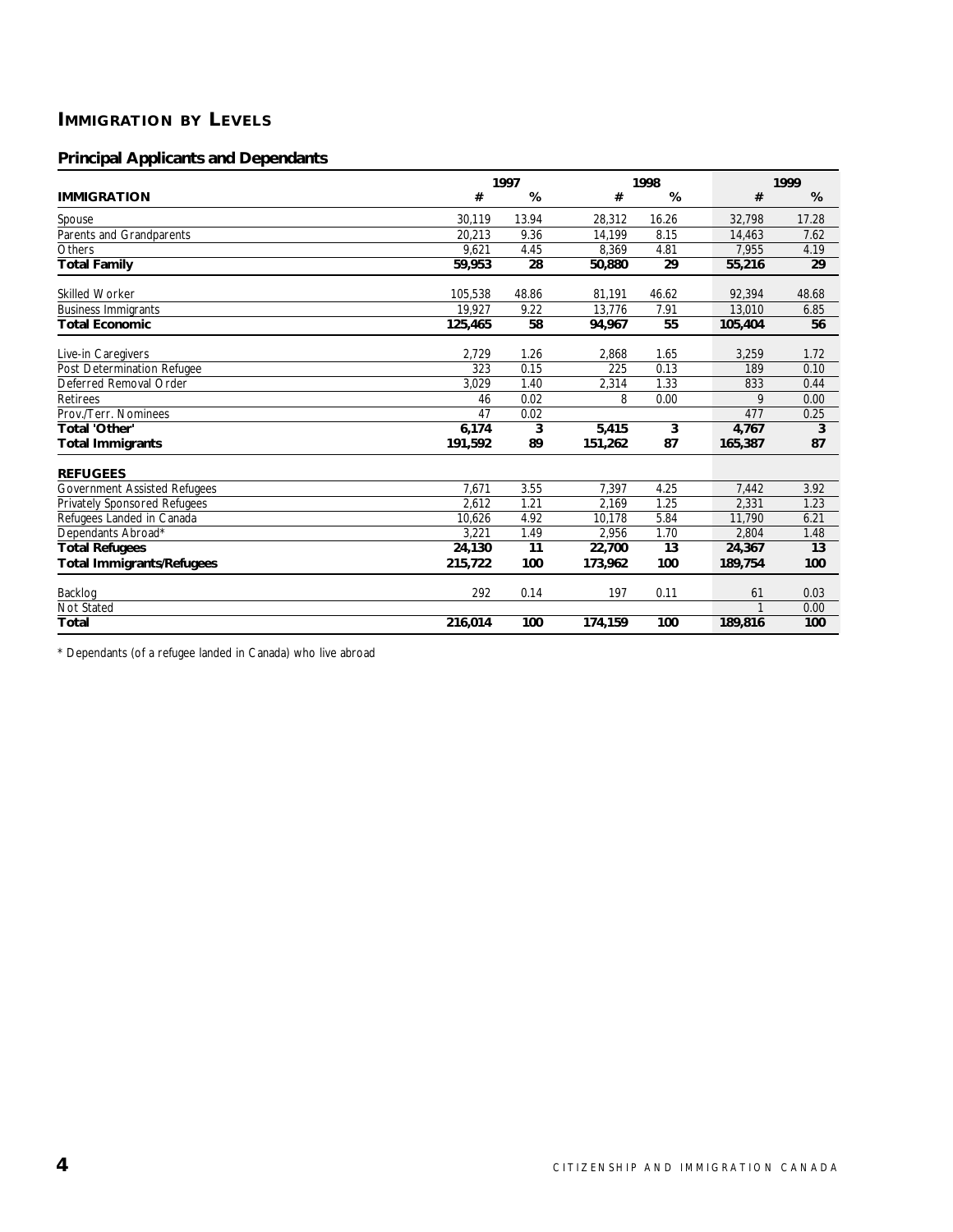# **IMMIGRATION BY PROVINCE**



|                              |         | 1997  |         | 1998  |         | 1999  |
|------------------------------|---------|-------|---------|-------|---------|-------|
| <b>PROVINCE</b>              | #       | %     | #       | %     | #       | %     |
| Newfoundland                 | 428     | 0.20  | 409     | 0.23  | 425     | 0.22  |
| Prince Edward Island         | 150     | 0.07  | 136     | 0.08  | 139     | 0.07  |
| Nova Scotia                  | 2,872   | 1.33  | 2,056   | 1.18  | 1,608   | 0.85  |
| New Brunswick                | 631     | 0.29  | 750     | 0.43  | 672     | 0.35  |
| Quebec                       | 27.901  | 12.92 | 26,638  | 15.30 | 29,165  | 15.36 |
| Ontario                      | 117,410 | 54.35 | 92,205  | 52.94 | 104,021 | 54.80 |
| Manitoba                     | 3.796   | 1.76  | 3,014   | 1.73  | 3.709   | 1.95  |
| Saskatchewan                 | 1.758   | 0.81  | 1.578   | 0.91  | 1.723   | 0.91  |
| Alberta                      | 12,972  | 6.01  | 11,211  | 6.44  | 12,065  | 6.36  |
| <b>Northwest Territories</b> | 101     | 0.05  | 63      | 0.04  | 61      | 0.03  |
| <b>British Columbia</b>      | 47,881  | 22.17 | 35,998  | 20.67 | 36,084  | 19.01 |
| Yukon                        | 86      | 0.04  | 62      | 0.04  | 75      | 0.04  |
| Nunavut                      | 3       | 0.00  |         | 0.00  | 6       | 0.00  |
| Not Stated                   | 25      | 0.01  | 38      | 0.02  | 63      | 0.03  |
| Total                        | 216.014 | 100   | 174.159 | 100   | 189,816 | 100   |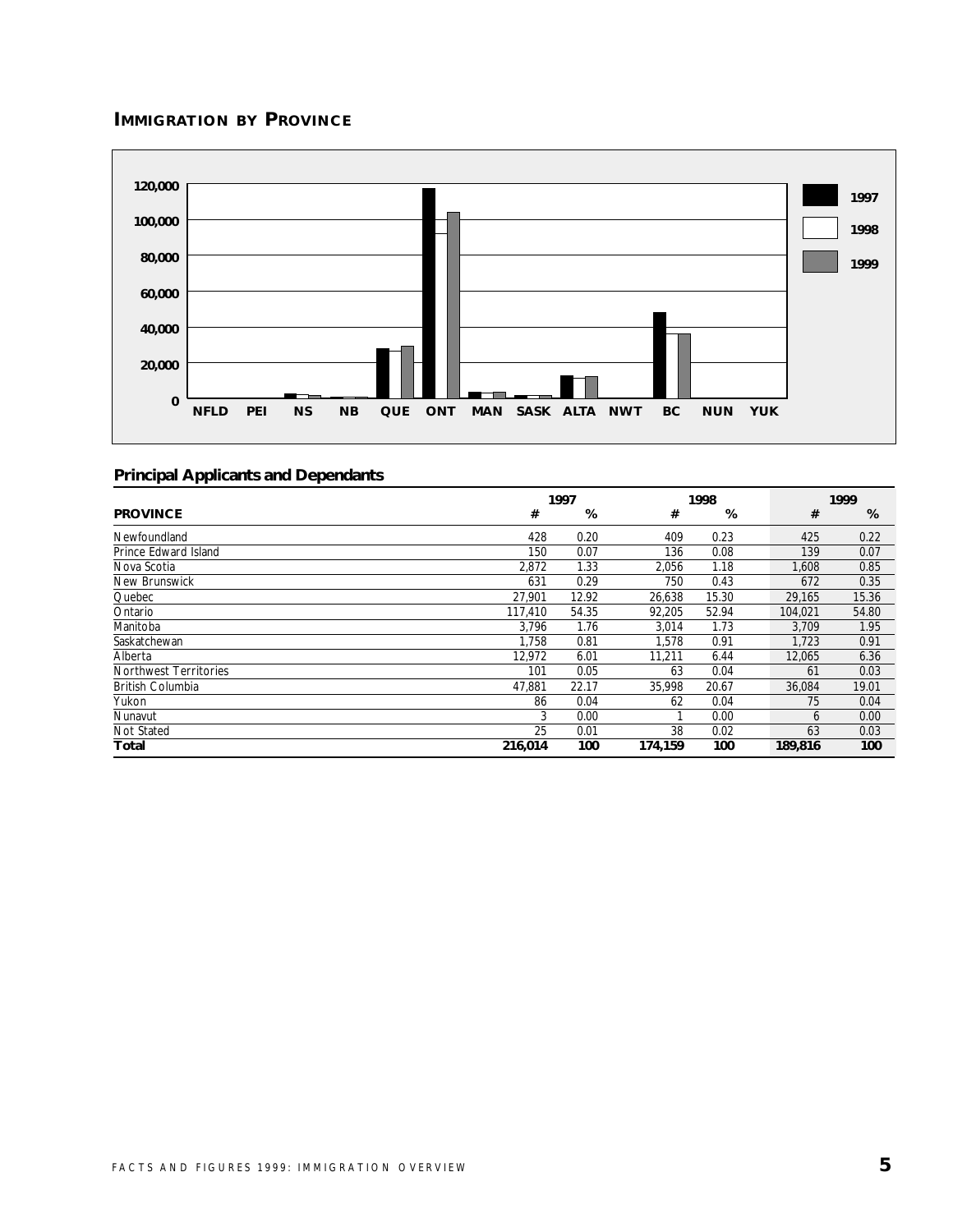

#### **IMMIGRATION BY CENSUS METROPOLITAN AREA, 1999**

|                     |         | 1997  |         | 1998  |         | 1999  |
|---------------------|---------|-------|---------|-------|---------|-------|
| <b>CENSUS AREA</b>  | #       | %     | #       | %     | #       | %     |
| Halifax             | 2,607   | 1.21  | 1,736   | 1.00  | 1,244   | 0.66  |
| Montréal            | 22.741  | 10.53 | 20.866  | 11.98 | 23,522  | 12.39 |
| Quebec City         | 1,432   | 0.66  | 1,359   | 0.78  | 1,333   | 0.70  |
| Toronto             | 98.376  | 45.54 | 75.799  | 43.52 | 83.267  | 43.87 |
| Hamilton            | 2,570   | 1.19  | 2,029   | 1.17  | 2,695   | 1.42  |
| Ottawa-Carleton     | 5,756   | 2.66  | 5,199   | 2.99  | 6,401   | 3.37  |
| London              | 1,521   | 0.70  | 1,316   | 0.76  | 1,535   | 0.81  |
| Winnipeg            | 3,248   | 1.50  | 2,453   | 1.41  | 2,928   | 1.54  |
| Regina              | 563     | 0.26  | 494     | 0.28  | 533     | 0.28  |
| Saskatoon           | 754     | 0.35  | 682     | 0.39  | 783     | 0.41  |
| Edmonton            | 4.430   | 2.05  | 3,721   | 2.14  | 3,755   | 1.98  |
| Calgary             | 6,863   | 3.18  | 5,909   | 3.39  | 6,749   | 3.56  |
| Vancouver           | 41,263  | 19.10 | 29,616  | 17.01 | 27,785  | 14.64 |
| Victoria            | 701     | 0.32  | 391     | 0.22  | 52      | 0.03  |
| Elsewhere in Region | 23,164  | 10.72 | 22,551  | 12.95 | 27,171  | 14.31 |
| Not Stated          | 25      | 0.01  | 38      | 0.02  | 63      | 0.03  |
| Total               | 216,014 | 100   | 174,159 | 100   | 189,816 | 100   |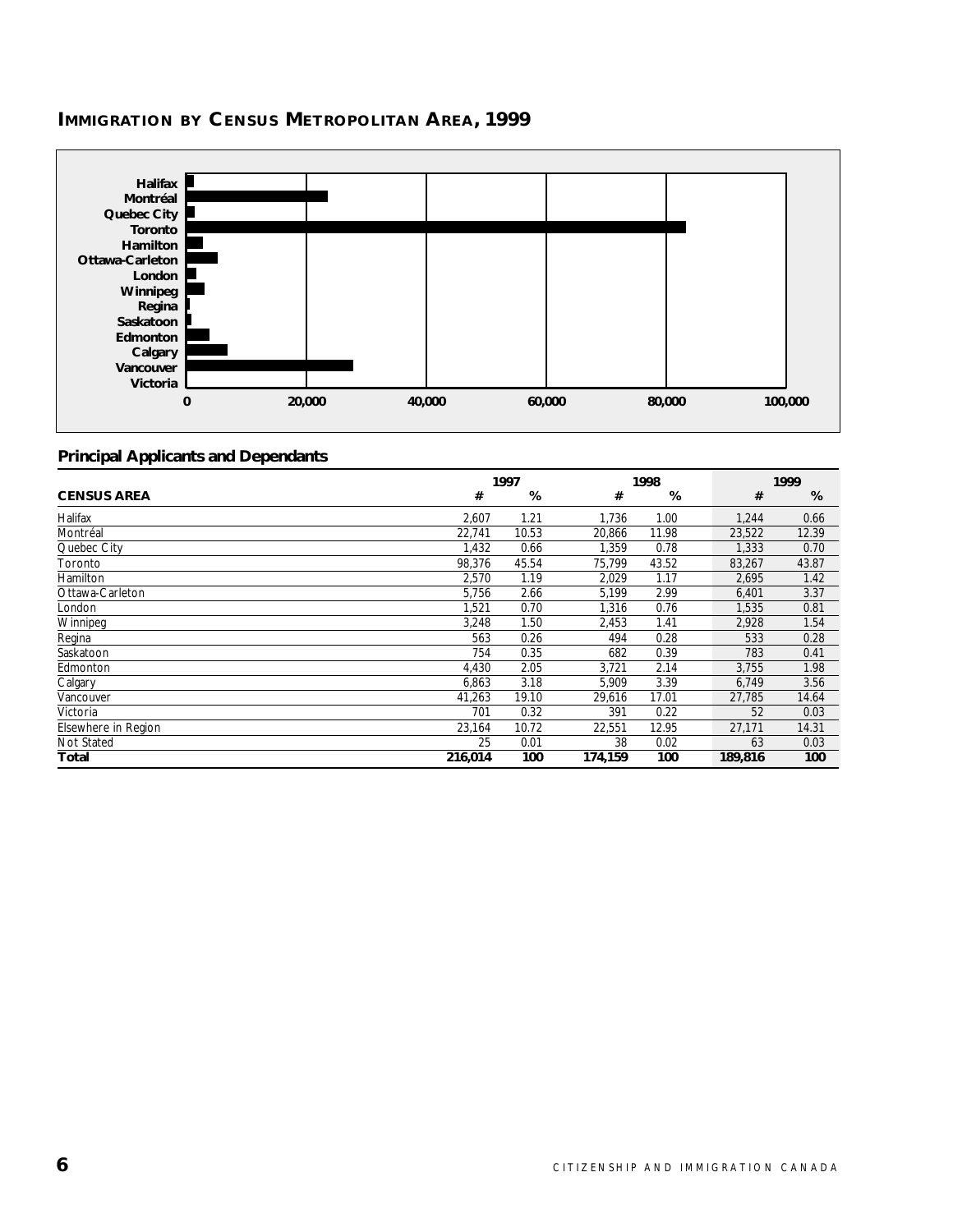# **IMMIGRATION SUMMARY BY SOURCE AREA**



#### **Principal Applicants and Dependants**

| 1998<br>1997                  |         |       | 1999    |       |         |       |
|-------------------------------|---------|-------|---------|-------|---------|-------|
| <b>REGION</b>                 | #       | %     | #       | %     | #       | %     |
| Africa and the Middle East    | 37.792  | 17.50 | 32.567  | 18.70 | 33.441  | 17.62 |
| Asia and Pacific              | 117.064 | 54.19 | 84.125  | 48.30 | 96.370  | 50.77 |
| South and Central America     | 17.422  | 8.07  | 14.031  | 8.06  | 15,188  | 8.00  |
| <b>United States</b>          | 5.028   | 2.33  | 4.768   | 2.74  | 5.514   | 2.90  |
| Europe and the United Kingdom | 38.670  | 17.90 | 38.516  | 22.12 | 38,912  | 20.50 |
| Not Stated                    | 38      | 0.02  | 152     | 0.09  | 391     | 0.21  |
| Total                         | 216.014 | 100   | 174.159 | 100   | 189,816 | 100   |

#### **IMMIGRATION BY TOP TEN SOURCE COUNTRIES**

|                               |         | 1997  |      |         | 1998  |                |         | 1999  |                |
|-------------------------------|---------|-------|------|---------|-------|----------------|---------|-------|----------------|
| <b>COUNTRY</b>                | #       | %     | Rank | #       | %     | Rank           | #       | %     | Rank           |
| China, People's Republic Of   | 18.520  | 8.57  | 3    | 19.764  | 11.35 |                | 29.095  | 15.33 |                |
| India                         | 19.610  | 9.08  | 2    | 15,352  | 8.81  | $\overline{2}$ | 17.415  | 9.17  | $\overline{2}$ |
| Pakistan                      | 11.233  | 5.20  | 5    | 8,089   | 4.64  | 4              | 9.285   | 4.89  | 3              |
| Philippines                   | 10.869  | 5.03  | 6    | 8,176   | 4.69  | 3              | 9.160   | 4.83  | 4              |
| Korea, Republic Of            | 4.000   | 1.85  | 11   | 4,909   | 2.82  | 8              | 7.212   | 3.80  | 5              |
| Iran                          | 7.480   | 3.46  |      | 6,771   | 3.89  |                | 5.903   | 3.11  | 6              |
| United States Of America      | 5.028   | 2.33  | 9    | 4,768   | 2.74  | 9              | 5,514   | 2.90  | 7              |
| Taiwan                        | 13,320  | 6.17  | 4    | 7.181   | 4.12  | 6              | 5,461   | 2.88  | 8              |
| Sri Lanka                     | 5,070   | 2.35  | 8    | 3,328   | 1.91  | 14             | 4.719   | 2.49  | 9              |
| United Kingdom                | 4,657   | 2.16  | 10   | 3,896   | 2.24  | 11             | 4,476   | 2.36  | 10             |
| Russia                        | 3,734   | 1.73  | 14   | 4,303   | 2.47  | 10             | 3.771   | 1.99  | 12             |
| Hong Kong                     | 22.250  | 10.30 |      | 8,086   | 4.64  | 5              | 3.664   | 1.93  | 13             |
| <b>Total for Top Ten only</b> | 118,037 | 54.64 |      | 87,399  | 50.18 |                | 98,240  | 51.76 |                |
| <b>Total Other Countries</b>  | 97.977  | 45.36 |      | 86.760  | 49.82 |                | 91,576  | 48.24 |                |
| Total                         | 216.014 | 100   |      | 174.159 | 100   |                | 189,816 | 100   |                |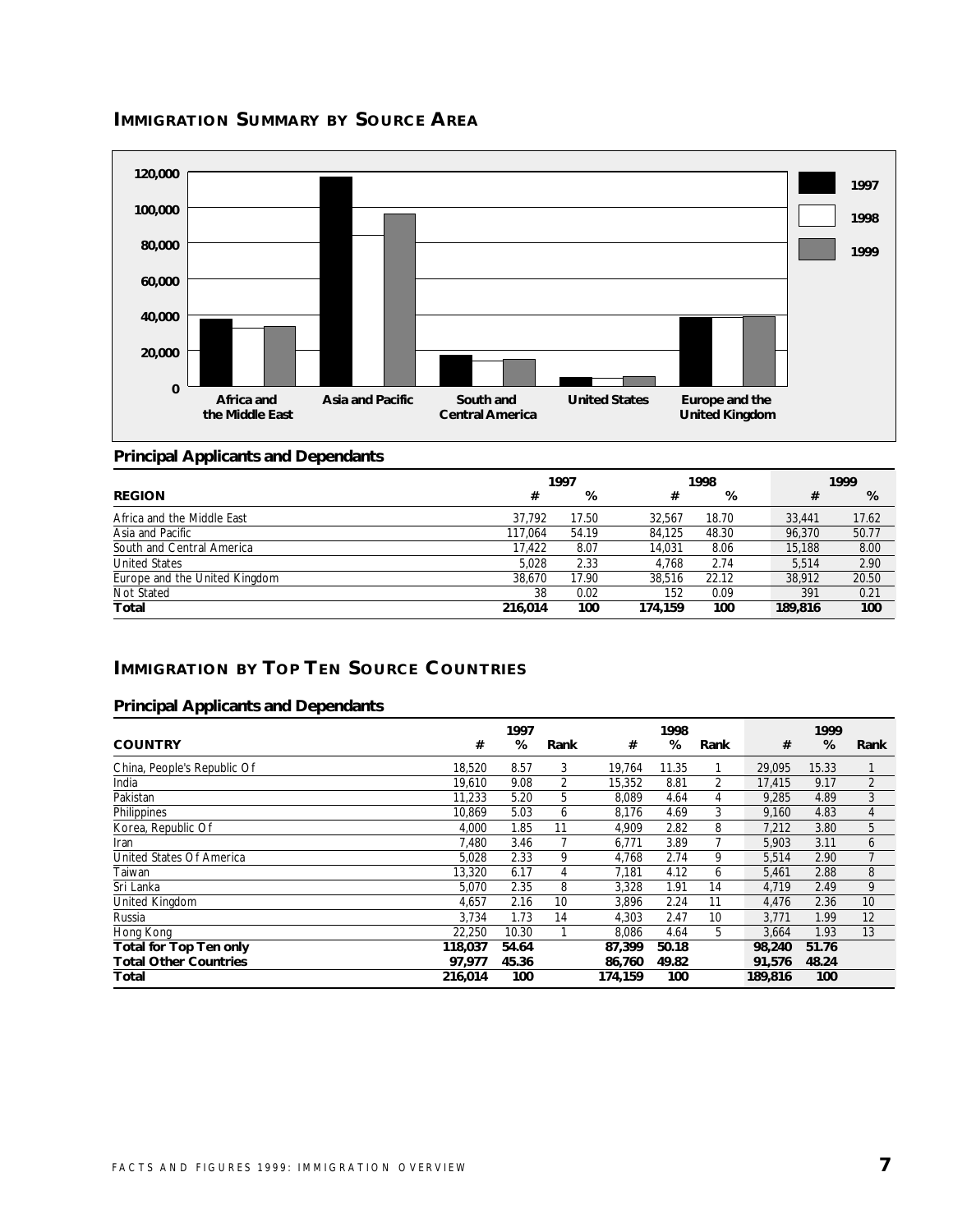# **IMMIGRATION BY LEVEL OF EDUCATION**



#### **Principal Applicants and Dependants**

|                               |         | 1997  |         | 1998  |         | 1999  |
|-------------------------------|---------|-------|---------|-------|---------|-------|
| <b>EDUCATION*</b>             | #       | %     | #       | %     | #       | %     |
| 0 to 9 years of schooling     | 27.541  | 16.69 | 21,113  | 15.74 | 22,462  | 15.25 |
| 10 to 12 years of schooling   | 39.247  | 23.78 | 29,217  | 21.78 | 27,840  | 18.90 |
| 13 or more years of schooling | 13.860  | 8.40  | 11.436  | 8.53  | 12,460  | 8.46  |
| <b>Trade Certificate</b>      | 15.634  | 9.47  | 12,198  | 9.09  | 11,147  | 7.57  |
| Non-university diploma        | 13,672  | 8.28  | 12,683  | 9.45  | 13,389  | 9.09  |
| Bachelor's degree             | 40,806  | 24.72 | 35,702  | 26.62 | 43,923  | 29.82 |
| Master's degree               | 11.580  | 7.02  | 9.340   | 6.96  | 13.130  | 8.91  |
| Doctorate                     | 2.709   | 1.64  | 2.452   | 1.83  | 2.930   | 1.99  |
| Total                         | 165.049 | 100   | 134,141 | 100   | 147,281 | 100   |

\*Applies to those 15 years of age or older.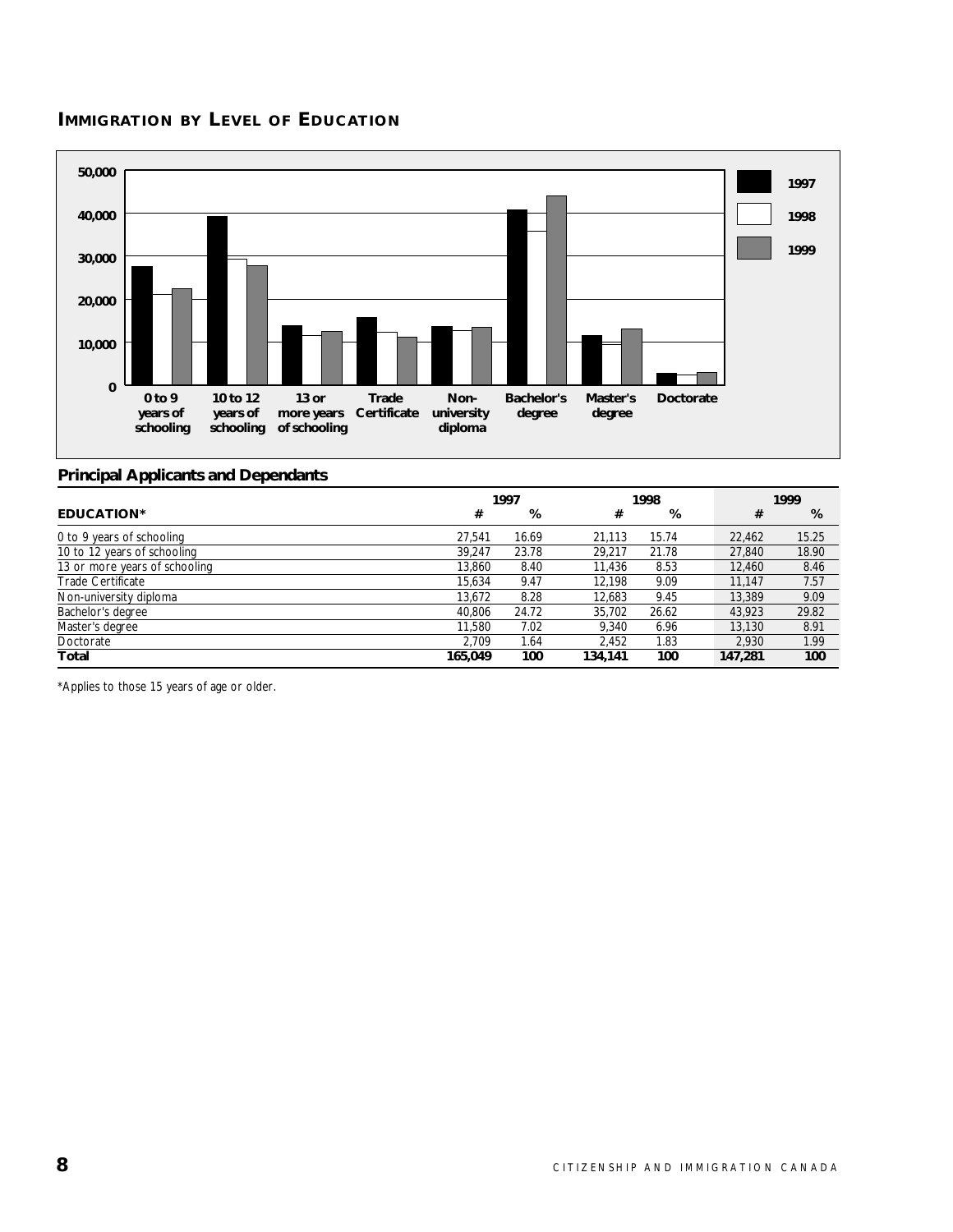#### **IMMIGRATION BY MARITAL STATUS**



#### **Principal Applicants and Dependants**

|                        |         | 1997  |         | 1998  |         | 1999  |  |  |
|------------------------|---------|-------|---------|-------|---------|-------|--|--|
| <b>MARITAL STATUS*</b> | #       | %     |         | %     |         | %     |  |  |
| Single                 | 48.472  | 29.37 | 39.367  | 29.35 | 40.894  | 27.77 |  |  |
| Married                | 108.469 | 65.72 | 88.162  | 65.72 | 99.556  | 67.60 |  |  |
| Other**                | 8,099   | 4.91  | 6.581   | 4.91  | 6.732   | 4.57  |  |  |
| Not Stated             |         | 0.01  | 31      | 0.02  | 99      | 0.07  |  |  |
| <b>Total</b>           | 165.049 | 100   | 134.141 | 100   | 147.281 | 100   |  |  |

\* Applies to those 15 years of age or older.

\*\* Includes divorced, widowed, separated.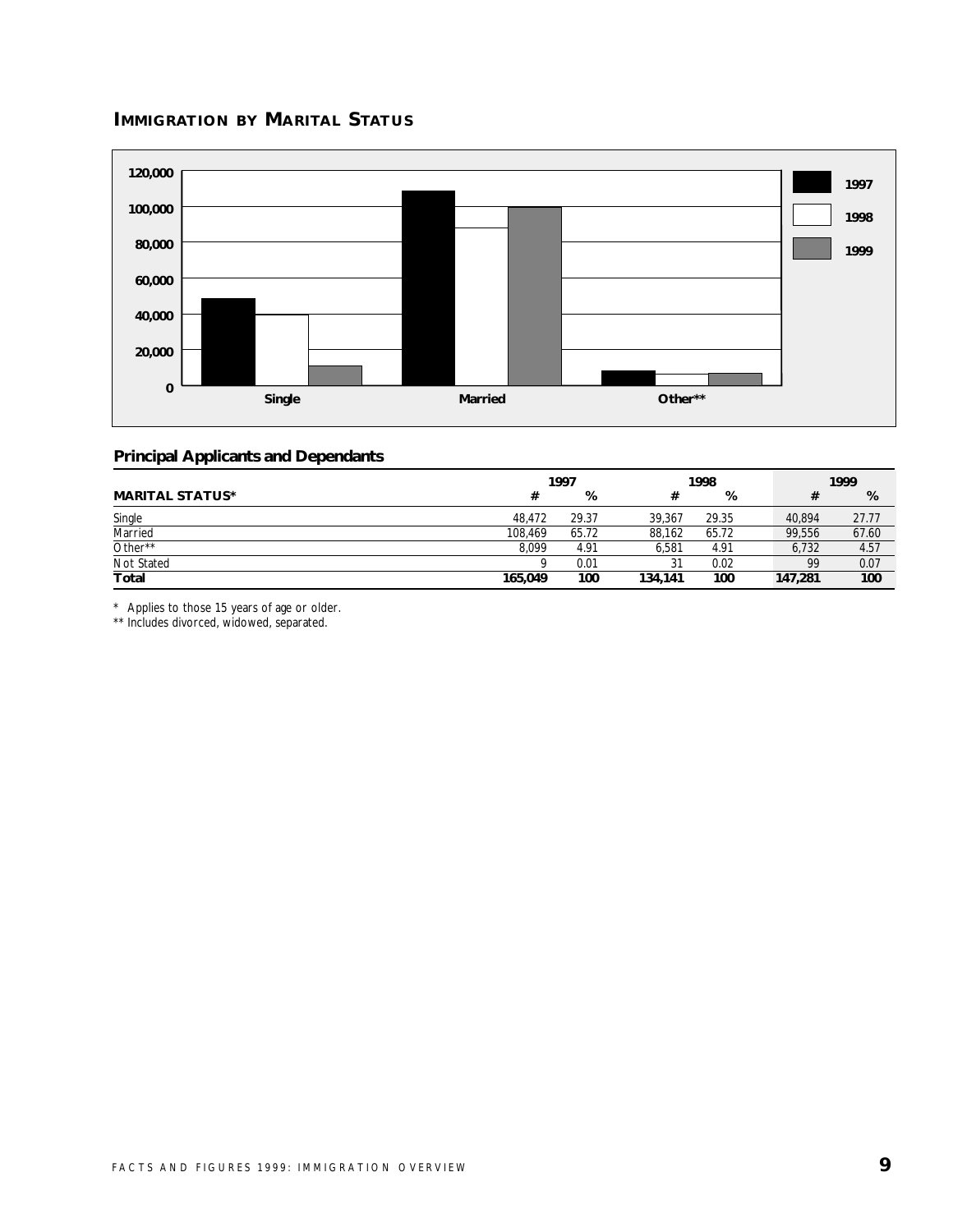



|               |                  |         | 1997  |         | 1998  |         | 1999  |
|---------------|------------------|---------|-------|---------|-------|---------|-------|
| <b>GENDER</b> | <b>AGE</b>       | #       | %     | #       | %     | #       | %     |
| Male          | 0 to 14 years    | 26.427  | 24.86 | 20.455  | 24.08 | 21,733  | 23.37 |
| Male          | 15 to 24 years   | 13.993  | 13.16 | 11.623  | 13.68 | 12.073  | 12.98 |
| Male          | 25 to 44 years   | 50.982  | 47.96 | 42,049  | 49.49 | 48,190  | 51.82 |
| Male          | 45 to 64 years   | 12.427  | 11.69 | 9.099   | 10.71 | 9,175   | 9.87  |
| Male          | 65 years or more | 2.479   | 2.33  | 1.736   | 2.04  | 1.820   | 1.96  |
|               | Sub total        | 106,308 | 100   | 84,962  | 100   | 92.991  | 100   |
| Female        | 0 to 14 years    | 24,536  | 22.37 | 19.561  | 21.93 | 20.799  | 21.48 |
| Female        | 15 to 24 years   | 18,149  | 16.55 | 15,460  | 17.33 | 16,022  | 16.55 |
| Female        | 25 to 44 years   | 51,548  | 47.00 | 42,762  | 47.94 | 47,968  | 49.54 |
| Female        | 45 to 64 years   | 12,042  | 10.98 | 8,921   | 10.00 | 9,362   | 9.67  |
| Female        | 65 years or more | 3.402   | 3.10  | 2.488   | 2.79  | 2,667   | 2.75  |
|               | Sub total        | 109,677 | 100   | 89,192  | 100   | 96.818  | 100   |
|               | Not Stated       | 29      |       | 5       |       |         |       |
|               | Total            | 216,014 |       | 174,159 |       | 189,816 |       |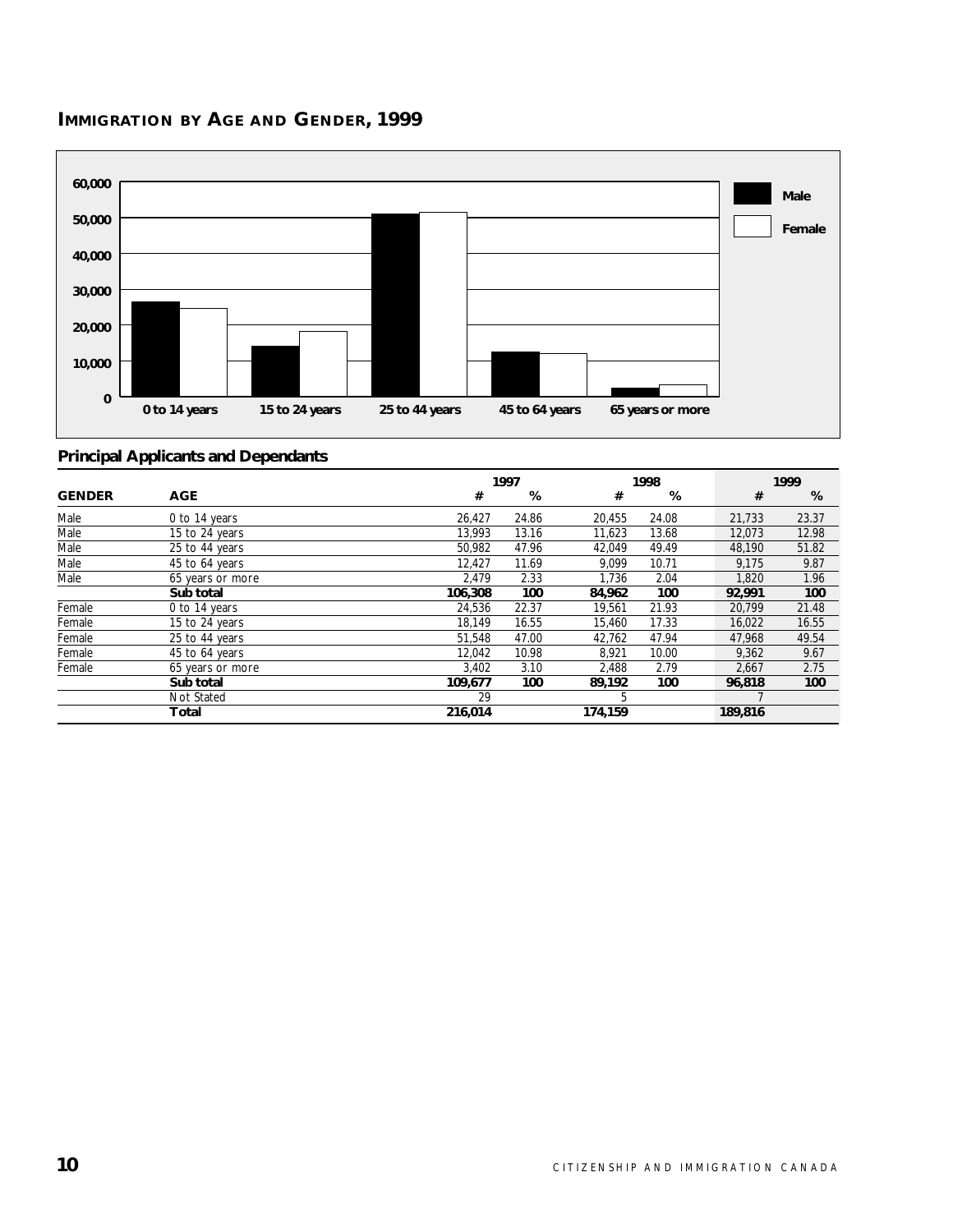

# **IMMIGRATION BY LANGUAGE ABILITY — PRINCIPAL APPLICANTS AND DEPENDANTS**

#### **Principal Applicants and Dependants**

|                         | 1997    |       |         | 1998  |         | 1999  |  |  |
|-------------------------|---------|-------|---------|-------|---------|-------|--|--|
| <b>LANGUAGE ABILITY</b> | #       | %     |         | %     |         | %     |  |  |
| English                 | 111.324 | 51.54 | 83.628  | 48.02 | 92.545  | 48.76 |  |  |
| French                  | 8.302   | 3.84  | 8.497   | 4.88  | 9.530   | 5.02  |  |  |
| Both French and English | 6,111   | 2.83  | 6.443   | 3.70  | 7.644   | 4.03  |  |  |
| Neither                 | 90.242  | 41.78 | 75.553  | 43.38 | 80,097  | 42.20 |  |  |
| Not Stated              | 35      | 0.02  | 38      | 0.02  |         |       |  |  |
| Total                   | 216.014 | 100   | 174,159 | 100   | 189,816 | 100   |  |  |

#### **Children Under 15 Years of Age\***

|                |                         |        | 1997  |        | 1998  |        | 1999  |
|----------------|-------------------------|--------|-------|--------|-------|--------|-------|
| <b>AGE</b>     | <b>LANGUAGE ABILITY</b> | #      | %     | #      | %     | #      | %     |
| 0 to 4 years   | English                 | 2,793  | 5.48  | 2,184  | 5.46  | 2,008  | 4.72  |
| 0 to 4 years   | French                  | 368    | 0.72  | 417    | 1.04  | 494    | 1.16  |
| 0 to 4 years   | Both French and English | 33     | 0.06  | 42     | 0.10  | 37     | 0.09  |
| 0 to 4 years   | <b>Neither</b>          | 11,535 | 22.63 | 9,277  | 23.18 | 10,557 | 24.82 |
| 0 to 4 years   | Not Stated              |        | 0.00  | 3      | 0.01  |        | 0.00  |
|                | Sub-Total               | 14,730 | 28.90 | 11,923 | 29.79 | 13,096 | 30.79 |
| 5 to 9 years   | English                 | 5,471  | 10.73 | 3,666  | 9.16  | 3,795  | 8.92  |
| 5 to 9 years   | French                  | 605    | 1.19  | 663    | 1.66  | 751    | 1.77  |
| 5 to 9 years   | Both French and English | 102    | 0.20  | 65     | 0.16  | 95     | 0.22  |
| 5 to 9 years   | <b>Neither</b>          | 11,852 | 23.26 | 9,385  | 23.45 | 10,120 | 23.79 |
| 5 to 9 years   | Not Stated              |        | 0.01  | 5      | 0.01  |        | 0.00  |
|                | Sub-Total               | 18,037 | 35.39 | 13,784 | 34.44 | 14,761 | 34.70 |
| 10 to 14 years | English                 | 6,421  | 12.60 | 4,349  | 10.87 | 4,548  | 10.69 |
| 10 to 14 years | French                  | 619    | 1.21  | 632    | 1.58  | 659    | 1.55  |
| 10 to 14 years | Both French and English | 112    | 0.22  | 97     | 0.24  | 123    | 0.29  |
| 10 to 14 years | Neither                 | 11,041 | 21.66 | 9,227  | 23.06 | 9,348  | 21.98 |
| 10 to 14 years | Not Stated              | 5      | 0.01  | 6      | 0.01  |        | 0.00  |
|                | Sub-Total               | 18,198 | 35.71 | 14,311 | 35.76 | 14,678 | 34.51 |
|                | Total                   | 50,965 | 100   | 40,018 | 100   | 42,535 | 100   |

\*These individuals are included in the totals for 'Principal Applicants and Dependants'.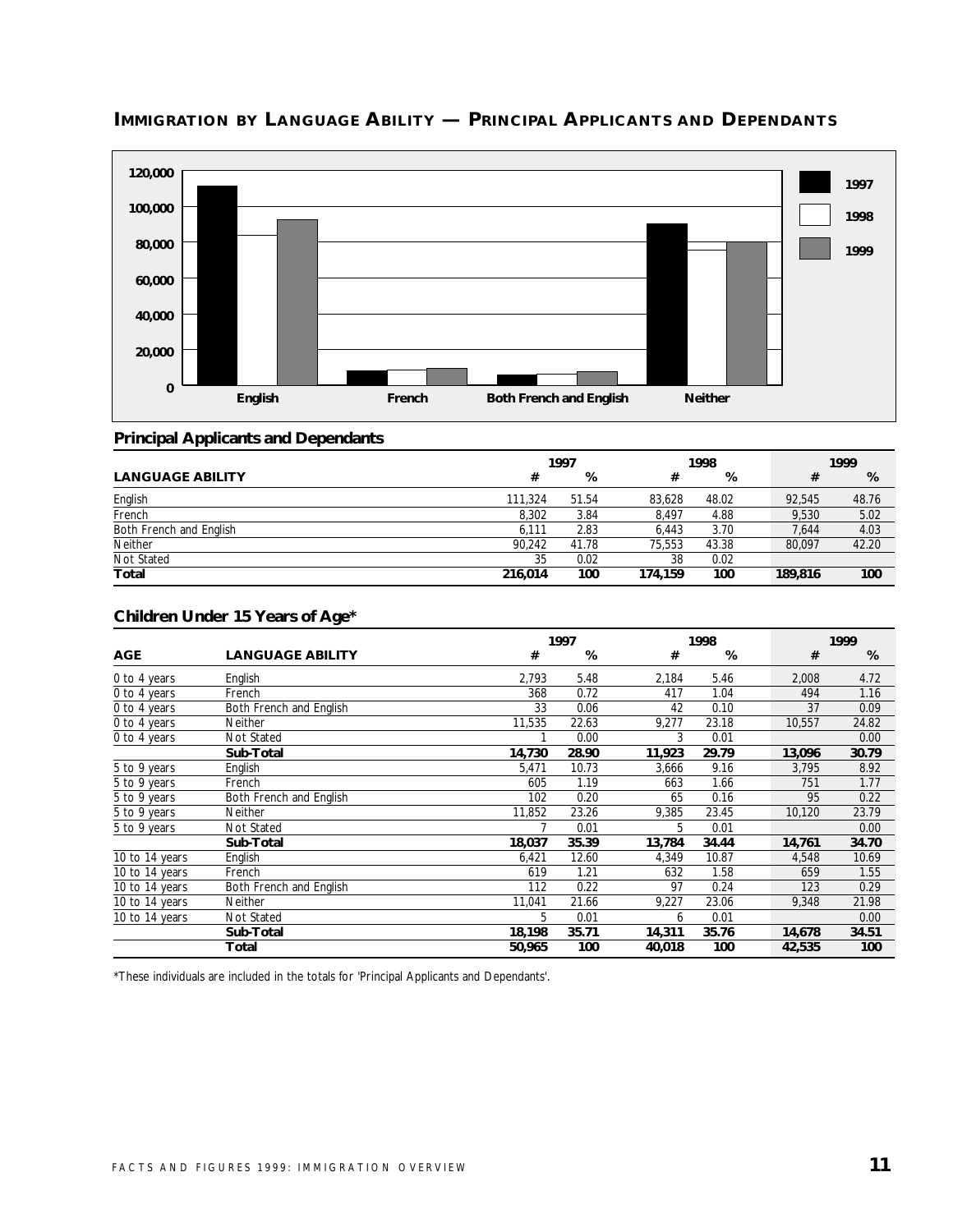



#### **Principal Applicants and Dependants**

|                           |         | 1997  |         | 1998  |         | 1999  |
|---------------------------|---------|-------|---------|-------|---------|-------|
| <b>INTENTION TO WORK*</b> |         | %     |         | %     |         | %     |
| Intend to work            | 111.324 | 67.45 | 90.576  | 67.52 | 100.476 | 68.22 |
| Do not intend to work     | 53.705  | 32.54 | 43.511  | 32.44 | 46.788  | 31.77 |
| Not Stated                | 20      | 0.01  | 54      | 0.04  |         | 0.01  |
| <b>Total</b>              | 165,049 | 100   | 134.141 | 100   | 147,281 | 100   |

#### **Principal Applicants and Dependants**

|                                            |         | 1997  |         | 1998  |         | 1999  |
|--------------------------------------------|---------|-------|---------|-------|---------|-------|
| <b>INTENTION TO WORK*</b>                  | #       | %     |         | %     | #       | %     |
| Intend to Work - employee                  | 64.264  | 38.94 | 49.571  | 36.95 | 54.911  | 37.28 |
| Intend to Work - occupation not identified | 42.590  | 25.80 | 37.957  | 28.30 | 42.722  | 29.01 |
| Intend to Work - self-employed             | 4.470   | 2.71  | 3.048   | 2.27  | 2,843   | 1.93  |
| Student                                    | 19,823  | 12.01 | 15.887  | 11.84 | 16.441  | 11.16 |
| Do not intend to work                      | 33,882  | 20.53 | 27.624  | 20.59 | 30.347  | 20.60 |
| Not Stated                                 | 20      | 0.01  | 54      | 0.04  |         | 0.01  |
| Total                                      | 165.049 | 100   | 134,141 | 100   | 147.281 | 100   |

\* Applies to those 15 years of age or older.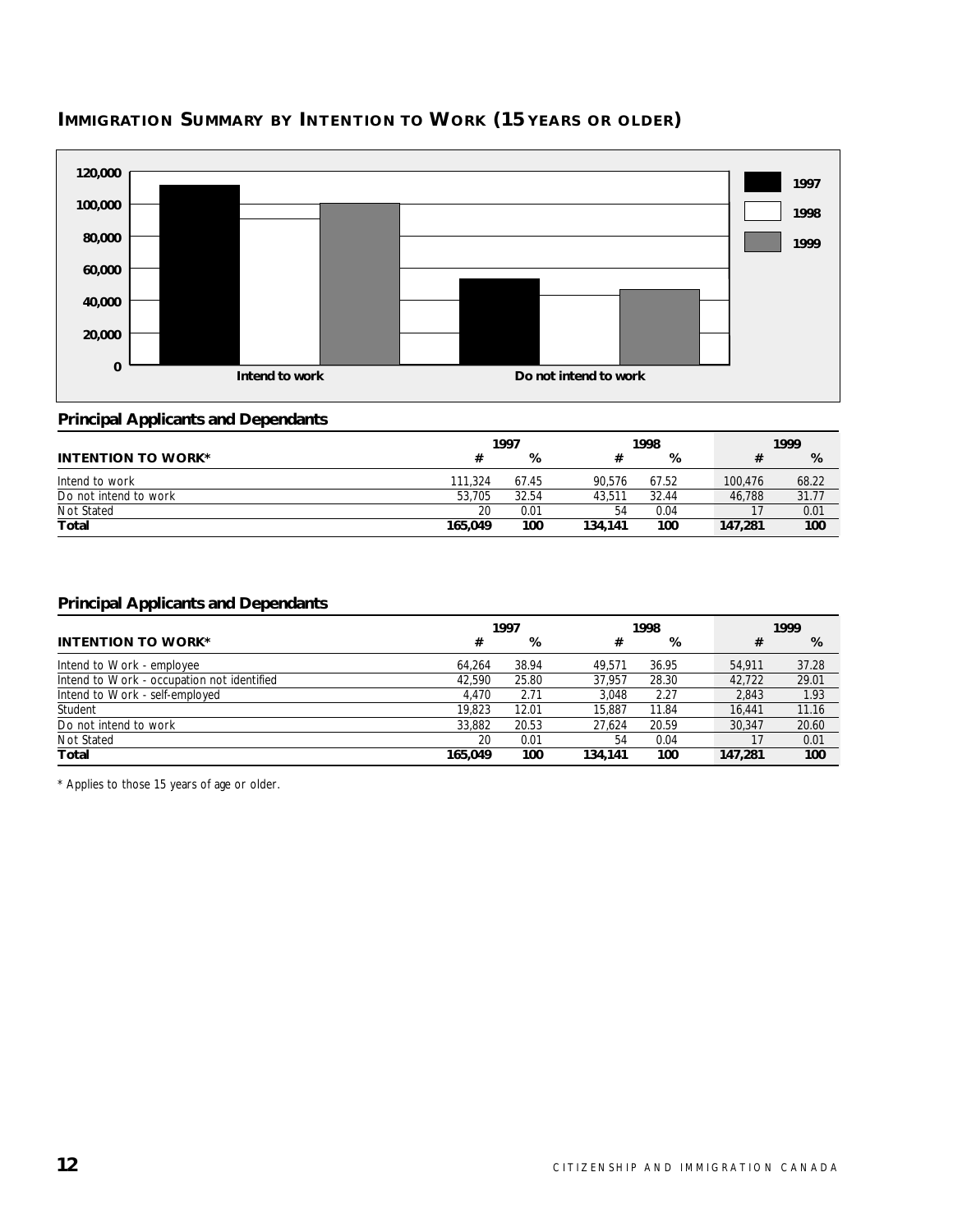

# **IMMIGRATION — INTENDING TO WORK BY LANGUAGE ABILITY (15 YEARS OR OLDER)**

#### **Principal Applicants and Dependants**

|                          | 1996    |       |        | 1997  |         | 1998  |  |  |
|--------------------------|---------|-------|--------|-------|---------|-------|--|--|
| <b>LANGUAGE ABILITY*</b> | #       | %     | #      | %     |         | %     |  |  |
| English                  | 76.314  | 68.55 | 57.737 | 63.74 | 64.153  | 63.85 |  |  |
| French                   | 5.215   | 4.68  | 5.258  | 5.81  | 5.942   | 5.91  |  |  |
| Both French and English  | 5.009   | 4.50  | 5.299  | 5.85  | 6.407   | 6.38  |  |  |
| <b>Neither</b>           | 24.784  | 22.26 | 22.282 | 24.60 | 23.974  | 23.86 |  |  |
| Not Stated               |         | 0.00  |        |       |         |       |  |  |
| Total                    | 111,324 | 100   | 90.576 | 100   | 100,476 | 100   |  |  |

\* Applies to those 15 years of age or older.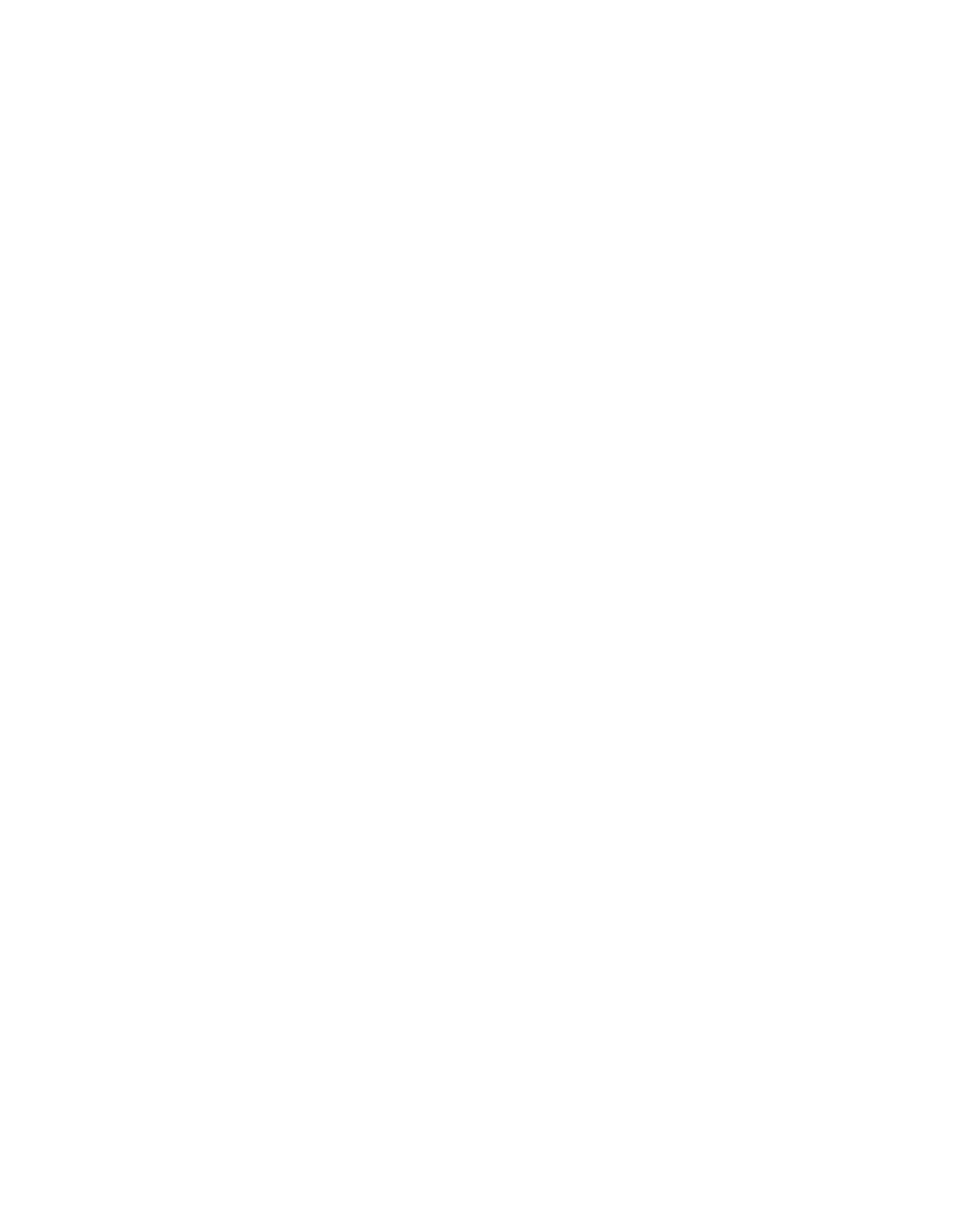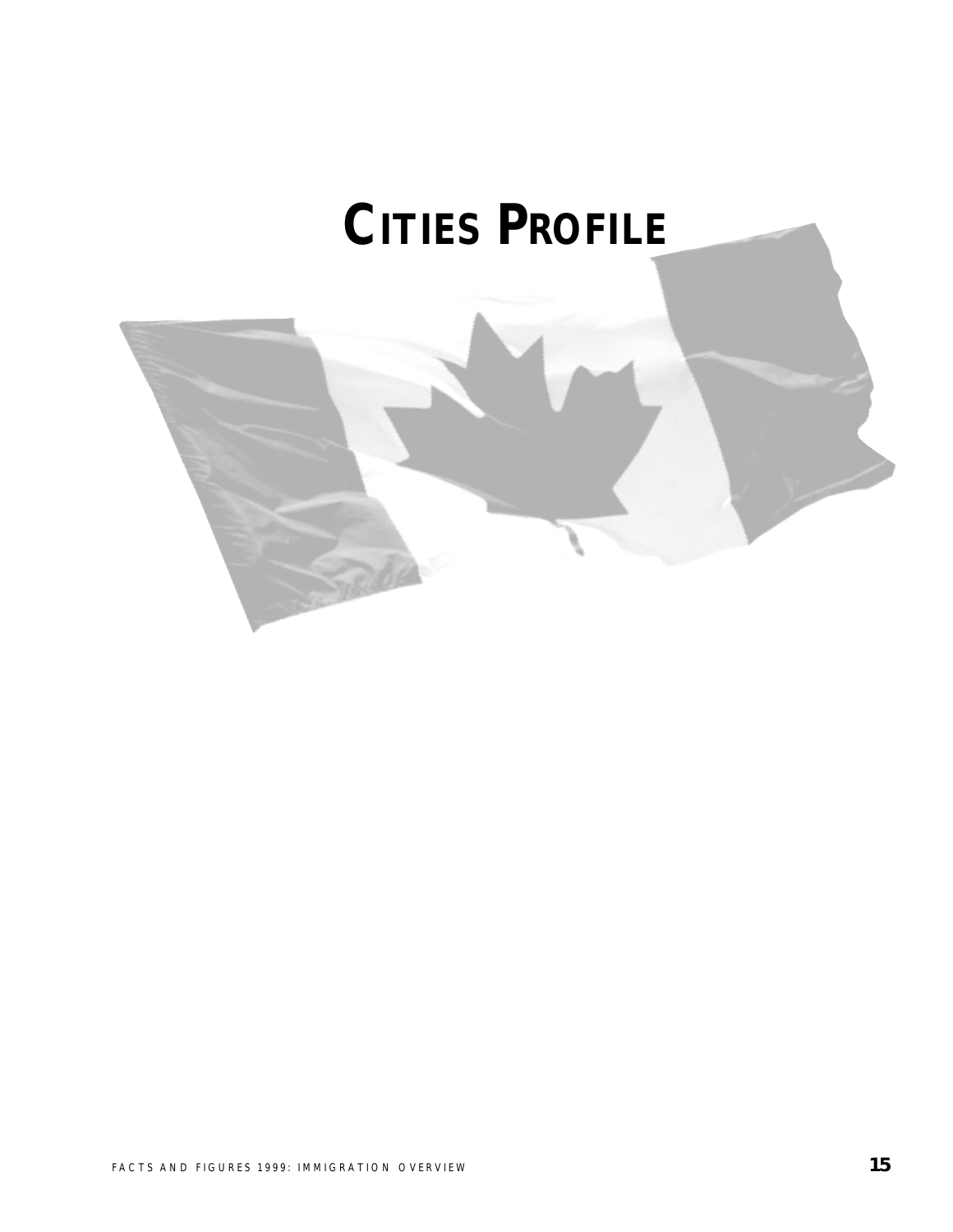# **MONTREAL BY LEVELS**

#### **Principal Applicants and Dependants**

|                                     | 1997   |       |        | 1998  |                | 1999           |  |
|-------------------------------------|--------|-------|--------|-------|----------------|----------------|--|
| <b>IMMIGRATION</b>                  | #      | %     | #      | %     | #              | %              |  |
| Spouse                              | 4.401  | 19.35 | 3,387  | 16.23 | 4,016          | 17.07          |  |
| Parents and Grandparents            | 1.092  | 4.80  | 753    | 3.61  | 753            | 3.20           |  |
| Others                              | 1,145  | 5.03  | 1,044  | 5.00  | 1,065          | 4.53           |  |
| <b>Total Family</b>                 | 6,638  | 29    | 5,184  | 25    | 5,834          | 25             |  |
| <b>Skilled Worker</b>               | 6,364  | 27.98 | 7,506  | 35.97 | 8,786          | 37.35          |  |
| <b>Business Immigrants</b>          | 3,103  | 13.64 | 3,358  | 16.09 | 3,173          | 13.49          |  |
| <b>Total Economic</b>               | 9,467  | 42    | 10,864 | 52    | 11,959         | 51             |  |
| Live-in Caregivers                  | 342    | 1.50  | 290    | 1.39  | 350            | 1.49           |  |
| Post Determination Refugee          | 109    | 0.48  | 53     | 0.25  | 60             | 0.26           |  |
| Deferred Removal Order              | 544    | 2.39  | 348    | 1.67  | 165            | 0.70           |  |
| Prov./Terr. Nominees                |        |       |        |       | $\overline{2}$ | 0.01           |  |
| Total 'Other'                       | 995    | 4     | 691    | 3     | 577            | $\overline{2}$ |  |
| <b>Total Immigrants</b>             | 17,100 | 75    | 16,739 | 80    | 18,370         | 78             |  |
| <b>Government Assisted Refugees</b> | 351    | 1.54  | 283    | 1.36  | 510            | 2.17           |  |
| <b>Privately Sponsored Refugees</b> | 191    | 0.84  | 126    | 0.60  | 107            | 0.45           |  |
| Refugees Landed in Canada           | 3,610  | 15.87 | 2,565  | 12.29 | 3,531          | 15.01          |  |
| Dependants Abroad*                  | 1,447  | 6.36  | 1.128  | 5.41  | 999            | 4.25           |  |
| <b>Total Refugees</b>               | 5,599  | 25    | 4,102  | 20    | 5,147          | 22             |  |
| <b>Total Immigrants/Refugees</b>    | 22,699 | 100   | 20,841 | 100   | 23,517         | 100            |  |
| Backlog                             | 42     | 0.18  | 25     | 0.12  | 5              | 0.02           |  |
| Total                               | 22,741 | 100   | 20,866 | 100   | 23,522         | 100            |  |

\* Dependants (of a refugee landed in Canada) who live abroad.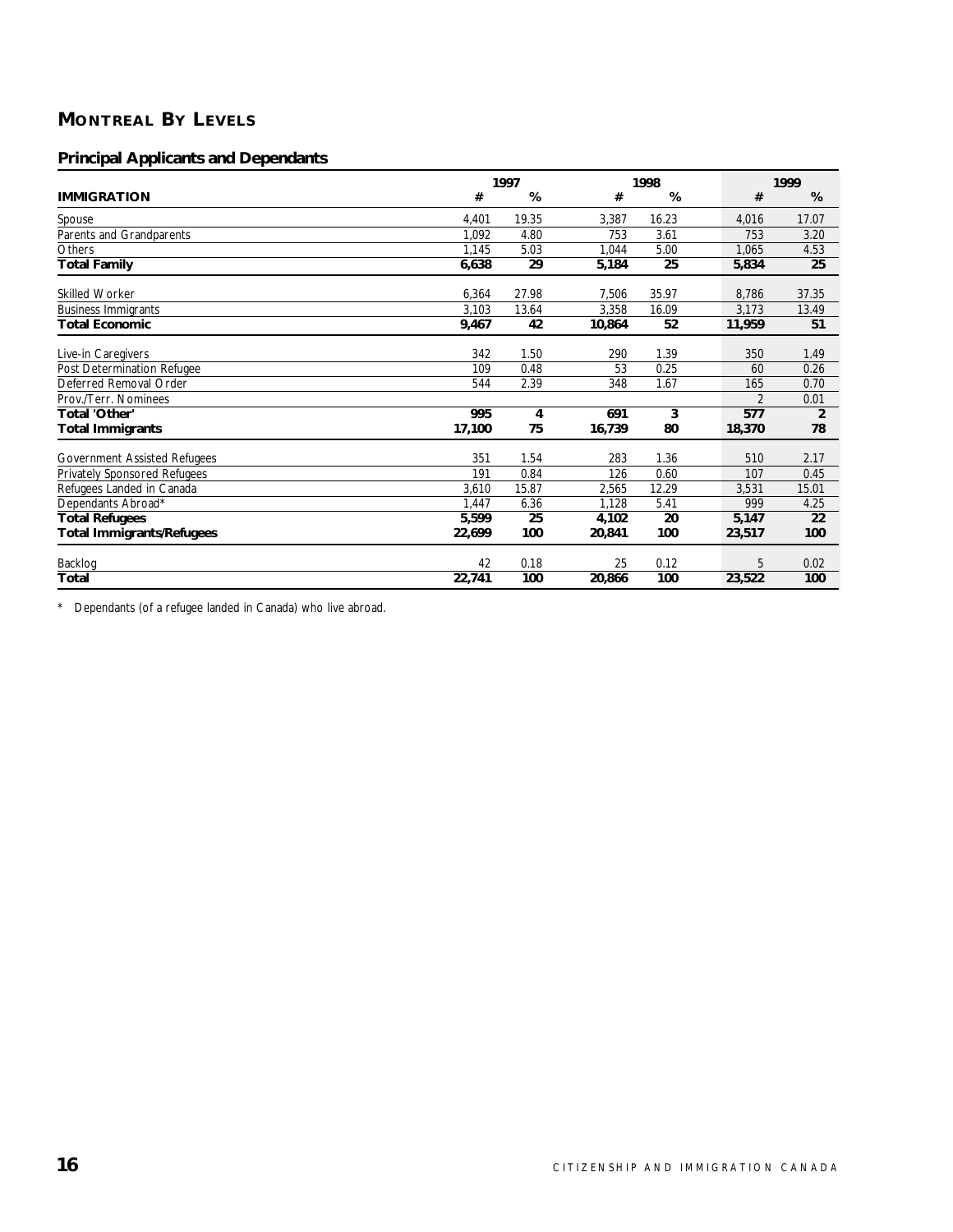# **MONTREAL PROFILE BY SOURCE AREA**



#### **Principal Applicants and Dependants**

|                               | 1997   |       | 1998   |       |  | 1999   |       |  |
|-------------------------------|--------|-------|--------|-------|--|--------|-------|--|
| <b>REGION</b>                 | #      | %     | #      | %     |  | #      | %     |  |
| Africa and the Middle East    | 5.301  | 23.31 | 5.349  | 25.64 |  | 6.606  | 28.08 |  |
| Asia and Pacific              | 8.354  | 36.74 | 6.918  | 33.15 |  | 7.462  | 31.72 |  |
| South and Central America     | 3.455  | 15.19 | 2.713  | 13.00 |  | 3.134  | 13.32 |  |
| <b>United States</b>          | 313    | 1.38  | 303    | 1.45  |  | 317    | 1.35  |  |
| Europe and the United Kingdom | 5.317  | 23.38 | 5.557  | 26.63 |  | 5.948  | 25.29 |  |
| Not Stated                    |        | 0.00  | 26     | 0.12  |  | 55     | 0.23  |  |
| Total                         | 22,741 | 100   | 20,866 | 100   |  | 23,522 | 100   |  |

# **MONTREAL BY TOP TEN SOURCE COUNTRIES**

|                               |        | 1997  |      |        | 1998  |      |        | 1999  |                |
|-------------------------------|--------|-------|------|--------|-------|------|--------|-------|----------------|
| <b>COUNTRY</b>                | #      | %     | Rank | #      | %     | Rank | #      | %     | Rank           |
| France                        | 1.741  | 7.66  |      | 2,382  | 11.42 |      | 2,638  | 11.22 |                |
| China, People's Republic Of   | 1.119  | 4.92  | 5    | 1,301  | 6.24  | 3    | 1,627  | 6.92  | $\overline{2}$ |
| Algeria                       | 1,133  | 4.98  | 4    | 1,375  | 6.59  | 2    | 1.493  | 6.35  | 3              |
| Morocco                       | 642    | 2.82  | 11   | 746    | 3.58  |      | 1,202  | 5.11  | 4              |
| Haiti                         | 1,303  | 5.73  | 3    | 946    | 4.53  | 4    | 1,121  | 4.77  | 5              |
| Romania                       | 855    | 3.76  | 8    | 650    | 3.12  | 11   | 951    | 4.04  | 6              |
| Korea, Republic Of            | 550    | 2.42  | 13   | 683    | 3.27  | 9    | 928    | 3.95  | $\overline{7}$ |
| India                         | 1,105  | 4.86  | 6    | 827    | 3.96  | 6    | 844    | 3.59  | 8              |
| Pakistan                      | 633    | 2.78  | 12   | 497    | 2.38  | 13   | 759    | 3.23  | 9              |
| Sri Lanka                     | 670    | 2.95  | 9    | 409    | 1.96  | 17   | 694    | 2.95  | 10             |
| Taiwan                        | 658    | 2.89  | 10   | 704    | 3.37  | 8    | 612    | 2.60  | 11             |
| Bangladesh                    | 863    | 3.79  |      | 658    | 3.15  | 10   | 516    | 2.19  | 13             |
| Hong Kong                     | 1,381  | 6.07  | 2    | 842    | 4.04  | 5    | 312    | 1.33  | 21             |
| <b>Total for Top Ten only</b> | 10.828 | 47.61 |      | 10.464 | 50.15 |      | 12,257 | 52.11 |                |
| <b>Total Other Countries</b>  | 11,913 | 52.39 |      | 10.402 | 49.85 |      | 11,265 | 47.89 |                |
| Total                         | 22,741 | 100   |      | 20,866 | 100   |      | 23,522 | 100   |                |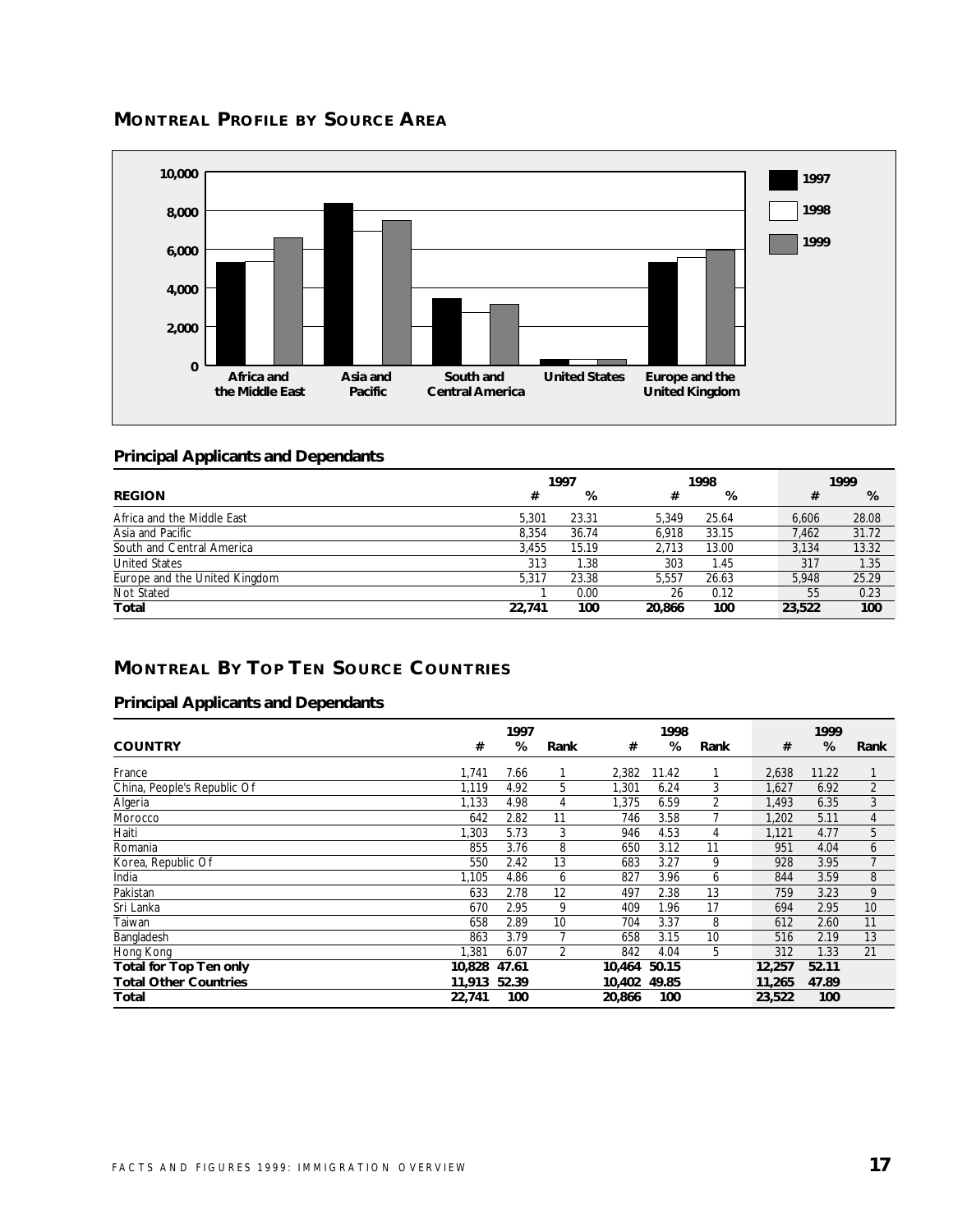#### **MONTREAL PROFILE BY LEVEL OF EDUCATION – PRINCIPAL APPLICANTS AND DEPENDANTS**



#### **Principal Applicants and Dependants**

|                               | 1997   |       |        | 1998  |  |        | 1999  |
|-------------------------------|--------|-------|--------|-------|--|--------|-------|
| EDUCATION*                    | #      | %     | #      | %     |  | #      | %     |
| 0 to 9 years of schooling     | 3.419  | 19.63 | 2.591  | 16.20 |  | 2.844  | 15.61 |
| 10 to 12 years of schooling   | 4.680  | 26.87 | 3.814  | 23.84 |  | 3.791  | 20.81 |
| 13 or more years of schooling | 1.711  | 9.83  | .583   | 9.90  |  | 2.077  | 11.40 |
| <b>Trade Certificate</b>      | 1.817  | 10.43 | 1.775  | 11.10 |  | 1.571  | 8.62  |
| Non-university diploma        | 1.679  | 9.64  | .866   | 11.66 |  | 2.138  | 11.74 |
| Bachelor's degree             | 3.044  | 17.48 | 3.089  | 19.31 |  | 4.108  | 22.55 |
| Master's degree               | 723    | 4.15  | 828    | 5.18  |  | 1.215  | 6.67  |
| Doctorate                     | 341    | 1.96  | 451    | 2.82  |  | 471    | 2.59  |
| Total                         | 17.414 | 100   | 15,997 | 100   |  | 18,215 | 100   |

\*Applies to those 15 years of age or older.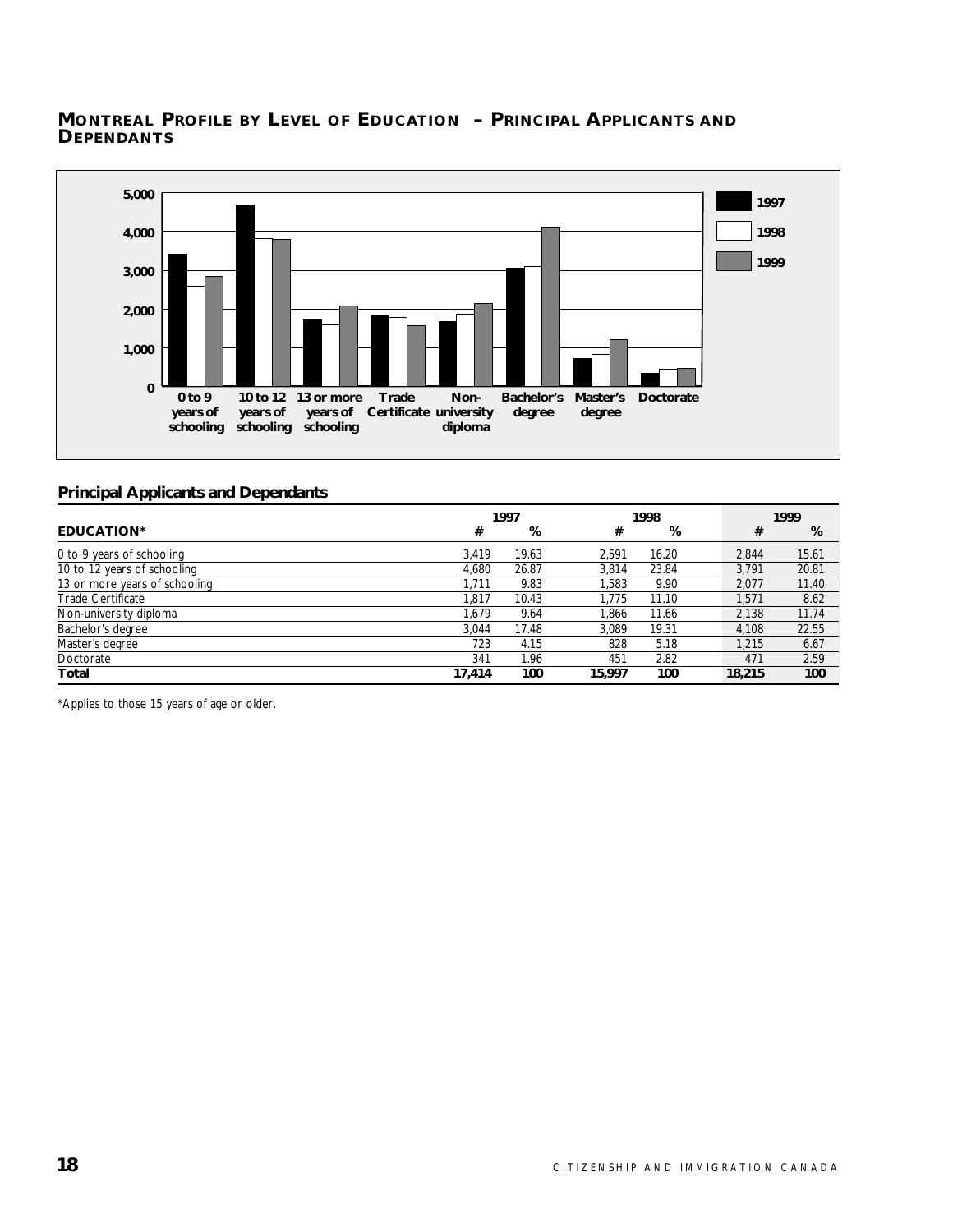

# **MONTREAL PROFILE BY LANGUAGE ABILITY – PRINCIPAL APPLICANTS AND DEPENDANTS**

#### **Principal Applicants and Dependants**

|                         | 1997   |       | 1998   |       | 1999   |       |  |
|-------------------------|--------|-------|--------|-------|--------|-------|--|
| <b>LANGUAGE ABILITY</b> | #      | %     |        | %     |        | %     |  |
| English                 | 5.270  | 23.17 | 3.966  | 19.01 | 4.694  | 19.96 |  |
| French                  | 5.568  | 24.48 | 5.604  | 26.86 | 6,548  | 27.84 |  |
| Both French and English | 2.419  | 10.64 | 2.869  | 13.75 | 3.683  | 15.66 |  |
| Neither                 | 9.484  | 41.70 | 8.427  | 40.39 | 8.597  | 36.55 |  |
| <b>Total</b>            | 22.741 | 100   | 20,866 | 100   | 23,522 | 100   |  |

#### **Children Under 15 Years of Age\***

|                |                         |       | 1997  |       |       | 1999  |       |  |
|----------------|-------------------------|-------|-------|-------|-------|-------|-------|--|
| <b>AGE</b>     | <b>LANGUAGE ABILITY</b> | #     | %     | #     | %     | #     | %     |  |
| 0 to 4 years   | English                 | 106   | 1.99  | 102   | 2.09  | 92    | 1.73  |  |
| 0 to 4 years   | French                  | 249   | 4.67  | 266   | 5.46  | 339   | 6.39  |  |
| 0 to 4 years   | Both French and English | 11    | 0.21  | 12    | 0.25  | 12    | 0.23  |  |
| 0 to 4 years   | <b>Neither</b>          | 1,115 | 20.93 | 1.055 | 21.67 | 1,201 | 22.63 |  |
|                | Sub-Total               | 1,481 | 27.80 | 1,435 | 29.47 | 1,644 | 30.98 |  |
| 5 to 9 years   | English                 | 208   | 3.90  | 132   | 2.71  | 181   | 3.41  |  |
| 5 to 9 years   | French                  | 403   | 7.57  | 427   | 8.77  | 476   | 8.97  |  |
| 5 to 9 years   | Both French and English | 38    | 0.71  | 27    | 0.55  | 39    | 0.73  |  |
| 5 to 9 years   | <b>Neither</b>          | 1.220 | 22.90 | 1.120 | 23.00 | 1,156 | 21.78 |  |
|                | Sub-Total               | 1,869 | 35.09 | 1,706 | 35.04 | 1,852 | 34.90 |  |
| 10 to 14 years | English                 | 250   | 4.69  | 168   | 3.45  | 189   | 3.56  |  |
| 10 to 14 years | French                  | 404   | 7.58  | 410   | 8.42  | 438   | 8.25  |  |
| 10 to 14 years | Both French and English | 40    | 0.75  | 49    | 1.01  | 50    | 0.94  |  |
| 10 to 14 years | Neither                 | 1,283 | 24.08 | 1.101 | 22.61 | 1,134 | 21.37 |  |
|                | Sub-Total               | 1,977 | 37.11 | 1,728 | 35.49 | 1,811 | 34.12 |  |
|                | Total                   | 5,327 | 100   | 4,869 | 100   | 5,307 | 100   |  |

\*These individuals are included in the totals for 'Principal Applicants and Dependants.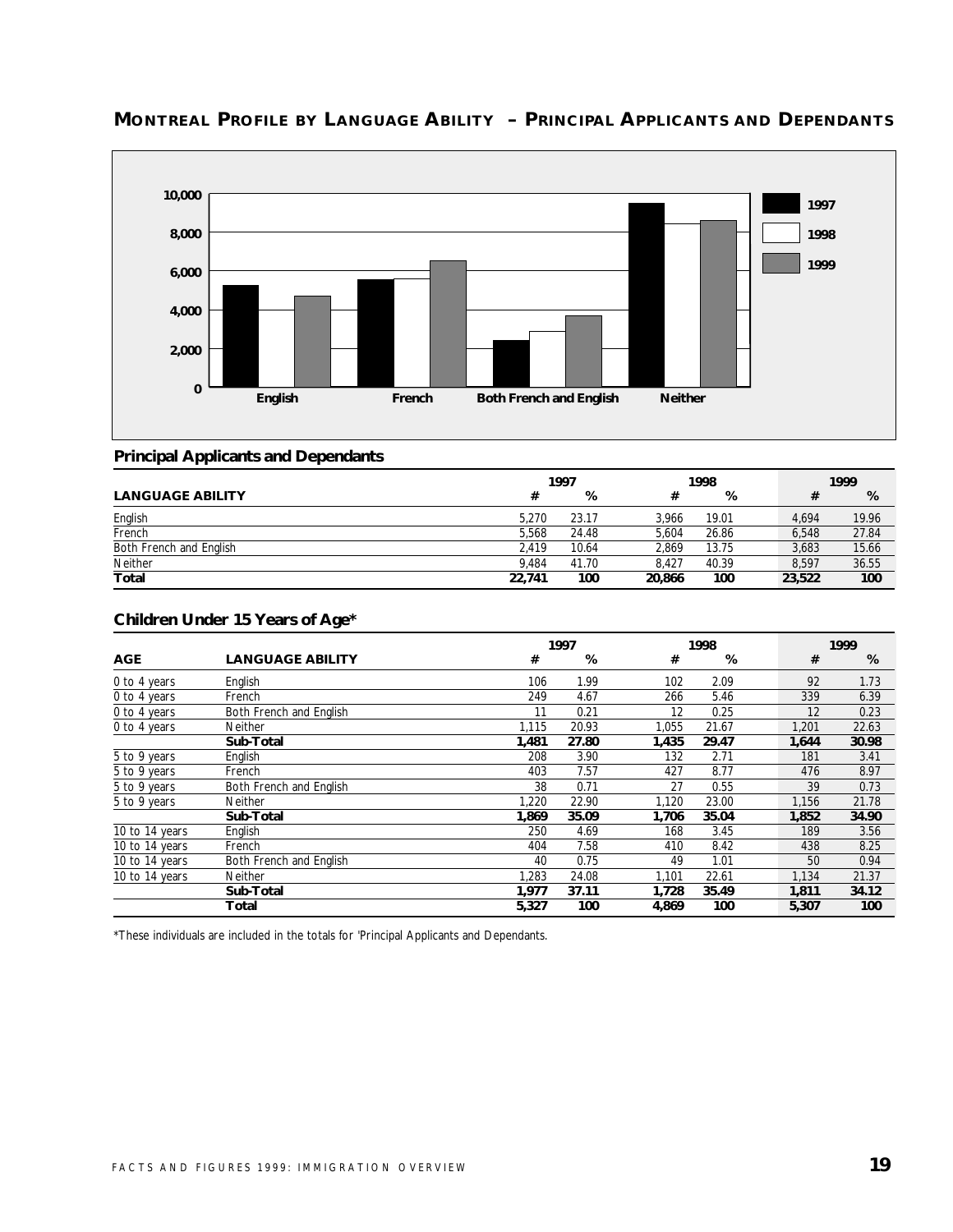

# **MONTREAL PROFILE BY INTENTION TO WORK (15 YEARS OR OLDER)**

#### **Principal Applicants and Dependants**

|                           | 1997   |       |        | 1998  |        | 1999  |
|---------------------------|--------|-------|--------|-------|--------|-------|
| <b>INTENTION TO WORK*</b> |        | %     |        | %     |        | %     |
| Intend to work            | 12.159 | 69.82 | 11.185 | 69.92 | 13,264 | 72.82 |
| Do not intend to work     | 5.255  | 30.18 | 4.807  | 30.05 | 4.945  | 27.15 |
| Not Stated                |        |       |        | 0.03  |        | 0.03  |
| Total                     | 17.414 | 100   | 15,997 | 100   | 18,215 | 100   |

#### **Principal Applicants and Dependants**

|                                            | 1997   |       | 1998   |       | 1999   |        |
|--------------------------------------------|--------|-------|--------|-------|--------|--------|
| <b>INTENTION TO WORK*</b>                  | #      | %     | #      | %     |        | %<br># |
| Intend to Work - employee                  | 4.913  | 28.21 | 5.448  | 34.06 | 6.472  | 35.53  |
| Intend to Work - occupation not identified | 6.408  | 36.80 | 4.861  | 30.39 | 5.993  | 32.90  |
| Intend to Work - self-employed             | 838    | 4.81  | 876    | 5.48  | 799    | 4.39   |
| Student                                    | 2.383  | 13.68 | 2.270  | 14.19 | 2.187  | 12.01  |
| Do not intend to work                      | 2.872  | 16.49 | 2.537  | 15.86 | 2.758  | 15.14  |
| Not Stated                                 |        |       |        | 0.03  |        | 0.03   |
| Total                                      | 17.414 | 100   | 15,997 | 100   | 18,215 | 100    |

\* Applies to those 15 years of age or older.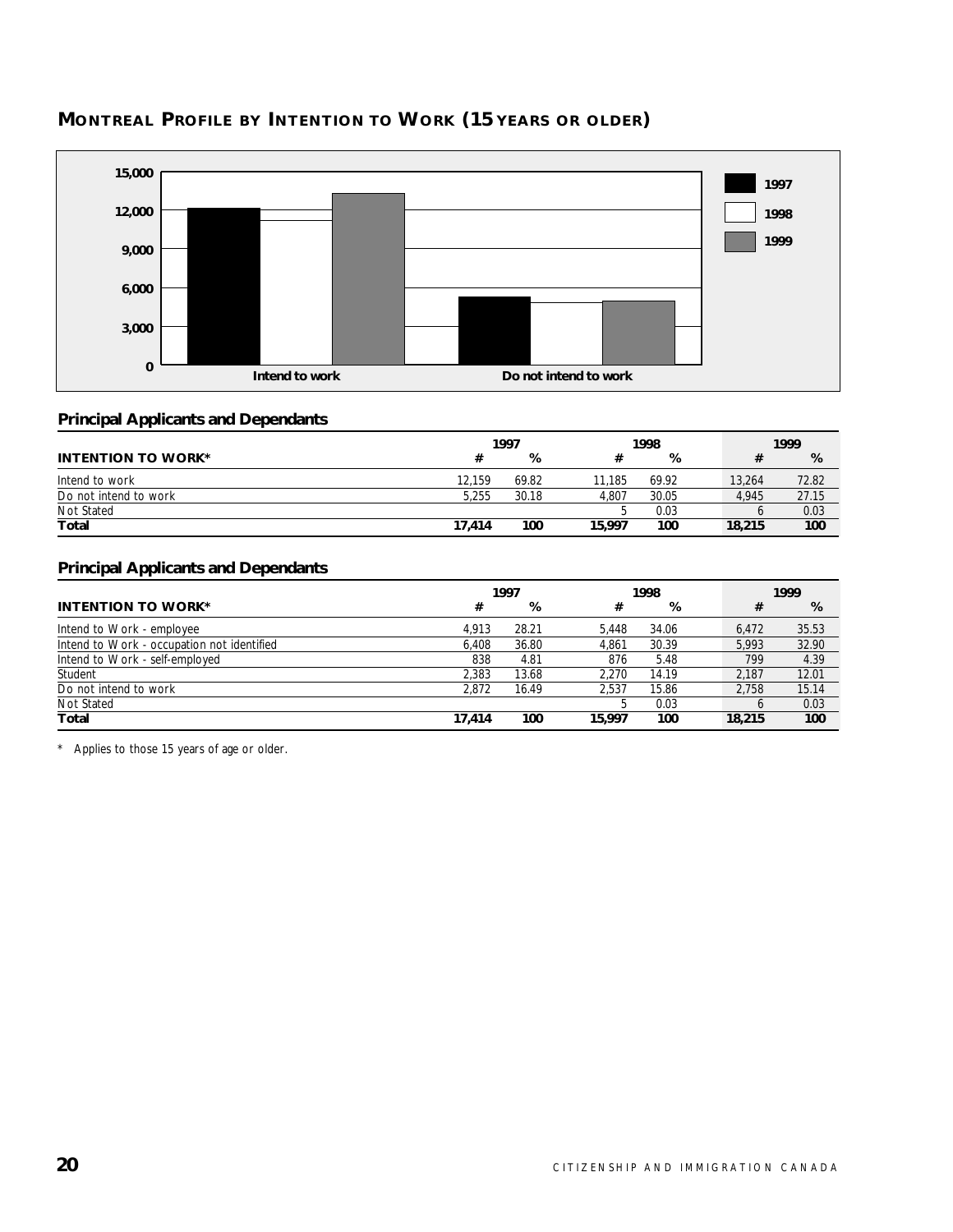

# **MONTREAL PROFILE BY INTENTION TO WORK BY LANGUAGE ABILITY (15 YEARS OR OLDER)**

#### **Principal Applicants and Dependants**

|                          | 1997   |       | 1998   |       | 1999   |       |  |
|--------------------------|--------|-------|--------|-------|--------|-------|--|
| <b>LANGUAGE ABILITY*</b> | #      | %     |        | %     |        | %     |  |
| English                  | 3.826  | 31.47 | 2.798  | 25.02 | 3.426  | 25.83 |  |
| French                   | 3.568  | 29.34 | 3.576  | 31.97 | 4.235  | 31.93 |  |
| Both French and English  | 2.027  | 16.67 | 2.424  | 21.67 | 3.208  | 24.19 |  |
| Neither                  | 2.738  | 22.52 | 2.387  | 21.34 | 2.395  | 18.06 |  |
| <b>Total</b>             | 12,159 | 100   | 11,185 | 100   | 13,264 | 100   |  |

\* Applies to those 15 years of age or older.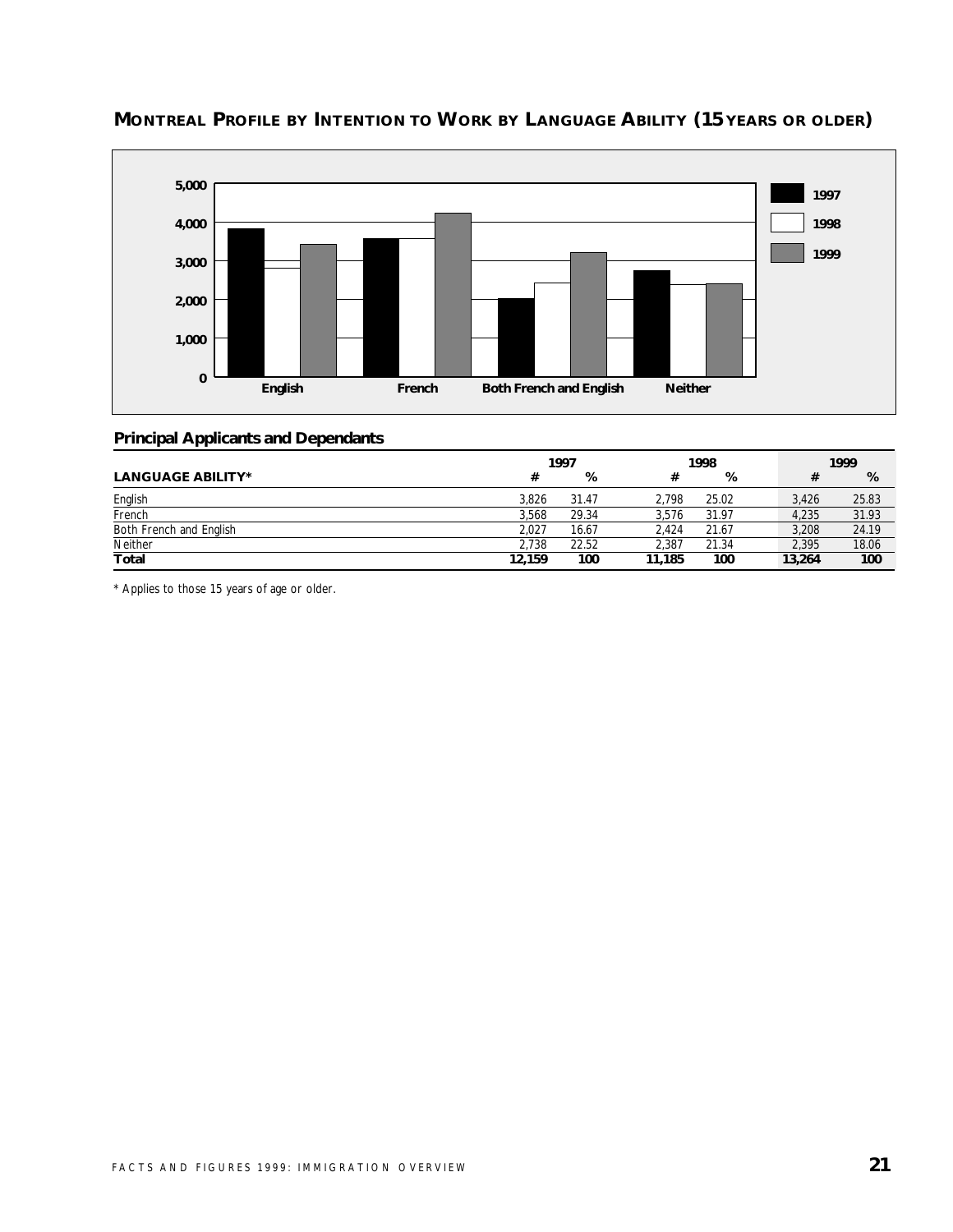# **TORONTO BY LEVELS**

#### **Principal Applicants and Dependants**

|                                     |        | 1997  |        |       |        | 1999           |  |
|-------------------------------------|--------|-------|--------|-------|--------|----------------|--|
| <b>IMMIGRATION</b>                  | #      | %     | #      | %     | #      | %              |  |
| Spouse                              | 12,150 | 12.35 | 11,179 | 14.75 | 13,322 | 16.00          |  |
| Parents and Grandparents            | 9.564  | 9.72  | 6,384  | 8.42  | 6,777  | 8.14           |  |
| Others                              | 4,574  | 4.65  | 3,663  | 4.83  | 3,484  | 4.18           |  |
| <b>Total Family</b>                 | 26,288 | 27    | 21,226 | 28    | 23,583 | 28             |  |
| <b>Skilled Worker</b>               | 55,151 | 56.06 | 40.777 | 53.80 | 47,021 | 56.47          |  |
| <b>Business Immigrants</b>          | 5,901  | 6.00  | 3,321  | 4.38  | 3,338  | 4.01           |  |
| <b>Total Economic</b>               | 61,052 | 62    | 44,098 | 58    | 50,359 | 60             |  |
| Live-in Caregivers                  | 822    | 0.84  | 584    | 0.77  | 655    | 0.79           |  |
| Post Determination Refugee          | 130    | 0.13  | 105    | 0.14  | 63     | 0.08           |  |
| Deferred Removal Order              | 1,863  | 1.89  | 1,520  | 2.01  | 517    | 0.62           |  |
| <b>Retirees</b>                     | 24     | 0.02  | 5      | 0.01  |        |                |  |
| Prov./Terr. Nominees                |        |       |        |       | 17     | 0.02           |  |
| Total 'Other'                       | 2.839  | 3     | 2,214  | 3     | 1,252  | $\overline{2}$ |  |
| <b>Total Immigrants</b>             | 90,179 | 92    | 67,538 | 89    | 75,194 | 90             |  |
| <b>Government Assisted Refugees</b> | 1,585  | 1.61  | 1,378  | 1.82  | 1,076  | 1.29           |  |
| <b>Privately Sponsored Refugees</b> | 954    | 0.97  | 701    | 0.92  | 867    | 1.04           |  |
| Refugees Landed in Canada           | 4.389  | 4.46  | 4.904  | 6.47  | 4,993  | 6.00           |  |
| Dependants Abroad*                  | 1.070  | 1.09  | 1,167  | 1.54  | 1.084  | 1.30           |  |
| <b>Total Refugees</b>               | 7,998  | 8     | 8,150  | 11    | 8,020  | 10             |  |
| <b>Total Immigrants/Refugees</b>    | 98,177 | 100   | 75,688 | 100   | 83,214 | 100            |  |
| Backlog                             | 199    | 0.20  | 111    | 0.15  | 52     | 0.06           |  |
| <b>Not Stated</b>                   |        |       |        |       |        | 0.00           |  |
| Total                               | 98,376 | 100   | 75,799 | 100   | 83,267 | 100            |  |

\* Dependants (of a refugee landed in Canada) who live abroad.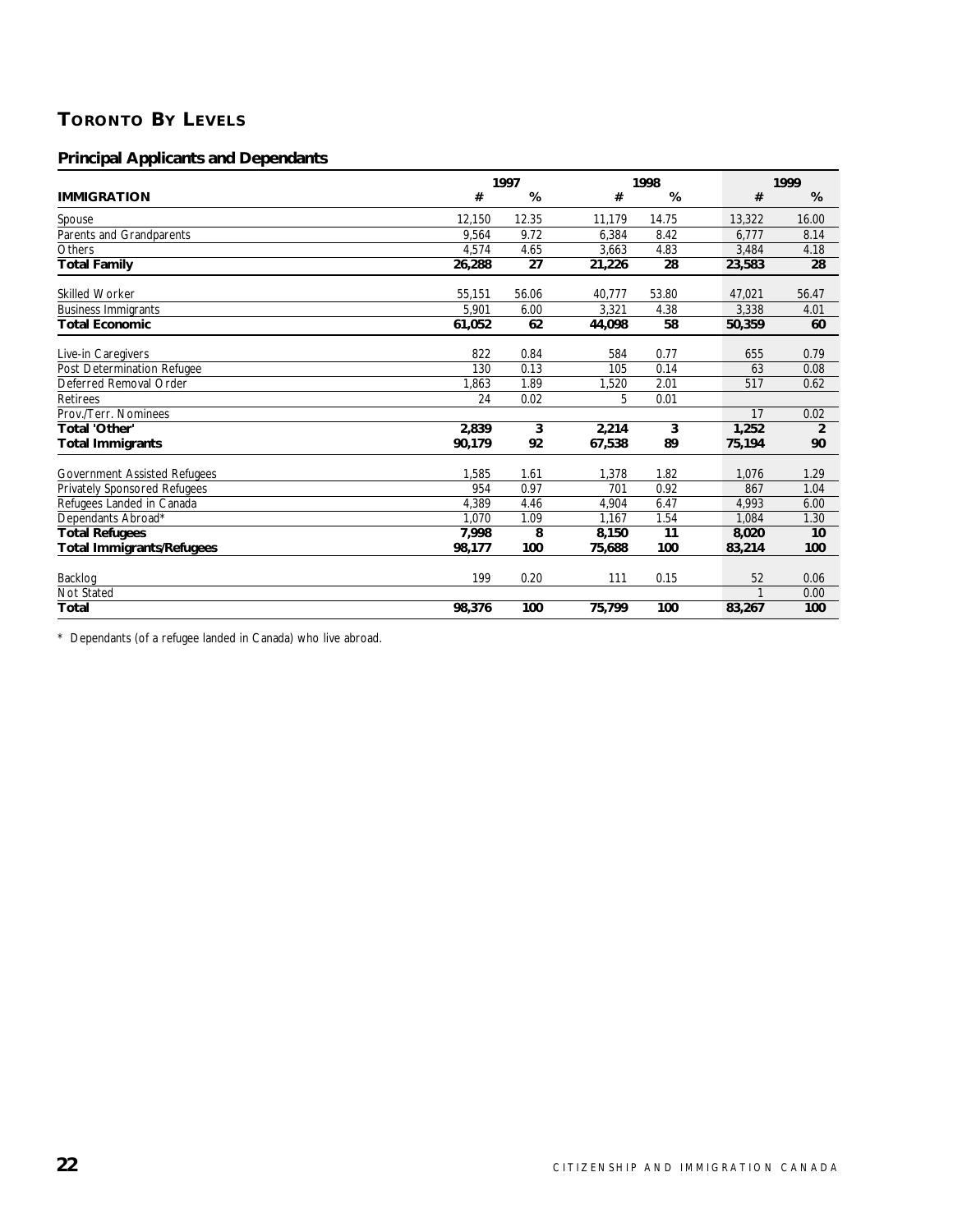



#### **Principal Applicants and Dependants**

|                               | 1997   |       |        | 1998  |  |        | 1999  |
|-------------------------------|--------|-------|--------|-------|--|--------|-------|
| <b>REGION</b>                 | #      | %     | #      | %     |  | #      | %     |
| Africa and the Middle East    | 17.952 | 18.25 | 14.758 | 19.47 |  | 13,948 | 16.75 |
| Asia and Pacific              | 55.150 | 56.06 | 37.400 | 49.34 |  | 45.221 | 54.31 |
| South and Central America     | 9.206  | 9.36  | 7.097  | 9.36  |  | 7.542  | 9.06  |
| <b>United States</b>          | 1.613  | 1.64  | 1.529  | 2.02  |  | 1.805  | 2.17  |
| Europe and the United Kingdom | 14.435 | 14.67 | 14.974 | 19.75 |  | 14,598 | 17.53 |
| Not Stated                    | 20     | 0.02  | 41     | 0.05  |  | 153    | 0.18  |
| Total                         | 98,376 | 100   | 75.799 | 100   |  | 83,267 | 100   |

# **TORONTO BY TOP TEN SOURCE COUNTRIES**

|                               |        | 1997  |                 |              | 1998  |      |        | 1999  |                |
|-------------------------------|--------|-------|-----------------|--------------|-------|------|--------|-------|----------------|
| <b>COUNTRY</b>                | #      | %     | Rank            | #            | %     | Rank | #      | %     | Rank           |
| China, People's Republic Of   | 8.449  | 8.59  | 4               | 8,699        | 11.48 |      | 13.496 | 16.21 |                |
| India                         | 10.095 | 10.26 |                 | 7,407        | 9.77  | 2    | 8,973  | 10.78 | $\overline{2}$ |
| Pakistan                      | 8,561  | 8.70  | 3               | 5,848        | 7.72  | 3    | 6,427  | 7.72  | 3              |
| Sri Lanka                     | 4,014  | 4.08  | 6               | 2,595        | 3.42  | 8    | 3,486  | 4.19  | 4              |
| Philippines                   | 4,566  | 4.64  | 5               | 3,053        | 4.03  | 6    | 3,233  | 3.88  | 5              |
| Iran                          | 4,008  | 4.07  |                 | 3,701        | 4.88  | 4    | 3,097  | 3.72  | 6              |
| Korea, Republic Of            | 1,473  | 1.50  | 18              | 1,689        | 2.23  | 10   | 2,976  | 3.57  | 7              |
| Russia                        | 1.959  | 1.99  | 12              | 2,677        | 3.53  |      | 2,251  | 2.70  | 8              |
| Jamaica                       | 2,366  | 2.41  | 10 <sup>°</sup> | 1,849        | 2.44  | 9    | 1,942  | 2.33  | 9              |
| United States Of America      | 1,613  | 1.64  | 14              | 1,529        | 2.02  | 11   | 1,805  | 2.17  | 10             |
| Hong Kong                     | 10.037 | 10.20 | 2               | 3,301        | 4.35  | 5    | 1,617  | 1.94  | 12             |
| Saudi Arabia                  | 2.378  | 2.42  | 9               | 1,432        | 1.89  | 13   | 1,064  | 1.28  | 18             |
| Taiwan                        | 2.791  | 2.84  | 8               | 1.285        | 1.70  | 16   | 952    | 1.14  | 22             |
| <b>Total for Top Ten only</b> | 57,265 | 58.21 |                 | 40.819       | 53.85 |      | 47,686 | 57.27 |                |
| <b>Total Other Countries</b>  | 41,111 | 41.79 |                 | 34,980 46.15 |       |      | 35,581 | 42.73 |                |
| Total                         | 98,376 | 100   |                 | 75.799       | 100   |      | 83,267 | 100   |                |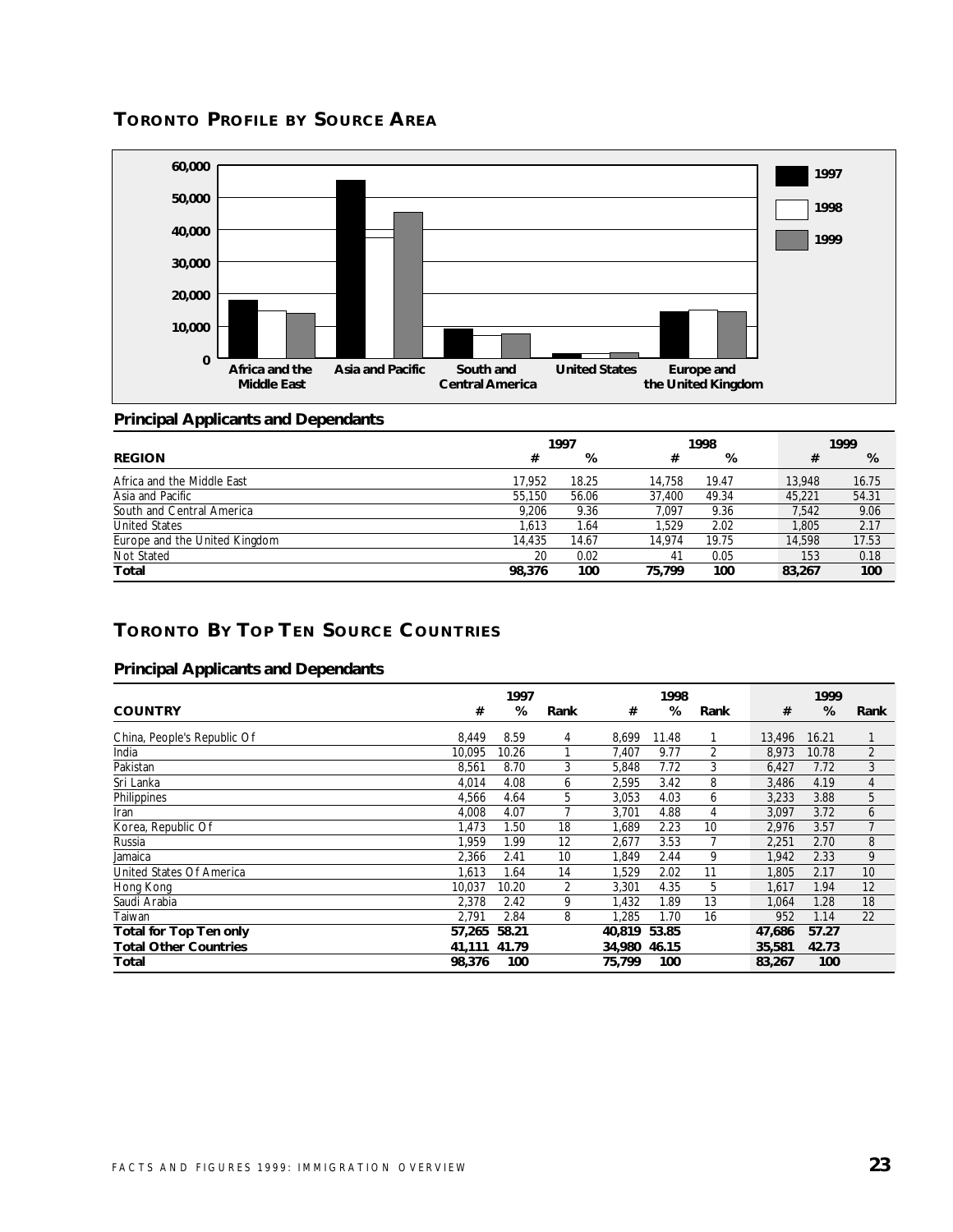#### **TORONTO PROFILE BY LEVEL OF EDUCATION**



#### **Principal Applicants and Dependants**

|                               | 1997   |       |        | 1998  |  |        | 1999  |
|-------------------------------|--------|-------|--------|-------|--|--------|-------|
| <b>EDUCATION*</b>             | #      | %     | #      | %     |  | #      | %     |
| 0 to 9 years of schooling     | 11.917 | 15.91 | 8.859  | 15.22 |  | 9.278  | 14.42 |
| 10 to 12 years of schooling   | 17.609 | 23.52 | 12.565 | 21.59 |  | 12,222 | 18.99 |
| 13 or more years of schooling | 6.001  | 8.01  | 4.613  | 7.93  |  | 4.814  | 7.48  |
| <b>Trade Certificate</b>      | 6.746  | 9.01  | 4.754  | 8.17  |  | 4.111  | 6.39  |
| Non-university diploma        | 5.632  | 7.52  | 4.781  | 8.22  |  | 4.924  | 7.65  |
| Bachelor's degree             | 20.209 | 26.99 | 17.458 | 30.00 |  | 21,643 | 33.63 |
| Master's degree               | 5.725  | 7.65  | 4.302  | 7.39  |  | 6.365  | 9.89  |
| Doctorate                     | 1.041  | 1.39  | 866    | 1.49  |  | 1.005  | 1.56  |
| Total                         | 74,880 | 100   | 58,198 | 100   |  | 64,362 | 100   |

\*Applies to those 15 years of age or older.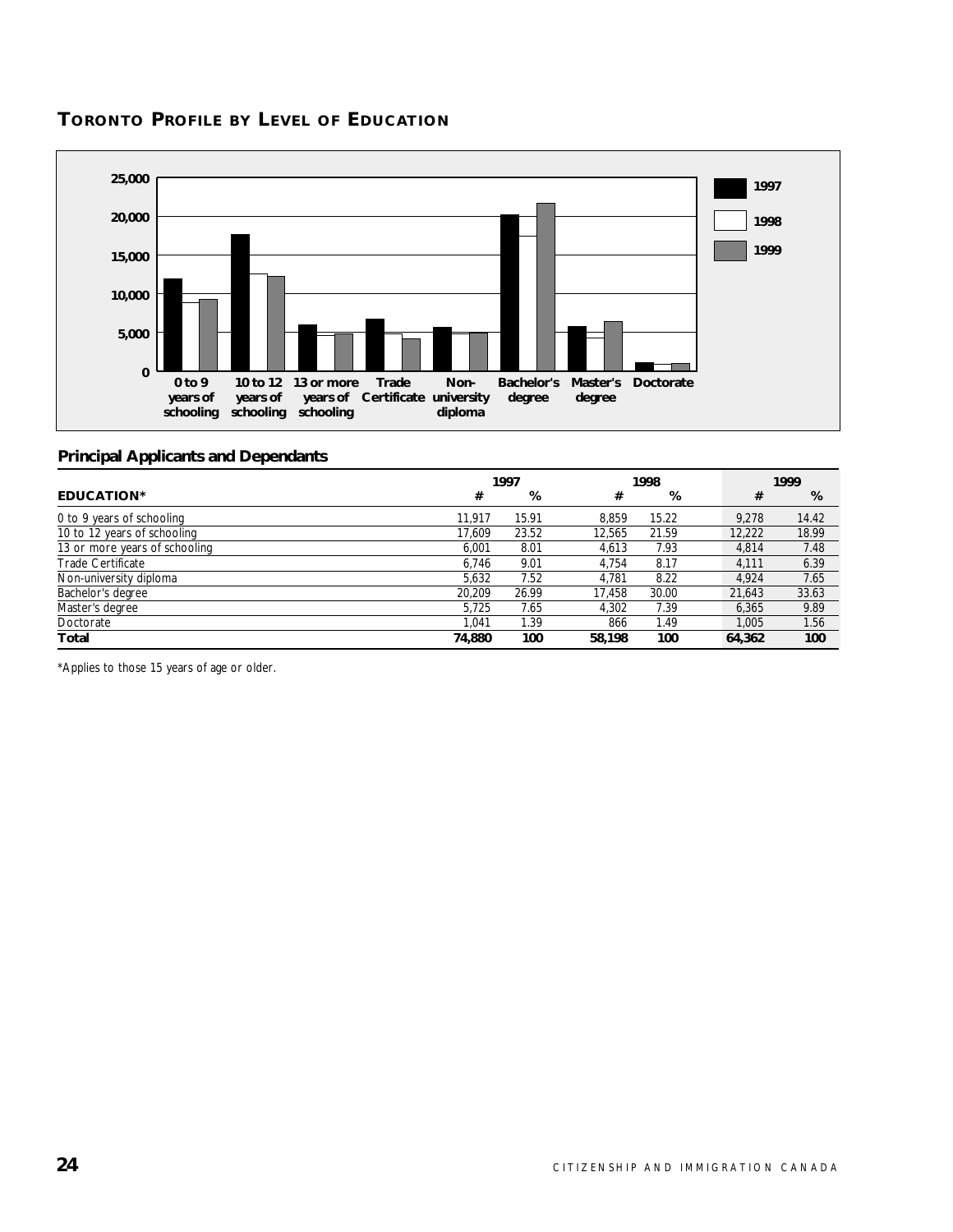

# **TORONTO PROFILE BY LANGUAGE ABILITY — PRINCIPAL APPLICANTS AND DEPENDANTS**

#### **Principal Applicants and Dependants**

|                         | 1997<br>1998 |       |        |       |        | 1999  |
|-------------------------|--------------|-------|--------|-------|--------|-------|
| <b>LANGUAGE ABILITY</b> | #            | %     | #      | %     | #      | %     |
| English                 | 58,203       | 59.16 | 42,826 | 56.50 | 47,003 | 56.45 |
| French                  | 564          | 0.57  | 524    | 0.69  | 548    | 0.66  |
| Both French and English | 1.599        | 1.63  | 1.438  | 1.90  | 1,607  | 1.93  |
| <b>Neither</b>          | 38,004       | 38.63 | 31.011 | 40.91 | 34,109 | 40.96 |
| Not Stated              |              | 0.01  |        |       |        |       |
| Total                   | 98,376       | 100   | 75,799 | 100   | 83,267 | 100   |

|                |                         |        | 1997  |        | 1998  |  |        | 1999  |  |  |
|----------------|-------------------------|--------|-------|--------|-------|--|--------|-------|--|--|
| <b>AGE</b>     | <b>LANGUAGE ABILITY</b> | #      | %     | #      | %     |  | #      | %     |  |  |
| 0 to 4 years   | English                 | 1,522  | 6.48  | 1,151  | 6.54  |  | 1,082  | 5.72  |  |  |
| 0 to 4 years   | French                  | 21     | 0.09  | 26     | 0.15  |  | 17     | 0.09  |  |  |
| 0 to 4 years   | Both French and English | 8      | 0.03  | 12     | 0.07  |  | 11     | 0.06  |  |  |
| 0 to 4 years   | <b>Neither</b>          | 4,961  | 21.11 | 3,691  | 20.97 |  | 4,561  | 24.13 |  |  |
|                | Sub-Total               | 6,512  | 27.72 | 4,880  | 27.73 |  | 5,671  | 30.00 |  |  |
| 5 to 9 years   | English                 | 3,103  | 13.21 | 2,020  | 11.48 |  | 1,984  | 10.49 |  |  |
| 5 to 9 years   | French                  | 31     | 0.13  | 32     | 0.18  |  | 44     | 0.23  |  |  |
| 5 to 9 years   | Both French and English | 29     | 0.12  | 11     | 0.06  |  | 18     | 0.10  |  |  |
| 5 to 9 years   | <b>Neither</b>          | 5,249  | 22.34 | 4,065  | 23.10 |  | 4,608  | 24.37 |  |  |
| 5 to 9 years   | Not Stated              |        | 0.00  |        | 0.00  |  |        | 0.00  |  |  |
|                | Sub-Total               | 8,413  | 35.81 | 6,128  | 34.82 |  | 6,654  | 35.20 |  |  |
| 10 to 14 years | English                 | 3,749  | 15.96 | 2,497  | 14.19 |  | 2,488  | 13.16 |  |  |
| 10 to 14 years | French                  | 49     | 0.21  | 54     | 0.31  |  | 34     | 0.18  |  |  |
| 10 to 14 years | Both French and English | 31     | 0.13  | 12     | 0.07  |  | 22     | 0.12  |  |  |
| 10 to 14 years | <b>Neither</b>          | 4,741  | 20.18 | 4,030  | 22.90 |  | 4,036  | 21.35 |  |  |
| 10 to 14 years | Not Stated              |        | 0.00  |        | 0.00  |  |        | 0.00  |  |  |
|                | Sub-Total               | 8,571  | 36.48 | 6,593  | 37.46 |  | 6,580  | 34.81 |  |  |
|                | Total                   | 23,496 | 100   | 17,601 | 100   |  | 18,905 | 100   |  |  |

#### **Children Under 15 Years of Age\***

\*These individuals are included in the totals for 'Principal Applicants and Dependants' .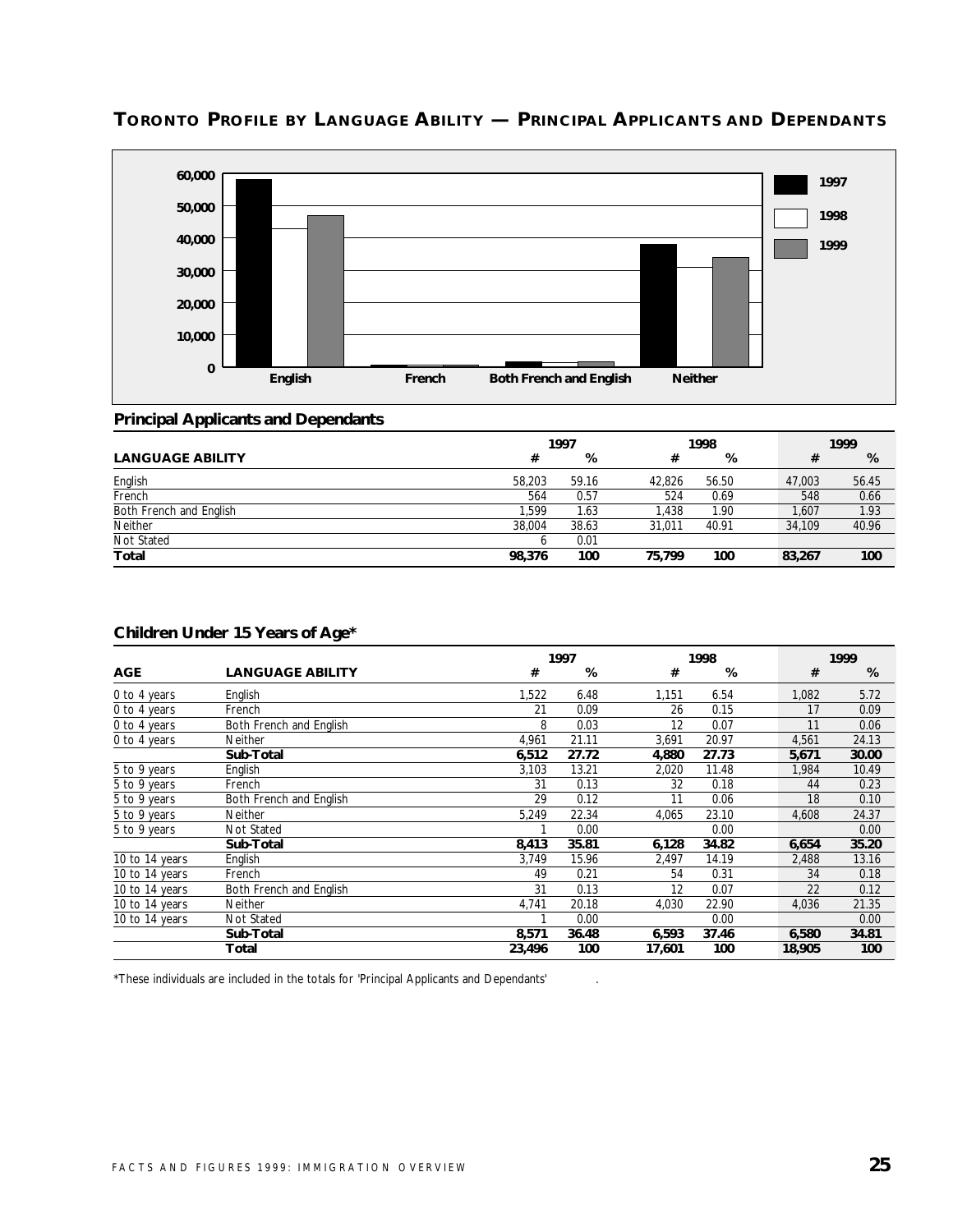

# **TORONTO PROFILE BY INTENTION TO WORK (15 YEARS OR OLDER)**

#### **Principal Applicants and Dependants**

|                           | 1997   |       |        | 1998  |        | 1999  |  |  |
|---------------------------|--------|-------|--------|-------|--------|-------|--|--|
| <b>INTENTION TO WORK*</b> |        | %     |        | %     |        | %     |  |  |
| Intend to work            | 50.155 | 66.98 | 39.077 | 67.14 | 43,345 | 67.35 |  |  |
| Do not intend to work     | 24.723 | 33.02 | 19.107 | 32.83 | 21,013 | 32.65 |  |  |
| Not Stated                |        | 0.00  | 14     | 0.02  |        | 0.01  |  |  |
| Total                     | 74.880 | 100   | 58,198 | 100   | 64,362 | 100   |  |  |

#### **Principal Applicants and Dependants**

|                                            | 1997   |       |        | 1998  |  |        | 1999  |
|--------------------------------------------|--------|-------|--------|-------|--|--------|-------|
| <b>INTENTION TO WORK*</b>                  | #      | %     | #      | %     |  | #      | %     |
| Intend to Work – employee                  | 30.725 | 41.03 | 22.226 | 38.19 |  | 25,158 | 39.09 |
| Intend to Work – occupation not identified | 18.177 | 24.27 | 16.173 | 27.79 |  | 17.487 | 27.17 |
| Intend to Work – self-employed             | 1.253  | 1.67  | 678    | 1.16  |  | 700    | 1.09  |
| Student                                    | 8.996  | 12.01 | 6.738  | 11.58 |  | 7.066  | 10.98 |
| Do not intend to work                      | 15.727 | 21.00 | 12.369 | 21.25 |  | 13.947 | 21.67 |
| Not Stated                                 |        | 0.00  | 14     | 0.02  |  |        | 0.01  |
| Total                                      | 74.880 | 100   | 58,198 | 100   |  | 64,362 | 100   |

\* Applies to those 15 years of age or older.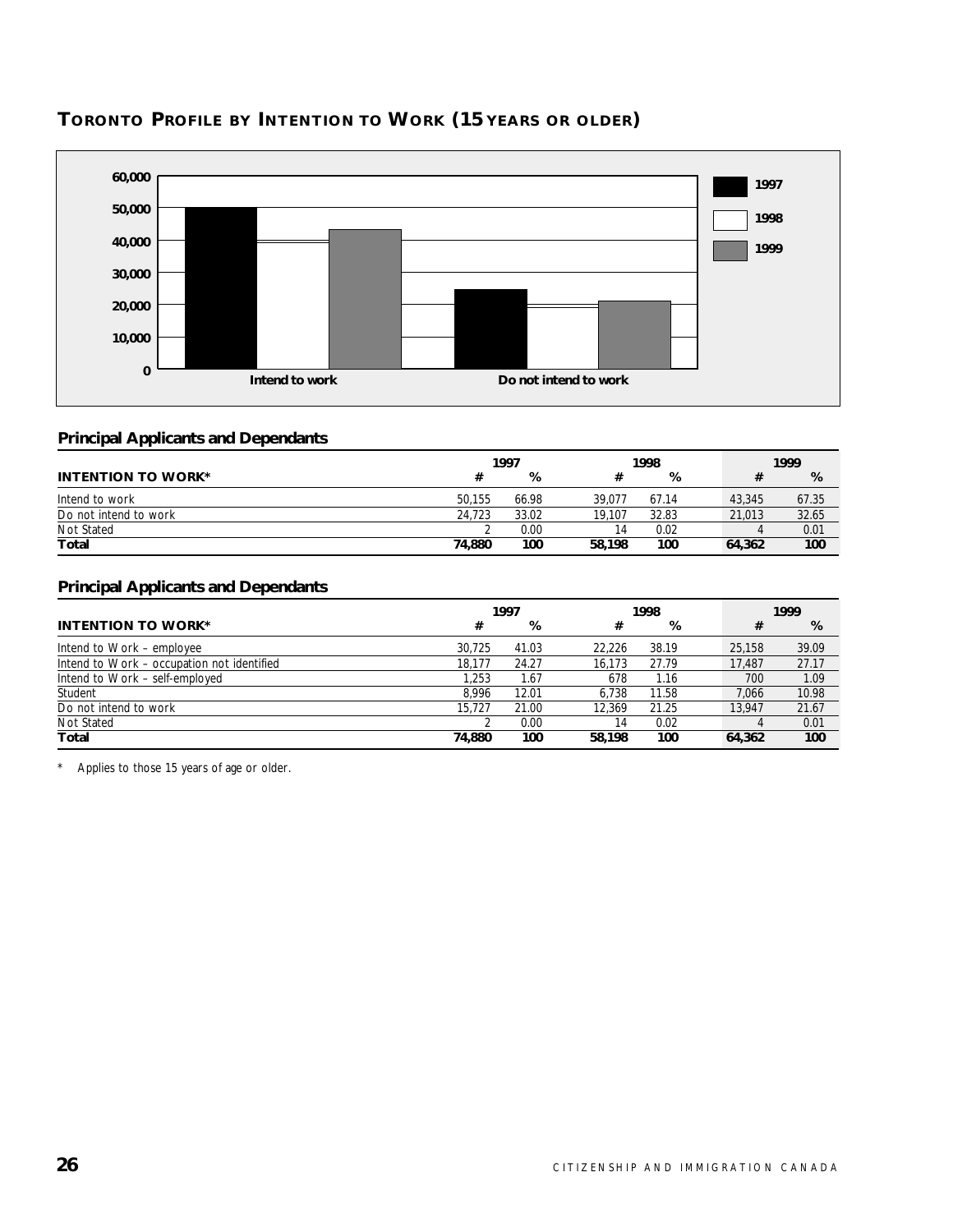

# **TORONTO PROFILE — INTENDING TO WORK BY LANGUAGE ABILITY (15 YEARS OR OLDER)**

#### **Principal Applicants and Dependants**

|                          |        | 1997  | 1998   |       |  | 1999   |       |  |
|--------------------------|--------|-------|--------|-------|--|--------|-------|--|
| <b>LANGUAGE ABILITY*</b> | #      | %     |        | %     |  |        | %     |  |
| English                  | 38.956 | 77.67 | 28.999 | 74.21 |  | 32.085 | 74.02 |  |
| French                   | 320    | 0.64  | 272    | 0.70  |  | 322    | 0.746 |  |
| Both French and English  | .299   | 2.59  | . 169  | 2.99  |  | 1,317  | 3.04  |  |
| Neither                  | 9.578  | 19.10 | 8.637  | 22.10 |  | 9,621  | 22.20 |  |
| Not Stated               |        | 0.00  |        |       |  |        |       |  |
| Total                    | 50,155 | 100   | 39.077 | 100   |  | 43,345 | 100   |  |

\* Applies to those 15 years of age or older.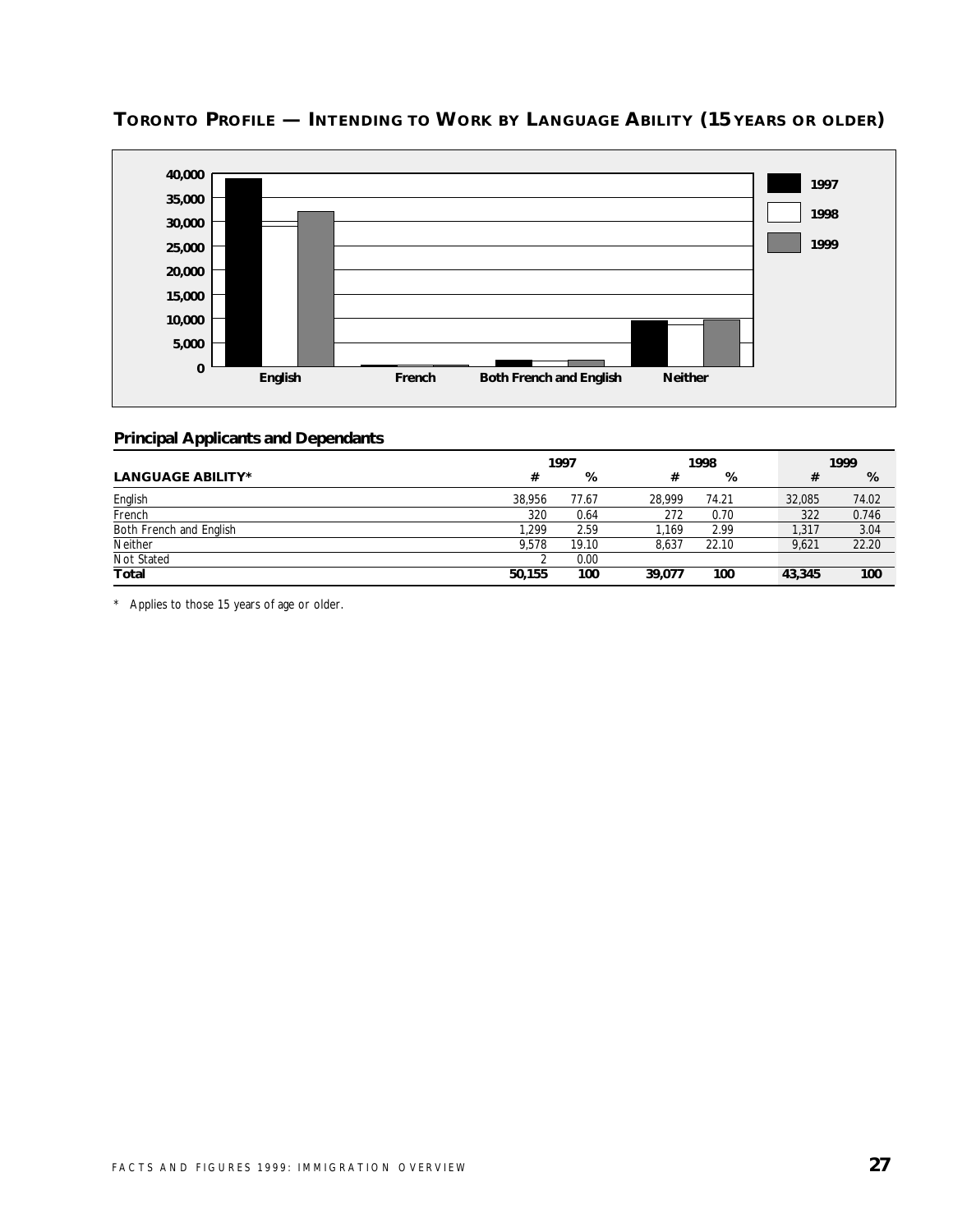# **VANCOUVER BY LEVELS**

#### **Principal Applicants and Dependants**

|                                     |        | 1997  |        | 1998  |        | 1999  |  |  |
|-------------------------------------|--------|-------|--------|-------|--------|-------|--|--|
| <b>IMMIGRANTS</b>                   | #      | %     | #      | %     | #      | %     |  |  |
| Spouse                              | 4,214  | 10.21 | 3,912  | 13.21 | 3,466  | 12.47 |  |  |
| Parents and Grandparents            | 4,293  | 10.40 | 2,671  | 9.02  | 1,908  | 6.87  |  |  |
| Others                              | 946    | 2.29  | 757    | 2.56  | 625    | 2.25  |  |  |
| <b>Total Family</b>                 | 9,453  | 23    | 7,340  | 25    | 5,999  | 22    |  |  |
| <b>Skilled Worker</b>               | 22,712 | 55.04 | 15,611 | 52.71 | 15,854 | 57.06 |  |  |
| <b>Business Immigrants</b>          | 6,229  | 15.10 | 3,814  | 12.88 | 3,255  | 11.71 |  |  |
| <b>Total Economic</b>               | 28,941 | 70    | 19,425 | 66    | 19,109 | 69    |  |  |
| Live-in Caregivers                  | 701    | 1.70  | 1,008  | 3.40  | 1,007  | 3.62  |  |  |
| Post Determintion Refugee           | 40     | 0.10  | 25     | 0.08  | 18     | 0.06  |  |  |
| Deferred Removal Order              | 383    | 0.93  | 234    | 0.79  | 65     | 0.23  |  |  |
| <b>Retirees</b>                     | 18     | 0.04  |        |       | 9      | 0.03  |  |  |
| Prov./Terr. Nominees                |        |       |        |       | 10     | 0.04  |  |  |
| Total 'Other'                       | 1,142  | 3     | 1,267  | 4     | 1,109  | 4     |  |  |
| <b>Total Immigrants</b>             | 39,536 | 96    | 28,032 | 95    | 26,217 | 94    |  |  |
| <b>Government Assisted Refugees</b> | 731    | 1.77  | 712    | 2.40  | 721    | 2.59  |  |  |
| Privately Sponsored Refugees        | 176    | 0.43  | 127    | 0.43  | 230    | 0.83  |  |  |
| Refugees Landed in Canada           | 611    | 1.48  | 531    | 1.79  | 478    | 1.72  |  |  |
| Dependants Abroad*                  | 196    | 0.48  | 204    | 0.69  | 139    | 0.5   |  |  |
| <b>Total Refugees</b>               | 1,714  | 4     | 1,574  | 5     | 1,568  | 6     |  |  |
| <b>Total Immigrants/Refugees</b>    | 41,250 | 100   | 29,606 | 100   | 27,785 | 100   |  |  |
| Backlog                             | 13     | 0.03  | 10     | 0.03  |        |       |  |  |
| Total                               | 41,263 | 100   | 29,616 | 100   | 27,785 | 100   |  |  |

\* Dependants (of a refugee landed in Canada) who live abroad.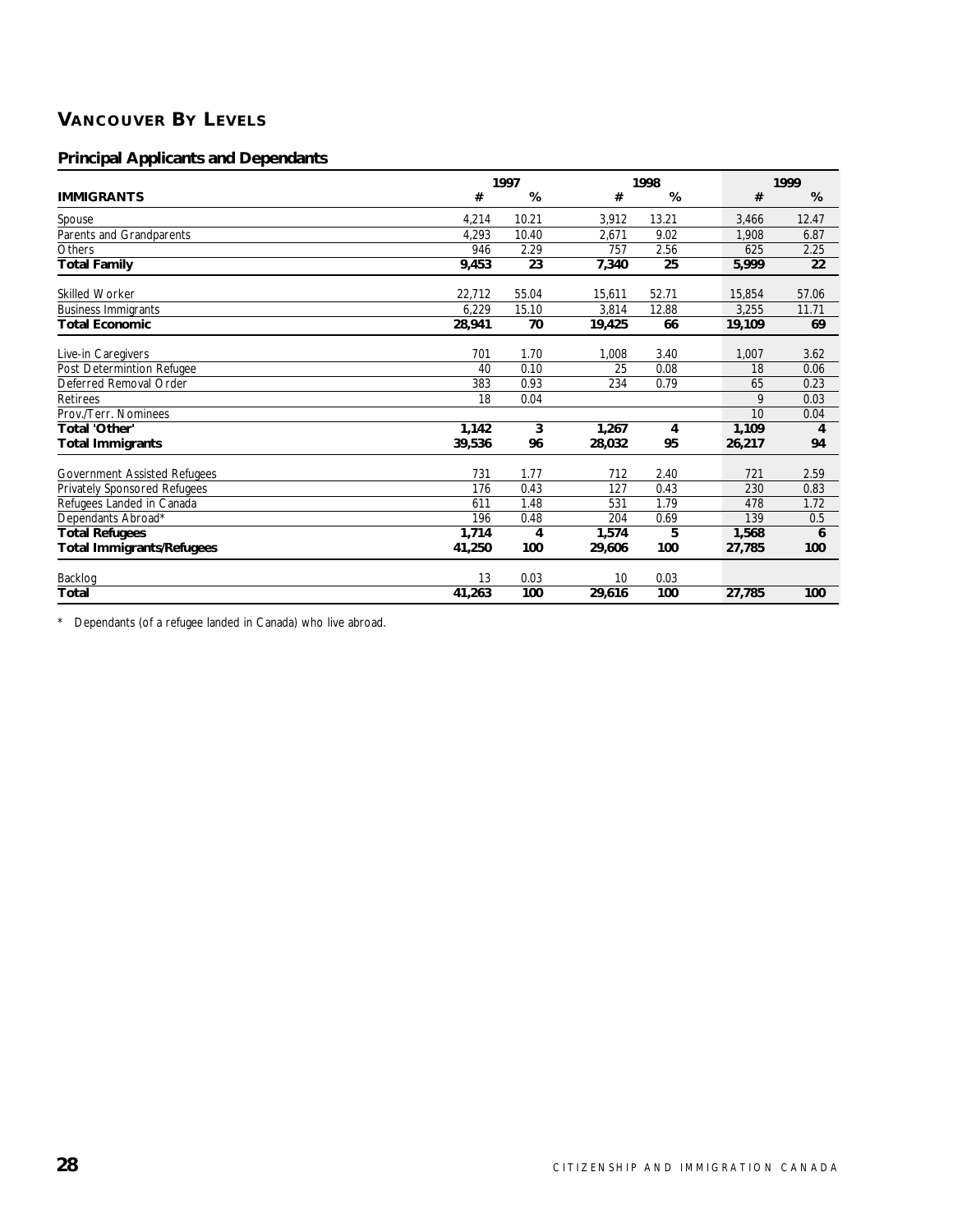# **VANCOUVER PROFILE BY SOURCE AREA**



#### **Principal Applicants and Dependants**

|                               | 1997   |       |        | 1998  |  |        | 1999  |  |  |
|-------------------------------|--------|-------|--------|-------|--|--------|-------|--|--|
| <b>REGION</b>                 | #      | %     | #      | %     |  | #      | %     |  |  |
| Africa and the Middle East    | 4.122  | 9.99  | 3.366  | 11.37 |  | 2.937  | 10.57 |  |  |
| Asia and Pacific              | 31,643 | 76.69 | 21.256 | 71.77 |  | 19,950 | 71.80 |  |  |
| South and Central America     | 996    | 2.41  | 954    | 3.22  |  | 907    | 3.26  |  |  |
| <b>United States</b>          | 669    | 1.62  | 567    | 1.91  |  | 630    | 2.27  |  |  |
| Europe and the United Kingdom | 3.827  | 9.27  | 3.440  | 11.62 |  | 3.313  | 11.92 |  |  |
| Not Stated                    |        | 0.01  | 33     | 0.11  |  | 48     | 0.17  |  |  |
| Total                         | 41,263 | 100   | 29.616 | 100   |  | 27,785 | 100   |  |  |

# **VANCOUVER BY TOP TEN SOURCE COUNTRIES**

|                               | 1997        |       |      | 1998         |       |      | 1999   |       |                |
|-------------------------------|-------------|-------|------|--------------|-------|------|--------|-------|----------------|
| <b>COUNTRY</b>                | #           | %     | Rank | #            | %     | Rank | #      | %     | Rank           |
| China, People's Republic Of   | 4.533       | 10.99 | 3    | 5.317        | 17.95 |      | 7.653  | 27.54 |                |
| Taiwan                        | 8.745       | 21.19 |      | 4.549        | 15.36 | 2    | 3.159  | 11.37 | $\overline{2}$ |
| Philippines                   | 2.633       | 6.38  | 5.   | 2.179        | 7.36  | 5    | 2.053  | 7.39  | 3              |
| India                         | 3.590       | 8.70  | 4    | 2,558        | 8.64  | 4    | 1.847  | 6.65  | 4              |
| Korea, Republic Of            | 1.054       | 2.55  |      | 1.662        | 5.61  |      | 1.809  | 6.51  | 5              |
| Iran                          | 1.927       | 4.67  | 6    | 1.702        | 5.75  | 6    | 1.373  | 4.94  | 6              |
| Hong Kong                     | 8.171       | 19.80 | 2    | 2.727        | 9.21  | 3    | 1.101  | 3.96  |                |
| United States Of America      | 669         | 1.62  | 10   | 567          | 1.91  | 10   | 630    | 2.27  | 8              |
| United Kingdom                | 803         | 1.95  | 8    | 634          | 2.14  | 8    | 589    | 2.12  | 9              |
| South Africa, Republic Of     | 798         | 1.93  | 9    | 570          | 1.92  | 9    | 512    | 1.84  | 10             |
| <b>Total for Top Ten only</b> | 32,923      | 79.79 |      | 22.465 75.85 |       |      | 20.726 | 74.59 |                |
| <b>Total Other Countries</b>  | 8.340 20.21 |       |      | 7.151 24.15  |       |      | 7.059  | 25.41 |                |
| Total                         | 41,263      | 100   |      | 29.616       | 100   |      | 27.785 | 100   |                |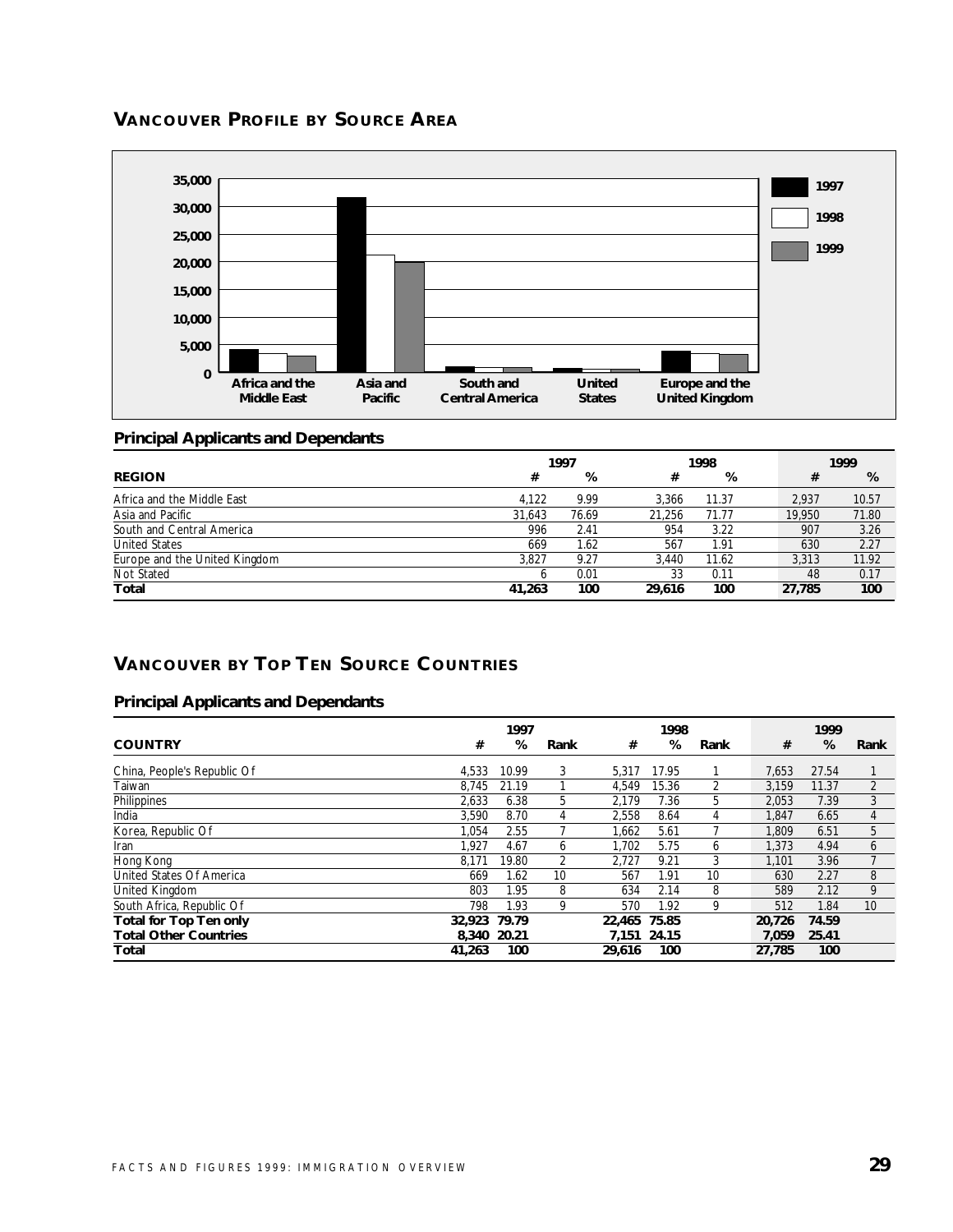#### **VANCOUVER PROFILE BY LEVEL OF EDUCATION**



#### **Principal Applicants and Dependants**

|                               | 1997   |       |        | 1998  |  |        | 1999  |
|-------------------------------|--------|-------|--------|-------|--|--------|-------|
| <b>EDUCATION*</b>             | #      | %     | #      | %     |  | #      | %     |
| 0 to 9 years of schooling     | 5.251  | 16.54 | 3.459  | 14.88 |  | 2.929  | 13.48 |
| 10 to 12 years of schooling   | 7.357  | 23.17 | 4.638  | 19.95 |  | 3.375  | 15.53 |
| 13 or more years of schooling | 2.618  | 8.25  | 1.996  | 8.58  |  | 1.761  | 8.10  |
| <b>Trade Certificate</b>      | 2.984  | 9.40  | 2.044  | 8.79  |  | 1.619  | 7.45  |
| Non-university diploma        | 2.739  | 8.63  | 2.396  | 10.31 |  | 2.092  | 9.63  |
| Bachelor's degree             | 8.162  | 25.71 | 6.744  | 29.01 |  | 7.530  | 34.65 |
| Master's degree               | 2.212  | 6.97  | 1.670  | 7.18  |  | 2.070  | 9.53  |
| Doctorate                     | 428    | 1.35  | 303    | 1.30  |  | 354    | 1.63  |
| Total                         | 31,751 | 100   | 23,250 | 100   |  | 21,730 | 100   |

\*Applies to those 15 years of age or older.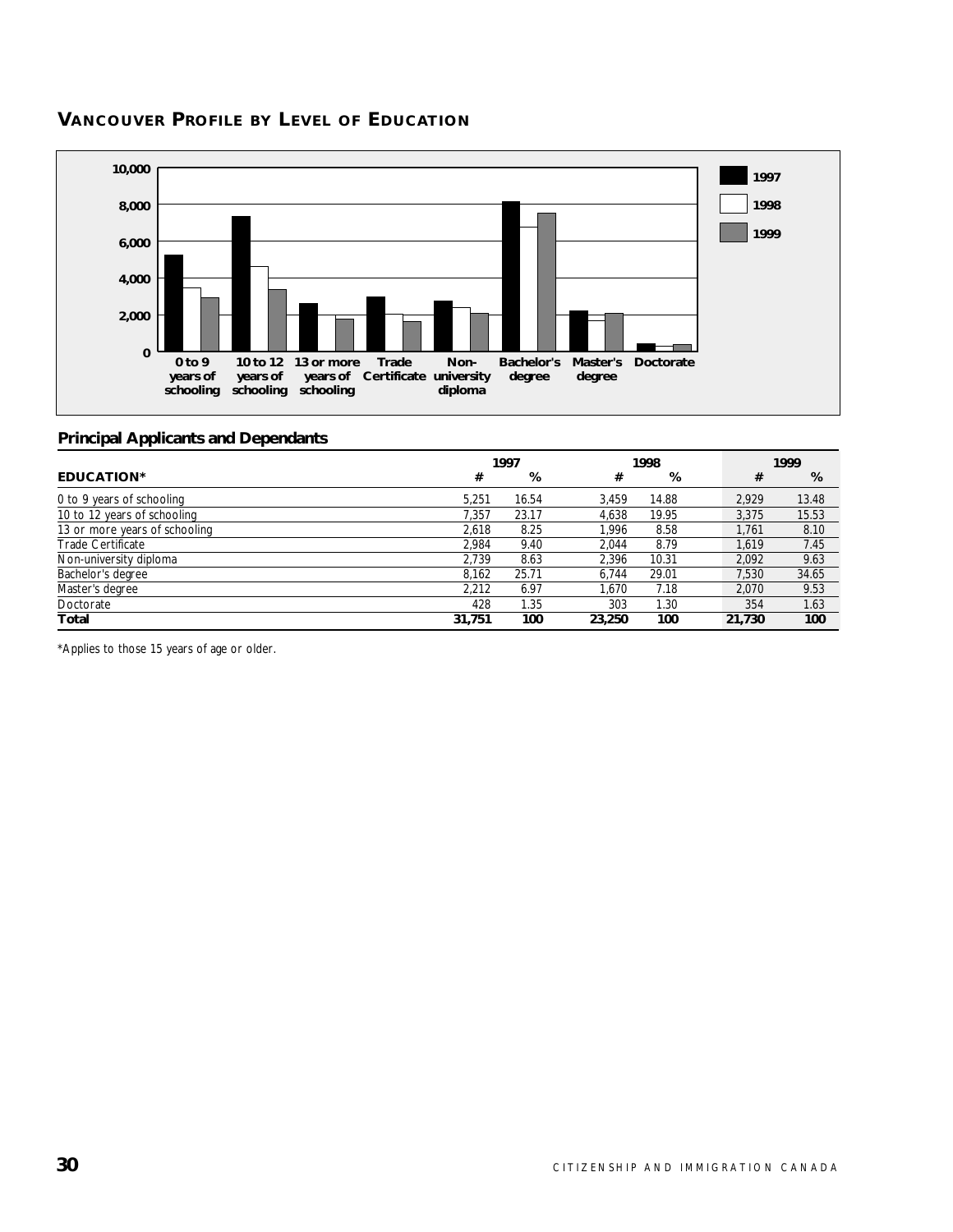

# **VANCOUVER PROFILE BY LANGUAGE ABILITY — PRINCIPAL APPLICANTS AND DEPENDANTS**

### **Principal Applicants and Dependants**

|                         | 1997   |       |        | 1998  |        |     | 1999  |
|-------------------------|--------|-------|--------|-------|--------|-----|-------|
| <b>LANGUAGE ABILITY</b> |        | %     |        | %     |        |     | %     |
| English                 | 20.920 | 50.70 | 14.543 | 49.11 | 14,063 |     | 50.61 |
| French                  | 104    | 0.25  | 99     | 0.33  |        | 105 | 0.38  |
| Both French and English | 430    | 1.04  | 397    | 1.34  |        | 365 | 1.31  |
| Neither                 | 19.809 | 48.01 | 14.577 | 49.22 | 13.252 |     | 47.69 |
| Total                   | 41,263 | 100   | 29.616 | 100   | 27,785 |     | 100   |

### **Children Under 15 Years of Age\***

|                |                         |       | 1997  |       |       | 1999           |       |  |
|----------------|-------------------------|-------|-------|-------|-------|----------------|-------|--|
| <b>AGE</b>     | <b>LANGUAGE ABILITY</b> | #     | %     | #     | %     | #              | %     |  |
| 0 to 4 years   | English                 | 410   | 4.31  | 262   | 4.12  | 212            | 3.50  |  |
| 0 to 4 years   | French                  |       | 0.07  |       | 0.11  | 3              | 0.05  |  |
| 0 to 4 years   | Both French and English |       | 0.00  |       | 0.02  | $\mathfrak{D}$ | 0.03  |  |
| 0 to 4 years   | <b>Neither</b>          | 2,298 | 24.16 | 1,396 | 21.93 | 1,517          | 25.05 |  |
|                | Sub-Total               | 2,715 | 28.54 | 1,666 | 26.17 | 1,734          | 28.64 |  |
| 5 to 9 years   | English                 | 709   | 7.45  | 498   | 7.82  | 459            | 7.58  |  |
| 5 to 9 years   | French                  | 8     | 0.08  | 11    | 0.17  | 11             | 0.18  |  |
| 5 to 9 years   | Both French and English | 3     | 0.03  | 8     | 0.13  | 9              | 0.15  |  |
| 5 to 9 years   | <b>Neither</b>          | 2,563 | 26.94 | 1.744 | 27.40 | 1,669          | 27.56 |  |
|                | Sub-Total               | 3.283 | 34.51 | 2,261 | 35.52 | 2,148          | 35.47 |  |
| 10 to 14 years | English                 | 884   | 9.29  | 554   | 8.70  | 540            | 8.92  |  |
| 10 to 14 years | French                  | 4     | 0.04  | 3     | 0.05  | 10             | 0.17  |  |
| 10 to 14 years | Both French and English | 10    | 0.11  | 11    | 0.17  | 6              | 0.10  |  |
| 10 to 14 years | Neither                 | 2,616 | 27.50 | 1.871 | 29.39 | 1,617          | 26.71 |  |
|                | Sub-Total               | 3,514 | 36.94 | 2,439 | 38.31 | 2,173          | 35.89 |  |
|                | Total                   | 9,512 | 100   | 6,366 | 100   | 6,055          | 100   |  |

\* These individuals are included in the Totals for 'Principal Applicants and Dependants'.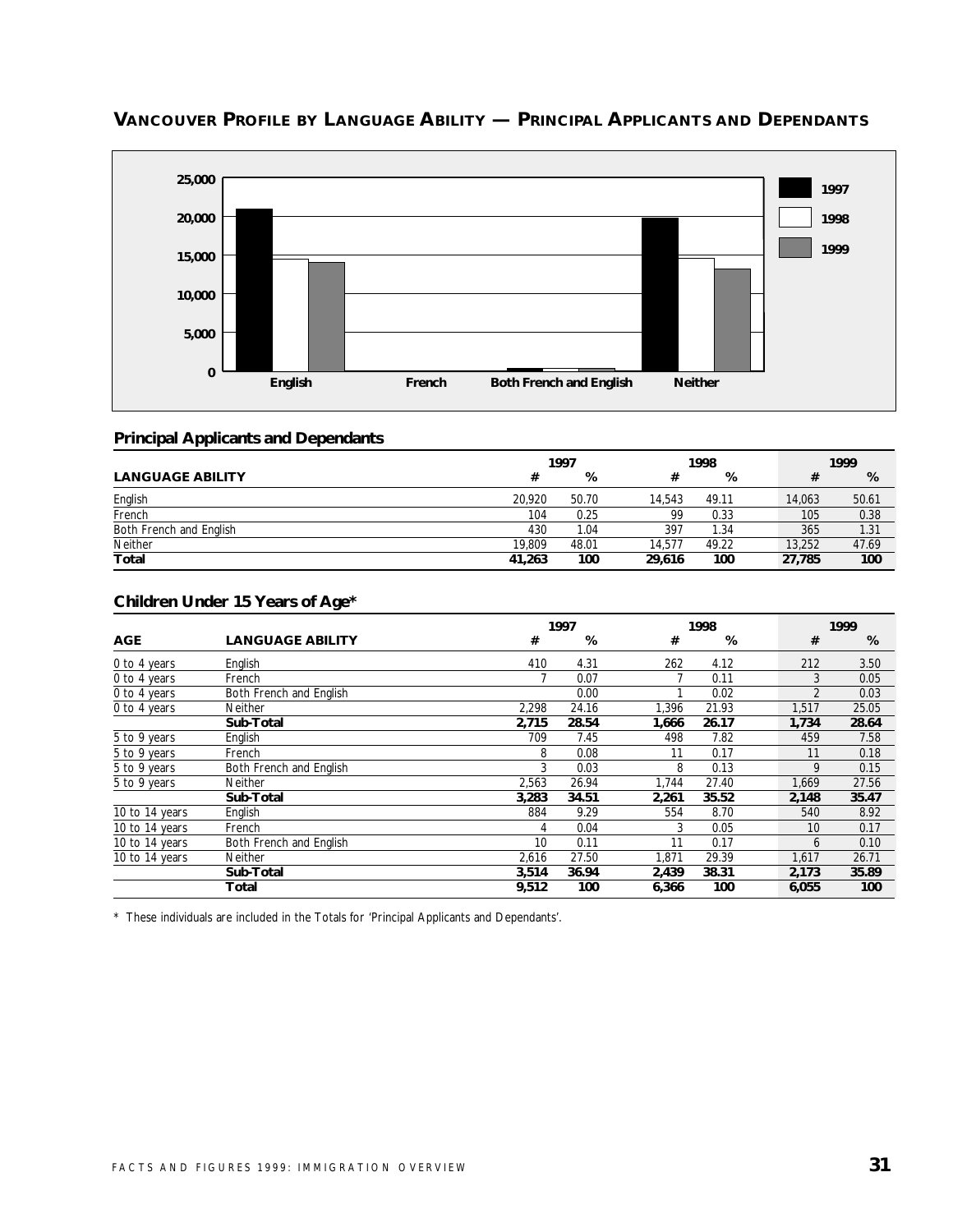

# **VANCOUVER PROFILE BY INTENTION TO WORK (15 YEARS OR OLDER)**

### **Principal Applicants and Dependants**

|                           | 1997   |       | 1998   |       | 1999   |       |
|---------------------------|--------|-------|--------|-------|--------|-------|
| <b>INTENTION TO WORK*</b> |        | %     |        | %     |        | %     |
| Intend to work            | 21.151 | 66.62 | 15.441 | 66.41 | 15,002 | 69.04 |
| Do not intend to work     | 10.598 | 33.38 | 7.803  | 33.56 | 6,727  | 30.96 |
| Not Stated                |        | 0.01  |        | 0.03  |        | 0.00  |
| Total                     | 31.751 | 100   | 23,250 | 100   | 21,730 | 100   |

### **Principal Applicants and Dependants**

|                                            | 1997   |       |        | 1998  |  |        | 1999   |
|--------------------------------------------|--------|-------|--------|-------|--|--------|--------|
| <b>INTENTION TO WORK*</b>                  | #      | %     | #      | %     |  | #      | %      |
| Intend to Work - employee                  | 12.834 | 40.42 | 8.903  | 38.29 |  | 8.593  | 39.54  |
| Intend to Work - occupation not identified | 6.871  | 21.64 | 5.684  | 24.45 |  | 5.663  | 26.06  |
| Intend to Work - self-employed             | 1.446  | 4.55  | 854    | 3.67  |  | 746    | 3.43   |
| Student                                    | 3.872  | 12.19 | 2.934  | 12.62 |  | 2,382  | 10.96  |
| Do not intend to work                      | 6.726  | 21.18 | 4.869  | 20.94 |  | 4.345  | 20.000 |
| Not Stated                                 |        | 0.01  | b      | 0.03  |  |        | 0.00   |
| Total                                      | 31.751 | 100   | 23,250 | 100   |  | 21,730 | 100    |

\* Applies to those 15 years of age or older.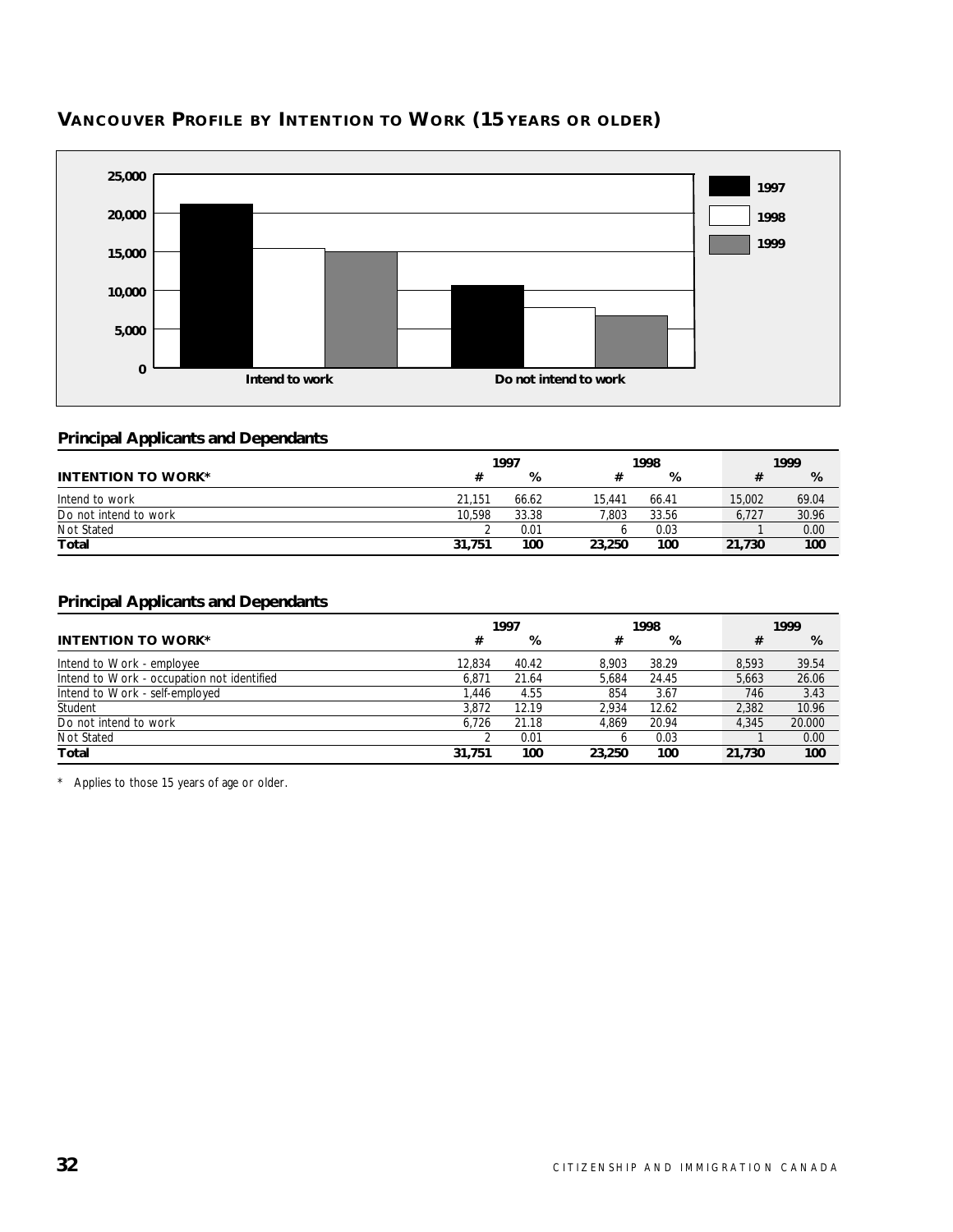

# **VANCOUVER PROFILE — INTENDING TO WORK BY LANGUAGE ABILITY (15 YEARS OR OLDER)**

### **Principal Applicants and Dependants**

|                          |        | 1997  | 1998   |       | 1999   |       |       |
|--------------------------|--------|-------|--------|-------|--------|-------|-------|
| <b>LANGUAGE ABILITY*</b> | #      | %     |        | %     |        |       | %     |
| English                  | 15,386 | 72.74 | 10.671 | 69.11 | 10,302 |       | 68.67 |
| French                   | 59     | 0.28  | 50     | 0.32  |        | 51    | 0.34  |
| Both French and English  | 347    | 1.64  | 310    | 2.01  |        | 289   | 1.93  |
| Neither                  | 5.359  | 25.34 | 4.410  | 28.56 |        | 4.360 | 29.06 |
| Total                    | 21,151 | 100   | 15,441 | 100   | 15,002 |       | 100   |

\* Applies to those 15 years of age or older.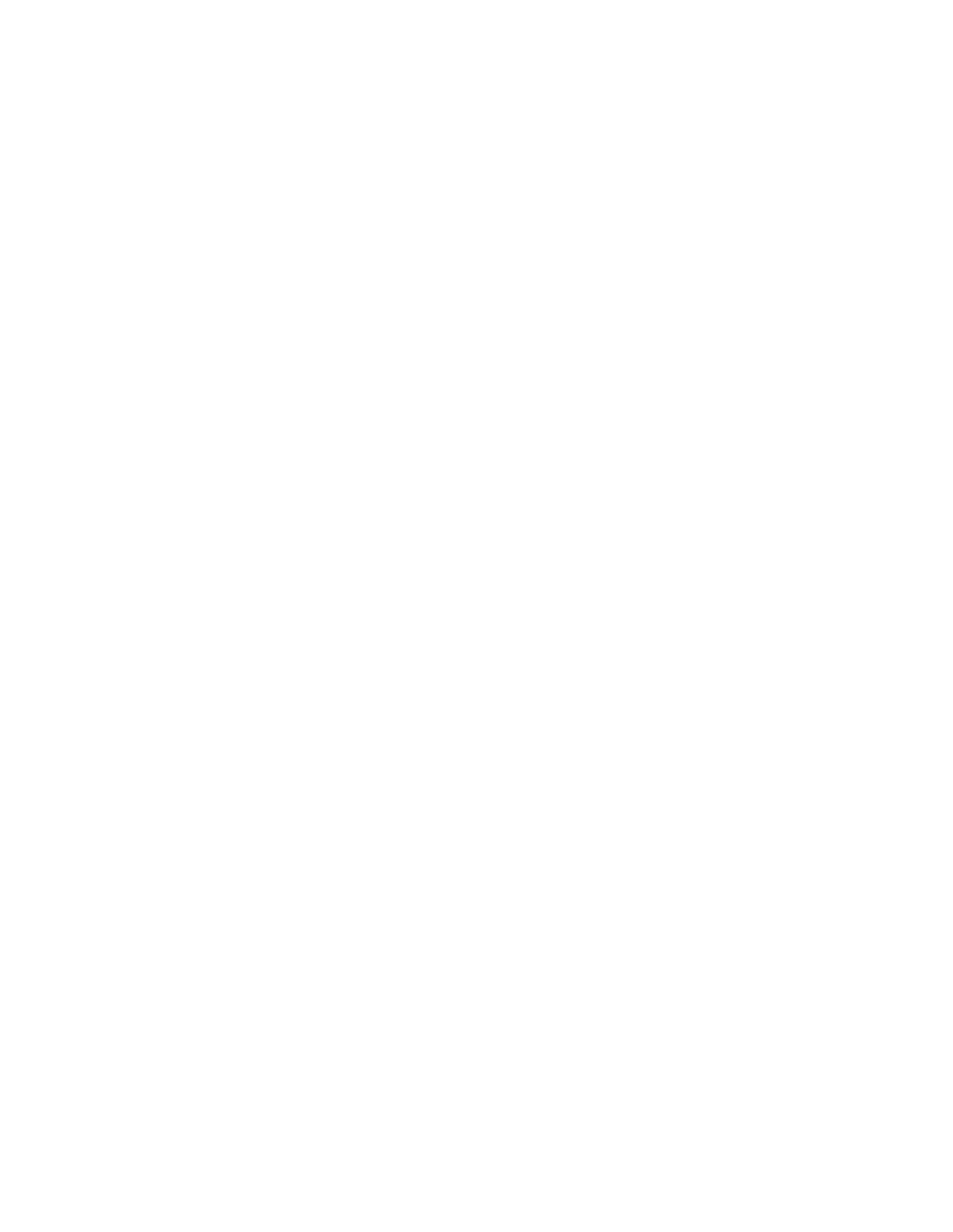# **FAMILY CLASS**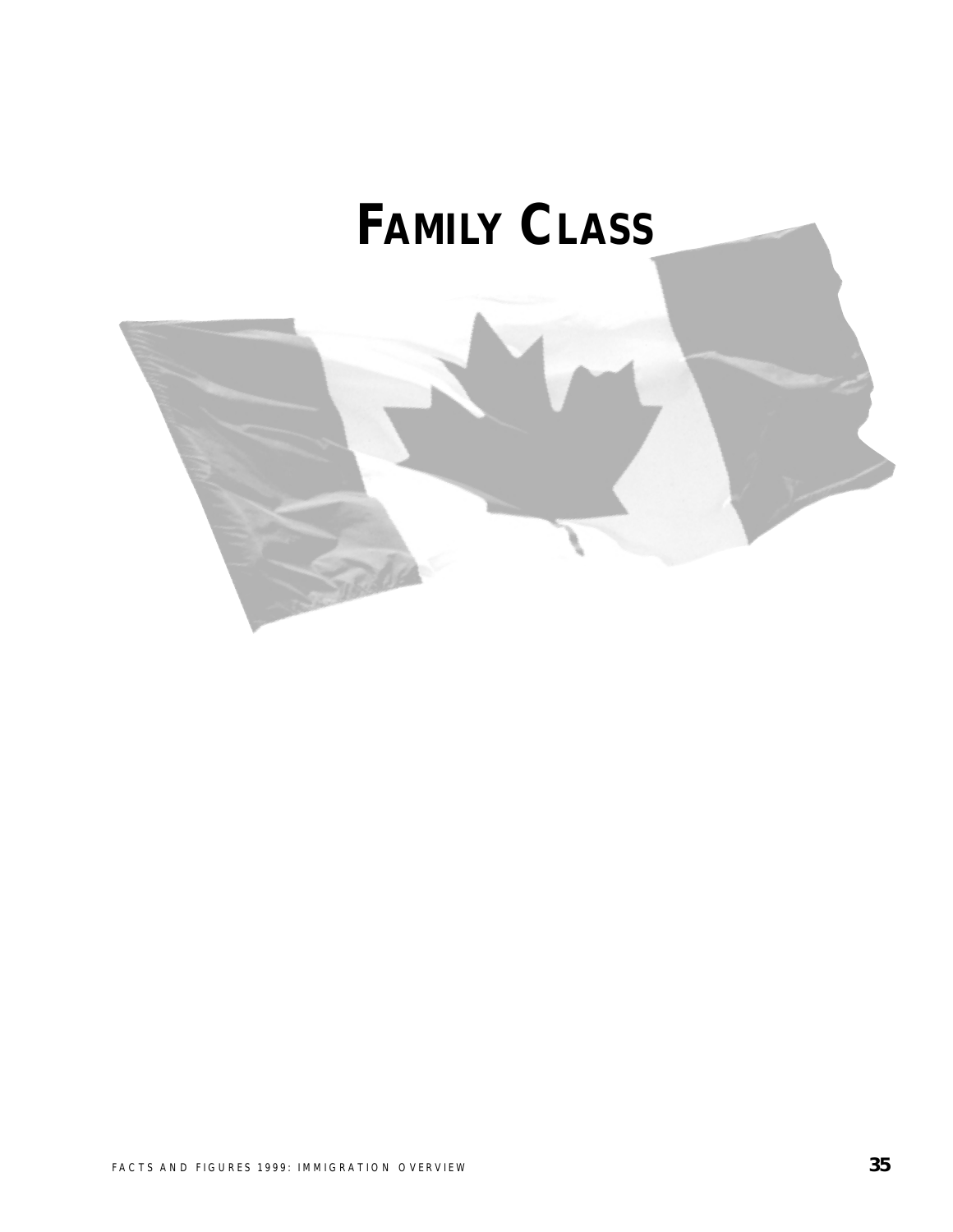# **FAMILY CLASS BY CATEGORY**



### **Principal Applicants and Dependants**

|                       | 1997   |       | 1998   |       |  | 1999   |       |
|-----------------------|--------|-------|--------|-------|--|--------|-------|
| <b>CATEGORY</b>       | #      | %     | #      | %     |  | #      | %     |
| Spouse                | 30.119 | 50.24 | 28.312 | 55.64 |  | 32,798 | 59.40 |
| Fiancé                | 3,079  | 5.14  | 1.917  | 3.77  |  | 1,733  | 3.14  |
| Son or Daughter       | 4.552  | 7.59  | 4.010  | 7.88  |  | 3.983  | 7.21  |
| Parent or Grandparent | 20.213 | 33.71 | 14.199 | 27.91 |  | 14,463 | 26.19 |
| Other*                | 1,990  | 3.32  | 2.442  | 4.80  |  | 2.239  | 4.05  |
| <b>Total</b>          | 59,953 | 100   | 50,880 | 100   |  | 55,216 | 100   |

\*Applies to orphans under 18, potential adoptees under 13 and other miscellaneous groups.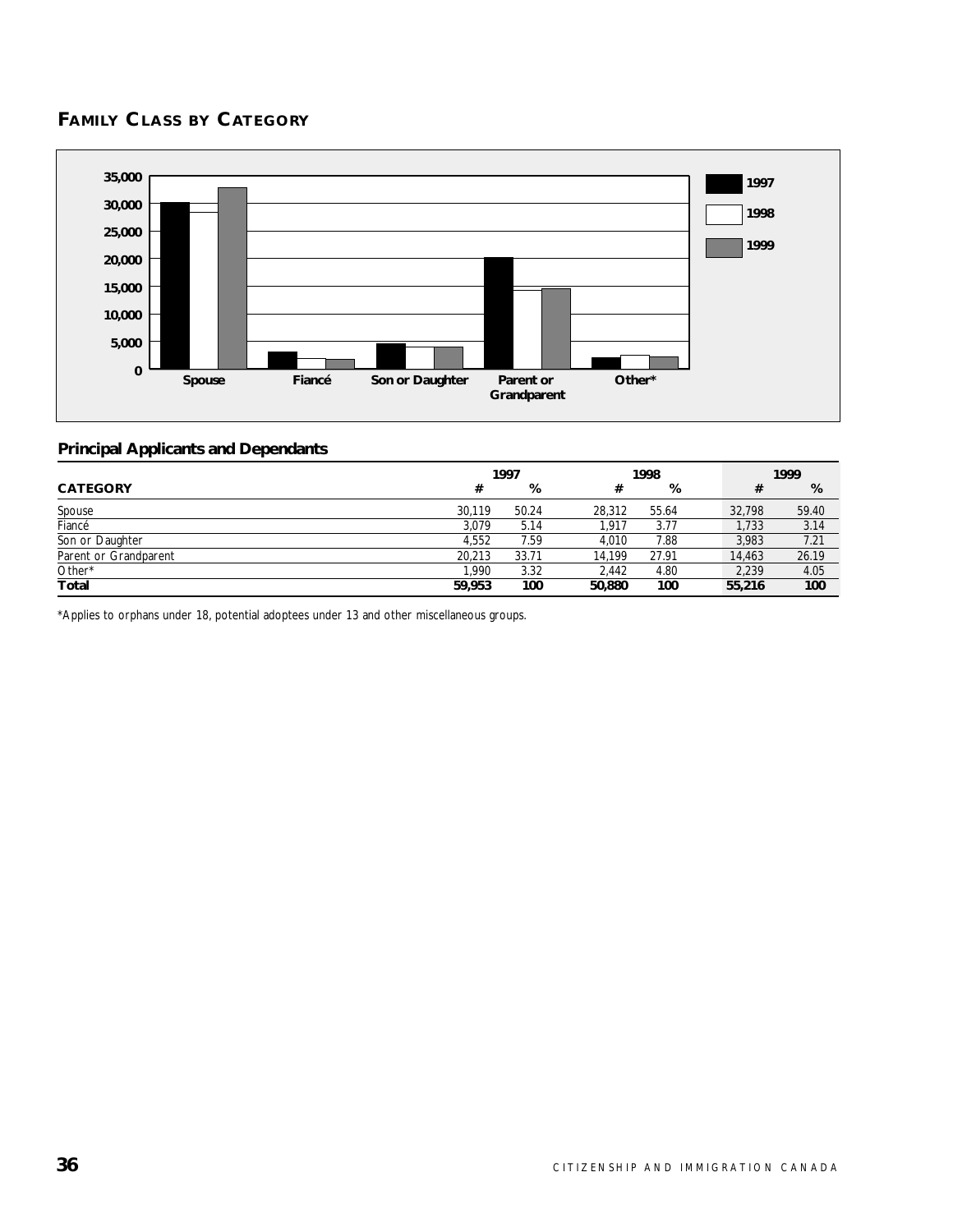

# **FAMILY CLASS PRINCIPAL APPLICANTS BY GENDER, 1999**

### **Principal Applicants**

|               |                       |        | 1997  |        | 1998  |        | 1999  |
|---------------|-----------------------|--------|-------|--------|-------|--------|-------|
| <b>GENDER</b> | <b>CATEGORY</b>       | #      | %     | #      | %     | #      | %     |
| Male          | Spouse                | 9.884  | 58.82 | 8,896  | 64.31 | 10,138 | 67.33 |
| Male          | Fiancé                | 653    | 3.89  | 355    | 2.57  | 305    | 2.03  |
| Male          | Parent or Grandparent | 5.599  | 33.32 | 3.922  | 28.35 | 3,901  | 25.91 |
| Male          | $Other*$              | 668    | 3.98  | 660    | 4.77  | 714    | 4.74  |
|               | Sub total             | 16,804 | 100   | 13,833 | 100   | 15,058 | 100   |
| Female        | Spouse                | 16.349 | 66.61 | 15.847 | 70.95 | 18,373 | 73.98 |
| Female        | Fiancé                | 2,263  | 9.22  | 1.422  | 6.37  | 1.298  | 5.23  |
| Female        | Parent or Grandparent | 4.684  | 19.08 | 3.361  | 15.05 | 3.714  | 14.95 |
| Female        | Other*                | 1.248  | 5.08  | 1.706  | 7.64  | 1,450  | 5.84  |
|               | Sub total             | 24.544 | 100   | 22,336 | 100   | 24,835 | 100   |
|               | Not Stated            | 22     |       | 5      |       |        |       |
|               | Total                 | 41,370 |       | 36,174 |       | 39,897 |       |

\*Applies to orphans under 18, potential adoptees under 13 and other miscellaneous groups.

### **Special Note:**

"Sons or Daughters" are generally under-age dependant children. For administrative purposes one child in each case is selected as a "Principal Applicant". By virtue of the age-dependancy we have included "Sons or Daughters" in the "Family Class Dependants By Gender" table for purposes of gender analysis.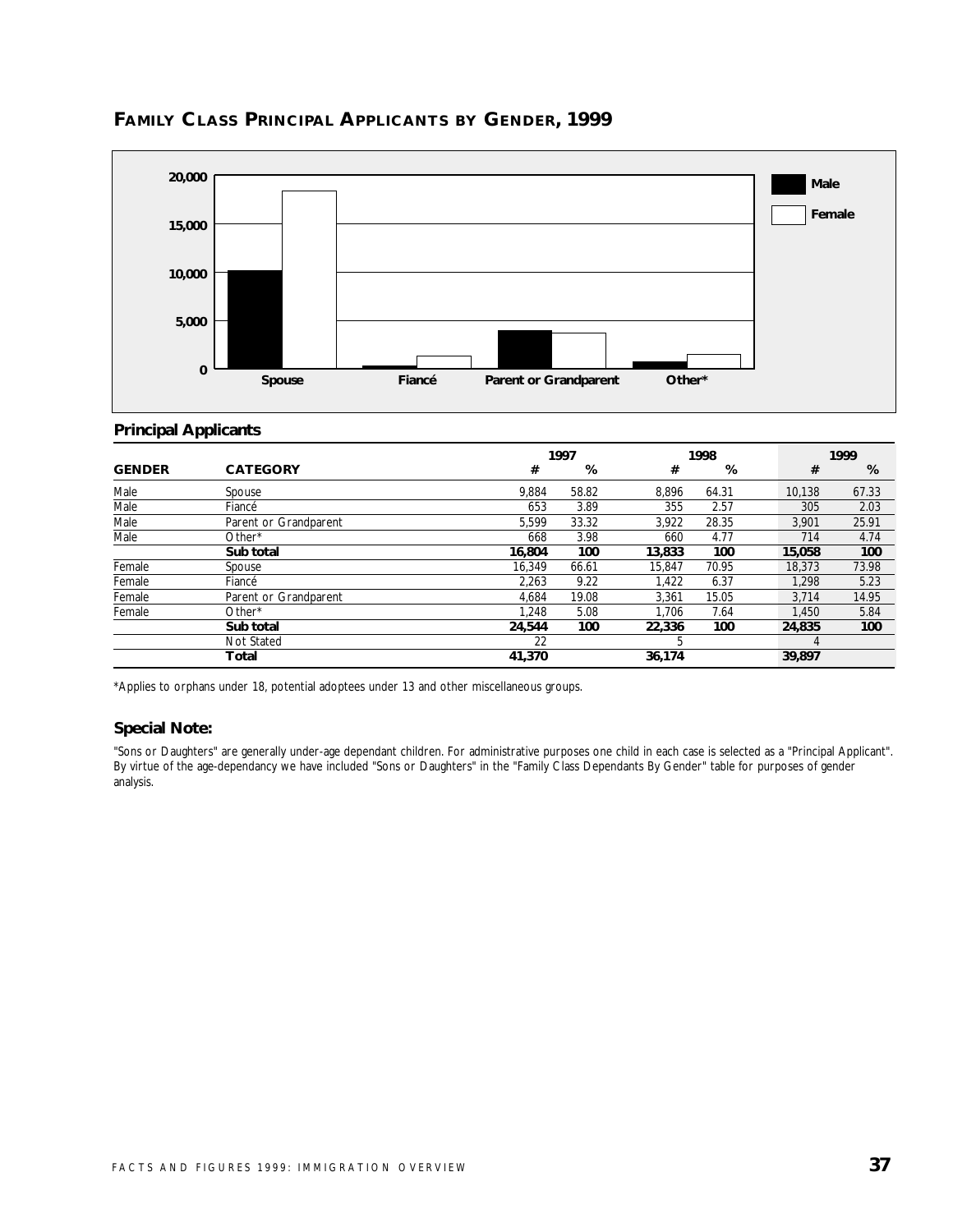

# **FAMILY CLASS DEPENDANTS BY GENDER, 1999**

### **Dependants**

|               |                       |        | 1997<br>1998 |        |       |        | 1999  |
|---------------|-----------------------|--------|--------------|--------|-------|--------|-------|
| <b>GENDER</b> | <b>CATEGORY</b>       | #      | %            | #      | %     | #      | %     |
| Male          | Spouse                | 1,927  | 26.46        | 1,834  | 30.32 | 2,135  | 33.45 |
| Male          | Fiancé                | 65     | 0.89         | 69     | 1.14  | 68     | 1.07  |
| Male          | Son or Daughter       | 2.406  | 33.04        | 2,057  | 34.01 | 2,144  | 33.59 |
| Male          | Parent or Grandparent | 2.850  | 39.13        | 2,058  | 34.02 | 1.997  | 31.29 |
| Male          | Other*                | 35     | 0.48         | 31     | 0.51  | 39     | 0.61  |
|               | Sub total             | 7,283  | 100          | 6,049  | 100   | 6,383  | 100   |
| Female        | Spouse                | 1,942  | 17.19        | 1.734  | 20.03 | 2,150  | 24.07 |
| Female        | Fiancé                | 96     | 0.85         | 70     | 0.81  | 60     | 0.67  |
| Female        | Son or Daughter       | 2,145  | 18.99        | 1,953  | 22.56 | 1,839  | 20.59 |
| Female        | Parent or Grandparent | 7.076  | 62.64        | 4,857  | 56.10 | 4,849  | 54.28 |
| Female        | Other*                | 37     | 0.33         | 43     | 0.50  | 35     | 0.39  |
|               | Sub total             | 11,296 | 100          | 8,657  | 100   | 8,933  | 100   |
|               | Not Stated            | 4      |              | 0      |       |        |       |
|               | Total                 | 18,583 |              | 14.706 |       | 15,319 |       |

\*Applies to orphans under 18, potential adoptees under 13 and other miscellaneous groups.

### **Special Note:**

"Sons or Daughters" are generally under-age dependant children. For administrative purposes one child in each case is selected as a "Principal Applicant". By virtue of the age-dependancy we have included "Sons or Daughters" in the "Family Class Dependants By Gender" table for purposes of gender analysis.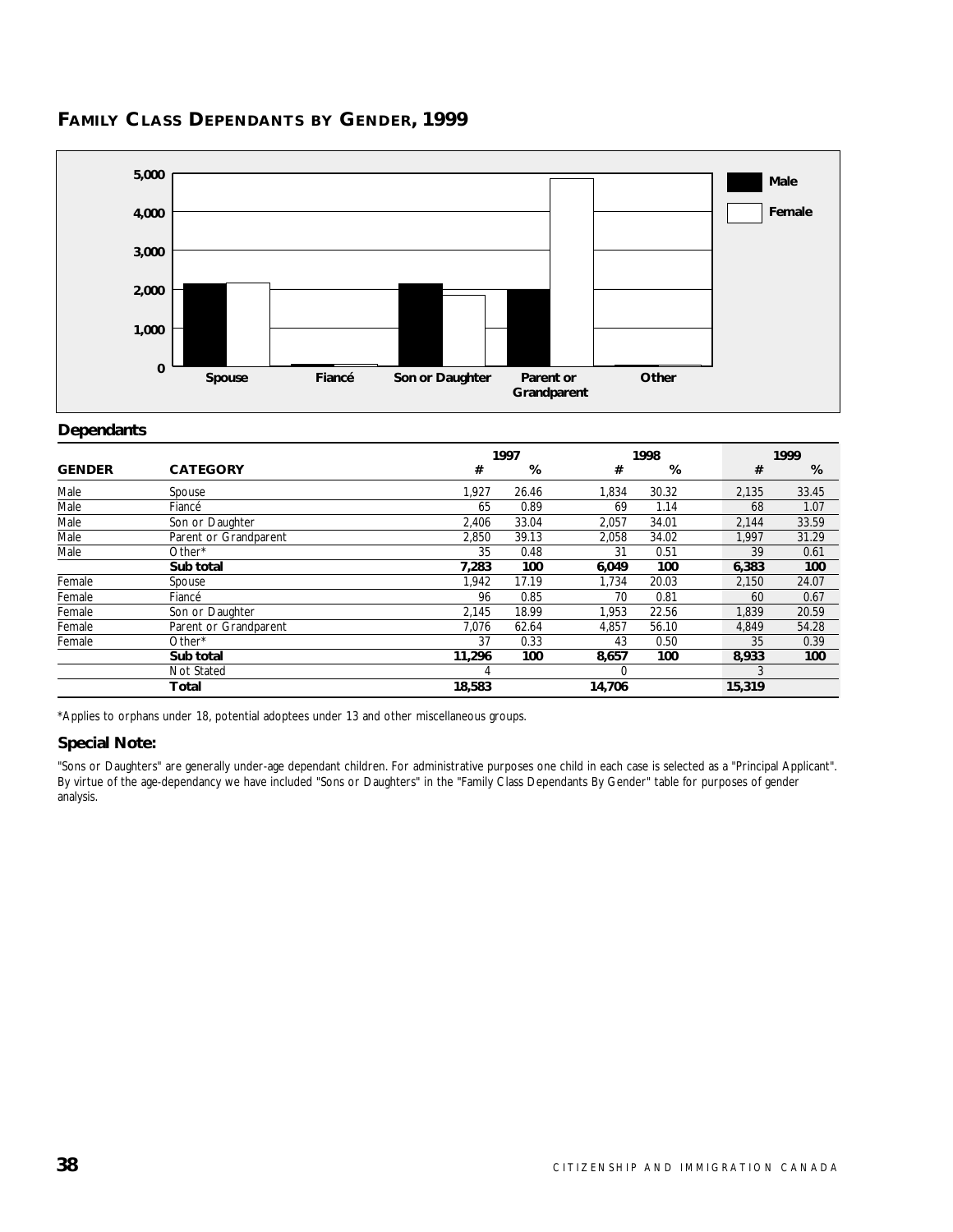# **FAMILY CLASS BY PROVINCE**



|                              | 1997<br>1998 |       |        | 1999  |  |        |       |
|------------------------------|--------------|-------|--------|-------|--|--------|-------|
| <b>PROVINCE</b>              | #            | %     | #      | %     |  | #      | %     |
| Newfoundland                 | 70           | 0.12  | 71     | 0.14  |  | 64     | 0.12  |
| Prince Edward Island         | 23           | 0.04  | 11     | 0.02  |  | 32     | 0.06  |
| Nova Scotia                  | 285          | 0.48  | 234    | 0.46  |  | 330    | 0.60  |
| New Brunswick                | 133          | 0.22  | 159    | 0.31  |  | 169    | 0.31  |
| Quebec                       | 8,164        | 13.62 | 6,918  | 13.60 |  | 7,542  | 13.66 |
| Ontario                      | 32.655       | 54.47 | 27.207 | 53.47 |  | 30.367 | 55.00 |
| Manitoba                     | 1,137        | 1.90  | 945    | 1.86  |  | 1.025  | 1.86  |
| Saskatchewan                 | 411          | 0.69  | 391    | 0.77  |  | 451    | 0.82  |
| Alberta                      | 4,072        | 6.79  | 3,767  | 7.40  |  | 4,179  | 7.57  |
| <b>Northwest Territories</b> | 55           | 0.09  | 32     | 0.06  |  | 22     | 0.04  |
| <b>British Columbia</b>      | 12,906       | 21.53 | 11,108 | 21.83 |  | 10,985 | 19.89 |
| Yukon                        | 37           | 0.06  | 28     | 0.06  |  | 22     | 0.04  |
| Nunavut                      |              | 0.00  |        | 0.00  |  | 5      | 0.00  |
| Not Stated                   | 4            | 0.01  | 8      | 0.02  |  | 23     | 0.04  |
| Total                        | 59,953       | 100   | 50,880 | 100   |  | 55,216 | 100   |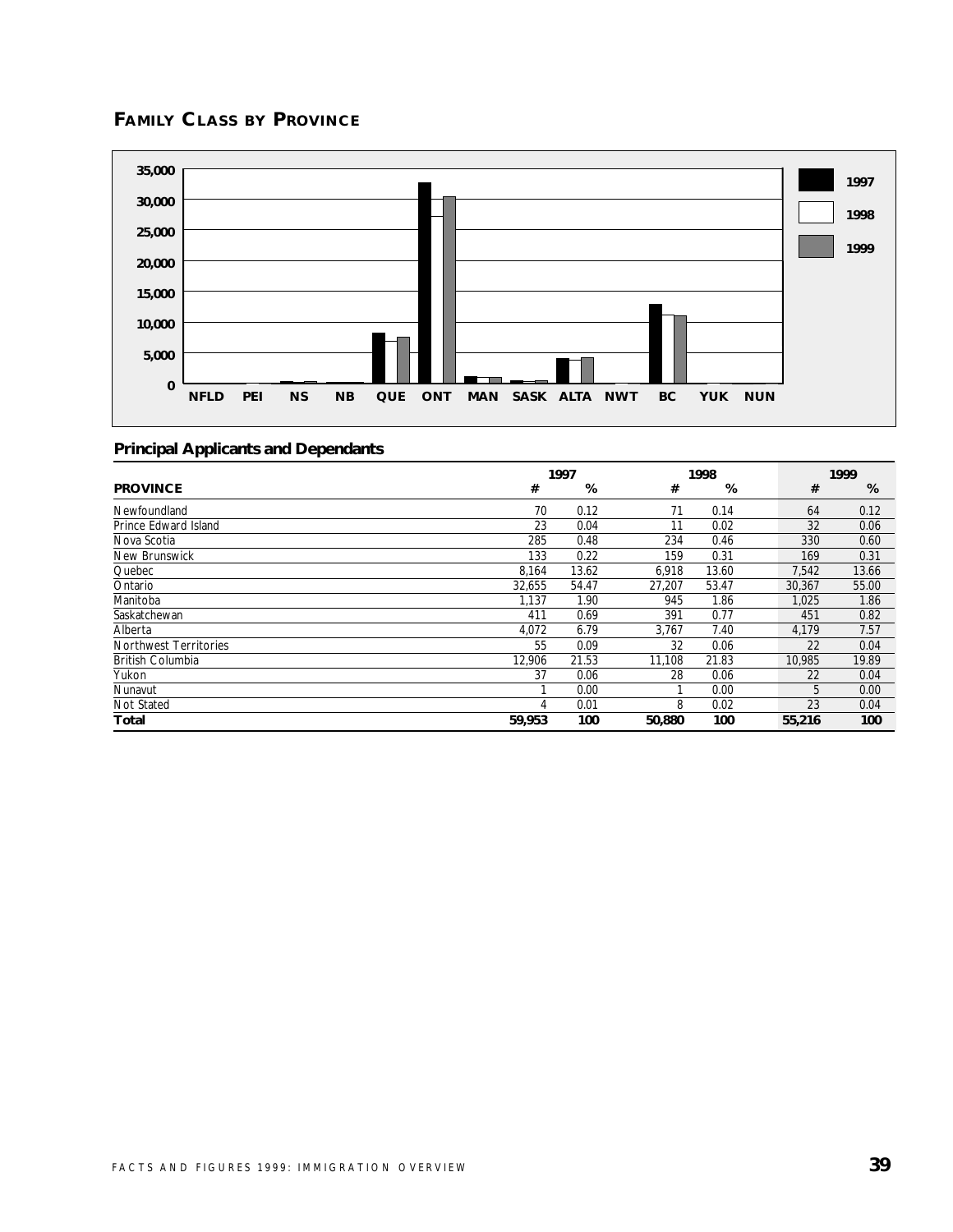# **FAMILY CLASS BY CENSUS METROPOLITAN AREA, 1999**



|                     | 1997<br>1998 |       |        | 1999  |  |        |       |
|---------------------|--------------|-------|--------|-------|--|--------|-------|
| <b>CENSUS AREA</b>  | #            | %     | #      | %     |  | #      | %     |
| Halifax             | 182          | 0.30  | 122    | 0.24  |  | 196    | 0.35  |
| Montréal            | 6,638        | 11.07 | 5,184  | 10.19 |  | 5,834  | 10.57 |
| Quebec City         | 283          | 0.47  | 234    | 0.46  |  | 211    | 0.38  |
| Toronto             | 26,288       | 43.85 | 21,226 | 41.72 |  | 23,583 | 42.71 |
| Hamilton            | 943          | 1.57  | 822    | 1.62  |  | 937    | 1.70  |
| Ottawa-Carleton     | 1,646        | 2.75  | ,400   | 2.75  |  | 1,499  | 2.71  |
| London              | 432          | 0.72  | 376    | 0.74  |  | 455    | 0.82  |
| Winnipeg            | 954          | 1.59  | 808    | 1.59  |  | 866    | 1.57  |
| Regina              | 117          | 0.20  | 104    | 0.20  |  | 119    | 0.22  |
| Saskatoon           | 153          | 0.26  | 140    | 0.28  |  | 175    | 0.32  |
| Edmonton            | 1.496        | 2.50  | 1,293  | 2.54  |  | 1.335  | 2.42  |
| Calgary             | 1.962        | 3.27  | 1.854  | 3.64  |  | 2.199  | 3.98  |
| Vancouver           | 9,453        | 15.77 | 7,340  | 14.43 |  | 5,999  | 10.86 |
| Victoria            | 336          | 0.56  | 182    | 0.36  |  | 29     | 0.05  |
| Elsewhere in Region | 9,066        | 15.12 | 9,787  | 19.24 |  | 11,756 | 21.29 |
| Not Stated          | 4            | 0.01  | 8      | 0.02  |  | 23     | 0.04  |
| Total               | 59,953       | 100   | 50,880 | 100   |  | 55,216 | 100   |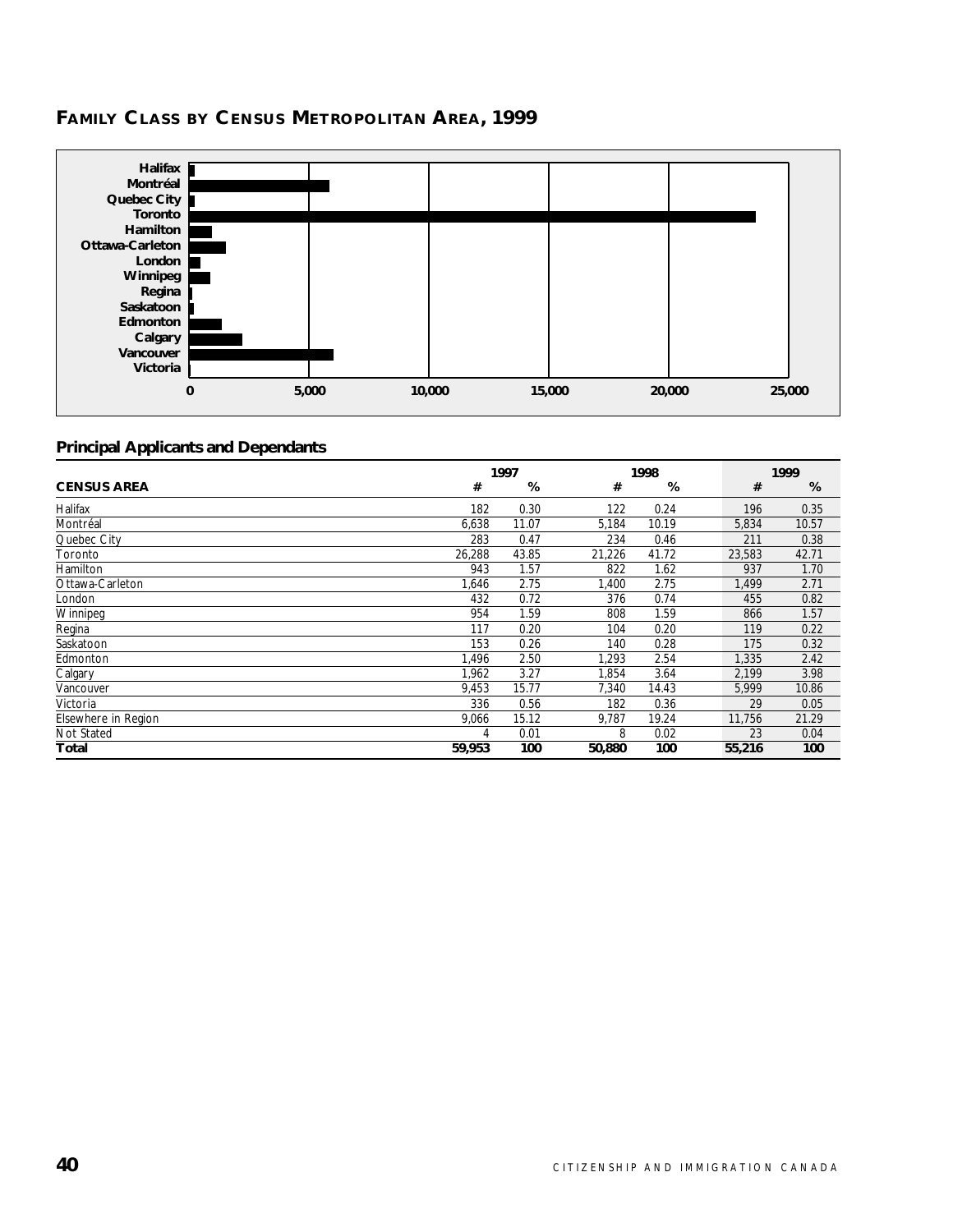



### **Principal Applicants and Dependants**

|                               |        | 1997  | 1998   |       |  | 1999   |       |
|-------------------------------|--------|-------|--------|-------|--|--------|-------|
| <b>REGION</b>                 | #      | %     | #      | %     |  | #      | %     |
| Africa and the Middle East    | 6.057  | 10.10 | 5.150  | 10.12 |  | 5.789  | 10.48 |
| Asia and Pacific              | 32,406 | 54.05 | 27.347 | 53.75 |  | 29,504 | 53.43 |
| South and Central America     | 10.349 | 17.26 | 8.011  | 15.74 |  | 8.697  | 15.75 |
| <b>United States</b>          | 2.494  | 4.16  | 2.599  | 5.11  |  | 2.940  | 5.32  |
| Europe and the United Kingdom | 8.638  | 14.41 | 7.709  | 15.15 |  | 8.089  | 14.65 |
| Not Stated                    |        | 0.02  | 64     | 0.13  |  | 197    | 0.36  |
| Total                         | 59,953 | 100   | 50.880 | 100   |  | 55,216 | 100   |

# **FAMILY CLASS BY TOP TEN SOURCE COUNTRIES**

|                                |              | 1997  |      |              | 1998  |                |        | 1999  |                |
|--------------------------------|--------------|-------|------|--------------|-------|----------------|--------|-------|----------------|
| <b>COUNTRY</b>                 | #            | %     | Rank | #            | %     | Rank           | #      | %     | Rank           |
| India                          | 11.182       | 18.65 |      | 9.979        | 19.61 |                | 9,532  | 17.26 |                |
| China, People's Republic Of    | 4,929        | 8.22  | 2    | 5,064        | 9.95  | $\overline{2}$ | 5,556  | 10.06 | $\overline{2}$ |
| Philippines                    | 3,742        | 6.24  | 4    | 3,257        | 6.40  | 3              | 4,024  | 7.29  | 3              |
| United States Of America       | 2.494        | 4.16  | 5    | 2,599        | 5.11  | 4              | 2,940  | 5.32  | 4              |
| Pakistan                       | 1,423        | 2.37  | 11   | 1,633        | 3.21  |                | 2,629  | 4.76  | 5              |
| Jamaica                        | 2,424        | 4.04  | 6    | 1,837        | 3.61  | 5              | 1,808  | 3.27  | 6              |
| Sri Lanka                      | 1.732        | 2.89  |      | 643          | 1.26  | 15             | 1.485  | 2.69  |                |
| United Kingdom                 | 1,443        | 2.41  | 10   | 1,272        | 2.50  | 9              | 1,438  | 2.60  | 8              |
| Vietnam, Socialist Republic Of | 1.682        | 2.81  | 8    | 1,538        | 3.02  | 8              | 1.323  | 2.40  | 9              |
| Guyana                         | 1,571        | 2.62  | 9    | 1,017        | 2.00  | 11             | 1,101  | 1.99  | 10             |
| Haiti                          | 1.270        | 2.12  | 12   | 1.020        | 2.00  | 10             | 1.089  | 1.97  | 11             |
| Hong Kong                      | 3.990        | 6.66  | 3    | 1.798        | 3.53  | 6              | 1.058  | 1.92  | 12             |
| <b>Total for Top Ten only</b>  | 35,189       | 58.69 |      | 29.997       | 58.96 |                | 31,836 | 57.66 |                |
| <b>Total Other Countries</b>   | 24.764 41.31 |       |      | 20.883 41.04 |       |                | 23,380 | 42.34 |                |
| Total                          | 59,953       | 100   |      | 50,880       | 100   |                | 55,216 | 100   |                |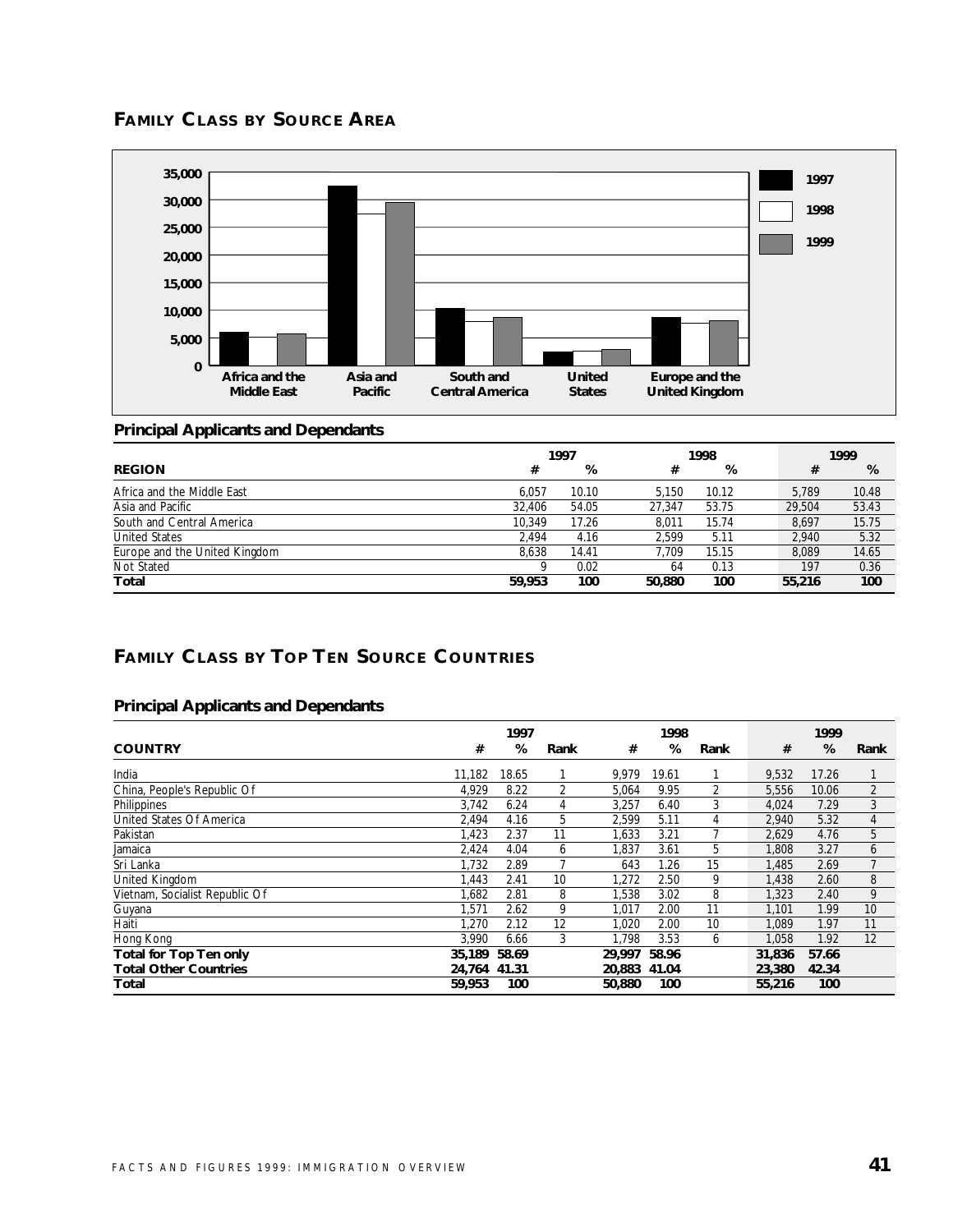# **FAMILY CLASS BY LEVEL OF EDUCATION**



### **Principal Applicants and Dependants**

|                               | 1997   |       |        | 1998  |  | 1999   |       |
|-------------------------------|--------|-------|--------|-------|--|--------|-------|
| <b>EDUCATION*</b>             | #      | %     | #      | %     |  | #      | %     |
| 0 to 9 years of schooling     | 16.530 | 31.71 | 12.251 | 28.24 |  | 12,310 | 25.97 |
| 10 to 12 years of schooling   | 14.958 | 28.69 | 12.119 | 27.94 |  | 12,943 | 27.31 |
| 13 or more years of schooling | 5.246  | 10.06 | 4.577  | 10.55 |  | 5.087  | 10.73 |
| <b>Trade Certificate</b>      | 4.250  | 8.15  | 3.601  | 8.30  |  | 3.501  | 7.39  |
| Non-university diploma        | 3.323  | 6.37  | 3.228  | 7.44  |  | 3.842  | 8.11  |
| Bachelor's degree             | 6.390  | 12.26 | 6.175  | 14.24 |  | 7.879  | 16.62 |
| Master's degree               | 1.156  | 2.22  | 1.195  | 2.75  |  | 1.528  | 3.22  |
| Doctorate                     | 276    | 0.53  | 231    | 0.53  |  | 306    | 0.65  |
| Total                         | 52,129 | 100   | 43,377 | 100   |  | 47,396 | 100   |

\*Applies to those 15 years of age or older.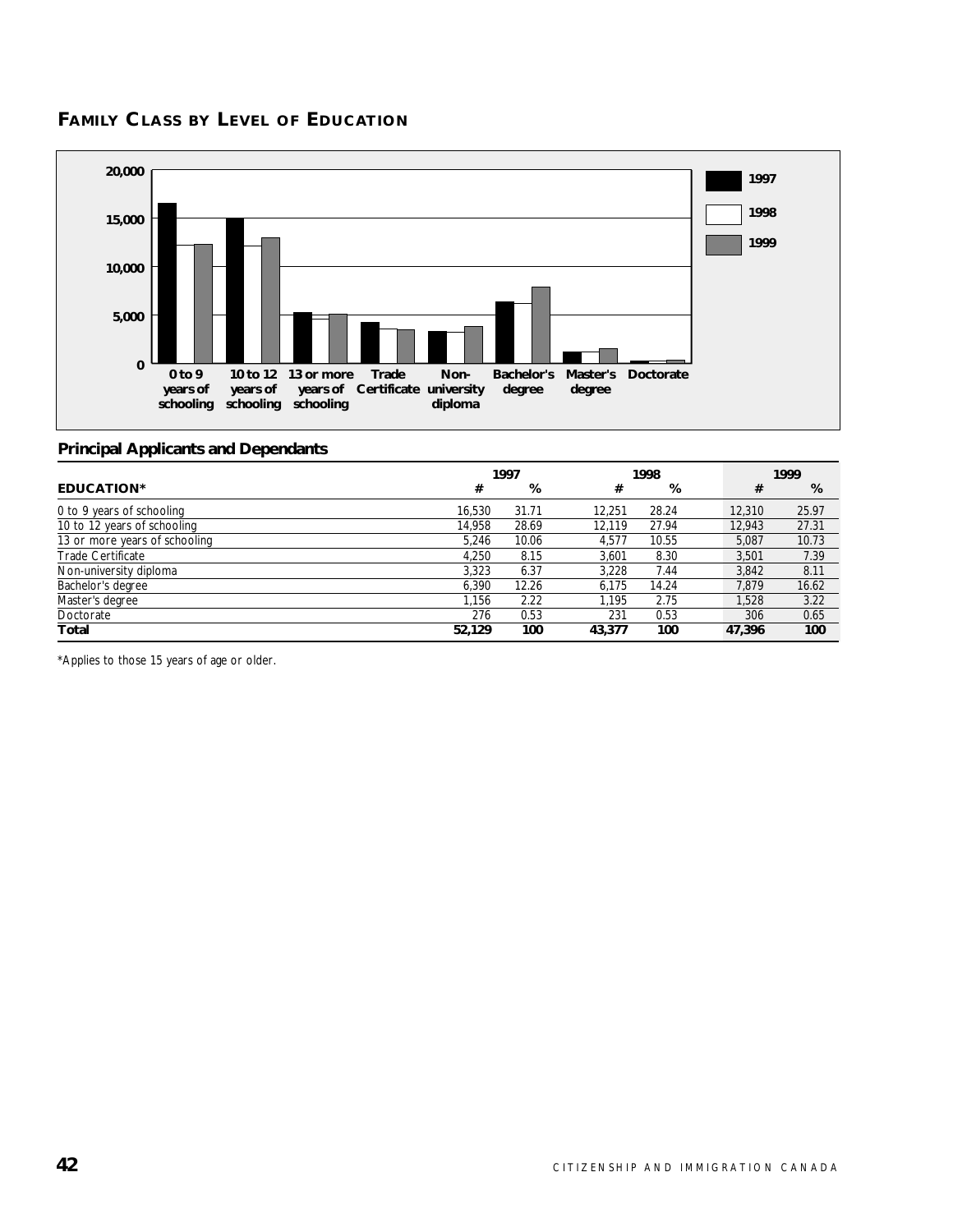

# **FAMILY CLASS PRINCIPAL APPLICANTS BY GENDER AND EDUCATION, 1999**

### **Principal Applicants**

|               |                               |        | 1997<br>1998 |        | 1999  |  |        |       |
|---------------|-------------------------------|--------|--------------|--------|-------|--|--------|-------|
| <b>GENDER</b> | <b>EDUCATION*</b>             | #      | %            | #      | %     |  | #      | %     |
| Male          | 0 to 9 years of schooling     | 4,425  | 27.17        | 3,140  | 23.57 |  | 3,160  | 21.84 |
| Male          | 10 to 12 years of schooling   | 4,581  | 28.13        | 3,741  | 28.09 |  | 3,928  | 27.14 |
| Male          | 13 or more years of schooling | 1,636  | 10.05        | 1.367  | 10.26 |  | 1,549  | 10.70 |
| Male          | Trade Certificate             | 1,609  | 9.88         | 1,413  | 10.61 |  | 1,437  | 9.93  |
| Male          | Non-university diploma        | 1,138  | 6.99         | 1,072  | 8.05  |  | 1,227  | 8.48  |
| Male          | Bachelor's degree             | 2,305  | 14.15        | 2,045  | 15.35 |  | 2,508  | 17.33 |
| Male          | Master's degree               | 459    | 2.82         | 425    | 3.19  |  | 505    | 3.49  |
| Male          | Doctorate                     | 132    | 0.81         | 117    | 0.88  |  | 158    | 1.09  |
|               | Sub total                     | 16,285 | 100          | 13,320 | 100   |  | 14,472 | 100   |
| Female        | 0 to 9 years of schooling     | 6,241  | 26.61        | 4,830  | 23.20 |  | 4,939  | 20.99 |
| Female        | 10 to 12 years of schooling   | 6,482  | 27.64        | 5,473  | 26.28 |  | 6,086  | 25.86 |
| Female        | 13 or more years of schooling | 2,446  | 10.43        | 2,299  | 11.04 |  | 2,577  | 10.95 |
| Female        | Trade Certificate             | 2,154  | 9.18         | 1.842  | 8.85  |  | 1,710  | 7.27  |
| Female        | Non-university diploma        | 1,891  | 8.06         | 1,939  | 9.31  |  | 2,388  | 10.15 |
| Female        | Bachelor's degree             | 3,476  | 14.82        | 3.615  | 17.36 |  | 4,739  | 20.14 |
| Female        | Master's degree               | 631    | 2.69         | 714    | 3.43  |  | 955    | 4.06  |
| Female        | Doctorate                     | 133    | 0.57         | 110    | 0.53  |  | 139    | 0.59  |
|               | Sub total                     | 23,454 | 100          | 20,822 | 100   |  | 23,533 | 100   |
|               | Not Stated                    | 20     |              | 3      |       |  | 3      |       |
|               | Total                         | 39,759 |              | 34,145 |       |  | 38,008 |       |

\*Applies to those 15 years of age or older.

### **Special Note:**

"Sons or Daughters" are generally under-age dependant children. For administrative purposes one child in each case is selected as a "Principal Applicant". By virtue of the age-dependancy we have included "Sons or Daughters" in the "Family Class Dependants By Gender and Education" table for purposes of gender analysis.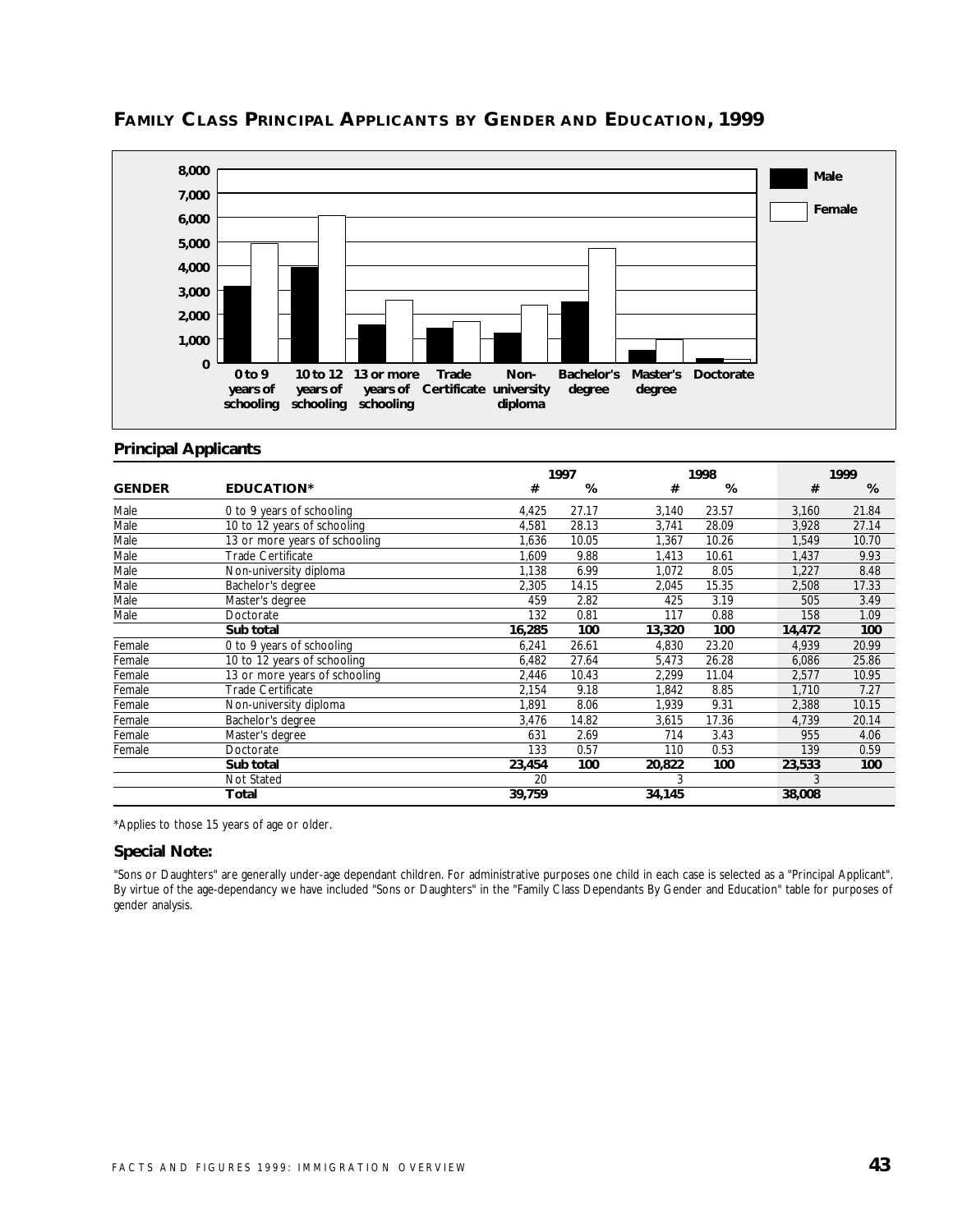

# **FAMILY CLASS DEPENDANTS BY GENDER AND EDUCATION, 1999**

### **Dependants**

|               |                               |        | 1997<br>1998 |                | 1999  |  |       |       |
|---------------|-------------------------------|--------|--------------|----------------|-------|--|-------|-------|
| <b>GENDER</b> | <b>EDUCATION*</b>             | #      | %            | #              | %     |  | #     | %     |
| Male          | 0 to 9 years of schooling     | 1,457  | 35.62        | 1,152          | 35.42 |  | 1,205 | 36.01 |
| Male          | 10 to 12 years of schooling   | 1,587  | 38.80        | 1,260          | 38.75 |  | 1,277 | 38.16 |
| Male          | 13 or more years of schooling | 521    | 12.74        | 437            | 13.44 |  | 413   | 12.34 |
| Male          | <b>Trade Certificate</b>      | 186    | 4.55         | 133            | 4.09  |  | 124   | 3.71  |
| Male          | Non-university diploma        | 108    | 2.64         | 85             | 2.61  |  | 79    | 2.36  |
| Male          | Bachelor's degree             | 209    | 5.11         | 169            | 5.20  |  | 219   | 6.55  |
| Male          | Master's degree               | 19     | 0.46         | 14             | 0.43  |  | 24    | 0.72  |
| Male          | Doctorate                     | 3      | 0.07         | 2              | 0.06  |  | 5     | 0.15  |
|               | Sub total                     | 4,090  | 100          | 3,252          | 100   |  | 3,346 | 100   |
| Female        | 0 to 9 years of schooling     | 4,403  | 53.20        | 3,128          | 52.31 |  | 3,005 | 49.74 |
| Female        | 10 to 12 years of schooling   | 2,298  | 27.77        | 1,643          | 27.47 |  | 1,651 | 27.33 |
| Female        | 13 or more years of schooling | 640    | 7.73         | 474            | 7.93  |  | 547   | 9.05  |
| Female        | <b>Trade Certificate</b>      | 299    | 3.61         | 213            | 3.56  |  | 229   | 3.79  |
| Female        | Non-university diploma        | 186    | 2.25         | 132            | 2.21  |  | 148   | 2.45  |
| Female        | Bachelor's degree             | 395    | 4.77         | 346            | 5.79  |  | 413   | 6.84  |
| Female        | Master's degree               | 47     | 0.57         | 42             | 0.70  |  | 44    | 0.73  |
| Female        | Doctorate                     | 8      | 0.10         | $\mathfrak{D}$ | 0.03  |  | 4     | 0.07  |
|               | Sub total                     | 8,276  | 100          | 5,980          | 100   |  | 6,041 | 100   |
|               | Not Stated                    |        |              | 0              |       |  |       |       |
|               | Total                         | 12,370 |              | 9,232          |       |  | 9,388 |       |

\*Applies to those 15 years of age or older.

### **Special Note:**

"Sons or Daughters" are generally under-age dependant children. For administrative purposes one child in each case is selected as a "Principal Applicant". By virtue of the age-dependancy we have included "Sons or Daughters" in the "Family Class Dependants By Gender and Education" table for purposes of gender analysis.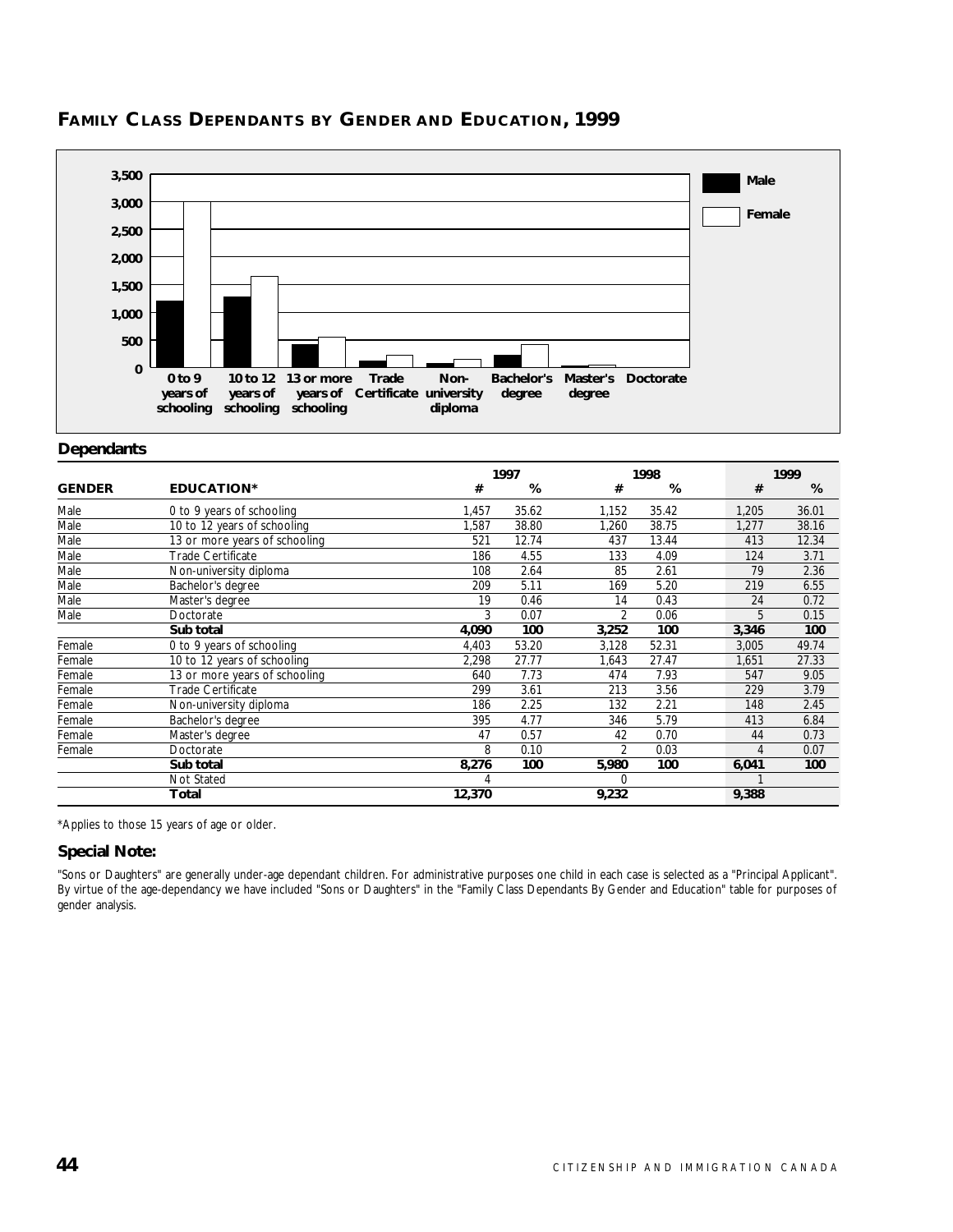

# **FAMILY CLASS BY AGE AND GENDER, 1999**

|               |                  |        | 1997  |        | 1998  |        | 1999  |
|---------------|------------------|--------|-------|--------|-------|--------|-------|
| <b>GENDER</b> | <b>AGE</b>       | #      | %     | #      | %     | #      | %     |
| Male          | 0 to 14 years    | 3,712  | 15.41 | 3.310  | 16.65 | 3.623  | 16.90 |
| Male          | 15 to 24 years   | 5,064  | 21.02 | 4.309  | 21.67 | 4.499  | 20.98 |
| Male          | 25 to 44 years   | 8,588  | 35.65 | 7.477  | 37.61 | 8,304  | 38.73 |
| Male          | 45 to 64 years   | 4,526  | 18.79 | 3,253  | 16.36 | 3,410  | 15.90 |
| Male          | 65 years or more | 2.197  | 9.12  | 1.533  | 7.71  | 1.605  | 7.49  |
|               | Sub total        | 24.087 | 100   | 19,882 | 100   | 21,441 | 100   |
| Female        | 0 to 14 years    | 4,110  | 11.47 | 4,191  | 13.52 | 4,194  | 12.42 |
| Female        | 15 to 24 years   | 9.384  | 26.18 | 8.370  | 27.01 | 8,778  | 26.00 |
| Female        | 25 to 44 years   | 12.031 | 33.57 | 11.028 | 35.58 | 12,773 | 37.83 |
| Female        | 45 to 64 years   | 7.225  | 20.16 | 5.209  | 16.81 | 5,653  | 16.74 |
| Female        | 65 years or more | 3,090  | 8.62  | 2.195  | 7.08  | 2,370  | 7.02  |
|               | Sub total        | 35,840 | 100   | 30.993 | 100   | 33,768 | 100   |
|               | Not Stated       | 26     |       | 5      |       |        |       |
|               | Total            | 59,953 |       | 50,880 |       | 55,216 |       |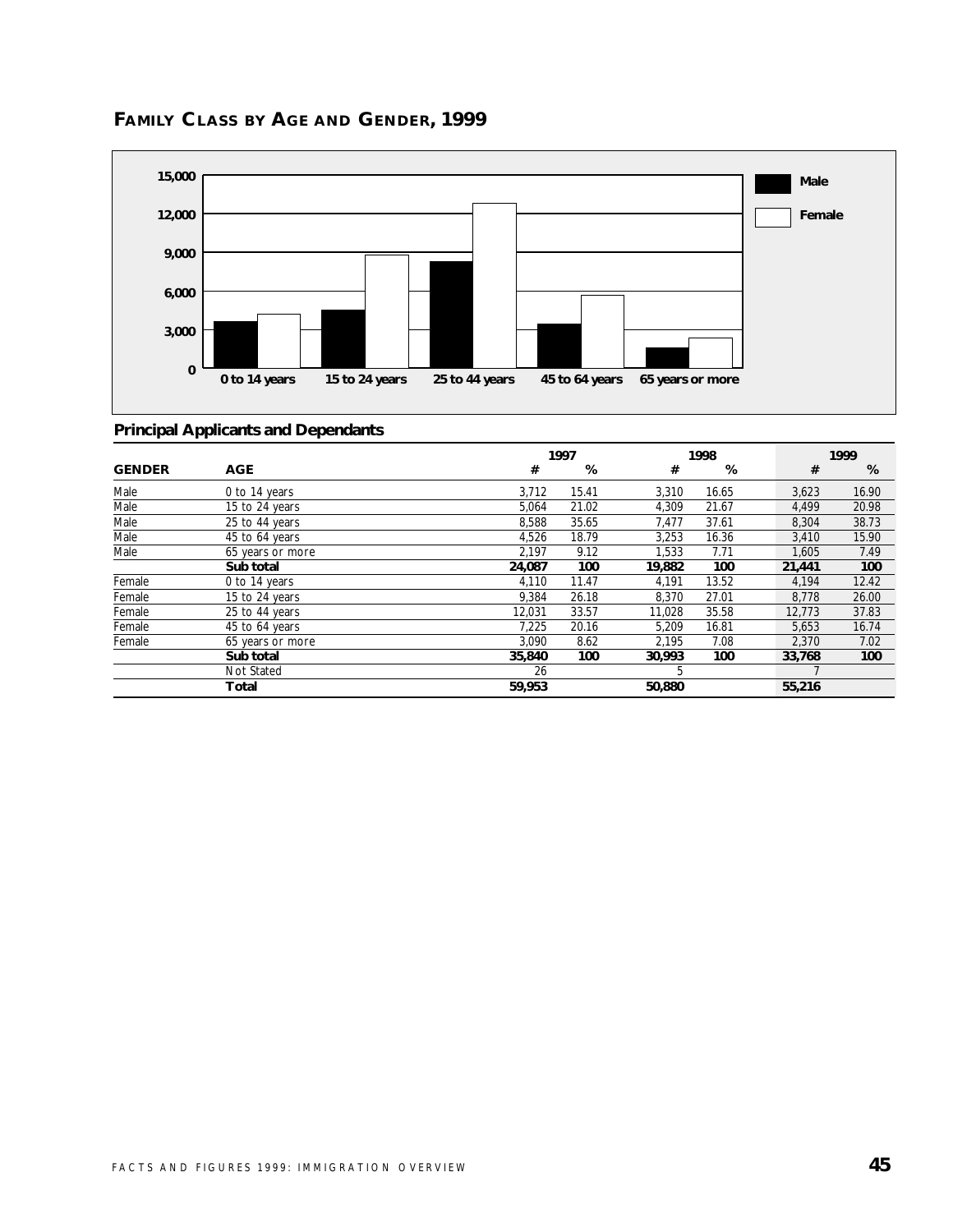# **FAMILY CLASS BY MARITAL STATUS**



### **Principal Applicants and Dependants**

|                 | 1997   |       |        | 1998  |  |        | 1999  |  |
|-----------------|--------|-------|--------|-------|--|--------|-------|--|
| Marital Status* |        | %     |        | %     |  |        | %     |  |
| Single          | 10,825 | 20.77 | 8.466  | 19.52 |  | 8.103  | 17.10 |  |
| Married         | 36,800 | 70.59 | 31.606 | 72.86 |  | 35,684 | 75.29 |  |
| Other**         | 4.504  | 8.64  | 3.298  | 7.60  |  | 3,587  | 7.57  |  |
| Not Stated      |        |       |        | 0.02  |  | 22     | 0.05  |  |
| <b>Total</b>    | 52,129 | 100   | 43.377 | 100   |  | 47.396 | 100   |  |

\* Applies to those 15 years of age or older.

\*\*Divorced, widowed, separated.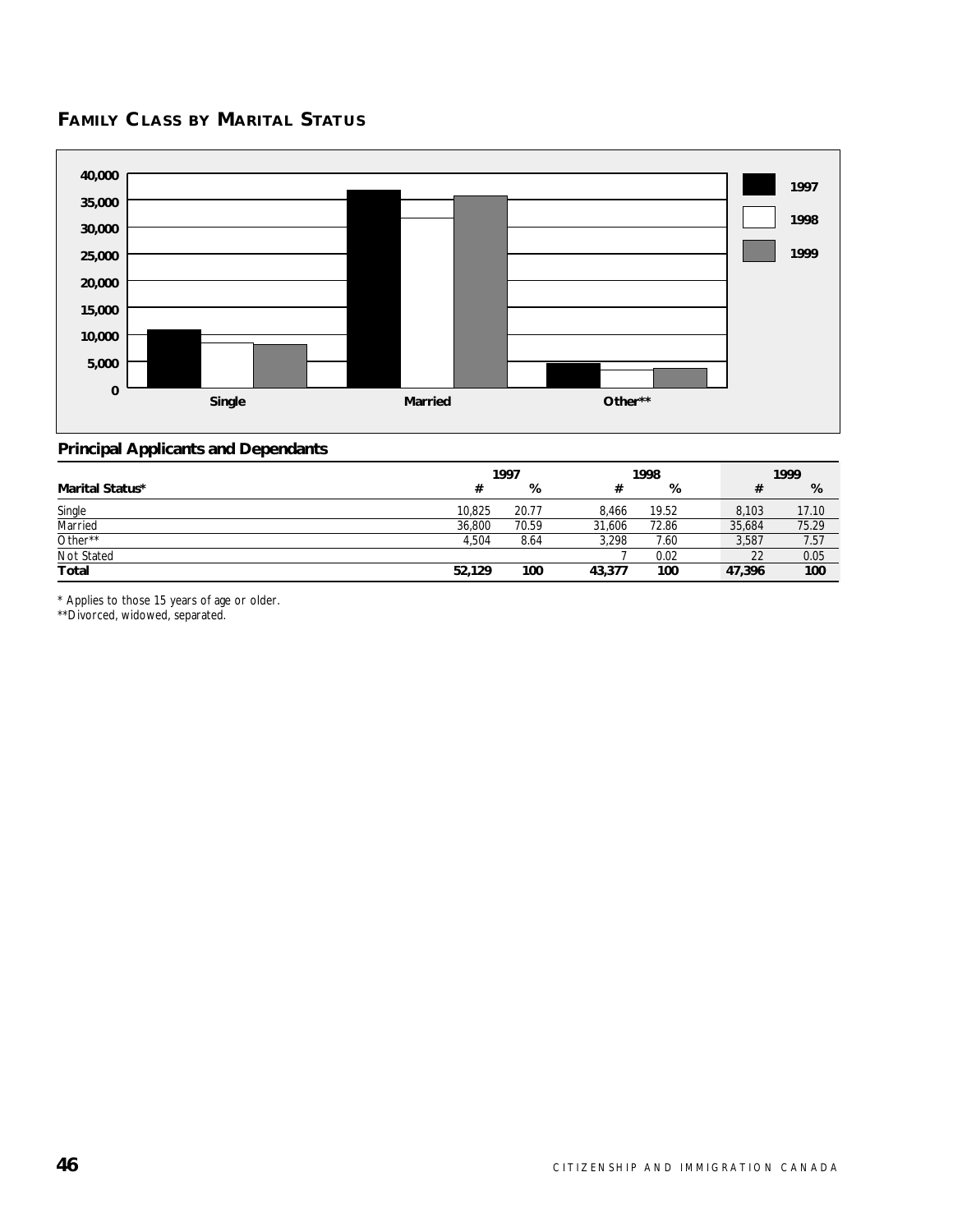

# **FAMILY CLASS BY LANGUAGE ABILITY — PRINCIPAL APPLICANTS AND DEPENDANTS**

### **Principal Applicants and Dependants**

|                         | 1997   |       |        | 1998  |        | 1999  |
|-------------------------|--------|-------|--------|-------|--------|-------|
| <b>LANGUAGE ABILITY</b> |        | %     |        | %     |        | %     |
| English                 | 24.864 | 41.47 | 21.192 | 41.65 | 23.912 | 43.31 |
| French                  | 2,242  | 3.74  | .830   | 3.60  | 2.115  | 3.83  |
| Both French and English | 978    | 1.63  | 880    | 1.73  | 1.097  | 1.99  |
| <b>Neither</b>          | 31.865 | 53.15 | 26.971 | 53.01 | 28,092 | 50.88 |
| Not Stated              |        | 0.01  |        | 0.01  |        |       |
| Total                   | 59.953 | 100   | 50,880 | 100   | 55,216 | 100   |

### **Children Under 15 Years of Age\***

|                |                         |       | 1997  |       | 1998  |  |       | 1999  |  |
|----------------|-------------------------|-------|-------|-------|-------|--|-------|-------|--|
| <b>AGE</b>     | <b>LANGUAGE ABILITY</b> | #     | %     | #     | %     |  | #     | %     |  |
| 0 to 4 years   | English                 | 580   | 7.41  | 478   | 6.37  |  | 413   | 5.28  |  |
| 0 to 4 years   | French                  | 38    | 0.49  | 20    | 0.27  |  | 21    | 0.27  |  |
| 0 to 4 years   | Both French and English | 8     | 0.10  | 3     | 0.04  |  | 3     | 0.04  |  |
| 0 to 4 years   | <b>Neither</b>          | 2,143 | 27.39 | 2,554 | 34.04 |  | 2,611 | 33.39 |  |
|                | Sub-Total               | 2,769 | 35.39 | 3,055 | 40.72 |  | 3,048 | 38.98 |  |
| 5 to 9 years   | English                 | 798   | 10.20 | 646   | 8.61  |  | 675   | 8.63  |  |
| 5 to 9 years   | French                  | 56    | 0.72  | 53    | 0.71  |  | 66    | 0.84  |  |
| 5 to 9 years   | Both French and English |       | 0.09  | 6     | 0.08  |  |       | 0.09  |  |
| 5 to 9 years   | <b>Neither</b>          | 1,148 | 14.67 | 1,112 | 14.82 |  | 1,277 | 16.33 |  |
| 5 to 9 years   | Not Stated              |       | 0.00  |       | 0.01  |  |       | 0.00  |  |
|                | Sub-Total               | 2,009 | 25.68 | 1,818 | 24.23 |  | 2,025 | 25.90 |  |
| 10 to 14 years | English                 | 1,222 | 15.62 | 1,027 | 13.69 |  | 1,046 | 13.38 |  |
| 10 to 14 years | French                  | 112   | 1.43  | 84    | 1.12  |  | 115   | 1.47  |  |
| 10 to 14 years | Both French and English | 10    | 0.13  | 15    | 0.20  |  | 22    | 0.28  |  |
| 10 to 14 years | <b>Neither</b>          | 1,701 | 21.74 | 1,503 | 20.03 |  | 1,564 | 20.00 |  |
| 10 to 14 years | Not Stated              |       | 0.01  |       | 0.01  |  |       | 0.00  |  |
|                | Sub-Total               | 3,046 | 38.93 | 2,630 | 35.05 |  | 2,747 | 35.13 |  |
|                | Total                   | 7,824 | 100   | 7,503 | 100   |  | 7,820 | 100   |  |

\*These individuals are included in the totals for 'Principal Applicants and Dependants'.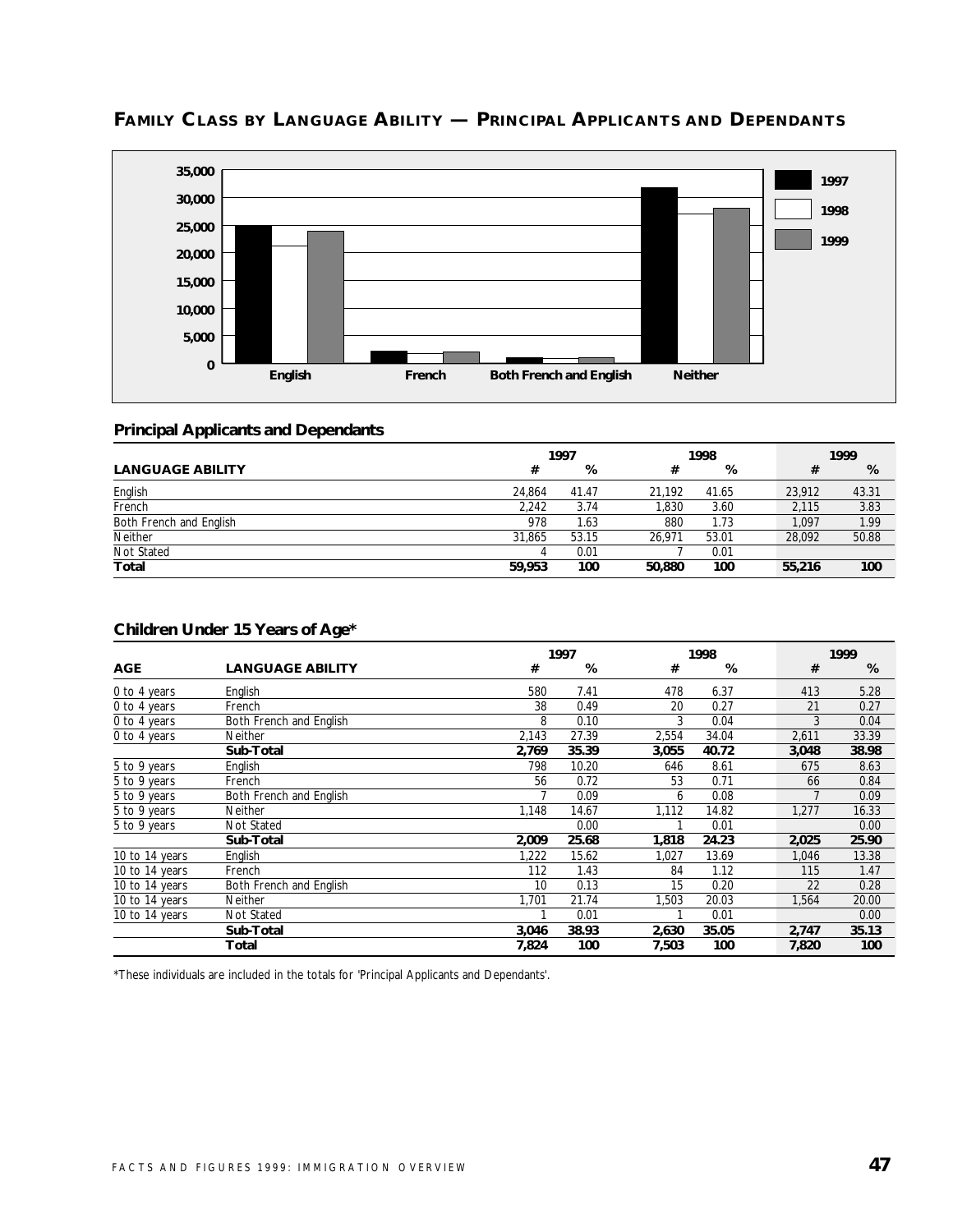

# **FAMILY CLASS BY INTENTION TO WORK (15 YEARS OR OLDER)**

### **Principal Applicants and Dependants**

|                           |        | 1997<br>1998 |        |       | 1999   |       |
|---------------------------|--------|--------------|--------|-------|--------|-------|
| <b>INTENTION TO WORK*</b> |        | %            |        | %     |        | %     |
| Intend to work            | 27.407 | 52.58        | 23.918 | 55.14 | 26.327 | 55.55 |
| Do not intend to work     | 24.719 | 47.42        | 19.447 | 44.83 | 21.069 | 44.45 |
| Not Stated                |        | 0.01         | 12     | 0.03  |        |       |
| Total                     | 52.129 | 100          | 43,377 | 100   | 47.396 | 100   |

# **Principal Applicants and Dependants**

|                                            | 1998<br>1997 |       | 1999   |       |  |        |       |
|--------------------------------------------|--------------|-------|--------|-------|--|--------|-------|
| <b>INTENTION TO WORK*</b>                  | #            | %     | #      | %     |  | #      | %     |
| Intend to Work - employee                  | 6.461        | 12.39 | 4.964  | 11.44 |  | 5.664  | 11.95 |
| Intend to Work - occupation not identified | 20.928       | 40.15 | 18.949 | 43.68 |  | 20.661 | 43.59 |
| Intend to Work - self-employed             | 18           | 0.03  |        | 0.01  |  |        | 0.00  |
| Student                                    | 7.213        | 13.84 | 5.908  | 13.62 |  | 6.251  | 13.19 |
| Do not intend to work                      | 17.506       | 33.58 | 13.539 | 31.21 |  | 14.818 | 31.26 |
| Not Stated                                 |              | 0.01  | 12     | 0.03  |  |        |       |
| Total                                      | 52.129       | 100   | 43,377 | 100   |  | 47.396 | 100   |

\* Applies to those 15 years of age or older.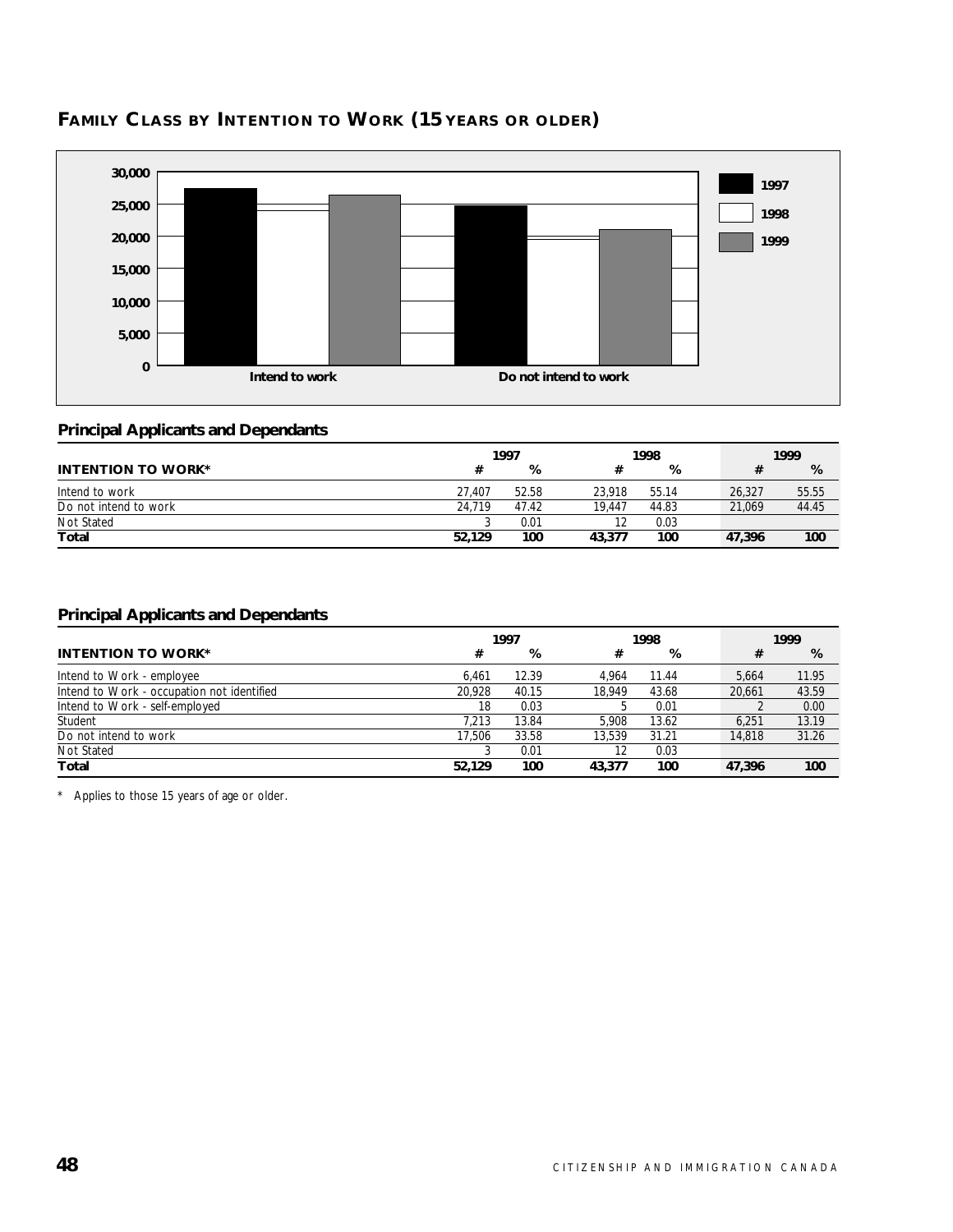

# **FAMILY CLASS — INTENDING TO WORK BY LANGUAGE ABILITY (15 YEARS OR OLDER)**

### **Principal Applicants and Dependants**

|                          | 1997   |       |        | 1998  |        | 1999  |
|--------------------------|--------|-------|--------|-------|--------|-------|
| <b>LANGUAGE ABILITY*</b> | #      | %     |        | %     |        | %     |
| English                  | 15,550 | 56.74 | 13.704 | 57.30 | 15,395 | 58.48 |
| French                   | 341,ا  | 4.89  | .089   | 4.55  | 1,276  | 4.85  |
| Both French and English  | 698    | 2.55  | 620    | 2.59  | 779    | 2.96  |
| Neither                  | 9.818  | 35.82 | 8.505  | 35.56 | 8,877  | 33.72 |
| <b>Total</b>             | 27.407 | 100   | 23,918 | 100   | 26,327 | 100   |

\* Applies to those 15 years of age or older.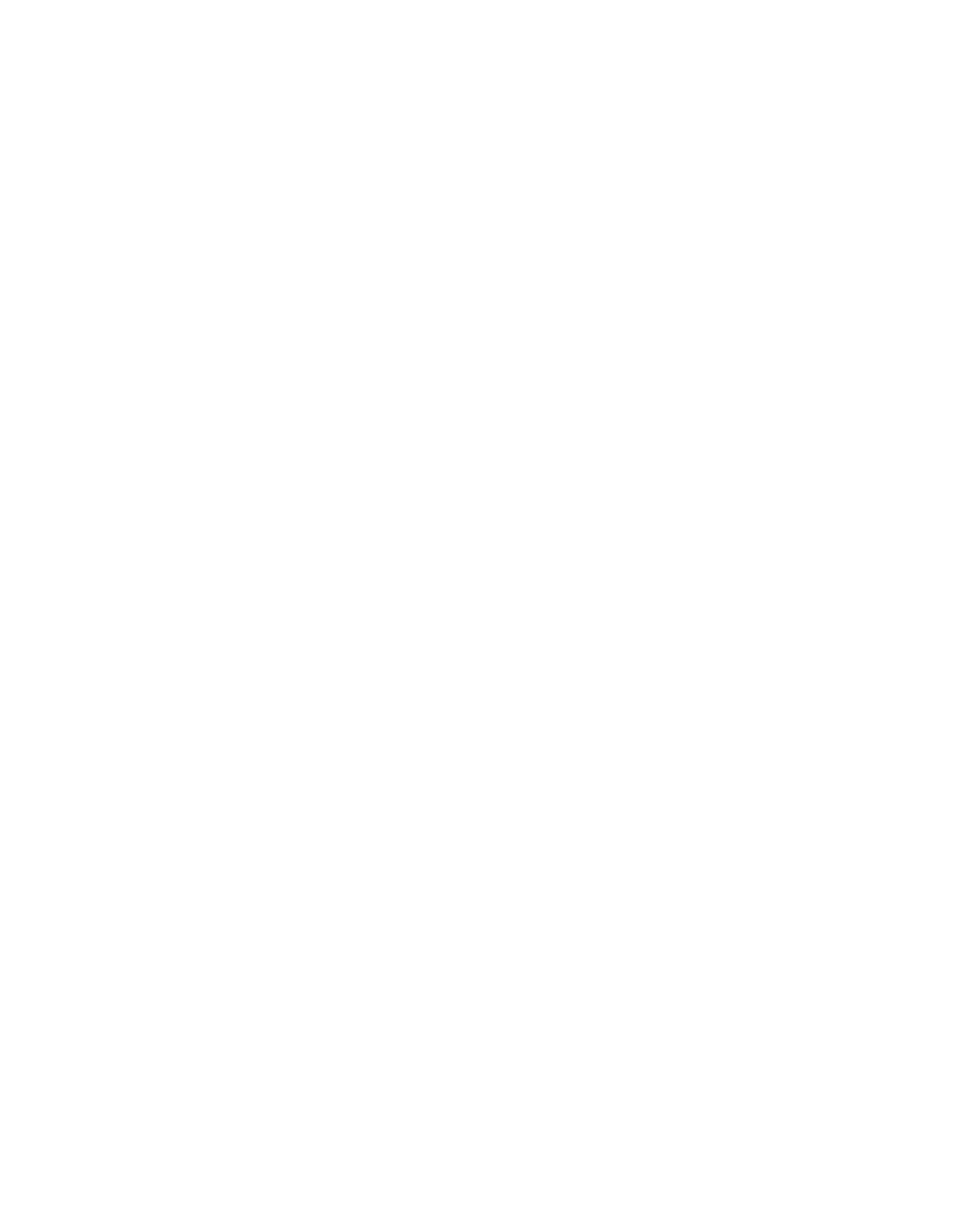# **REFUGEE CLASS**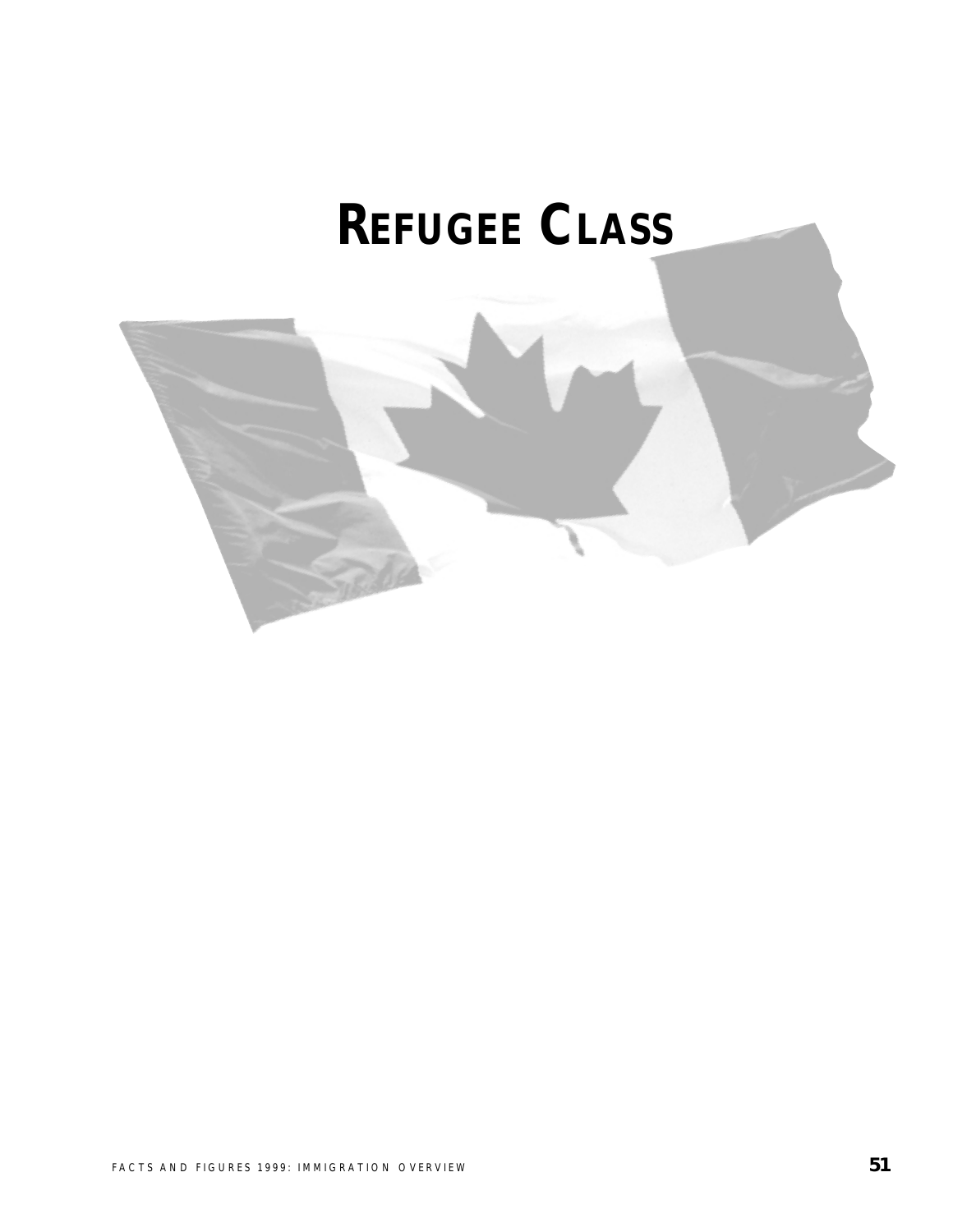# **REFUGEE CLASS BY CATEGORY**



### **Principal Applicants and Dependants**

|                            | 1997   |       |        | 1998  |  | 1999   |       |
|----------------------------|--------|-------|--------|-------|--|--------|-------|
| <b>CATEGORY</b>            |        | %     |        | %     |  |        | %     |
| Government Sponsored       | 7.671  | 31.79 | 7.397  | 32.59 |  | 7,442  | 30.54 |
| <b>Privately Sponsored</b> | 2.612  | 10.82 | 2.169  | 9.56  |  | 2,331  | 9.57  |
| Landed in Canada           | 10.626 | 44.04 | 10.178 | 44.84 |  | 11.790 | 48.39 |
| Dependants Abroad*         | 3.221  | 13.35 | 2.956  | 13.02 |  | 2.804  | 11.51 |
| Total                      | 24,130 | 100   | 22,700 | 100   |  | 24,367 | 100   |

\*Dependants (of a refugee landed in Canada) who live abroad.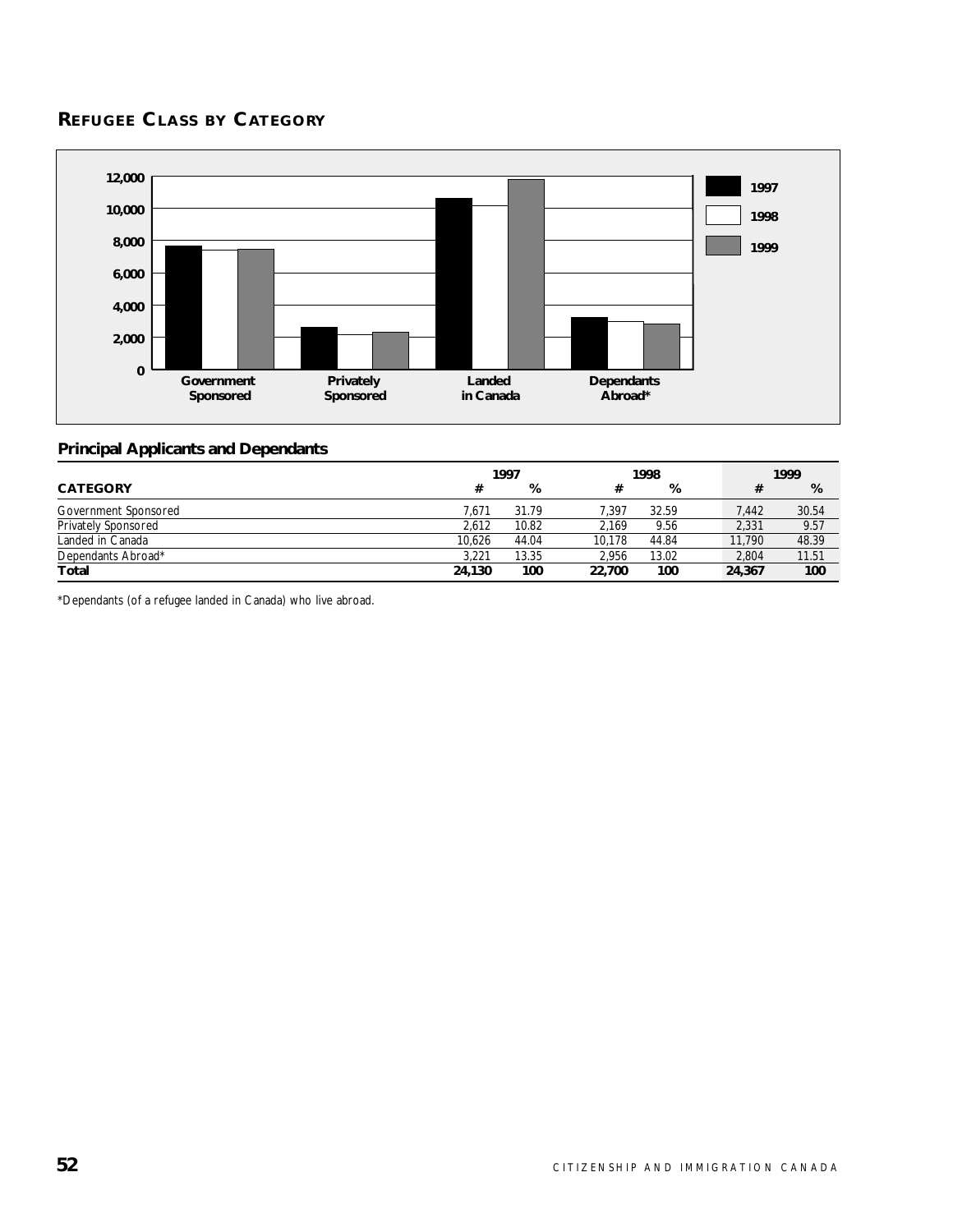

### **REFUGEE CLASS PRINCIPAL APPLICANTS BY GENDER, 1999**

### **Principal Applicants**

|               |                            |        | 1997  |        | 1998  |        | 1999  |  |
|---------------|----------------------------|--------|-------|--------|-------|--------|-------|--|
| <b>GENDER</b> | <b>CATEGORY</b>            | #      | %     | #      | %     | #      | %     |  |
| Male          | Government Sponsored       | 2.706  | 31.82 | 2.237  | 29.83 | 2.110  | 25.91 |  |
| Male          | <b>Privately Sponsored</b> | 780    | 9.17  | 674    | 8.99  | 662    | 8.13  |  |
| Male          | Landed in Canada           | 5.017  | 59.00 | 4.588  | 61.18 | 5.372  | 65.96 |  |
|               | Sub total                  | 8,503  | 100   | 7.499  | 100   | 8,144  | 100   |  |
| Female        | Government Sponsored       | 709    | 21.11 | 766    | 22.22 | 819    | 21.01 |  |
| Female        | <b>Privately Sponsored</b> | 370    | 11.02 | 304    | 8.82  | 336    | 8.62  |  |
| Female        | Landed in Canada           | 2.279  | 67.87 | 2.377  | 68.96 | 2.744  | 70.38 |  |
|               | Sub total                  | 3.358  | 100   | 3.447  | 100   | 3.899  | 100   |  |
|               | Not Stated                 |        |       |        |       |        |       |  |
|               | Total                      | 11,862 |       | 10,946 |       | 12,043 |       |  |

### **Special Note:**

The table which shows Refugee Class Principal Applicants By Gender excludes principal applicants who were admitted as 'Dependants Abroad'. The justification for this is that this table attempts to reflect a more faithful representation of the family unit. As such, even though principal applicants are processed in the 'Dependants Abroad' category by administrative convention, they are in fact dependants.

Therefore, principal applicants who are admitted into Canada under the 'Dependants Abroad' category for administrative reasons, are included in the table which shows Refugee Class Dependants By Gender.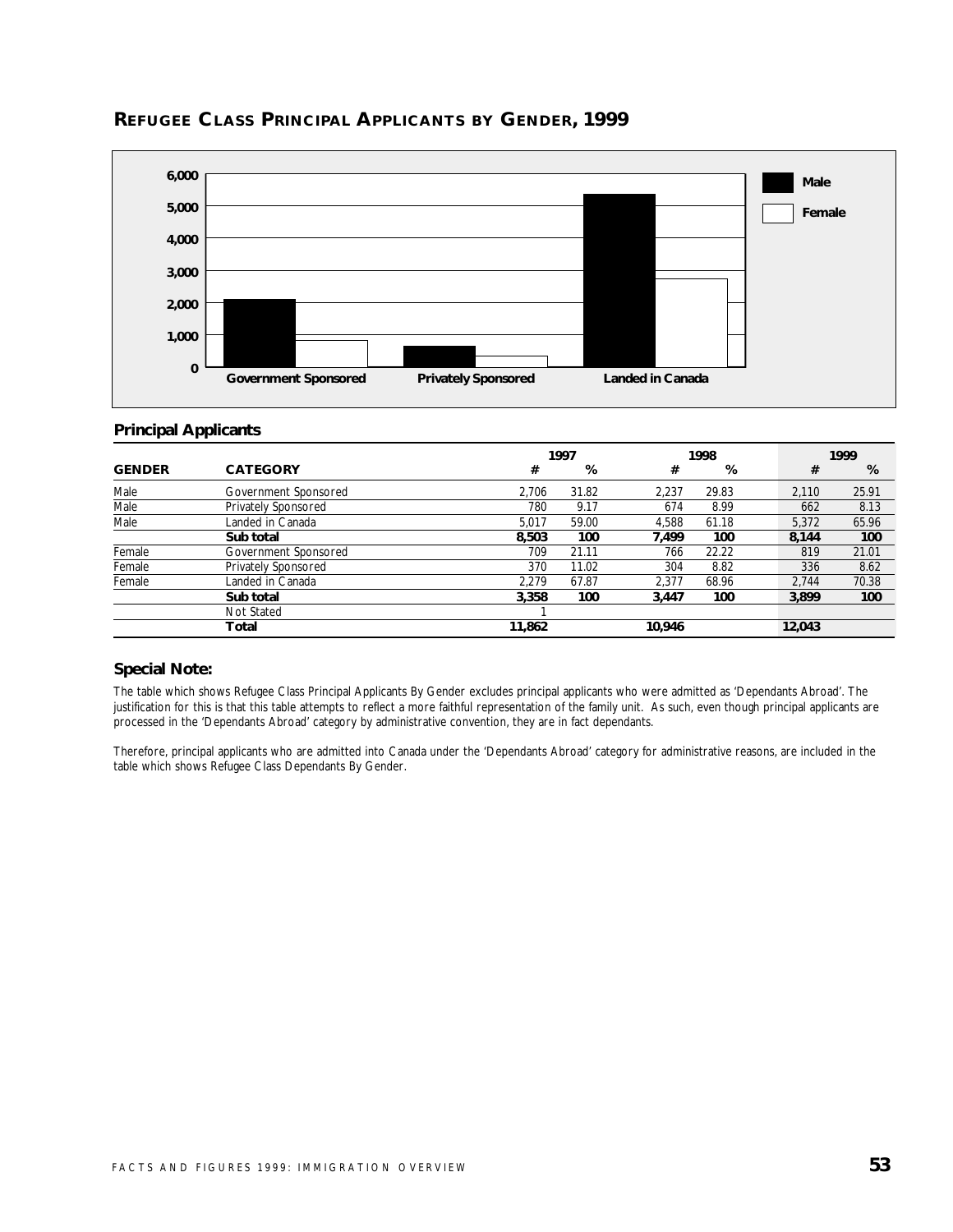

# **REFUGEE CLASS DEPENDANTS BY GENDER, 1999**

#### **Dependants**

|               |                            |        | 1997  |        |       |        | 1999   |
|---------------|----------------------------|--------|-------|--------|-------|--------|--------|
| <b>GENDER</b> | <b>CATEGORY</b>            | #      | %     | #      | %     |        | %<br># |
| Male          | Government Sponsored       | 1.673  | 34.35 | 1.725  | 36.21 | 1.803  | 35.75  |
| Male          | <b>Privately Sponsored</b> | 592    | 12.15 | 448    | 9.40  | 568    | 11.26  |
| Male          | Landed in Canada           | 1.267  | 26.01 | 1.285  | 26.97 | 1.488  | 29.50  |
| Male          | Dependants Abroad*         | 1.339  | 27.49 | 1.306  | 27.41 | 1.185  | 23.49  |
|               | Sub total                  | 4,871  | 100   | 4,764  | 100   | 5,044  | 100    |
| Female        | Government Sponsored       | 2.582  | 34.91 | 2.669  | 38.18 | 2.710  | 37.23  |
| Female        | <b>Privately Sponsored</b> | 870    | 11.76 | 743    | 10.63 | 765    | 10.51  |
| Female        | Landed in Canada           | 2.063  | 27.89 | 1.928  | 27.58 | 2,186  | 30.03  |
| Female        | Dependants Abroad*         | 1.882  | 25.44 | 1.650  | 23.61 | 1.619  | 22.24  |
|               | Sub total                  | 7.397  | 100   | 6.990  | 100   | 7.280  | 100    |
|               | Total                      | 12,268 |       | 11,754 |       | 12,324 |        |

\* Dependants (of a refugee landed in Canada) who live abroad.

### **Special Note:**

The table which shows Refugee Class Principal Applicants By Gender excludes principal applicants who were admitted as 'Dependants Abroad'. The justification for this is that this table attempts to reflect a more faithful representation of the family unit. As such, even though principal applicants are processed in the 'Dependants Abroad' category by administrative convention, they are in fact dependants.

Therefore, principal applicants who are admitted into Canada under the 'Dependants Abroad' category for administrative reasons, are included in the table which shows Refugee Class Dependants By Gender.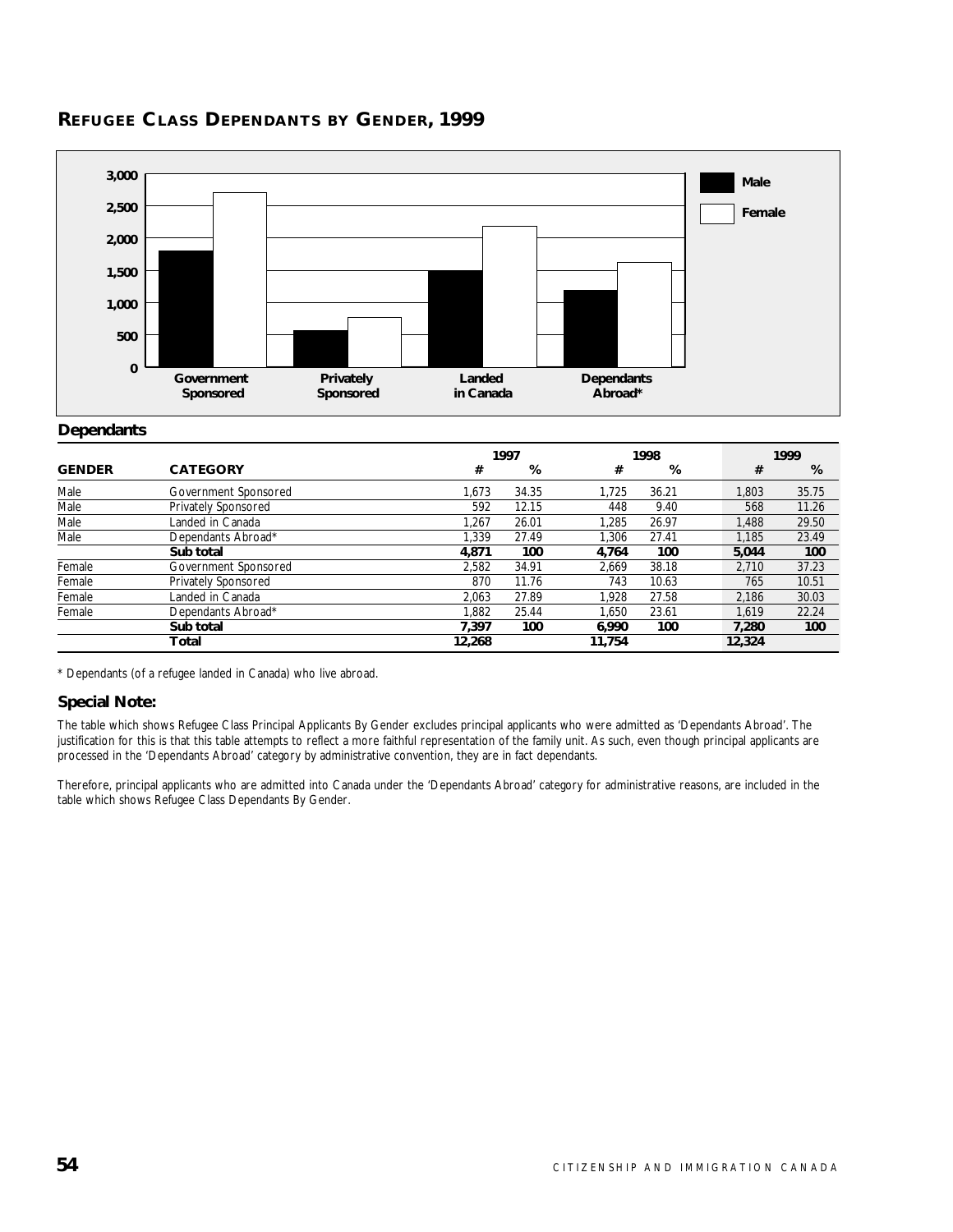# **REFUGEE CLASS BY PROVINCE**



|                              | 1997   |       | 1998   |       |  | 1999          |       |
|------------------------------|--------|-------|--------|-------|--|---------------|-------|
| <b>PROVINCE</b>              | #      | %     | #      | %     |  | #             | %     |
| Newfoundland                 | 133    | 0.55  | 113    | 0.50  |  | 157           | 0.64  |
| Prince Edward Island         | 63     | 0.26  | 58     | 0.26  |  | 68            | 0.28  |
| Nova Scotia                  | 211    | 0.87  | 235    | 1.04  |  | 261           | 1.07  |
| New Brunswick                | 150    | 0.62  | 162    | 0.71  |  | 151           | 0.62  |
| Quebec                       | 7.654  | 31.72 | 6.197  | 27.30 |  | 7.330         | 30.08 |
| Ontario                      | 11.594 | 48.05 | 11.457 | 50.47 |  | 11.935        | 48.98 |
| Manitoba                     | 620    | 2.57  | 655    | 2.89  |  | 771           | 3.16  |
| Saskatchewan                 | 553    | 2.29  | 529    | 2.33  |  | 510           | 2.09  |
| Alberta                      | 1.156  | 4.79  | 1.268  | 5.59  |  | 1.286         | 5.28  |
| <b>Northwest Territories</b> |        |       |        |       |  | 0.00          |       |
| <b>British Columbia</b>      | 1.989  | 8.24  | 2,024  | 8.92  |  | 1,896         | 7.78  |
| Yukon                        |        | 0.00  |        |       |  |               |       |
| Not Stated                   | 6      | 0.02  |        | 0.00  |  | $\mathcal{D}$ | 0.01  |
| Total                        | 24,130 | 100   | 22,700 | 100   |  | 24,367        | 100   |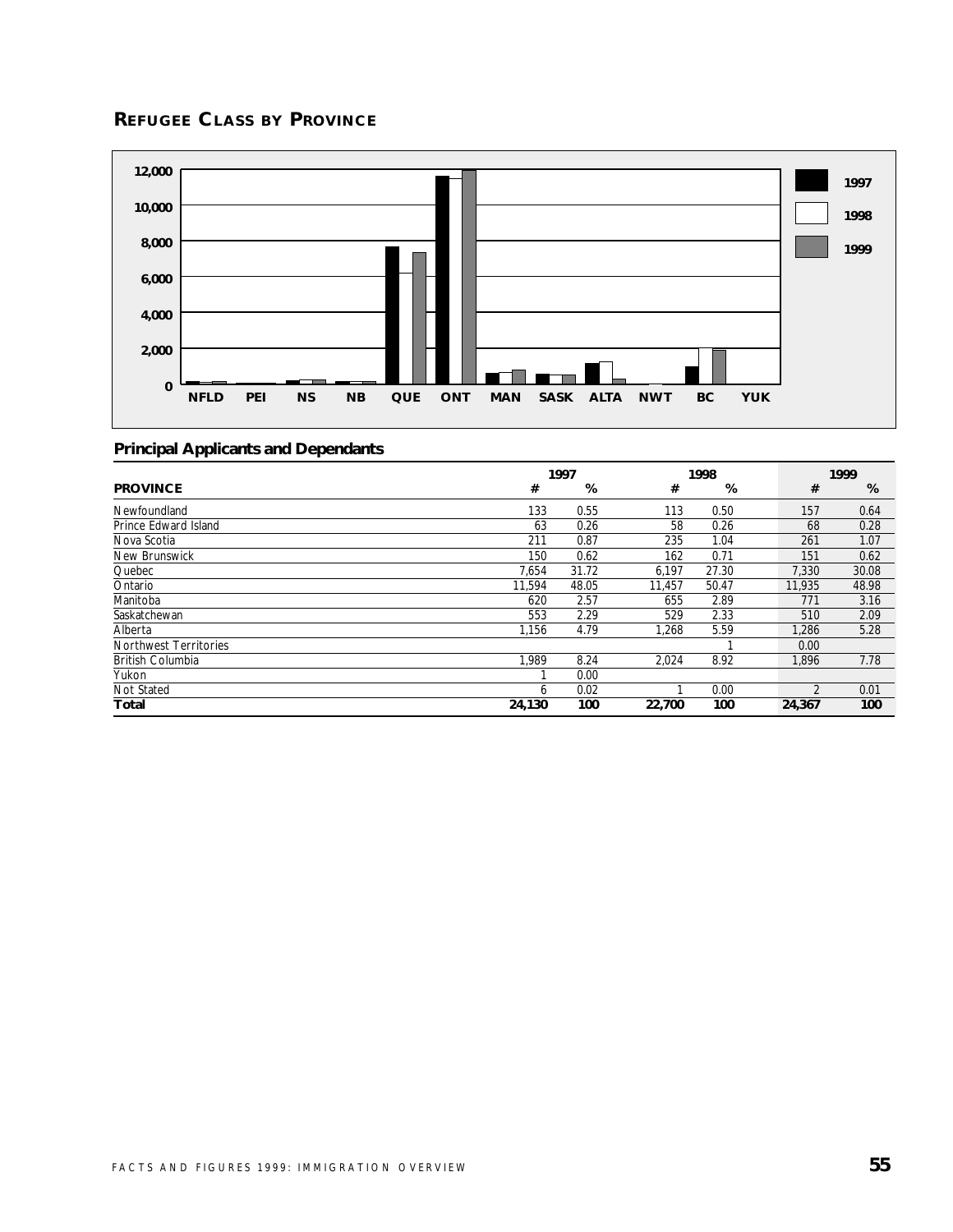

# **REFUGEE CLASS BY CENSUS METROPOLITAN AREA, 1999**

|                     | 1998<br>1997 |       | 1999   |       |          |       |
|---------------------|--------------|-------|--------|-------|----------|-------|
| <b>CENSUS AREA</b>  | #            | %     | #      | %     | #        | %     |
| Halifax             | 207          | 0.86  | 213    | 0.94  | 221      | 0.91  |
| Montréal            | 5,599        | 23.20 | 4,102  | 18.07 | 5,147    | 21.12 |
| Quebec City         | 509          | 2.11  | 471    | 2.07  | 530      | 2.18  |
| Toronto             | 7,998        | 33.15 | 8,150  | 35.90 | 8,020    | 32.91 |
| Hamilton            | 362          | 1.50  | 265    | 1.17  | 471      | 1.93  |
| Ottawa-Carleton     | 1,157        | 4.79  | 1,130  | 4.98  | 1,417    | 5.82  |
| London              | 469          | 1.94  | 457    | 2.01  | 391      | 1.60  |
| Winnipeg            | 605          | 2.51  | 611    | 2.69  | 741      | 3.04  |
| Regina              | 204          | 0.85  | 180    | 0.79  | 169      | 0.69  |
| Saskatoon           | 243          | 1.01  | 251    | 1.11  | 254      | 1.04  |
| Edmonton            | 404          | 1.67  | 415    | 1.83  | 392      | 1.61  |
| Calgary             | 554          | 2.30  | 650    | 2.86  | 725      | 2.98  |
| Vancouver           | 1,714        | 7.10  | 1,574  | 6.93  | 1,568    | 6.43  |
| Victoria            | 24           | 0.10  | 20     | 0.09  | $\Omega$ | 0.00  |
| Elsewhere in Region | 4,075        | 16.89 | 4,210  | 18.55 | 4,319    | 17.72 |
| Not Stated          | 6            | 0.02  |        | 0.00  | 2        | 0.01  |
| Total               | 24,130       | 100   | 22,700 | 100   | 24,367   | 100   |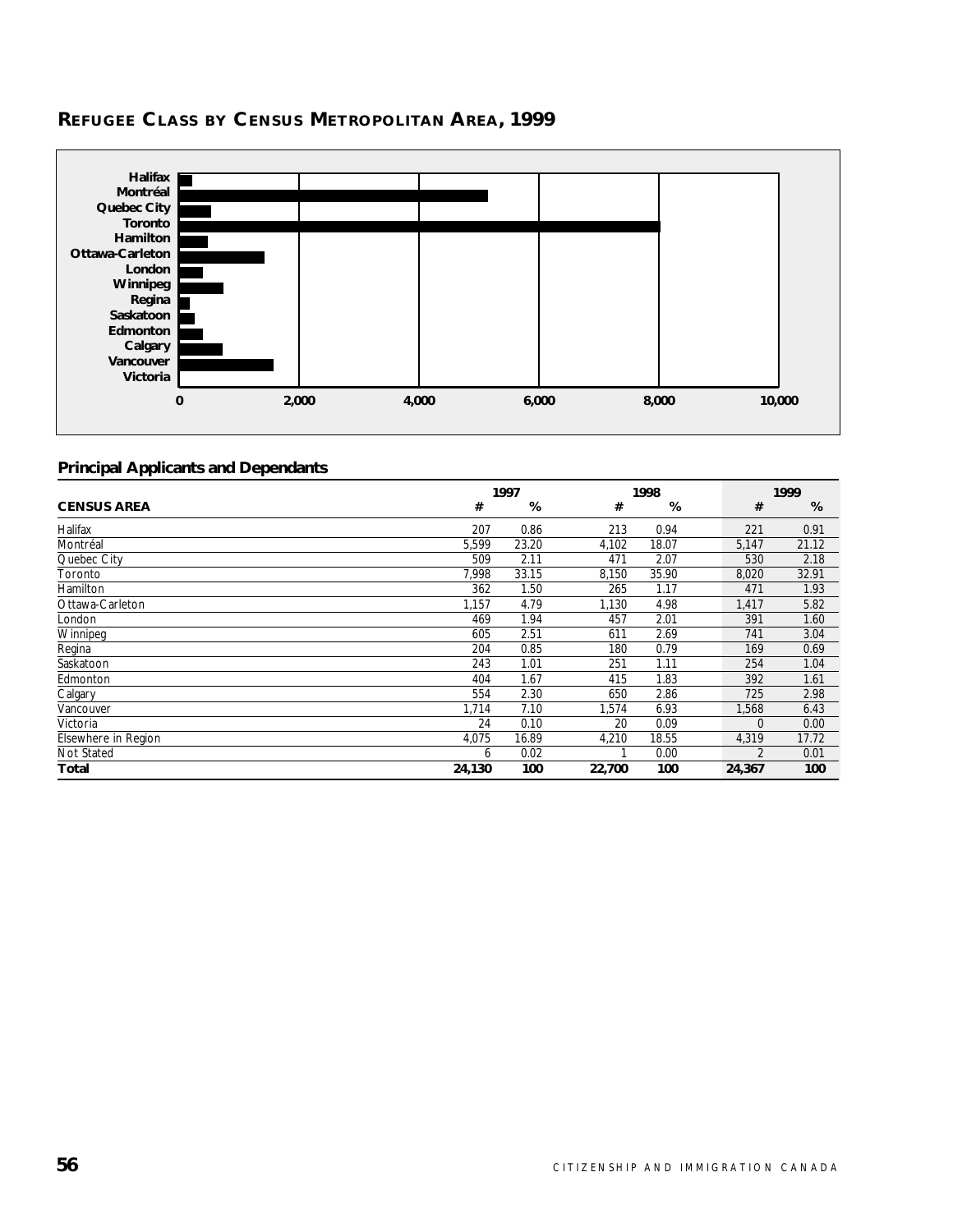# **REFUGEE CLASS BY SOURCE AREA**



### **Principal Applicants and Dependants**

|                               | 1997   |       |        | 1998  |  |        | 1999  |
|-------------------------------|--------|-------|--------|-------|--|--------|-------|
| <b>REGION</b>                 | #      | %     | #      | %     |  | #      | %     |
| Africa and the Middle East    | 7.930  | 32.86 | 7.632  | 33.62 |  | 8.464  | 34.74 |
| Asia and Pacific              | 7.104  | 29.44 | 6.100  | 26.87 |  | 7.238  | 29.70 |
| South and Central America     | 1.717  | 7.12  | 1.322  | 5.82  |  | 1.399  | 5.74  |
| Unknown origin                | 53     | 0.22  | 57     | 0.25  |  | 30     | 0.12  |
| Europe and the United Kingdom | 7.319  | 30.33 | '.569  | 33.34 |  | 7.168  | 29.42 |
| Not Stated                    |        | 0.03  | 20     | 0.09  |  | 68     | 0.28  |
| Total                         | 24,130 | 100   | 22.700 | 100   |  | 24,367 | 100   |

# **REFUGEES BY TOP TEN SOURCE COUNTRIES**

|                                 |             | 1997  |      |        | 1998  |      |        | 1999  |                |
|---------------------------------|-------------|-------|------|--------|-------|------|--------|-------|----------------|
| <b>COUNTRY</b>                  | #           | %     | Rank | #      | %     | Rank | #      | %     | Rank           |
| Bosnia-hercegovina              | 3.677       | 15.24 |      | 3,590  | 15.81 |      | 2,692  | 11.05 |                |
| Sri Lanka                       | 2,564       | 10.63 | 2    | 2,130  | 9.38  | 2    | 2,606  | 10.69 | $\overline{2}$ |
| Afghanistan                     | 1,674       | 6.94  | 3    | 1,278  | 5.63  | 5    | 1,814  | 7.44  | 3              |
| Iran                            | 1,665       | 6.90  | 4    | 1,472  | 6.48  | 3    | 1,440  | 5.91  | 4              |
| Somalia, Democratic Republic Of | 729         | 3.02  | 10   | 1.195  | 5.26  | 6    | 1.376  | 5.65  | 5              |
| Croatia                         | 996         | 4.13  | 6    | 1,285  | 5.66  | 4    | 1.187  | 4.87  | 6              |
| Pakistan                        | 752         | 3.12  | 9    | 723    | 3.19  | 9    | 1.088  | 4.47  |                |
| Iraq                            | 1,346       | 5.58  | 5    | 947    | 4.17  |      | 915    | 3.76  | 8              |
| Algeria                         | 558         | 2.31  | 13   | 564    | 2.48  | 13   | 743    | 3.05  | 9              |
| India                           | 770         | 3.19  | 8    | 829    | 3.65  | 8    | 694    | 2.85  | 10             |
| Sudan, Democratic Republic Of   | 678         | 2.81  | 11   | 614    | 2.70  | 10   | 399    | 1.64  | 15             |
| Bangladesh                      | 795         | 3.29  |      | 566    | 2.49  | 12   | 387    | 1.59  | 17             |
| <b>Total for Top Ten only</b>   | 14.968      | 62.03 |      | 14.063 | 61.95 |      | 14,555 | 59.73 |                |
| <b>Total Other Countries</b>    | 9.162 37.97 |       |      | 8,637  | 38.05 |      | 9,812  | 40.27 |                |
| Total                           | 24,130      | 100   |      | 22,700 | 100   |      | 24,367 | 100   |                |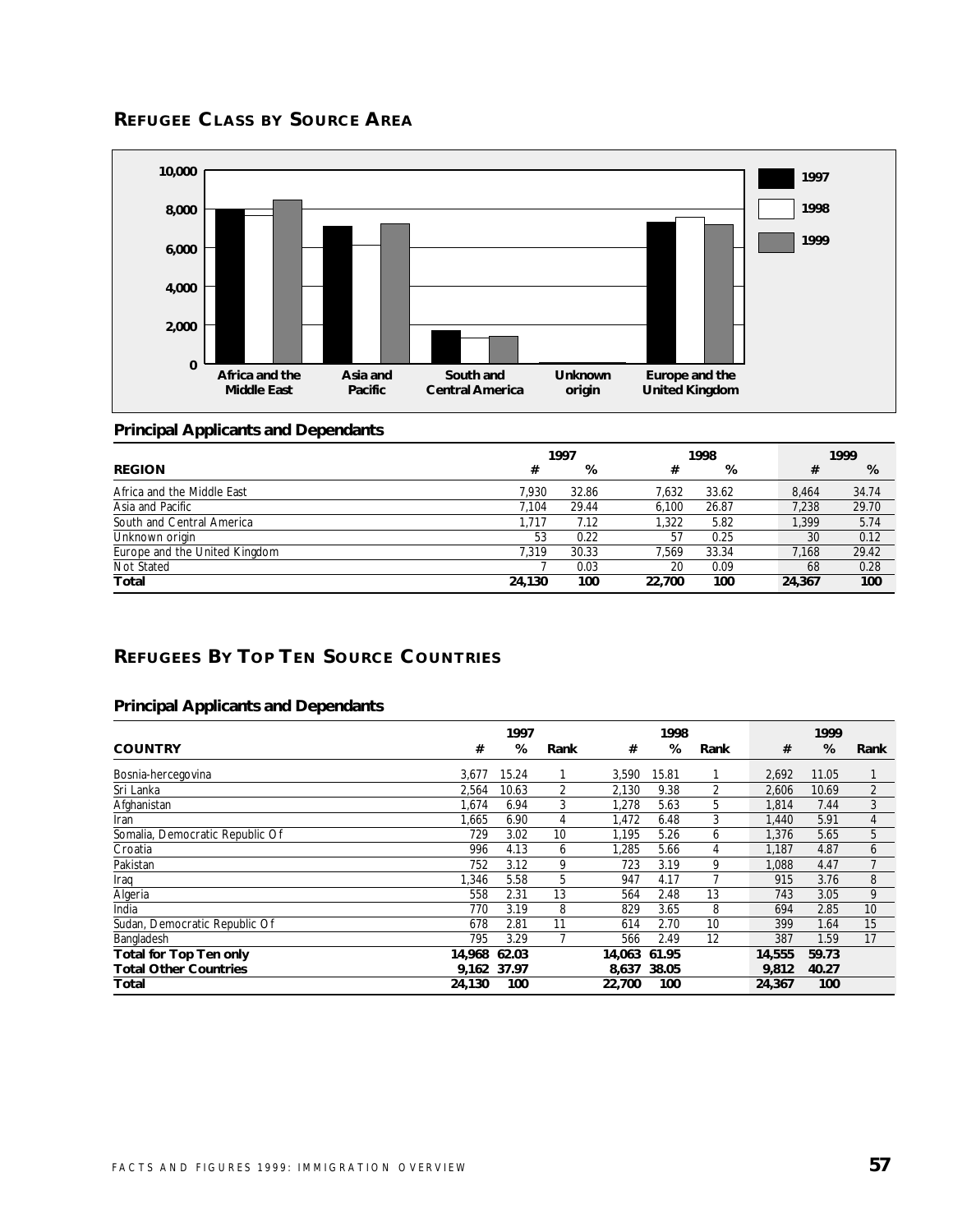# **REFUGEE CLASS BY LEVEL OF EDUCATION**



### **Principal Applicants and Dependants**

|                               |        | 1997  |        | 1998  |  |        | 1999  |
|-------------------------------|--------|-------|--------|-------|--|--------|-------|
| <b>EDUCATION*</b>             | #      | %     | #      | %     |  | #      | %     |
| 0 to 9 years of schooling     | 3.492  | 19.87 | 3.488  | 21.23 |  | 4.371  | 24.76 |
| 10 to 12 years of schooling   | 6.063  | 34.51 | 5.788  | 35.23 |  | 5.779  | 32.73 |
| 13 or more years of schooling | 1.875  | 10.67 | 1.699  | 10.34 |  | 1.760  | 9.97  |
| <b>Trade Certificate</b>      | 2.233  | 12.71 | 1.839  | 11.19 |  | 1.737  | 9.84  |
| Non-university diploma        | 1.623  | 9.24  | 1.653  | 10.06 |  | 1.877  | 10.63 |
| Bachelor's degree             | 1.916  | 10.90 | 1,652  | 10.06 |  | 1.821  | 10.31 |
| Master's degree               | 264    | 1.50  | 221    | 1.35  |  | 237    | 1.34  |
| Doctorate                     | 105    | 0.60  | 88     | 0.54  |  | 75     | 0.42  |
| Total                         | 17.571 | 100   | 16.428 | 100   |  | 17,657 | 100   |

\*Applies to those 15 years of age or older.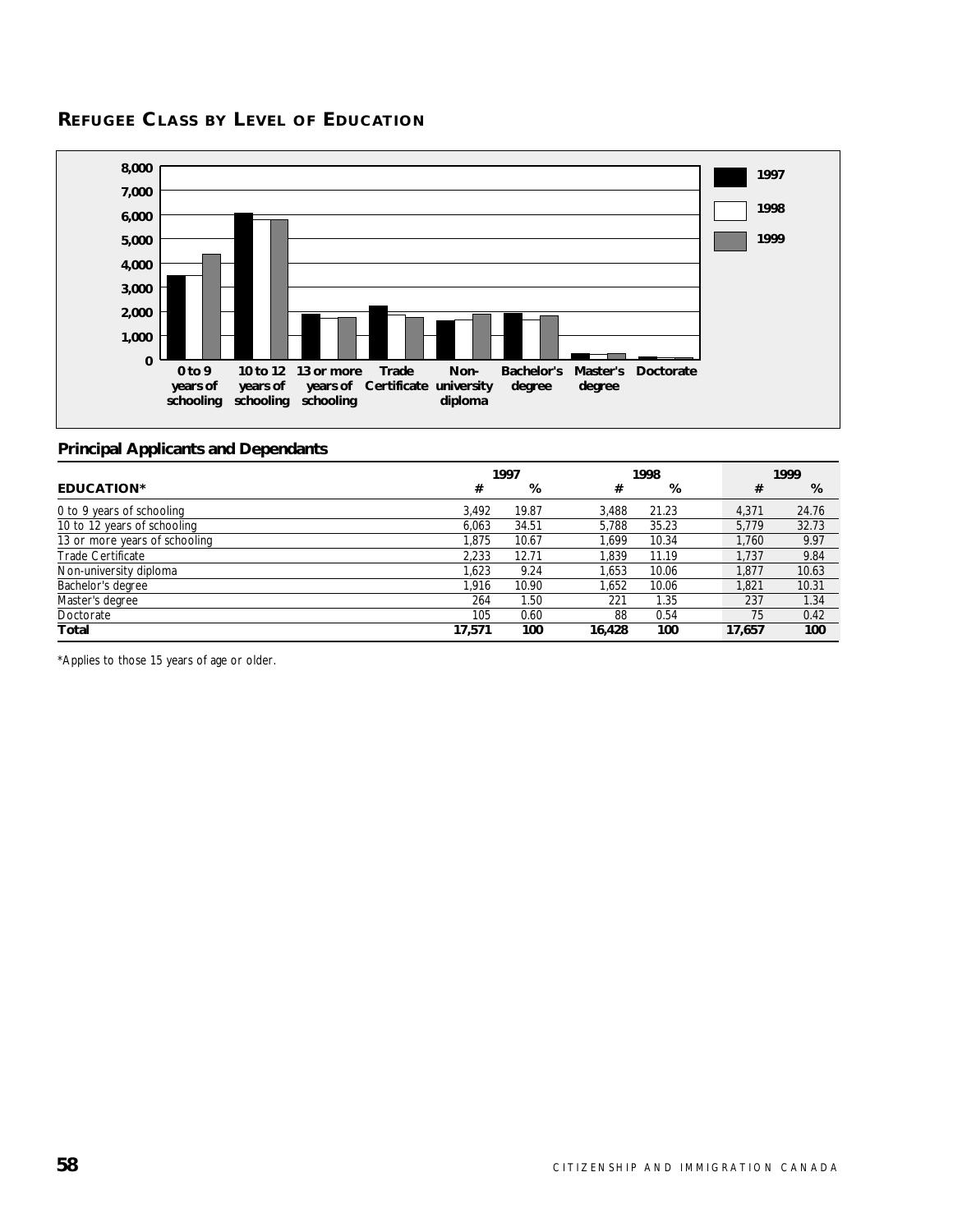

# **REFUGEE CLASS PRINCIPAL APPLICANTS BY GENDER AND EDUCATION, 1999**

### **Principal Applicants**

|               |                               |        | 1997  |        | 1998  |        | 1999  |
|---------------|-------------------------------|--------|-------|--------|-------|--------|-------|
| <b>GENDER</b> | <b>EDUCATION*</b>             | #      | %     | #      | %     | #      | %     |
| Male          | 0 to 9 years of schooling     | 1,146  | 13.59 | 1,039  | 14.00 | 1,300  | 16.16 |
| Male          | 10 to 12 years of schooling   | 2,835  | 33.63 | 2,466  | 33.23 | 2,667  | 33.15 |
| Male          | 13 or more years of schooling | 1,006  | 11.93 | 922    | 12.43 | 974    | 12.11 |
| Male          | <b>Trade Certificate</b>      | 1,230  | 14.59 | 1,028  | 13.85 | 913    | 11.35 |
| Male          | Non-university diploma        | 843    | 10.00 | 806    | 10.86 | 954    | 11.86 |
| Male          | Bachelor's degree             | 1,129  | 13.39 | 964    | 12.99 | 1,032  | 12.83 |
| Male          | Master's degree               | 175    | 2.08  | 135    | 1.82  | 159    | 1.98  |
| Male          | Doctorate                     | 66     | 0.78  | 60     | 0.81  | 47     | 0.58  |
|               | Sub total                     | 8,430  | 100   | 7,420  | 100   | 8,046  | 100   |
| Female        | 0 to 9 years of schooling     | 667    | 20.11 | 776    | 22.77 | 941    | 24.56 |
| Female        | 10 to 12 years of schooling   | 1.098  | 33.11 | 1,168  | 34.27 | 1,276  | 33.30 |
| Female        | 13 or more years of schooling | 415    | 12.52 | 408    | 11.97 | 436    | 11.38 |
| Female        | Trade Certificate             | 367    | 11.07 | 296    | 8.69  | 310    | 8.09  |
| Female        | Non-university diploma        | 341    | 10.28 | 406    | 11.91 | 449    | 11.72 |
| Female        | Bachelor's degree             | 364    | 10.98 | 296    | 8.69  | 376    | 9.81  |
| Female        | Master's degree               | 44     | 1.33  | 42     | 1.23  | 33     | 0.86  |
| Female        | Doctorate                     | 20     | 0.60  | 16     | 0.47  | 11     | 0.29  |
|               | Sub total                     | 3,316  | 100   | 3,408  | 100   | 3,832  | 100   |
|               | Not Stated                    |        |       |        |       |        |       |
|               | Total                         | 11,747 |       | 10,828 |       | 11,878 |       |

\*Applies to those 15 years of age or older.

### **Special Note:**

The table which shows Refugee Class Principal Applicants By Gender and Education excludes principal applicants who were admitted as 'Dependants Abroad'. The justification for this is that this table attempts to reflect a more faithful representation of the family unit. As such, even though principal applicants are processed in the 'Dependants Abroad' category by administrative convention, they are in fact dependants.

Therefore, principal applicants who are admitted into Canada under the 'Dependants Abroad' category for administrative reasons, are included in the table which shows Refugee Class Dependants By Gender and Education.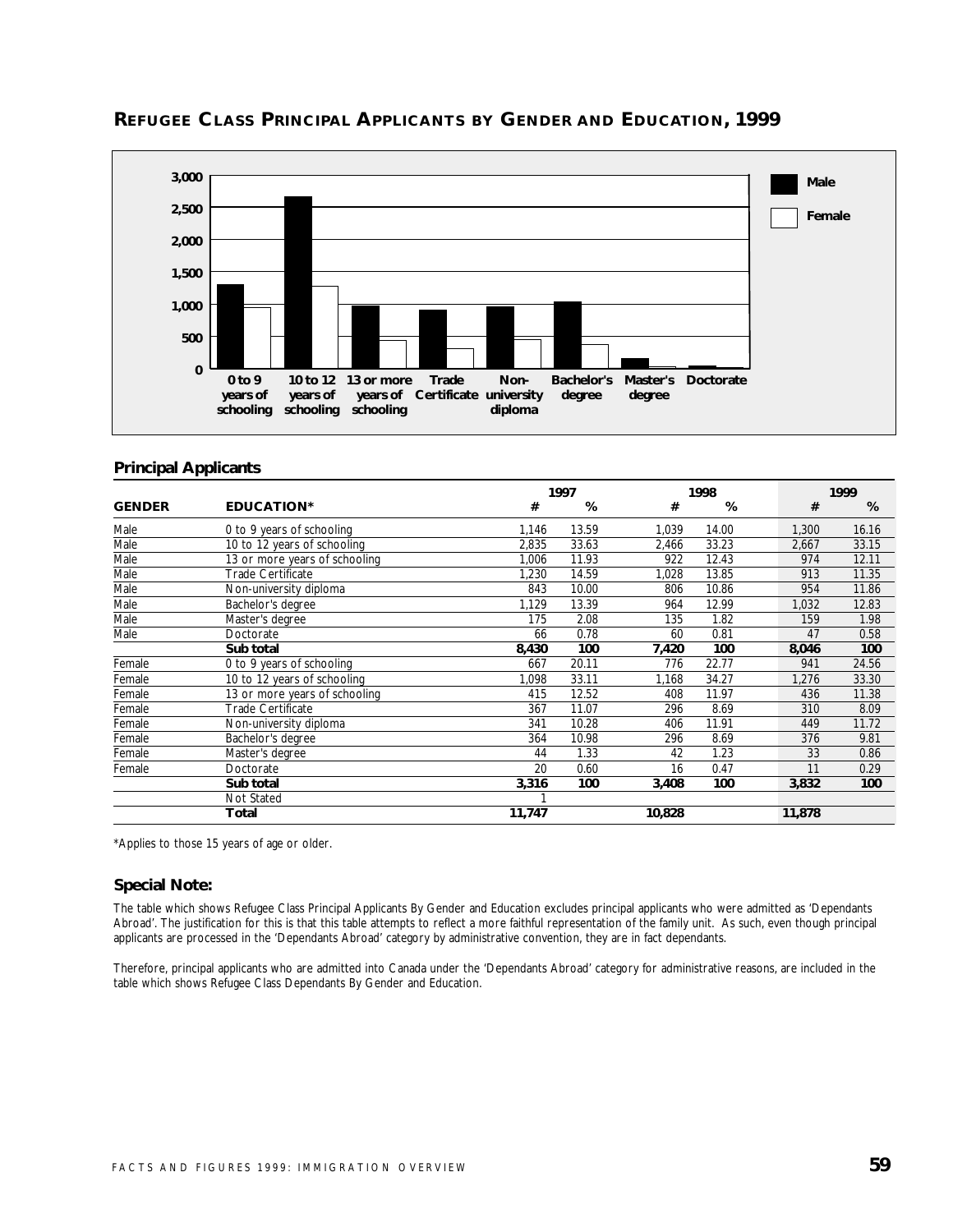

# **REFUGEE CLASS DEPENDANTS BY GENDER AND EDUCATION, 1999**

### **Dependants**

|               |                               |       | 1997  |       | 1998  |  |       | 1999  |  |  |
|---------------|-------------------------------|-------|-------|-------|-------|--|-------|-------|--|--|
| <b>GENDER</b> | <b>EDUCATION*</b>             | #     | %     | #     | %     |  | #     | %     |  |  |
| Male          | 0 to 9 years of schooling     | 456   | 30.34 | 469   | 31.56 |  | 677   | 41.79 |  |  |
| Male          | 10 to 12 years of schooling   | 617   | 41.05 | 625   | 42.06 |  | 576   | 35.56 |  |  |
| Male          | 13 or more years of schooling | 130   | 8.65  | 105   | 7.07  |  | 83    | 5.12  |  |  |
| Male          | Trade Certificate             | 133   | 8.85  | 112   | 7.54  |  | 96    | 5.93  |  |  |
| Male          | Non-university diploma        | 81    | 5.39  | 80    | 5.38  |  | 68    | 4.20  |  |  |
| Male          | Bachelor's degree             | 70    | 4.66  | 79    | 5.32  |  | 106   | 6.54  |  |  |
| Male          | Master's degree               | 10    | 0.67  | 11    | 0.74  |  | 10    | 0.62  |  |  |
| Male          | Doctorate                     | 6     | 0.40  | 5     | 0.34  |  | 4     | 0.25  |  |  |
|               | Sub total                     | 1,503 | 100   | 1,486 | 100   |  | 1,620 | 100   |  |  |
| Female        | 0 to 9 years of schooling     | 1,223 | 28.30 | 1,204 | 29.27 |  | 1,453 | 34.94 |  |  |
| Female        | 10 to 12 years of schooling   | 1,512 | 34.99 | 1,529 | 37.17 |  | 1,260 | 30.30 |  |  |
| Female        | 13 or more years of schooling | 324   | 7.50  | 264   | 6.42  |  | 267   | 6.42  |  |  |
| Female        | <b>Trade Certificate</b>      | 503   | 11.64 | 403   | 9.80  |  | 418   | 10.05 |  |  |
| Female        | Non-university diploma        | 358   | 8.29  | 361   | 8.77  |  | 406   | 9.76  |  |  |
| Female        | Bachelor's degree             | 353   | 8.17  | 313   | 7.61  |  | 307   | 7.38  |  |  |
| Female        | Master's degree               | 35    | 0.81  | 33    | 0.80  |  | 35    | 0.84  |  |  |
| Female        | Doctorate                     | 13    | 0.30  |       | 0.17  |  | 13    | 0.31  |  |  |
|               | Sub total                     | 4,321 | 100   | 4,114 | 100   |  | 4,159 | 100   |  |  |
|               | Total                         | 5,824 |       | 5,600 |       |  | 5,779 |       |  |  |

\*Applies to those 15 years of age or older.

### **Special Note:**

The table which shows Refugee Class Principal Applicants By Gender and Education excludes principal applicants who were admitted as 'Dependants Abroad'. The justification for this is that this table attempts to reflect a more faithful representation of the family unit. As such, even though principal applicants are processed in the 'Dependants Abroad' category by administrative convention, they are in fact dependants.

Therefore, principal applicants who are admitted into Canada under the 'Dependants Abroad' category for administrative reasons, are included in the table which shows Refugee Class Dependants By Gender and Education.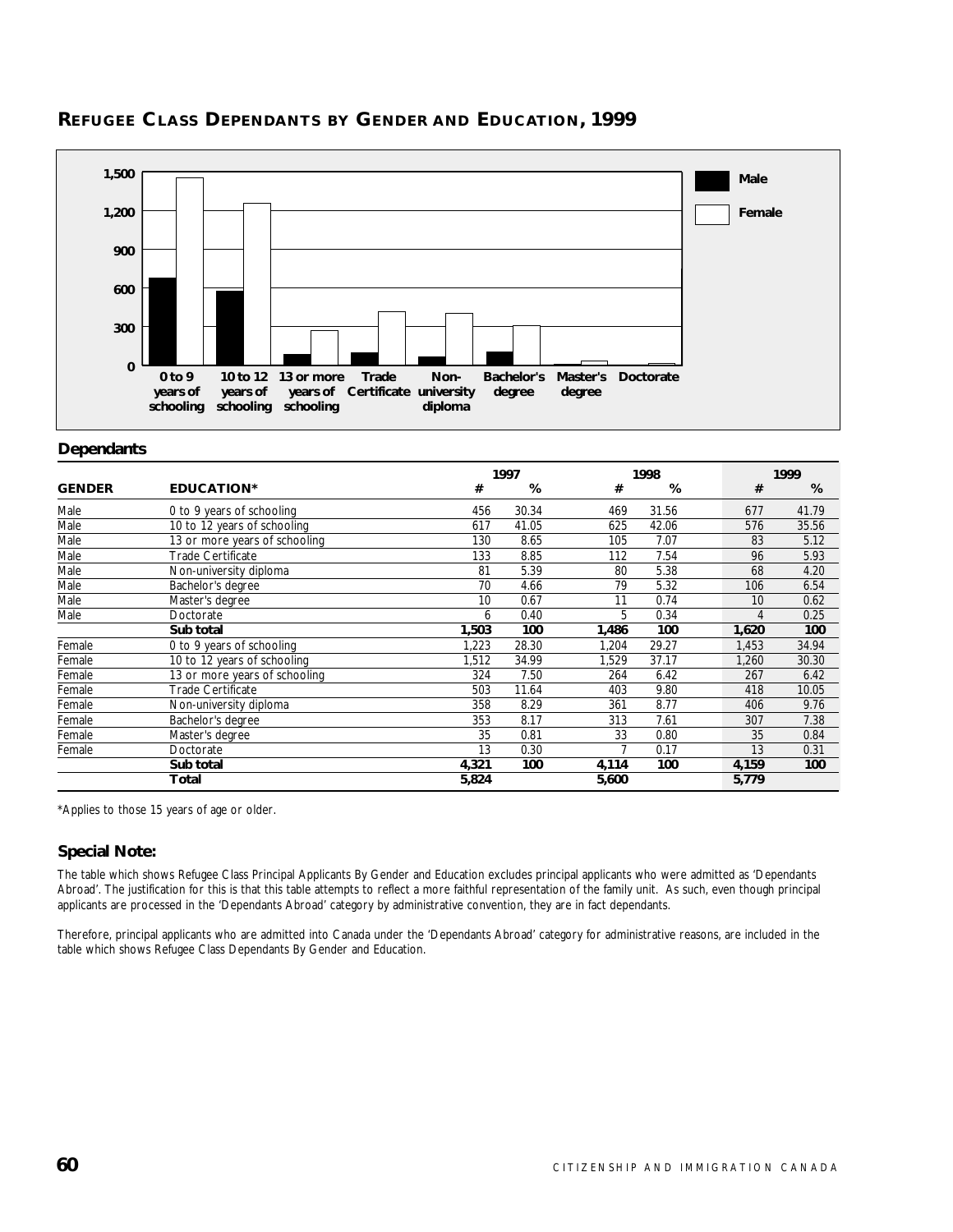

# **REFUGEE CLASS BY AGE AND GENDER, 1999**

|               |                  |        | 1997  |        | 1998  |  |        | 1999  |  |  |
|---------------|------------------|--------|-------|--------|-------|--|--------|-------|--|--|
| <b>GENDER</b> | <b>AGE</b>       | #      | %     | #      | %     |  | #      | %     |  |  |
| Male          | 0 to 14 years    | 3,441  | 25.73 | 3,357  | 27.38 |  | 3,522  | 26.71 |  |  |
| Male          | 15 to 24 years   | 2,248  | 16.81 | 2,169  | 17.69 |  | 2,606  | 19.76 |  |  |
| Male          | 25 to 44 years   | 6,575  | 49.16 | 5,751  | 46.90 |  | 5,970  | 45.27 |  |  |
| Male          | 45 to 64 years   | 972    | 7.27  | 887    | 7.23  |  | 972    | 7.37  |  |  |
| Male          | 65 years or more | 138    | 1.03  | 99     | 0.81  |  | 118    | 0.89  |  |  |
|               | Sub total        | 13,374 | 100   | 12,263 | 100   |  | 13,188 | 100   |  |  |
| Female        | 0 to 14 years    | 3,118  | 28.99 | 2,915  | 27.93 |  | 3,188  | 28.52 |  |  |
| Female        | 15 to 24 years   | 1.818  | 16.90 | 1.926  | 18.45 |  | 2.094  | 18.73 |  |  |
| Female        | 25 to 44 years   | 4,792  | 44.56 | 4,635  | 44.41 |  | 4,841  | 43.30 |  |  |
| Female        | 45 to 64 years   | 842    | 7.83  | 787    | 7.54  |  | 861    | 7.70  |  |  |
| Female        | 65 years or more | 185    | 1.72  | 174    | 1.67  |  | 195    | 1.74  |  |  |
|               | Sub total        | 10,755 | 100   | 10,437 | 100   |  | 11,179 | 100   |  |  |
|               | Not Stated       |        |       |        |       |  |        |       |  |  |
|               | Total            | 24,130 |       | 22,700 |       |  | 24,367 |       |  |  |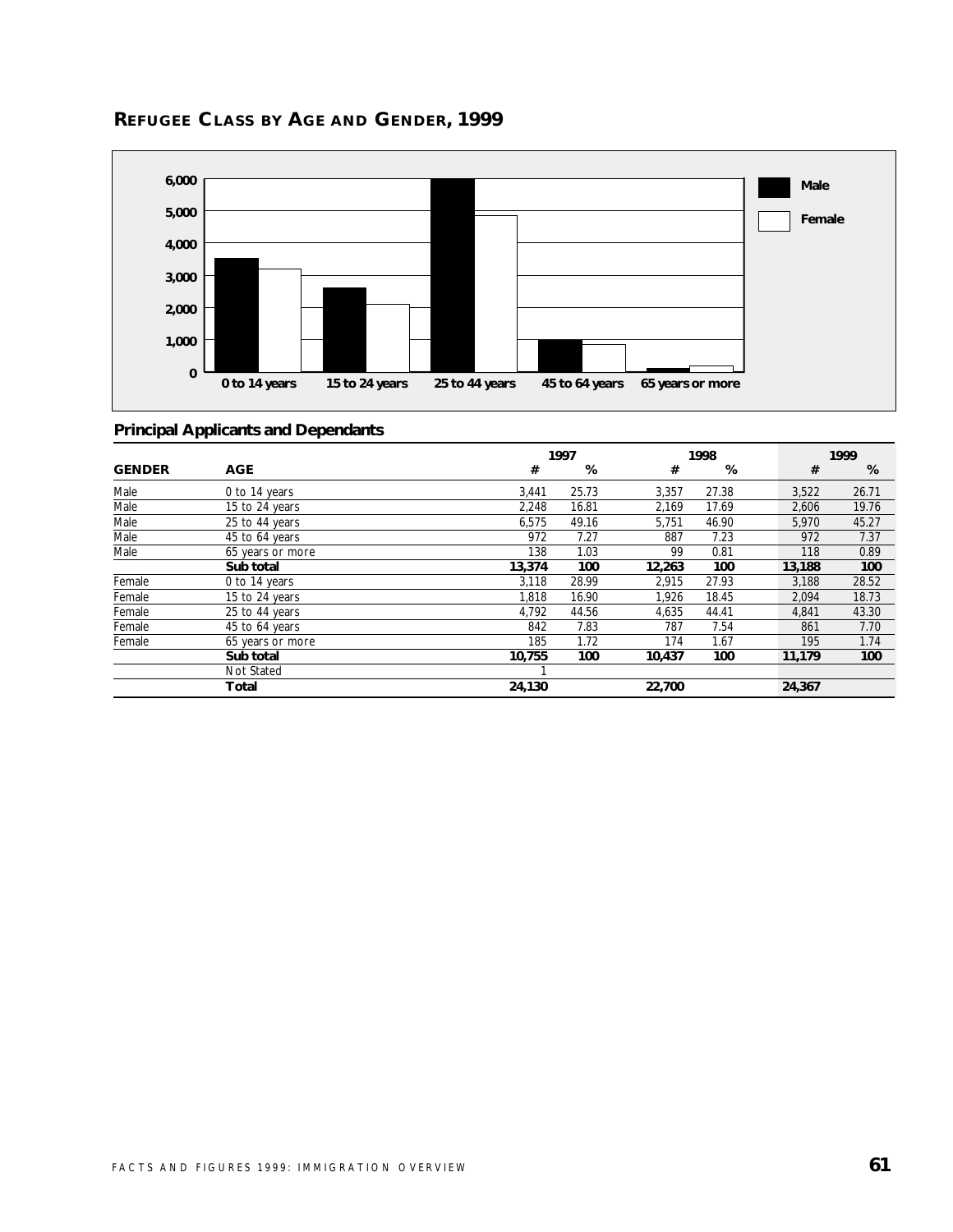# **REFUGEE CLASS BY MARITAL STATUS**



### **Principal Applicants and Dependants**

|                        |        | 1997  |        | 1998  |        | 1999   |
|------------------------|--------|-------|--------|-------|--------|--------|
| <b>MARITAL STATUS*</b> | #      | %     |        | %     |        | %<br># |
| Single                 | 7.464  | 42.48 | 6.838  | 41.62 | 7,605  | 43.07  |
| Married                | 9.105  | 51.82 | 8.551  | 52.05 | 8.936  | 50.61  |
| Other**                | 1.001  | 5.70  | 1.038  | 6.32  | 1,108  | 6.28   |
| Not Stated             |        | 0.01  |        | 0.01  |        | 0.05   |
| Total                  | 17,571 | 100   | 16,428 | 100   | 17,657 | 100    |

\* Applies to those 15 years of age or older.

\*\* Divorced, widowed, separated.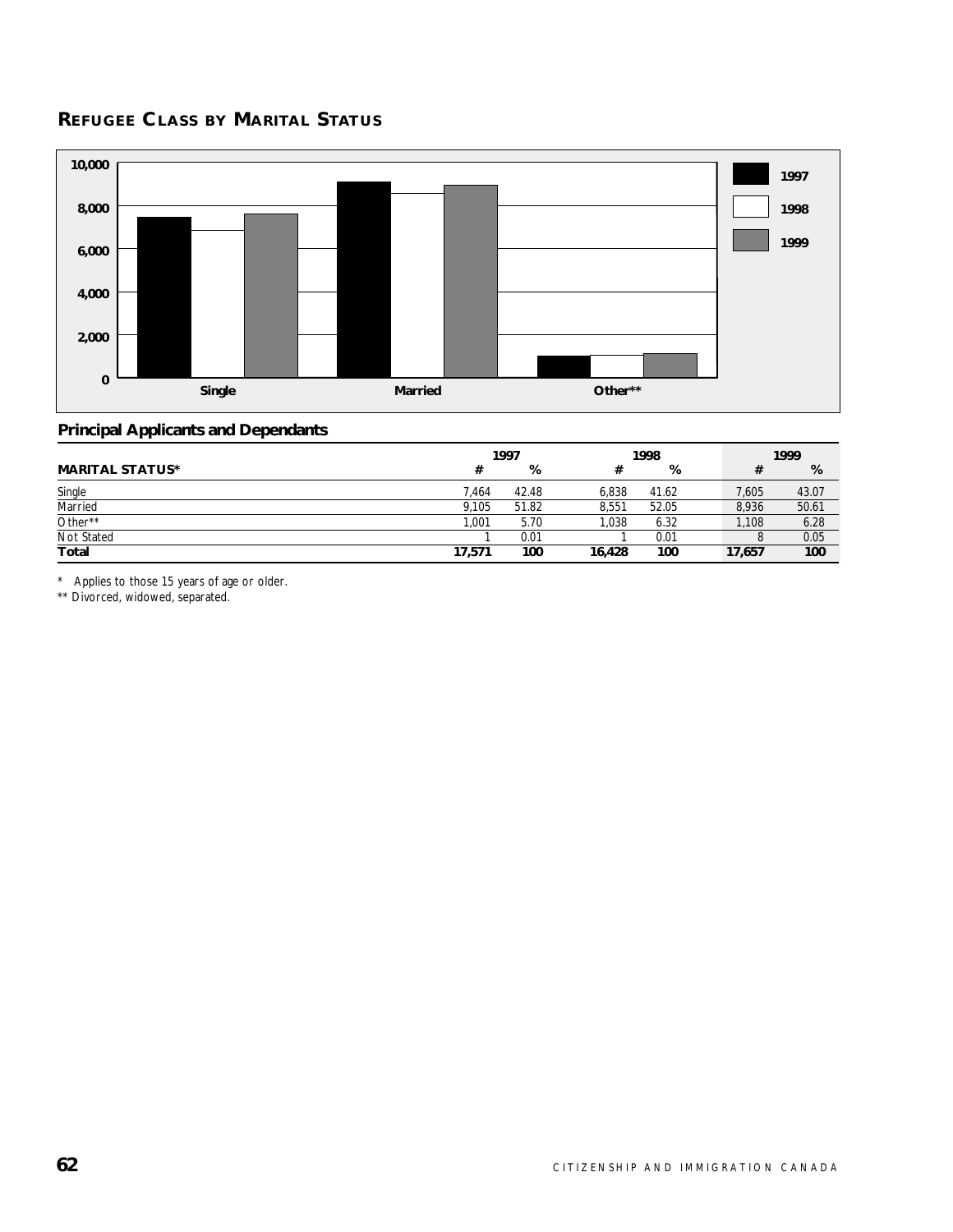

# **REFUGEE CLASS BY LANGUAGE ABILITY — PRINCIPAL APPLICANTS AND DEPENDANTS**

### **Principal Applicants and Dependants**

|                         | 1997   |       |        | 1998  |        | 1999  |
|-------------------------|--------|-------|--------|-------|--------|-------|
| <b>LANGUAGE ABILITY</b> | #      | %     | #      | %     | #      | %     |
| English                 | 10.018 | 41.52 | 9.436  | 41.57 | 9.797  | 40.21 |
| French                  | 2.412  | 10.00 | 2.050  | 9.03  | 2.672  | 10.97 |
| Both French and English | 518    | 2.15  | 570    | 2.51  | 683    | 2.802 |
| <b>Neither</b>          | 11.167 | 46.28 | 10.642 | 46.88 | 11,215 | 46.03 |
| Not Stated              | 15     | 0.06  |        | 0.01  |        |       |
| Total                   | 24,130 | 100   | 22,700 | 100   | 24,367 | 100   |

### **Children Under 15 Years of Age\***

|                |                         |                | 1997  |                |       | 1998 |       |       |
|----------------|-------------------------|----------------|-------|----------------|-------|------|-------|-------|
| <b>AGE</b>     | <b>LANGUAGE ABILITY</b> | #              | %     | #              | %     |      | #     | %     |
| 0 to 4 years   | English                 | 256            | 3.90  | 256            | 4.08  |      | 261   | 3.89  |
| 0 to 4 years   | French                  | 101            | 1.54  | 114            | 1.82  |      | 152   | 2.27  |
| 0 to 4 years   | Both French and English | 11             | 0.17  | 16             | 0.26  |      |       | 0.10  |
| 0 to 4 years   | Neither                 | 1,269          | 19.35 | 1,098          | 17.51 |      | 1,171 | 17.45 |
| 0 to 4 years   | Not Stated              |                | 0.02  |                | 0.00  |      |       | 0.00  |
|                | Sub-Total               | 1,638          | 24.97 | 1,484          | 23.66 |      | 1,591 | 23.71 |
| 5 to 9 years   | English                 | 659            | 10.05 | 651            | 10.38 |      | 680   | 10.13 |
| 5 to 9 years   | French                  | 225            | 3.43  | 194            | 3.09  |      | 266   | 3.96  |
| 5 to 9 years   | Both French and English | 21             | 0.32  | 16             | 0.26  |      | 33    | 0.49  |
| 5 to 9 years   | <b>Neither</b>          | 1,678          | 25.58 | 1,553          | 24.76 |      | 1,489 | 22.19 |
| 5 to 9 years   | Not Stated              | 4              | 0.06  | $\overline{2}$ | 0.03  |      |       | 0.00  |
|                | Sub-Total               | 2,587          | 39.44 | 2,416          | 38.52 |      | 2,468 | 36.78 |
| 10 to 14 years | English                 | 625            | 9.53  | 703            | 11.21 |      | 824   | 12.28 |
| 10 to 14 years | French                  | 213            | 3.25  | 203            | 3.24  |      | 241   | 3.59  |
| 10 to 14 years | Both French and English | 26             | 0.40  | 22             | 0.35  |      | 27    | 0.40  |
| 10 to 14 years | Neither                 | 1,468          | 22.38 | 1,444          | 23.02 |      | 1,559 | 23.23 |
| 10 to 14 years | Not Stated              | $\overline{2}$ | 0.03  |                | 0.00  |      |       | 0.00  |
|                | Sub-Total               | 2,334          | 35.58 | 2,372          | 37.82 |      | 2,651 | 39.51 |
|                | Total                   | 6,559          | 100   | 6,272          | 100   |      | 6,710 | 100   |

\*These individuals are included in the totals for 'Principal Applicants and Dependants'.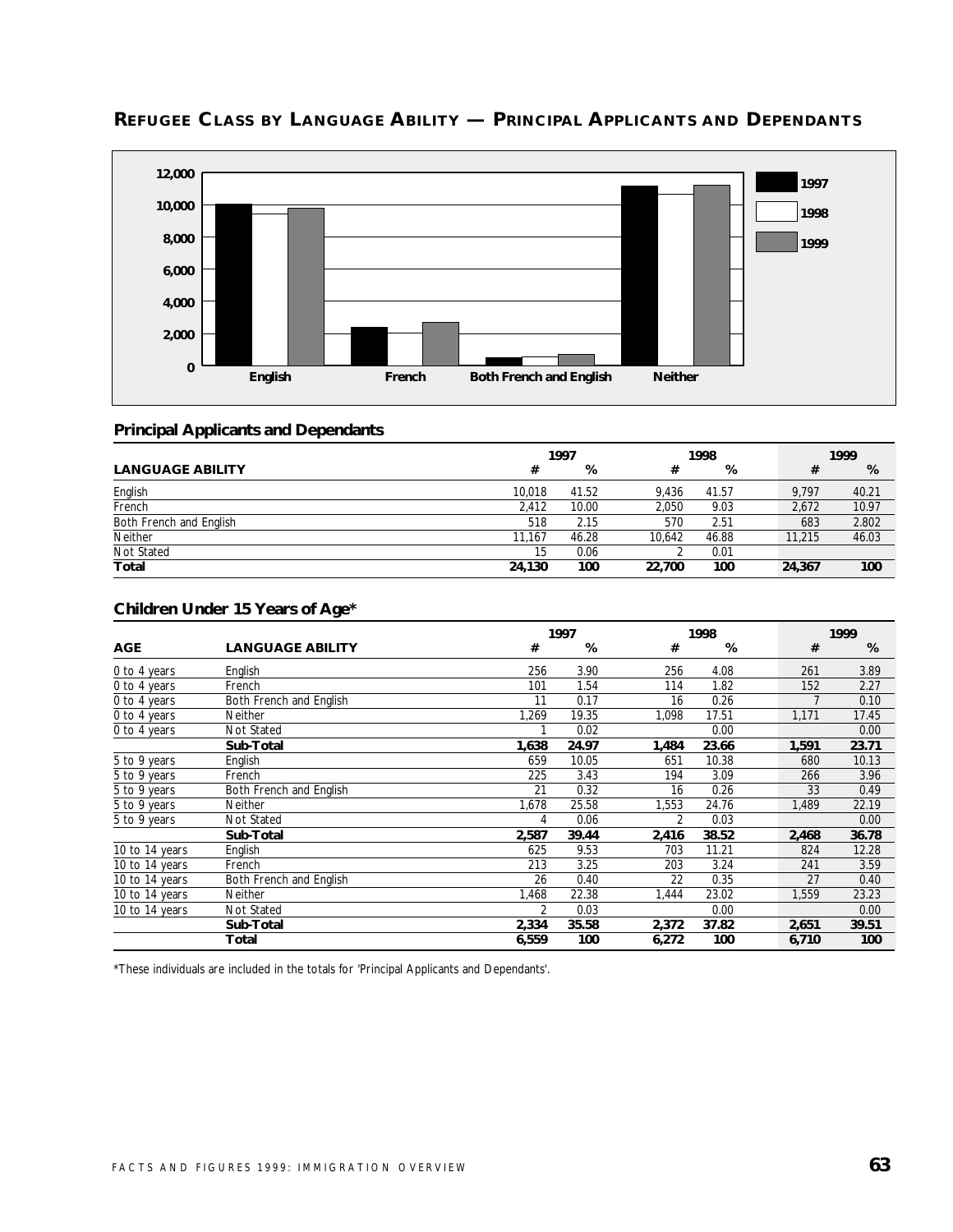

# **REFUGEE CLASS BY INTENTION TO WORK (15 YEARS OR OLDER)**

### **Principal Applicants and Dependants**

|                           | 1997   |       |        | 1998  |        | 1999       |  |  |
|---------------------------|--------|-------|--------|-------|--------|------------|--|--|
| <b>INTENTION TO WORK*</b> |        | %     |        | %     |        | %          |  |  |
| Intend to work            | 13,771 | 78.37 | 12.645 | 76.97 | 13,730 | 77.76      |  |  |
| Do not intend to work     | 3.797  | 21.61 | 3.782  | 23.02 | 3,911  | 22.15      |  |  |
| Not Stated                |        | 0.02  |        | 0.01  |        | 0.09<br>16 |  |  |
| Total                     | 17.571 | 100   | 16,428 | 100   | 17,657 | 100        |  |  |

### **Principal Applicants and Dependants**

|                                           | 1997   |       |        | 1998  |  |        | 1999  |  |  |
|-------------------------------------------|--------|-------|--------|-------|--|--------|-------|--|--|
| <b>INTENTION TO WORK*</b>                 | #      | %     | #      | %     |  | #      | %     |  |  |
| Intend to Work - employee                 | 3.382  | 19.25 | 3.026  | 18.42 |  | 2.896  | 16.40 |  |  |
| Intend to Work - occupation not identifed | 10.370 | 59.02 | 9.615  | 58.53 |  | 10.831 | 61.34 |  |  |
| Intend to Work - self-employed            | 19     | 0.11  | 4      | 0.02  |  |        | 0.02  |  |  |
| Student                                   | 1.804  | 10.27 | .857   | 11.30 |  | 2.101  | 11.90 |  |  |
| Do not intend to work                     | 1.993  | 11.34 | 1.925  | 11.72 |  | 1,810  | 10.25 |  |  |
| Not Stated                                |        | 0.02  |        | 0.01  |  | 16     | 0.09  |  |  |
| Total                                     | 17.571 | 100   | 16.428 | 100   |  | 17,657 | 100   |  |  |

\* Applies to those 15 years of age or older.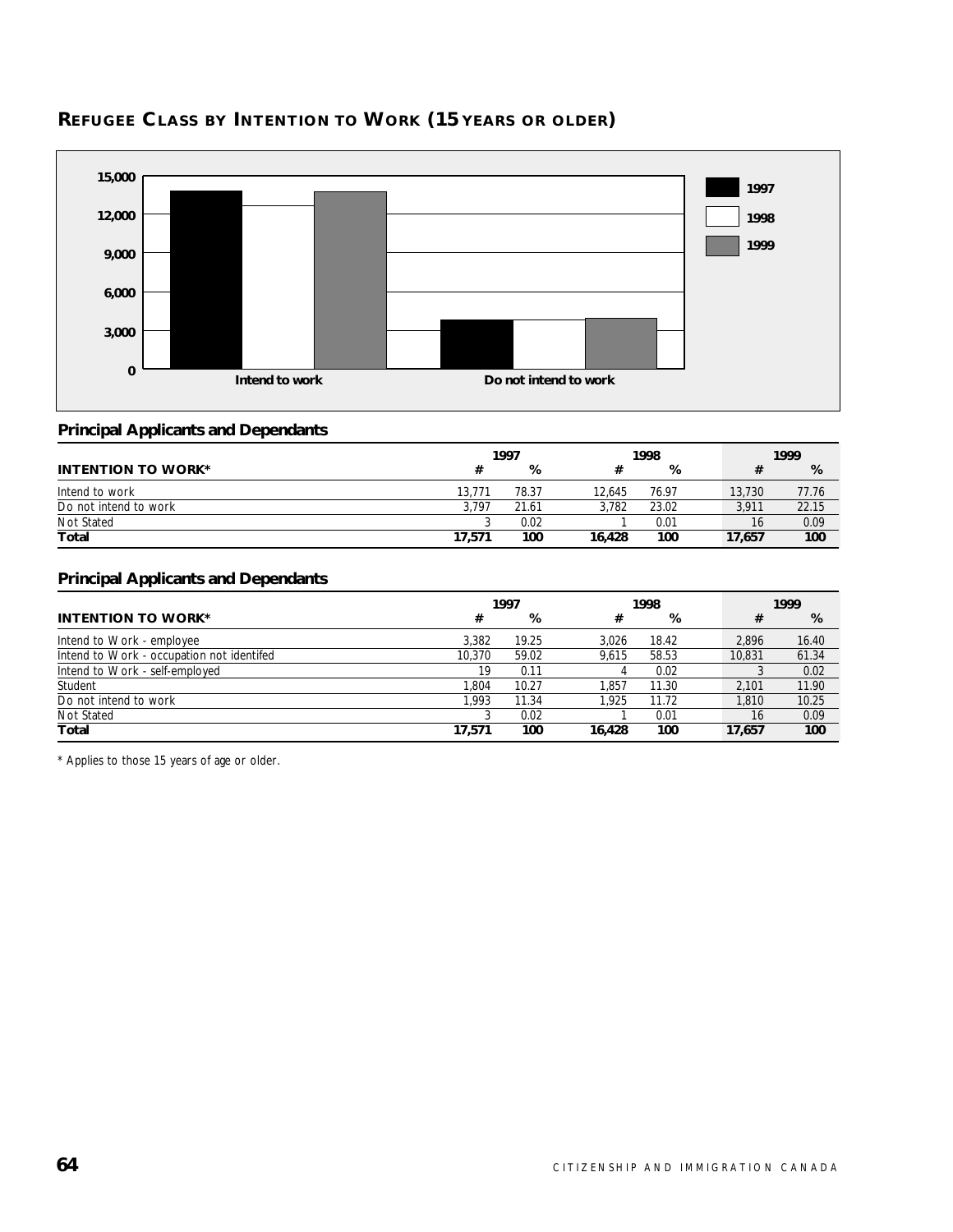

# **REFUGEE CLASS — INTENDING TO WORK BY LANGUAGE ABILITY (15 YEARS OR OLDER)**

### **Principal Applicants and Dependants**

|                          | 1997   |       |        | 1998  |  | 1999   |       |  |
|--------------------------|--------|-------|--------|-------|--|--------|-------|--|
| <b>LANGUAGE ABILITY*</b> | #      | %     |        | %     |  |        | %     |  |
| English                  | 7.434  | 53.98 | 6.721  | 53.15 |  | 7,059  | 51.41 |  |
| French                   | .597   | 11.60 | .294   | 10.23 |  | 1,787  | 13.02 |  |
| Both French and English  | 384    | 2.79  | 456    | 3.61  |  | 561    | 4.09  |  |
| Neither                  | 4.354  | 31.62 | 4.174  | 33.01 |  | 4.323  | 31.49 |  |
| Not Stated               |        | 0.01  |        |       |  |        |       |  |
| Total                    | 13.771 | 100   | 12,645 | 100   |  | 13.730 | 100   |  |

\* Applies to those 15 years of age or older.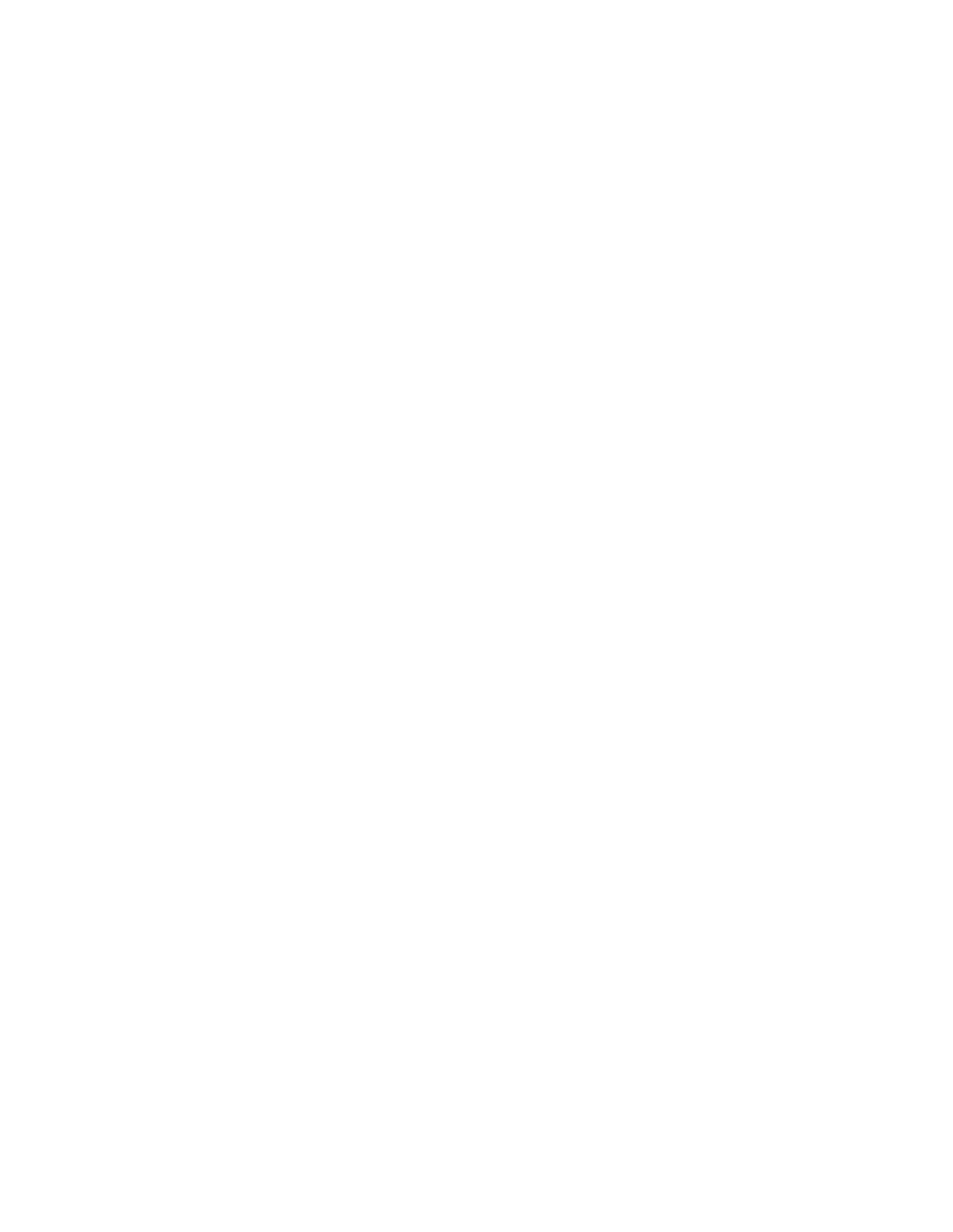# **BUSINESS CLASS**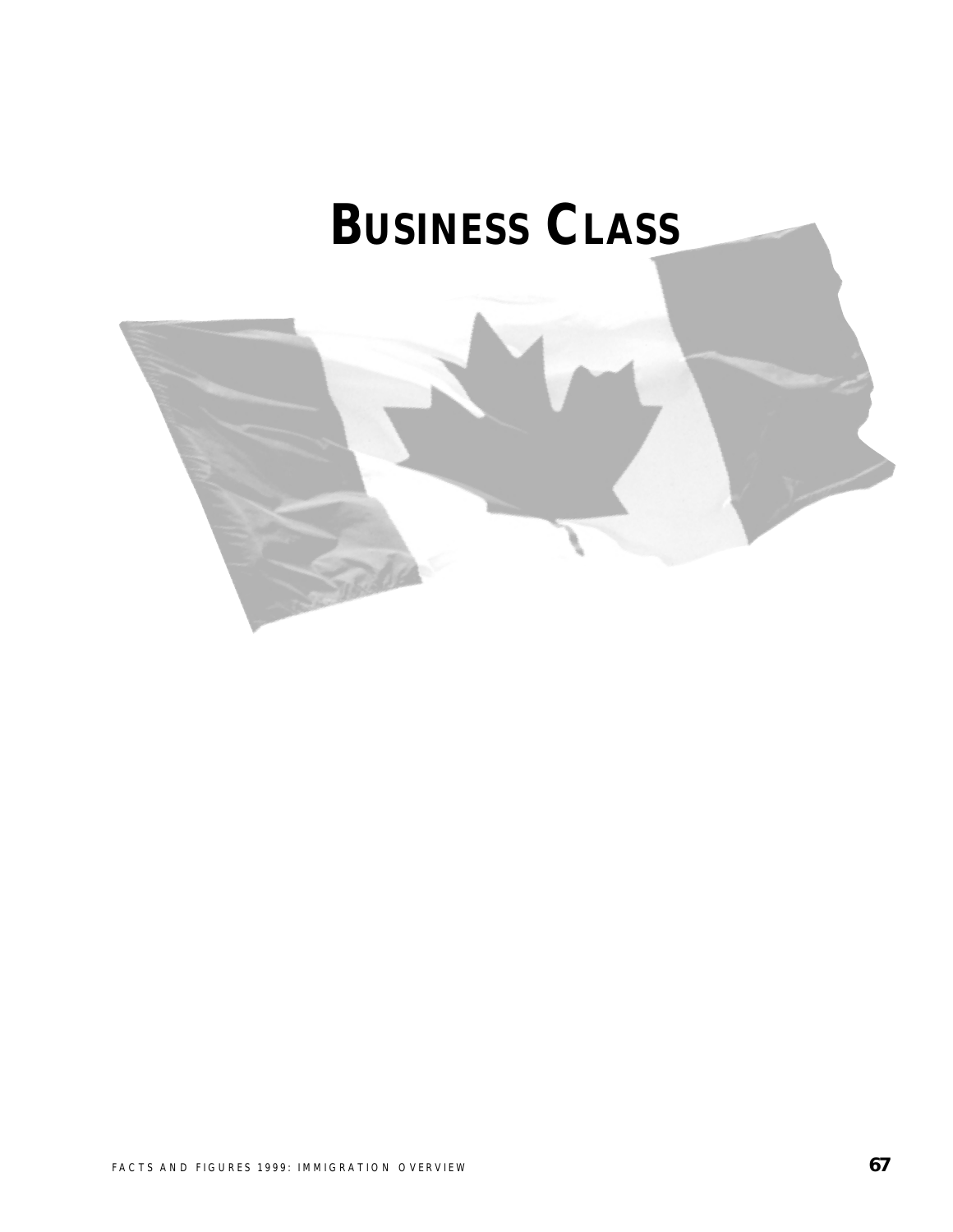# **BUSINESS CLASS BY CATEGORY**



|                           | 1997   |       | 1998   |       |  | 1999   |       |
|---------------------------|--------|-------|--------|-------|--|--------|-------|
| <b>CATEGORY</b>           | #      | %     | #      | %     |  | #      | %     |
| Entrepreneur - Pr. Appl.  | 2.806  | 14.08 | 1.770  | 12.85 |  | 1.667  | 12.81 |
| Entrepreneur - Dep.       | 7.600  | 38.14 | 4.847  | 35.18 |  | 4.485  | 34.47 |
| Self Employed - Pr. Appl. | 1.258  | 6.31  | 823    | 5.97  |  | 833    | 6.40  |
| Self Employed - Dep.      | 2.669  | 13.39 | .802   | 13.08 |  | 1.761  | 13.54 |
| Investor - Pr. Appl.      | 1.520  | 7.63  | 1.225  | 8.89  |  | 1,138  | 8.75  |
| Investor - Dep.           | 4.074  | 20.44 | 3.309  | 24.02 |  | 3.126  | 24.03 |
| Total                     | 19.927 | 100   | 13,776 | 100   |  | 13,010 | 100   |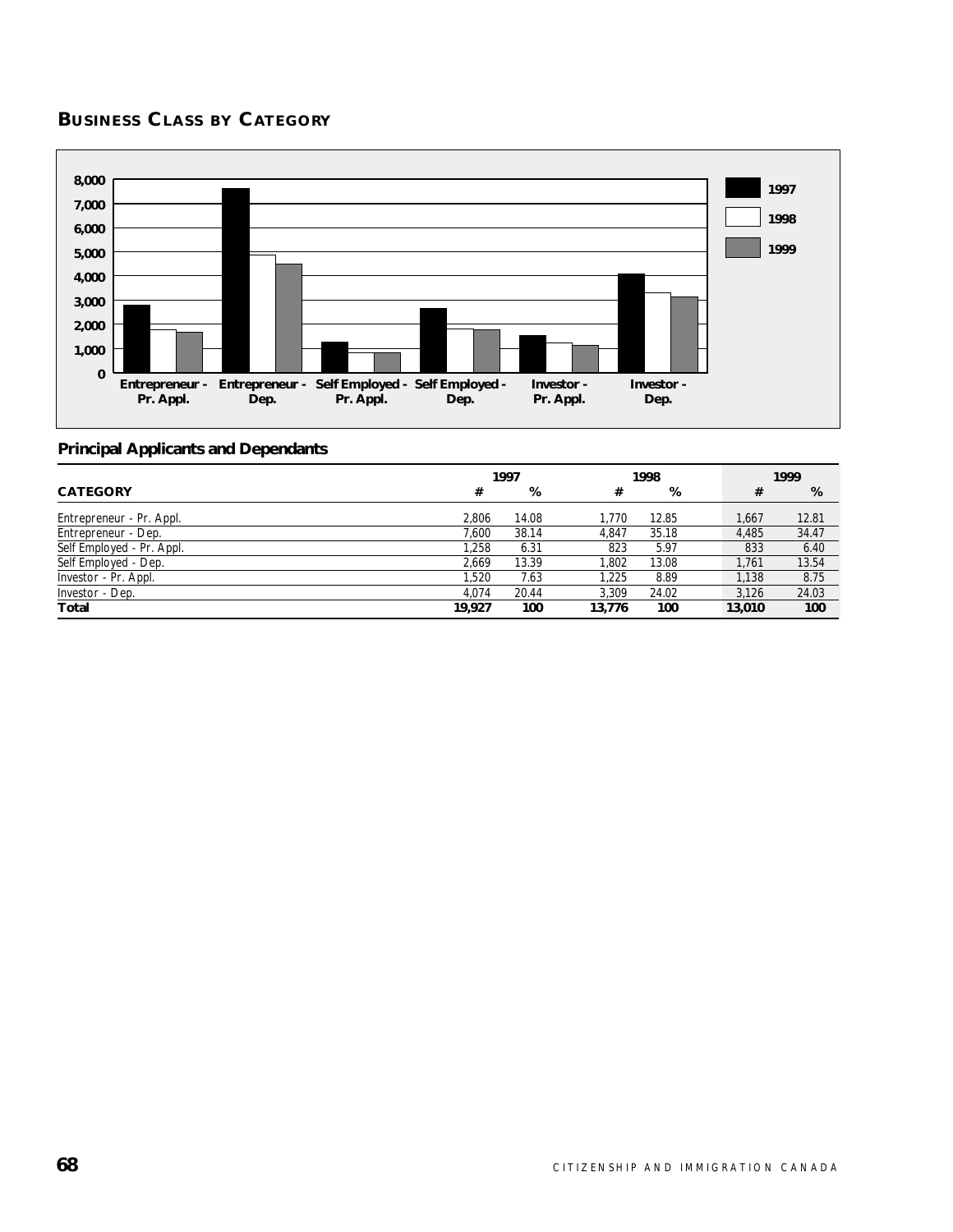

# **BUSINESS CLASS BY PRINCIPAL APPLICANTS BY GENDER, 1999**

# **Principal Applicants**

|               |                 |       | 1997  |       | 1998  |       | 1999  |
|---------------|-----------------|-------|-------|-------|-------|-------|-------|
| <b>GENDER</b> | <b>CATEGORY</b> | #     | %     | #     | %     | #     | %     |
| Male          | Entrepreneur    | 2.384 | 51.70 | 1.533 | 47.67 | 1,427 | 47.03 |
| Male          | Self Employed   | 964   | 20.91 | 662   | 20.58 | 654   | 21.56 |
| Male          | Investor        | 1.263 | 27.39 | 1.021 | 31.75 | 953   | 31.41 |
|               | Sub total       | 4,611 | 100   | 3,216 | 100   | 3,034 | 100   |
| Female        | Entrepreneur    | 422   | 43.37 | 237   | 39.37 | 240   | 39.74 |
| Female        | Self Employed   | 294   | 30.22 | 161   | 26.74 | 179   | 29.64 |
| Female        | Investor        | 257   | 26.41 | 204   | 33.89 | 185   | 30.63 |
|               | Sub total       | 973   | 100   | 602   | 100   | 604   | 100   |
|               | Total           | 5,584 |       | 3,818 |       | 3,638 |       |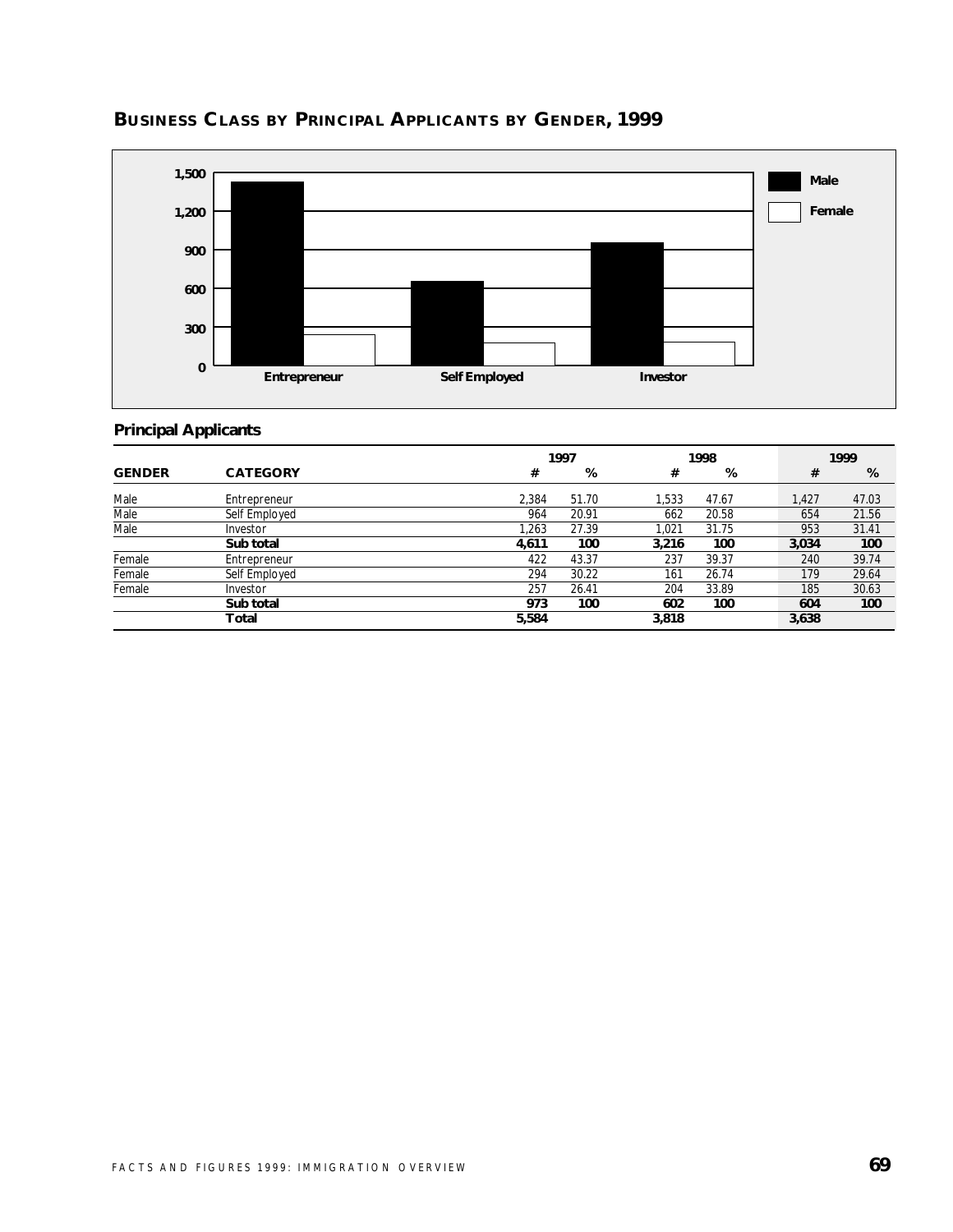# **BUSINESS CLASS DEPENDANTS BY GENDER, 1999**



# **Dependants**

|               |                 |        | 1997  |       |       | 1999  |       |
|---------------|-----------------|--------|-------|-------|-------|-------|-------|
| <b>GENDER</b> | <b>CATEGORY</b> | #      | %     | #     | %     | #     | %     |
| Male          | Entrepreneur    | 2.942  | 53.53 | 1.909 | 48.62 | 1.742 | 48.12 |
| Male          | Self Employed   | 1.040  | 18.92 | 713   | 18.16 | 669   | 18.48 |
| Male          | Investor        | 1.514  | 27.55 | 1.304 | 33.21 | 1.209 | 33.40 |
|               | Sub total       | 5,496  | 100   | 3.926 | 100   | 3,620 | 100   |
| Female        | Entrepreneur    | 4.658  | 52.65 | 2.938 | 48.71 | 2.743 | 47.69 |
| Female        | Self Employed   | 1.629  | 18.41 | 1.089 | 18.05 | 1.092 | 18.98 |
| Female        | Investor        | 2.560  | 28.94 | 2.005 | 33.24 | 1.917 | 33.33 |
|               | Sub total       | 8.847  | 100   | 6,032 | 100   | 5,752 | 100   |
|               | Total           | 14,343 |       | 9,958 |       | 9,372 |       |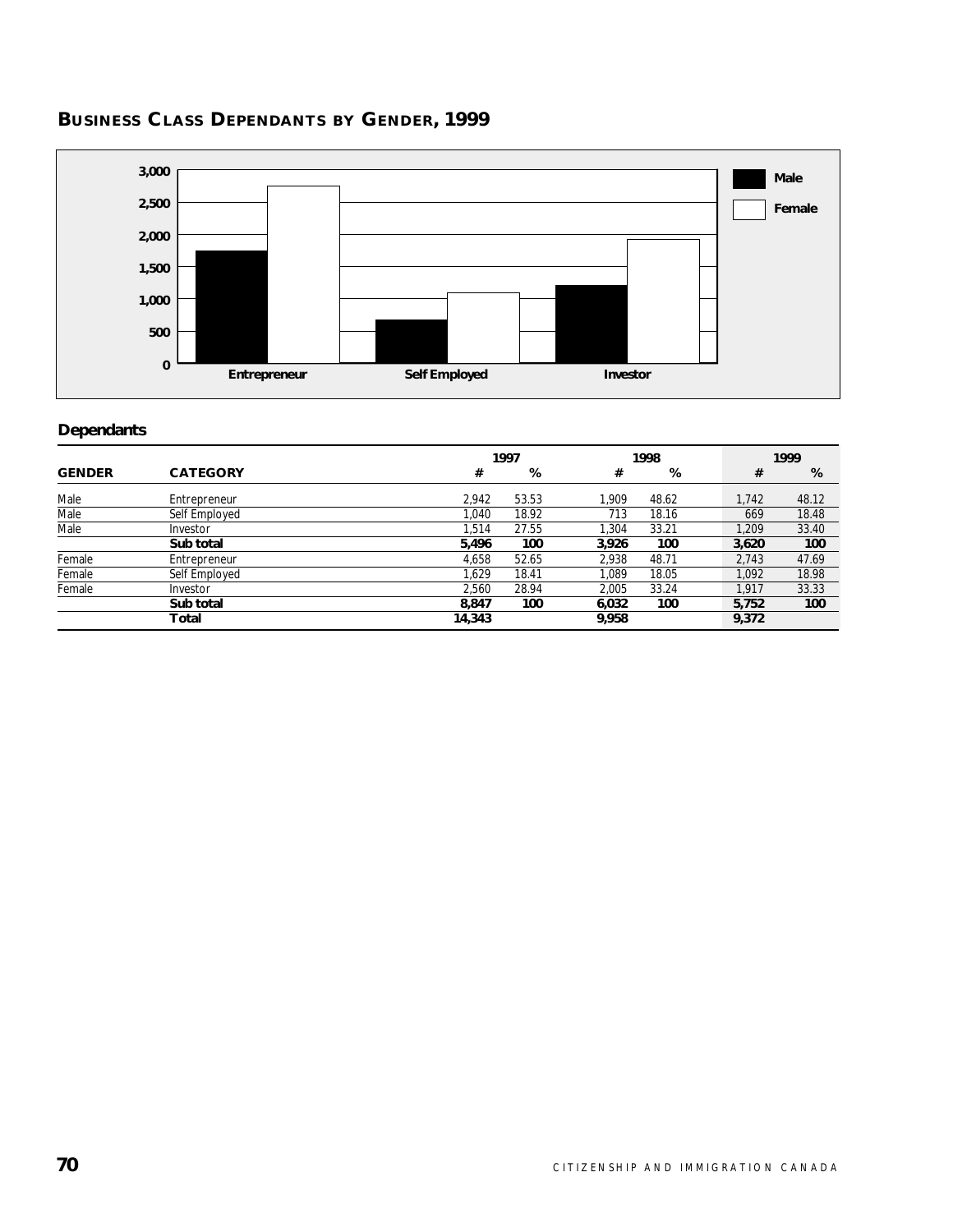

# **BUSINESS CLASS BY PROVINCE — PRINCIPAL APPLICANTS**

# **Principal Applicants**

|                         |       | 1997  |       | 1998  |  |                | 1999  |
|-------------------------|-------|-------|-------|-------|--|----------------|-------|
| <b>PROVINCE</b>         | #     | %     | #     | %     |  | #              | %     |
| Newfoundland            | 8     | 0.14  | 11    | 0.29  |  | $\overline{2}$ | 0.05  |
| Prince Edward Island    | 8     | 0.14  | 11    | 0.29  |  | 12             | 0.33  |
| Nova Scotia             | 301   | 5.39  | 176   | 4.61  |  | 122            | 3.35  |
| New Brunswick           | 9     | 0.16  | 21    | 0.55  |  | 11             | 0.30  |
| Quebec                  | 927   | 16.60 | 997   | 26.11 |  | 941            | 25.87 |
| Ontario                 | 1.875 | 33.58 | 1.084 | 28.39 |  | 1.126          | 30.95 |
| Manitoba                | 84    | 1.50  | 54    | 1.41  |  | 52             | 1.43  |
| Saskatchewan            | 36    | 0.64  | 14    | 0.37  |  | 32             | 0.88  |
| Alberta                 | 365   | 6.54  | 249   | 6.52  |  | 227            | 6.24  |
| <b>British Columbia</b> | 1.962 | 35.14 | 1.193 | 31.25 |  | 1.101          | 30.26 |
| Yukon                   | 9     | 0.16  | 8     | 0.21  |  | 11             | 0.30  |
| Not Stated              |       |       |       |       |  |                | 0.03  |
| Total                   | 5,584 | 100   | 3,818 | 100   |  | 3,638          | 100   |

|                         | 1997   |       |        | 1998  |        | 1999  |
|-------------------------|--------|-------|--------|-------|--------|-------|
| <b>PROVINCE</b>         | #      | %     | #      | %     | #      | %     |
| Newfoundland            | 22     | 0.11  | 40     | 0.29  | 8      | 0.06  |
| Prince Edward Island    | 21     | 0.11  | 30     | 0.22  | 27     | 0.21  |
| Nova Scotia             | 1.304  | 6.54  | 804    | 5.84  | 434    | 3.34  |
| <b>New Brunswick</b>    | 30     | 0.15  | 79     | 0.57  | 29     | 0.22  |
| Quebec                  | 3,261  | 16.36 | 3,572  | 25.93 | 3,406  | 26.18 |
| Ontario                 | 6,680  | 33.52 | 3,838  | 27.86 | 4.068  | 31.27 |
| Manitoba                | 294    | 1.48  | 185    | 1.34  | 171    | 1.31  |
| Saskatchewan            | 125    | 0.63  | 55     | 0.40  | 99     | 0.76  |
| Alberta                 | 1.325  | 6.65  | 924    | 6.71  | 752    | 5.78  |
| <b>British Columbia</b> | 6,846  | 34.36 | 4,234  | 30.73 | 3.993  | 30.69 |
| Yukon                   | 17     | 0.09  | 15     | 0.11  | 18     | 0.14  |
| <b>Not Stated</b>       | າ      | 0.01  |        |       | 5      | 0.04  |
| Total                   | 19,927 | 100   | 13,776 | 100   | 13,010 | 100   |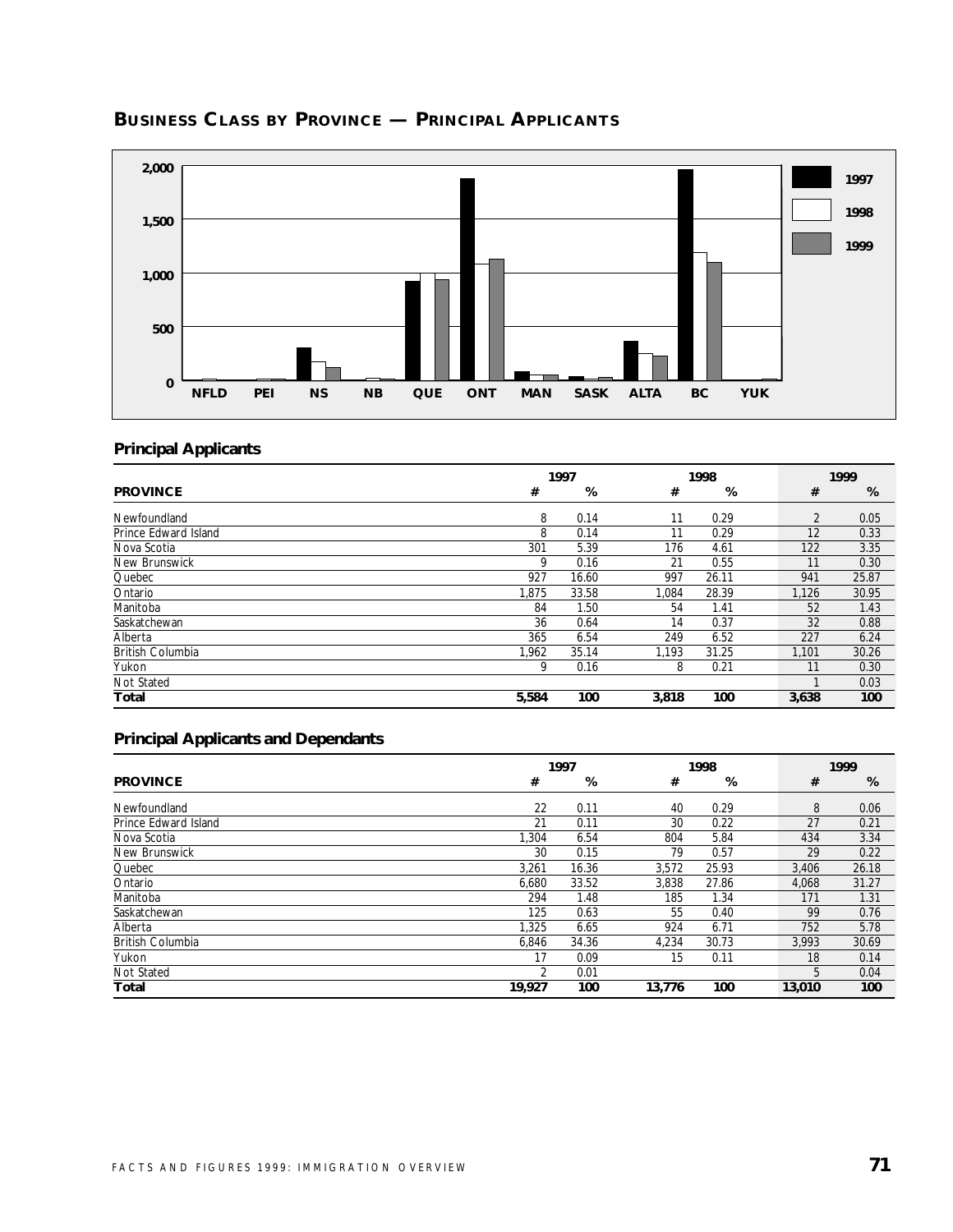

# **BUSINESS CLASS BY CENSUS METROPOLITAN AREA, 1999**

#### **Principal Applicants**

|                     | 1997  |       | 1998  |       | 1999  |       |
|---------------------|-------|-------|-------|-------|-------|-------|
| <b>CENSUS AREA</b>  | #     | %     | #     | %     | #     | %     |
| Halifax             | 281   | 5.03  | 146   | 3.82  | 88    | 2.42  |
| Montréal            | 875   | 15.67 | 923   | 24.17 | 869   | 23.89 |
| Quebec City         | 14    | 0.25  | 13    | 0.34  | 10    | 0.27  |
| Toronto             | 1,656 | 29.66 | 932   | 24.41 | 909   | 24.99 |
| Hamilton            | 42    | 0.75  | 15    | 0.39  | 13    | 0.36  |
| Ottawa-Carleton     | 26    | 0.47  | 26    | 0.68  | 24    | 0.66  |
| London              | 14    | 0.25  | 16    | 0.42  | 15    | 0.41  |
| Winnipeg            | 38    | 0.68  | 21    | 0.55  | 21    | 0.58  |
| Regina              | 11    | 0.20  | 9     | 0.24  | 15    | 0.41  |
| Saskatoon           | 11    | 0.20  | 1     | 0.03  | 5     | 0.14  |
| Edmonton            | 120   | 2.15  | 77    | 2.02  | 49    | 1.35  |
| Calgary             | 184   | 3.30  | 114   | 2.99  | 99    | 2.72  |
| Vancouver           | 1,765 | 31.61 | 1,044 | 27.34 | 886   | 24.35 |
| Victoria            | 15    | 0.27  | 6     | 0.16  |       |       |
| Elsewhere in Region | 532   | 9.53  | 475   | 12.44 | 634   | 17.43 |
| Not Stated          |       |       |       |       |       | 0.03  |
| Total               | 5,584 | 100   | 3,818 | 100   | 3,638 | 100   |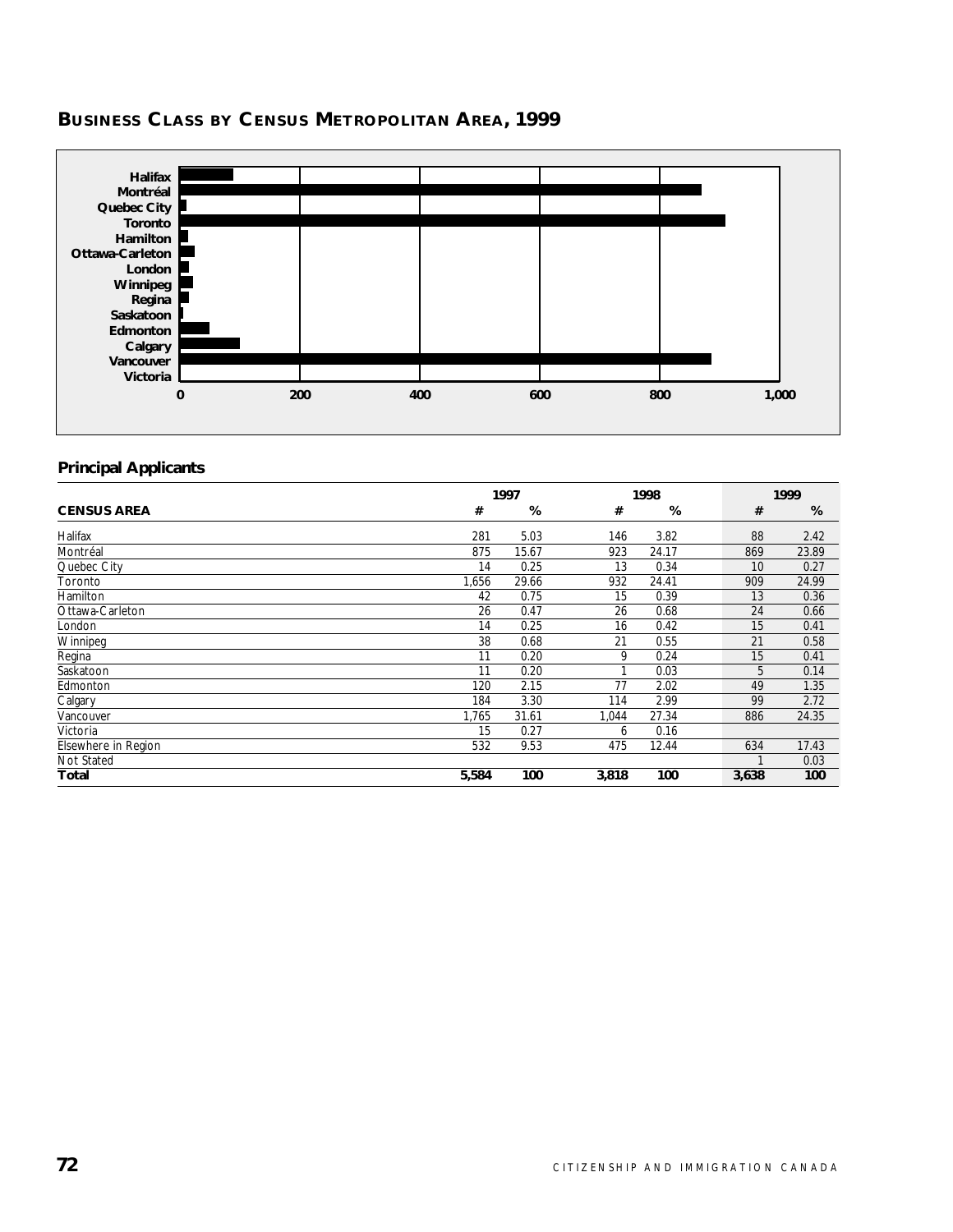# **BUSINESS CLASS BY SOURCE AREA**



# **Principal Applicants**

|                               |       | 1997  |       | 1998  |  |       | 1999  |
|-------------------------------|-------|-------|-------|-------|--|-------|-------|
| <b>REGION</b>                 | #     | %     | #     | %     |  | #     | %     |
| Africa and the Middle East    | 654   | 11.71 | 533   | 13.96 |  | 509   | 13.99 |
| Asia and Pacific              | 4.050 | 72.53 | 2.521 | 66.03 |  | 2,330 | 64.05 |
| South and Central America     | 120   | 2.15  | 108   | 2.83  |  | 58    | 1.59  |
| <b>United States</b>          | 90    | 1.61  | 48    | 1.26  |  | 66    | 1.81  |
| Europe and the United Kingdom | 668   | 11.96 | 603   | 15.79 |  | 669   | 18.39 |
| Not Stated                    |       | 0.04  | b     | 0.13  |  |       | 0.16  |
| Total                         | 5,584 | 100   | 3,818 | 100   |  | 3,638 | 100   |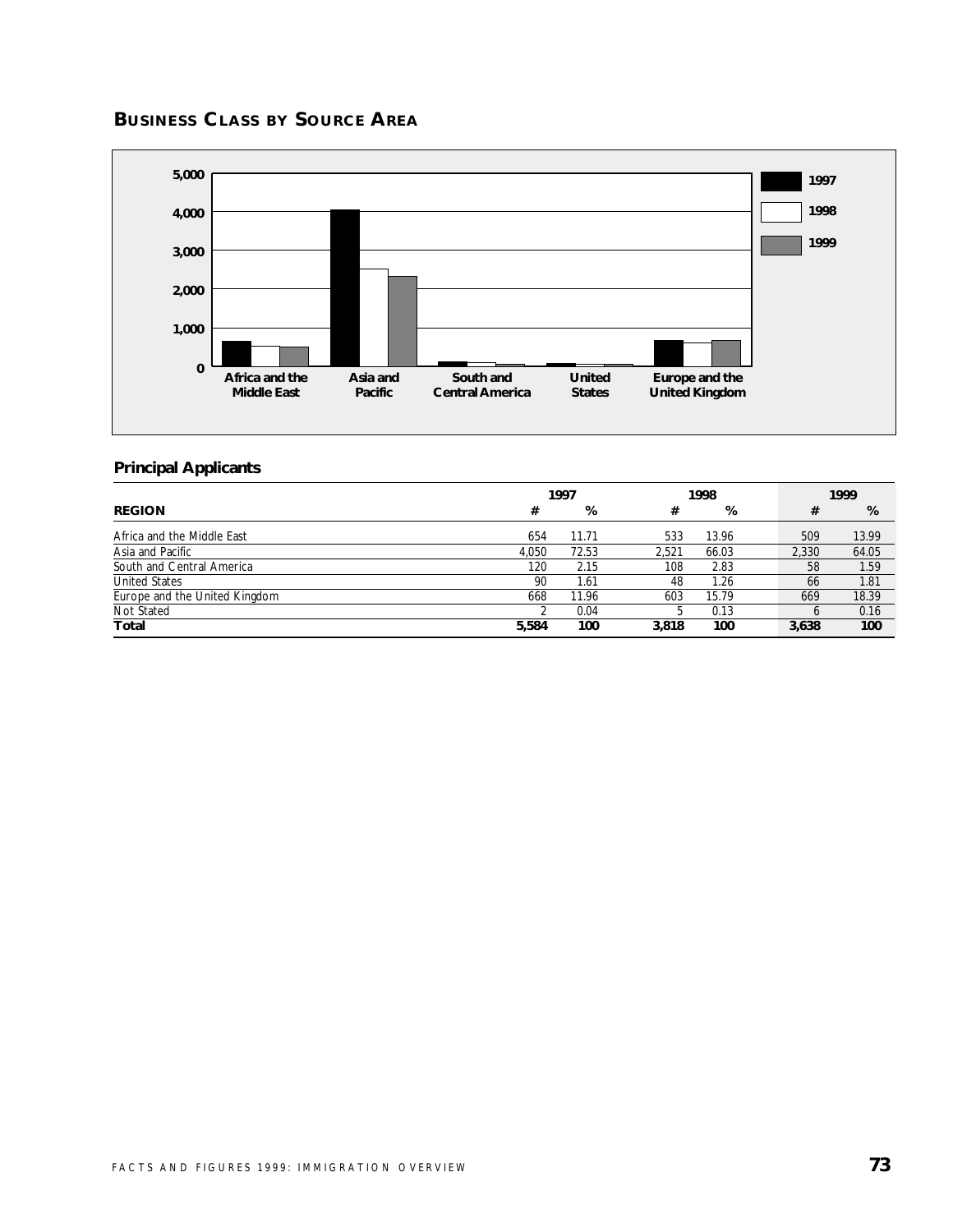# **BUSINESS CLASS BY TOP TEN SOURCE COUNTRIES**

# **Principal Applicants**

|                               |       | 1997  |      |       | 1998  |                |       | 1999  |                |
|-------------------------------|-------|-------|------|-------|-------|----------------|-------|-------|----------------|
| <b>COUNTRY</b>                | #     | %     | Rank | #     | %     | Rank           | #     | %     | Rank           |
| Korea, Republic Of            | 469   | 8.40  | 3    | 458   | 12.00 | 3              | 709   | 19.49 |                |
| Taiwan                        | 988   | 17.69 | 2    | 602   | 15.77 | $\overline{2}$ | 537   | 14.76 | $\overline{2}$ |
| China, People's Republic Of   | 298   | 5.34  | 4    | 430   | 11.26 | 4              | 478   | 13.14 | 3              |
| Hong Kong                     | 1,875 | 33.58 |      | 799   | 20.93 |                | 340   | 9.35  | 4              |
| Iran                          | 207   | 3.71  | 5    | 191   | 5.00  | 5              | 171   | 4.70  | 5              |
| Germany, Federal Republic Of  | 149   | 2.67  |      | 145   | 3.80  | 6              | 152   | 4.18  | 6              |
| Netherlands, The              | 77    | 1.38  | 12   | 77    | 2.02  | 10             | 128   | 3.52  |                |
| United Kingdom                | 111   | 1.99  | 8    | 90    | 2.36  | 8              | 122   | 3.35  | 8              |
| Pakistan                      | 170   | 3.04  | 6    | 87    | 2.28  | 9              | 89    | 2.45  | 9              |
| Switzerland                   | 92    | 1.65  | 9    | 63    | 1.65  | 11             | 79    | 2.17  | 10             |
| France                        | 70    | 1.25  | 13   | 91    | 2.38  |                | 68    | 1.87  | 11             |
| United States Of America      | 90    | 1.61  | 10   | 48    | 1.26  | 13             | 66    | 1.81  | 13             |
| <b>Total for Top Ten only</b> | 4.449 | 79.67 |      | 2.970 | 77.79 |                | 2.805 | 77.10 |                |
| <b>Total Other Countries</b>  | 1.135 | 20.33 |      | 848   | 22.21 |                | 833   | 22.90 |                |
| Total                         | 5,584 | 100   |      | 3,818 | 100   |                | 3,638 | 100   |                |

|                               |        | 1997  |      |        | 1998        |      |        | 1999  |      |
|-------------------------------|--------|-------|------|--------|-------------|------|--------|-------|------|
| <b>COUNTRY</b>                | #      | %     | Rank | #      | %           | Rank | #      | %     | Rank |
| Korea, Republic Of            | 1.775  | 8.91  | 3    | 1.750  | 12.70       | 3    | 2,700  | 20.75 |      |
| Taiwan                        | 3.706  | 18.60 | 2    | 2,338  | 16.97       | 2    | 2,090  | 16.06 | 2    |
| China, People's Republic Of   | 930    | 4.67  | 4    | 1,319  | 9.57        | 4    | 1,517  | 11.66 | 3    |
| Hong Kong                     | 6,350  | 31.87 |      | 2,689  | 19.52       |      | 1,102  | 8.47  | 4    |
| Iran                          | 794    | 3.98  | 5    | 738    | 5.36        | 5    | 655    | 5.03  | 5    |
| Netherlands, The              | 344    | 1.73  | 9    | 327    | 2.37        | 8    | 467    | 3.59  | 6    |
| Germany, Federal Republic Of  | 477    | 2.39  |      | 411    | 2.98        |      | 429    | 3.30  |      |
| <b>United Kingdom</b>         | 341    | 1.71  | 10   | 297    | 2.16        | 9    | 411    | 3.16  | 8    |
| Pakistan                      | 757    | 3.80  | 6    | 415    | 3.01        | 6    | 382    | 2.94  | 9    |
| Switzerland                   | 258    | 1.29  | 14   | 174    | 1.26        | 14   | 232    | 1.78  | 10   |
| France                        | 196    | 0.98  | 17   | 295    | 2.14        | 10   | 220    | 1.69  | 12   |
| Kuwait                        | 349    | 1.75  | 8    | 195    | 1.42        | 13   | 139    | 1.07  | 16   |
| <b>Total for Top Ten only</b> | 15,823 | 79.40 |      | 10.579 | 76.79       |      | 9.985  | 76.75 |      |
| <b>Total Other Countries</b>  | 4.104  | 20.60 |      |        | 3.197 23.21 |      | 3,025  | 23.25 |      |
| Total                         | 19,927 | 100   |      | 13.776 | 100         |      | 13,010 | 100   |      |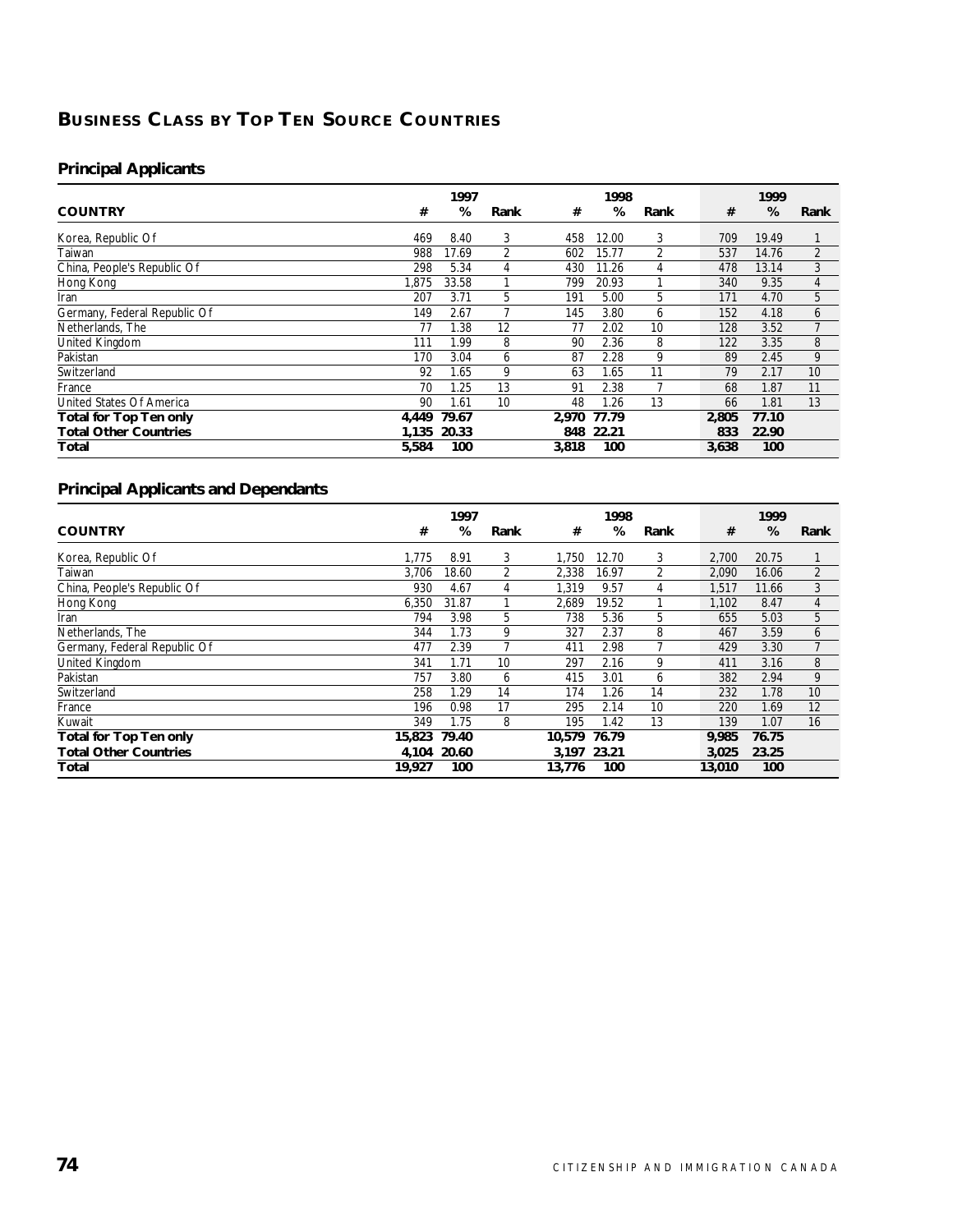

# **BUSINESS CLASS BY LEVEL OF EDUCATION – PRINCIPAL APPLICANTS**

#### **Principal Applicants**

|                               | 1997  |       |       | 1998  |  |       | 1999  |
|-------------------------------|-------|-------|-------|-------|--|-------|-------|
| EDUCATION*                    | #     | %     | #     | %     |  | #     | %     |
| 0 to 9 years of schooling     | 791   | 14.17 | 401   | 10.50 |  | 336   | 9.24  |
| 10 to 12 years of schooling   | 1.843 | 33.01 | 1.088 | 28.50 |  | 825   | 22.69 |
| 13 or more years of schooling | 439   | 7.86  | 316   | 8.28  |  | 301   | 8.28  |
| <b>Trade Certificate</b>      | 561   | 10.05 | 496   | 12.99 |  | 522   | 14.36 |
| Non-university diploma        | 622   | 11.14 | 468   | 12.26 |  | 471   | 12.95 |
| Bachelor's degree             | 1.085 | 19.43 | 836   | 21.90 |  | 961   | 26.43 |
| Master's degree               | 192   | 3.44  | 162   | 4.24  |  | 175   | 4.81  |
| Doctorate                     | 50    | 0.90  | 51    | 1.34  |  | 45    | 1.24  |
| Total                         | 5,583 | 100   | 3,818 | 100   |  | 3.636 | 100   |

#### **Principal Applicants and Dependants**

|                               | 1997   |       |       | 1998  |  |       | 1999  |
|-------------------------------|--------|-------|-------|-------|--|-------|-------|
| <b>EDUCATION*</b>             | #      | %     | #     | %     |  | #     | %     |
| 0 to 9 years of schooling     | 2.839  | 19.81 | 1.783 | 17.99 |  | 1.802 | 18.82 |
| 10 to 12 years of schooling   | 5.590  | 39.01 | 3.484 | 35.15 |  | 2.989 | 31.22 |
| 13 or more years of schooling | 1.415  | 9.88  | 1.005 | 10.14 |  | 956   | 9.98  |
| <b>Trade Certificate</b>      | 1.180  | 8.24  | 994   | 10.03 |  | 963   | 10.06 |
| Non-university diploma        | 1.103  | 7.70  | 882   | 8.90  |  | 881   | 9.20  |
| Bachelor's degree             | 1.871  | 13.06 | 1,462 | 14.75 |  | 1.664 | 17.38 |
| Master's degree               | 268    | 1.87  | 233   | 2.35  |  | 259   | 2.70  |
| Doctorate                     | 63     | 0.44  | 68    | 0.69  |  | 61    | 0.64  |
| Total                         | 14,329 | 100   | 9.911 | 100   |  | 9,575 | 100   |

\*Applies to those 15 years of age or older.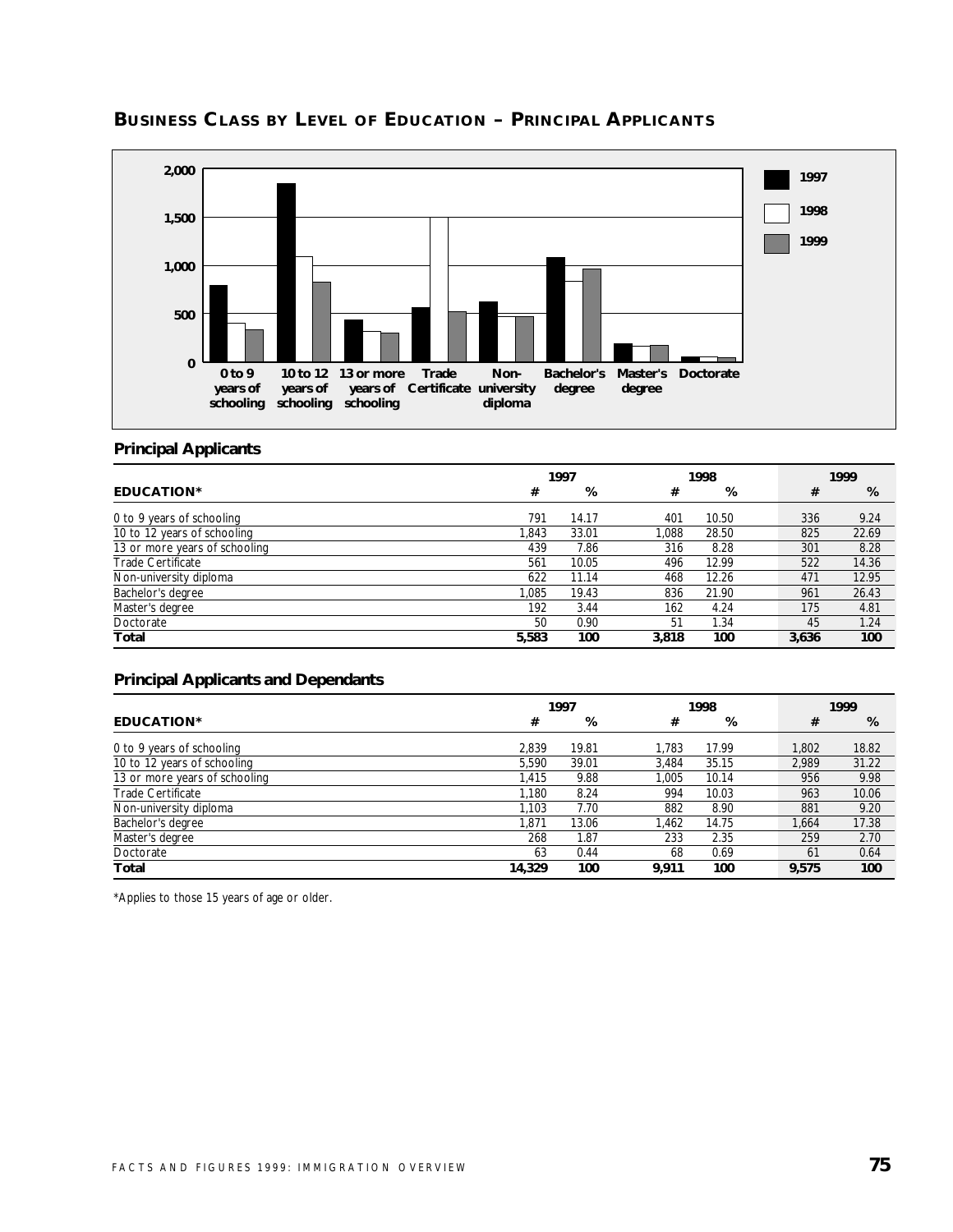

# **BUSINESS CLASS PRINCIPAL APPLICANTS BY GENDER AND EDUCATION, 1999**

#### **Principal Applicants**

|               |                               |       | 1997  |       | 1998  |       | 1999  |
|---------------|-------------------------------|-------|-------|-------|-------|-------|-------|
| <b>GENDER</b> | <b>EDUCATION*</b>             | #     | %     | #     | %     | #     | %     |
| Male          | 0 to 9 years of schooling     | 676   | 14.66 | 336   | 10.45 | 264   | 8.70  |
| Male          | 10 to 12 years of schooling   | 1.457 | 31.61 | 899   | 27.95 | 681   | 22.45 |
| Male          | 13 or more years of schooling | 357   | 7.74  | 254   | 7.90  | 249   | 8.21  |
| Male          | Trade Certificate             | 445   | 9.65  | 407   | 12.66 | 419   | 13.81 |
| Male          | Non-university diploma        | 509   | 11.04 | 395   | 12.28 | 381   | 12.56 |
| Male          | Bachelor's degree             | 947   | 20.54 | 734   | 22.82 | 851   | 28.05 |
| Male          | Master's degree               | 173   | 3.75  | 144   | 4.48  | 150   | 4.94  |
| Male          | Doctorate                     | 46    | 1.00  | 47    | 1.46  | 39    | 1.29  |
|               | Sub total                     | 4,610 | 100   | 3,216 | 100   | 3,034 | 100   |
| Female        | 0 to 9 years of schooling     | 115   | 11.82 | 65    | 10.80 | 72    | 11.96 |
| Female        | 10 to 12 years of schooling   | 386   | 39.67 | 189   | 31.40 | 144   | 23.92 |
| Female        | 13 or more years of schooling | 82    | 8.43  | 62    | 10.30 | 52    | 8.64  |
| Female        | <b>Trade Certificate</b>      | 116   | 11.92 | 89    | 14.78 | 103   | 17.11 |
| Female        | Non-university diploma        | 113   | 11.61 | 73    | 12.13 | 90    | 14.95 |
| Female        | Bachelor's degree             | 138   | 14.18 | 102   | 16.94 | 110   | 18.27 |
| Female        | Master's degree               | 19    | 1.95  | 18    | 2.99  | 25    | 4.15  |
| Female        | Doctorate                     | 4     | 0.41  | 4     | 0.66  | 6     | 1.00  |
|               | Sub total                     | 973   | 100   | 602   | 100   | 602   | 100   |
|               | Total                         | 5,583 |       | 3,818 |       | 3,636 |       |

\*Applies to individuals who are 15 years of age or older.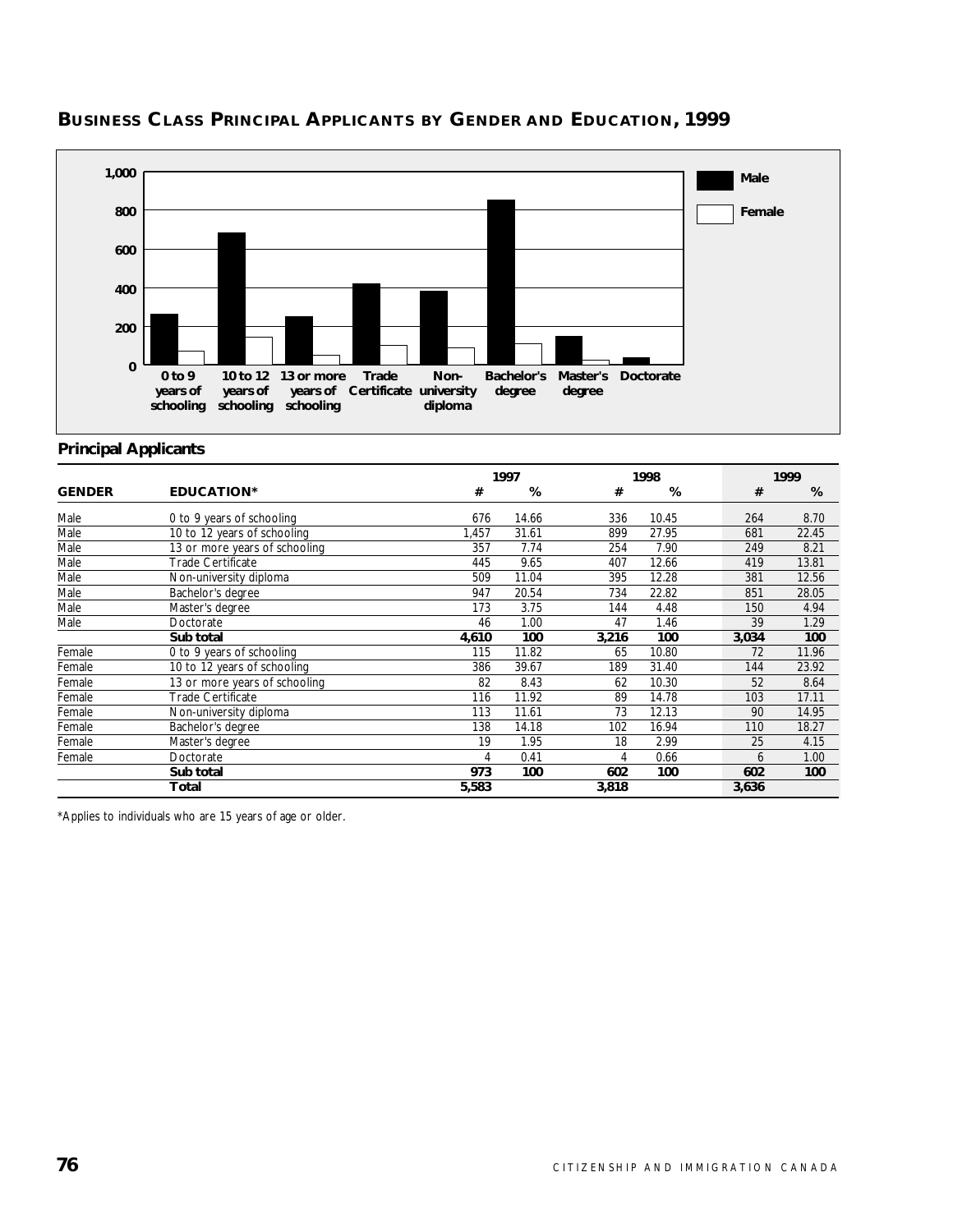

# **BUSINESS CLASS DEPENDANTS BY GENDER AND EDUCATION, 1999**

**Dependants**

|               |                               |       | 1997  |       | 1998  |  | 1999  |       |
|---------------|-------------------------------|-------|-------|-------|-------|--|-------|-------|
| <b>GENDER</b> | <b>EDUCATION*</b>             | #     | %     | #     | %     |  | #     | %     |
| Male          | 0 to 9 years of schooling     | 628   | 24.49 | 510   | 27.06 |  | 635   | 34.76 |
| Male          | 10 to 12 years of schooling   | 1,140 | 44.46 | 770   | 40.85 |  | 663   | 36.29 |
| Male          | 13 or more years of schooling | 380   | 14.82 | 278   | 14.75 |  | 229   | 12.53 |
| Male          | <b>Trade Certificate</b>      | 130   | 5.07  | 108   | 5.73  |  | 94    | 5.15  |
| Male          | Non-university diploma        | 87    | 3.39  | 78    | 4.14  |  | 67    | 3.67  |
| Male          | Bachelor's degree             | 178   | 6.94  | 112   | 5.94  |  | 116   | 6.35  |
| Male          | Master's degree               | 18    | 0.70  | 24    | 1.27  |  | 16    | 0.88  |
| Male          | Doctorate                     | 3     | 0.12  | 5     | 0.27  |  |       | 0.38  |
|               | Sub total                     | 2,564 | 100   | 1,885 | 100   |  | 1,827 | 100   |
| Female        | 0 to 9 years of schooling     | 1,420 | 22.97 | 872   | 20.72 |  | 831   | 20.21 |
| Female        | 10 to 12 years of schooling   | 2,607 | 42.17 | 1,626 | 38.64 |  | 1,501 | 36.50 |
| Female        | 13 or more years of schooling | 596   | 9.64  | 411   | 9.77  |  | 426   | 10.36 |
| Female        | Trade Certificate             | 489   | 7.91  | 390   | 9.27  |  | 347   | 8.44  |
| Female        | Non-university diploma        | 394   | 6.37  | 336   | 7.98  |  | 343   | 8.34  |
| Female        | Bachelor's degree             | 608   | 9.84  | 514   | 12.21 |  | 587   | 14.28 |
| Female        | Master's degree               | 58    | 0.94  | 47    | 1.12  |  | 68    | 1.65  |
| Female        | Doctorate                     | 10    | 0.16  | 12    | 0.29  |  | 9     | 0.22  |
|               | Sub total                     | 6,182 | 100   | 4,208 | 100   |  | 4,112 | 100   |
|               | Total                         | 8,746 |       | 6,093 |       |  | 5,939 |       |

\*Applies to individuals who are 15 years of age or older.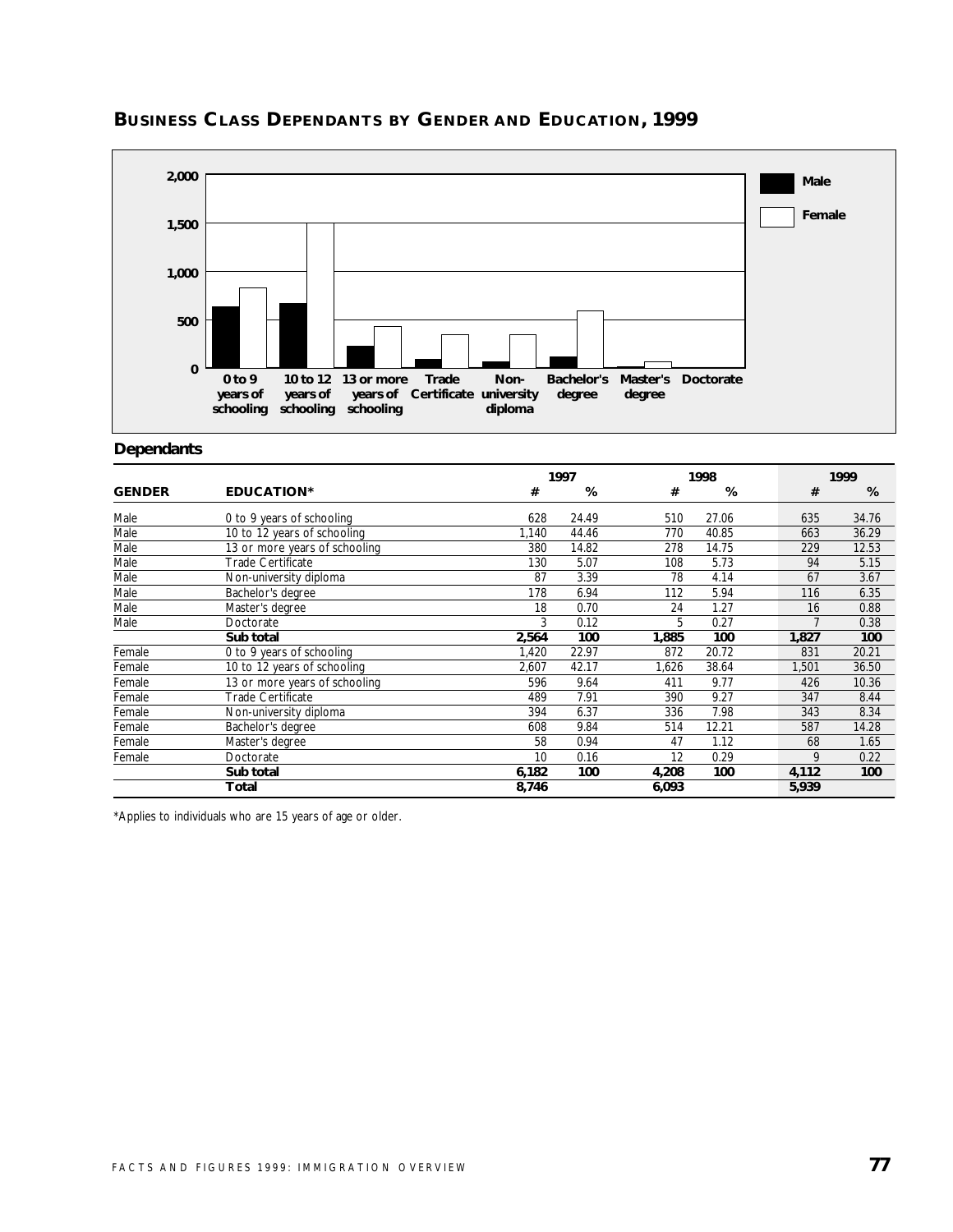

# **BUSINESS CLASS BY AGE AND GENDER, 1999**

|               |                  |        | 1997  |        | 1998  |        | 1999  |
|---------------|------------------|--------|-------|--------|-------|--------|-------|
| <b>GENDER</b> | <b>AGE</b>       | #      | %     | #      | %     | #      | %     |
| Male          | 0 to 14 years    | 2,933  | 29.02 | 2,041  | 28.58 | 1.793  | 26.95 |
| Male          | 15 to 24 years   | 1,926  | 19.06 | 1.466  | 20.53 | 1,401  | 21.06 |
| Male          | 25 to 44 years   | 2.775  | 27.46 | 1.936  | 27.11 | 1.850  | 27.80 |
| Male          | 45 to 64 years   | 2,404  | 23.79 | 1,650  | 23.10 | 1,561  | 23.46 |
| Male          | 65 years or more | 69     | 0.68  | 49     | 0.69  | 49     | 0.74  |
|               | Sub total        | 10,107 | 100   | 7,142  | 100   | 6,654  | 100   |
| Female        | 0 to 14 years    | 2,665  | 27.14 | 1,824  | 27.49 | 1,642  | 25.83 |
| Female        | 15 to 24 years   | 1.961  | 19.97 | 1.254  | 18.90 | 1.296  | 20.39 |
| Female        | 25 to 44 years   | 3,661  | 37.28 | 2,540  | 38.29 | 2,385  | 37.52 |
| Female        | 45 to 64 years   | 1.510  | 15.38 | 1.006  | 15.16 | 1,018  | 16.02 |
| Female        | 65 years or more | 23     | 0.23  | 10     | 0.15  | 15     | 0.24  |
|               | Sub total        | 9,820  | 100   | 6,634  | 100   | 6,356  | 100   |
|               | Total            | 19.927 |       | 13.776 |       | 13,010 |       |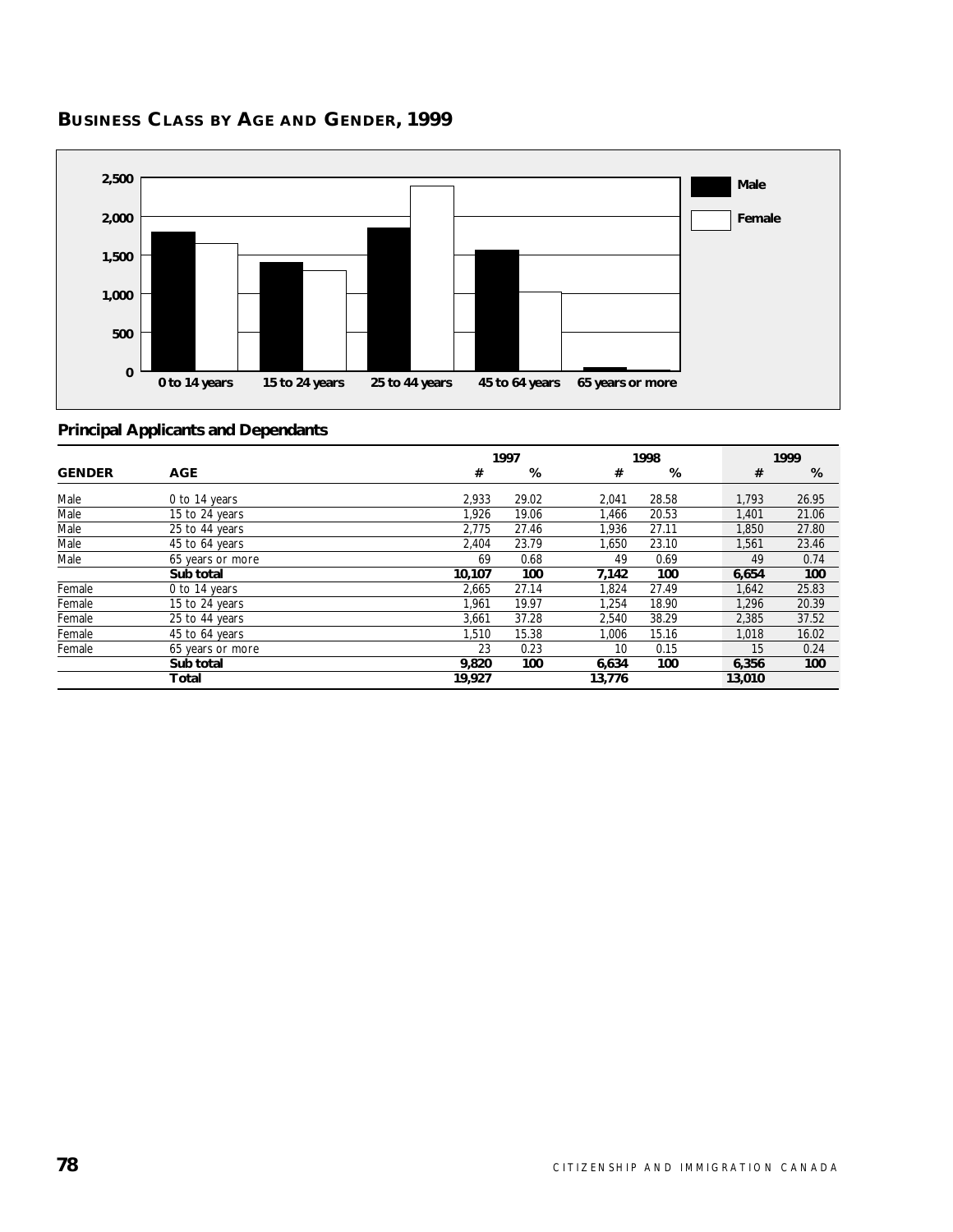# **BUSINESS CLASS BY MARITAL STATUS**



#### **Principal Applicants and Dependants**

|                        | 1997   |       |       | 1998  |  | 1999  |       |
|------------------------|--------|-------|-------|-------|--|-------|-------|
| <b>MARITAL STATUS*</b> | #      | %     | #     | %     |  |       | %     |
| Single                 | 4.433  | 30.94 | 3.074 | 31.02 |  | 3.002 | 31.35 |
| Married                | 9.615  | 67.10 | 6.649 | 67.09 |  | 6,381 | 66.64 |
| Other**                | 280    | 1.95  | 180   | 1.82  |  | 179   | 1.87  |
| Not Stated             |        | 0.01  | 8     | 0.08  |  | 13    | 0.14  |
| <b>Total</b>           | 14,329 | 100   | 9.911 | 100   |  | 9.575 | 100   |

\* Applies to those 15 years of age or older.

\*\* Divorced, widowed, separated.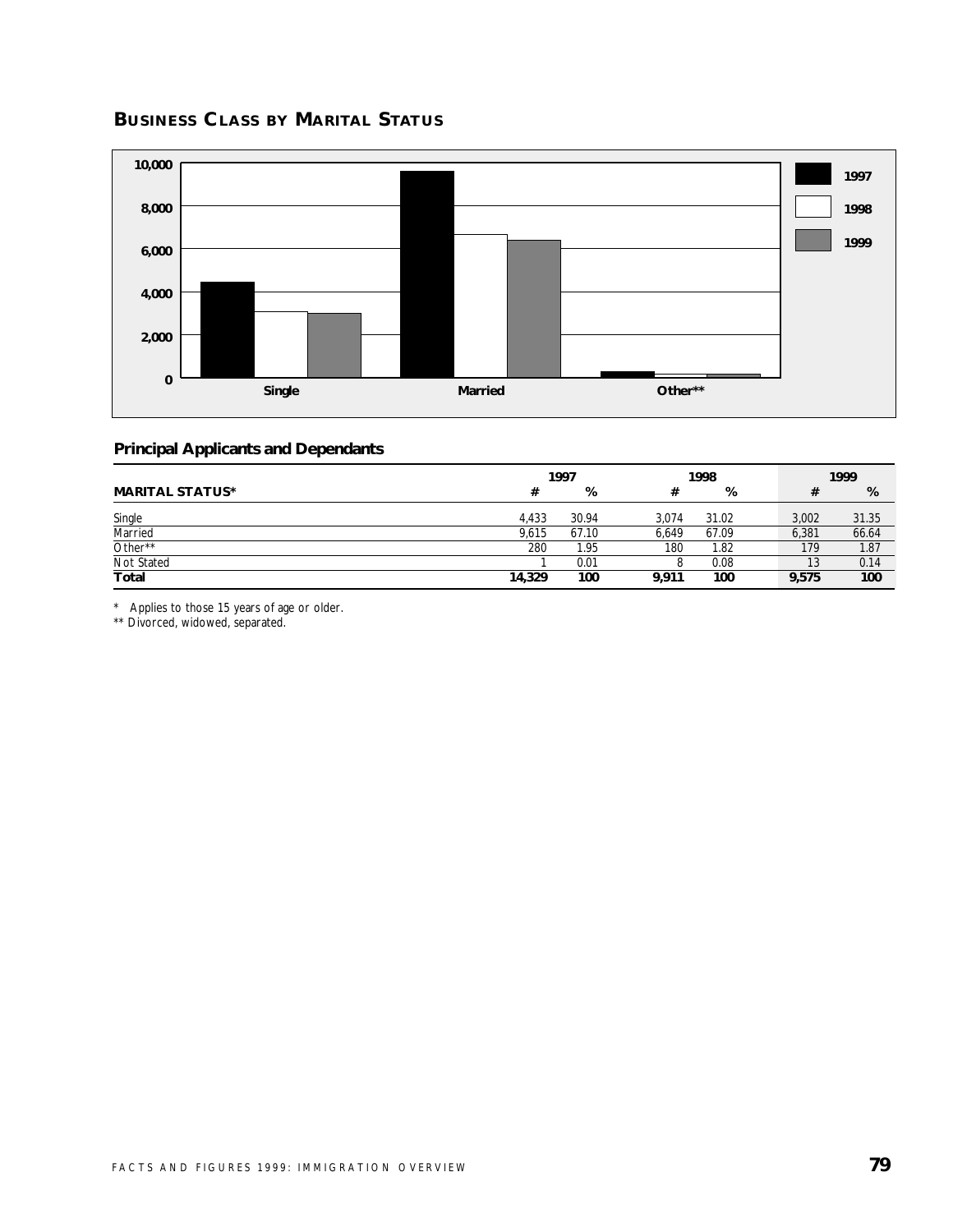

# **BUSINESS CLASS BY LANGUAGE ABILITY – PRINCIPAL APPLICANTS**

#### **Principal Applicants**

|                         | 1997  |       |       | 1998  |  | 1999            |       |
|-------------------------|-------|-------|-------|-------|--|-----------------|-------|
| <b>LANGUAGE ABILITY</b> |       | %     |       | %     |  |                 | %     |
| English                 | 2.449 | 43.86 | .548  | 40.54 |  | 1.534           | 42.17 |
| French                  | 114   | 2.04  | 133   | 3.48  |  | 11 <sup>1</sup> | 3.05  |
| Both French and English | 112   | 2.01  | 105   | 2.75  |  | 113             | 3.11  |
| Neither                 | 2.909 | 52.10 | 2.032 | 53.22 |  | 1,880           | 51.68 |
| Total                   | 5,584 | 100   | 3,818 | 100   |  | 3,638           | 100   |

#### **Principal Applicants and Dependants**

|                         | 1997   |       |        | 1998  |        | 1999   |
|-------------------------|--------|-------|--------|-------|--------|--------|
| <b>LANGUAGE ABILITY</b> | #      | %     | #      | %     |        | %<br># |
| English                 | 6.456  | 32.40 | 3.965  | 28.78 | 3.829  | 29.43  |
| French                  | 342    | 1.72  | 479    | 3.48  | 426    | 3.27   |
| Both French and English | 272    | 1.36  | 261    | 1.89  | 272    | 2.09   |
| <b>Neither</b>          | 12.855 | 64.51 | 9.071  | 65.85 | 8.483  | 65.20  |
| Not Stated              |        | 0.01  |        |       |        |        |
| Total                   | 19.927 | 100   | 13.776 | 100   | 13,010 | 100    |

# **Children Under 15 Years of Age\***

|                |                         |       | 1997  |       | 1998  |                | 1999  |
|----------------|-------------------------|-------|-------|-------|-------|----------------|-------|
| <b>AGE</b>     | <b>LANGUAGE ABILITY</b> | #     | %     | #     | %     | #              | %     |
| 0 to 4 years   | English                 | 103   | 1.84  | 93    | 2.41  | 70             | 2.04  |
| 0 to 4 years   | French                  | 14    | 0.25  | 18    | 0.47  | 15             | 0.44  |
| 0 to 4 years   | Neither                 | 969   | 17.31 | 630   | 16.30 | 499            | 14.53 |
|                | Sub-Total               | 1,086 | 19.40 | 741   | 19.17 | 584            | 17.00 |
| 5 to 9 years   | English                 | 327   | 5.84  | 180   | 4.66  | 154            | 4.48  |
| 5 to 9 years   | French                  | 36    | 0.64  | 50    | 1.29  | 46             | 1.34  |
| 5 to 9 years   | Both French and English | 11    | 0.20  | 5     | 0.13  |                | 0.06  |
| 5 to 9 years   | Neither                 | 1,479 | 26.42 | 1,069 | 27.66 | 961            | 27.98 |
| 5 to 9 years   | Not Stated              |       | 0.02  |       | 0.00  |                | 0.00  |
|                | Sub-Total               | 1,854 | 33.12 | 1,304 | 33.74 | 1,163          | 33.86 |
| 10 to 14 years | English                 | 541   | 9.66  | 278   | 7.19  | 299            | 8.70  |
| 10 to 14 years | French                  | 57    | 1.02  | 85    | 2.20  | 70             | 2.04  |
| 10 to 14 years | Both French and English | 14    | 0.25  | 5     | 0.13  | $\mathfrak{p}$ | 0.06  |
| 10 to 14 years | <b>Neither</b>          | 2046  | 36.55 | 1452  | 37.57 | 1317           | 38.34 |
|                | Sub-Total               | 2658  | 47.48 | 1820  | 47.09 | 1688           | 49.14 |
|                | Total                   | 5,598 | 100   | 3,865 | 100   | 3,435          | 100   |

\*These individuals are included in the totals for 'Principal Applicants and Dependants'.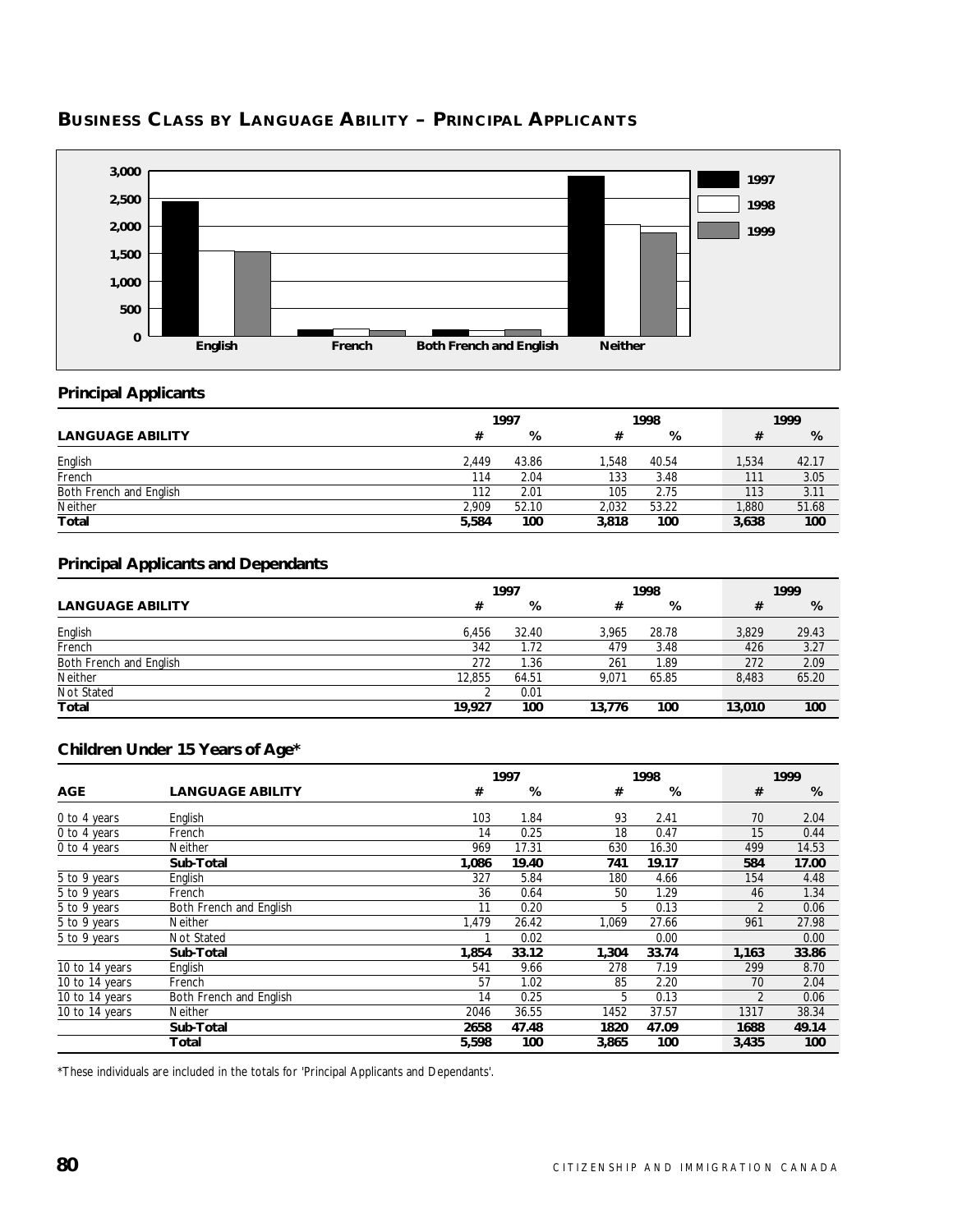

# **BUSINESS CLASS BY INTENTION TO WORK (15 YEARS OR OLDER)**

#### **Principal Applicants and Dependants**

|                           | 1997   |       |       | 1998  |  | 1999  |       |
|---------------------------|--------|-------|-------|-------|--|-------|-------|
| <b>INTENTION TO WORK*</b> |        | %     |       | %     |  |       | %     |
| Intend to work            | 7.154  | 49.93 | 4.737 | 47.80 |  | 4.559 | 47.61 |
| Do not intend to work     | 7.173  | 50.06 | 5.169 | 52.15 |  | 5.016 | 52.39 |
| Not Stated                |        | 0.01  |       | 0.05  |  |       |       |
| Total                     | 14,329 | 100   | 9.911 | 100   |  | 9.575 | 100   |

#### **Principal Applicants and Dependants**

|                                            | 1997   |       |       | 1998  |  | 1999  |       |
|--------------------------------------------|--------|-------|-------|-------|--|-------|-------|
| <b>INTENTION TO WORK*</b>                  | #      | %     | #     | %     |  | #     | %     |
| Intend to Work – employee                  | 1.767  | 12.33 | 1.071 | 10.81 |  | 1.062 | 11.09 |
| Intend to Work - occupation not identified | 1.011  | 7.06  | 646   | 6.52  |  | 673   | 7.03  |
| Intend to Work - self-employed             | 4.376  | 30.54 | 3.020 | 30.47 |  | 2.824 | 29.49 |
| Student                                    | 3.930  | 27.43 | 2.755 | 27.80 |  | 2.781 | 29.04 |
| Do not intend to work                      | 3.243  | 22.63 | 2.414 | 24.36 |  | 2.235 | 23.34 |
| Not Stated                                 |        | 0.01  | .5    | 0.05  |  |       |       |
| Total                                      | 14,329 | 100   | 9.911 | 100   |  | 9.575 | 100   |

\* Applies to those 15 years of age or older.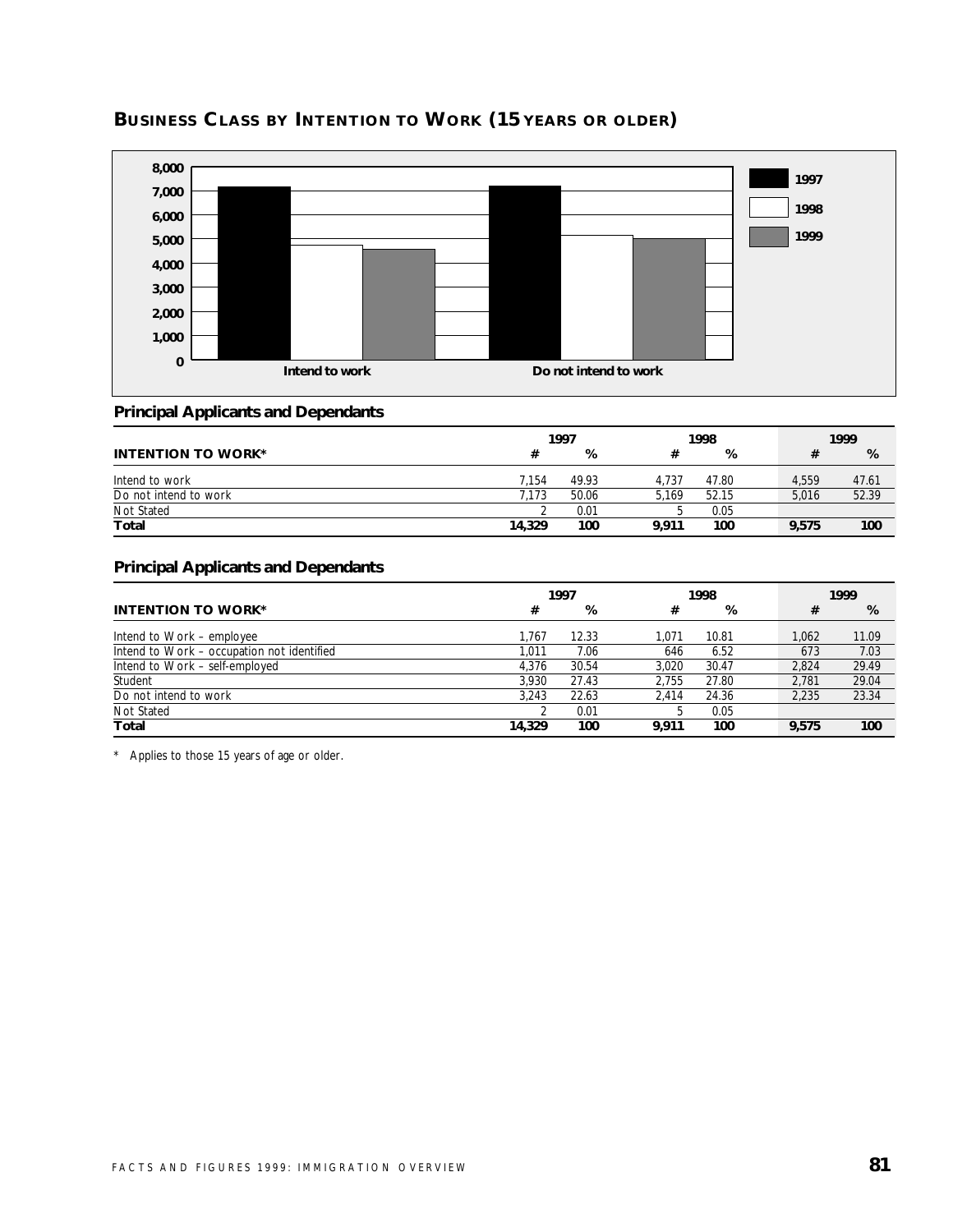

# **BUSINESS CLASS – INTENDING TO WORK BY LANGUAGE ABILITY (15 YEARS OR OLDER)**

#### **Principal Applicants and Dependants**

|                          | 1997  |       |       | 1998  |  | 1999  |       |
|--------------------------|-------|-------|-------|-------|--|-------|-------|
| <b>LANGUAGE ABILITY*</b> | #     | %     |       | %     |  | #     | %     |
| English                  | 3.020 | 42.21 | 1.834 | 38.72 |  | 1,833 | 40.21 |
| French                   | 147   | 2.05  | 166   | 3.50  |  | 134   | 2.94  |
| Both French and English  | 148   | 2.07  | 134   | 2.83  |  | 139   | 3.05  |
| Neither                  | 3.839 | 53.66 | 2.603 | 54.95 |  | 2,453 | 53.81 |
| <b>Total</b>             | 7,154 | 100   | 4.737 | 100   |  | 4.559 | 100   |

\* Applies to those 15 years of age or older.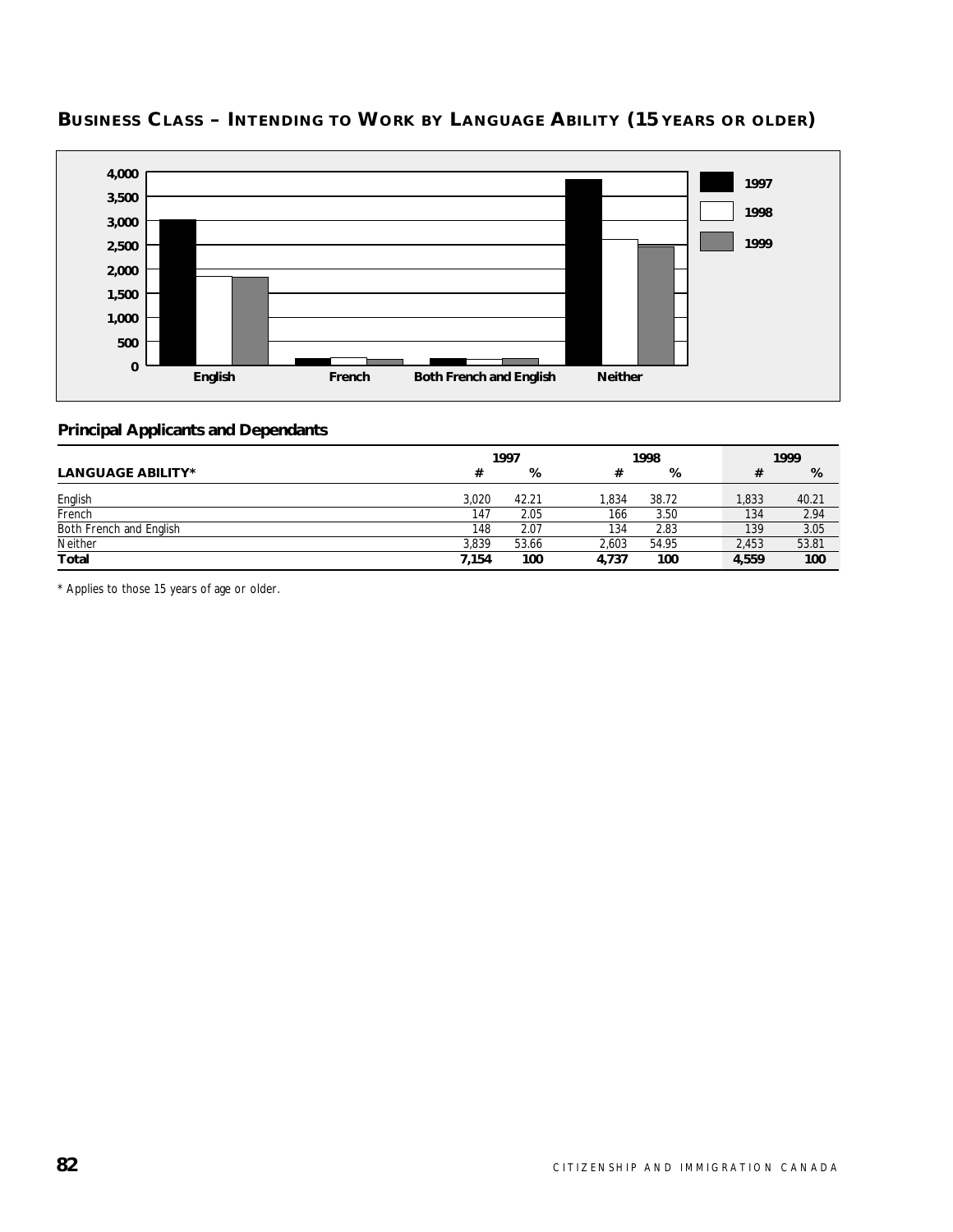# **SKILLED WORKERS**

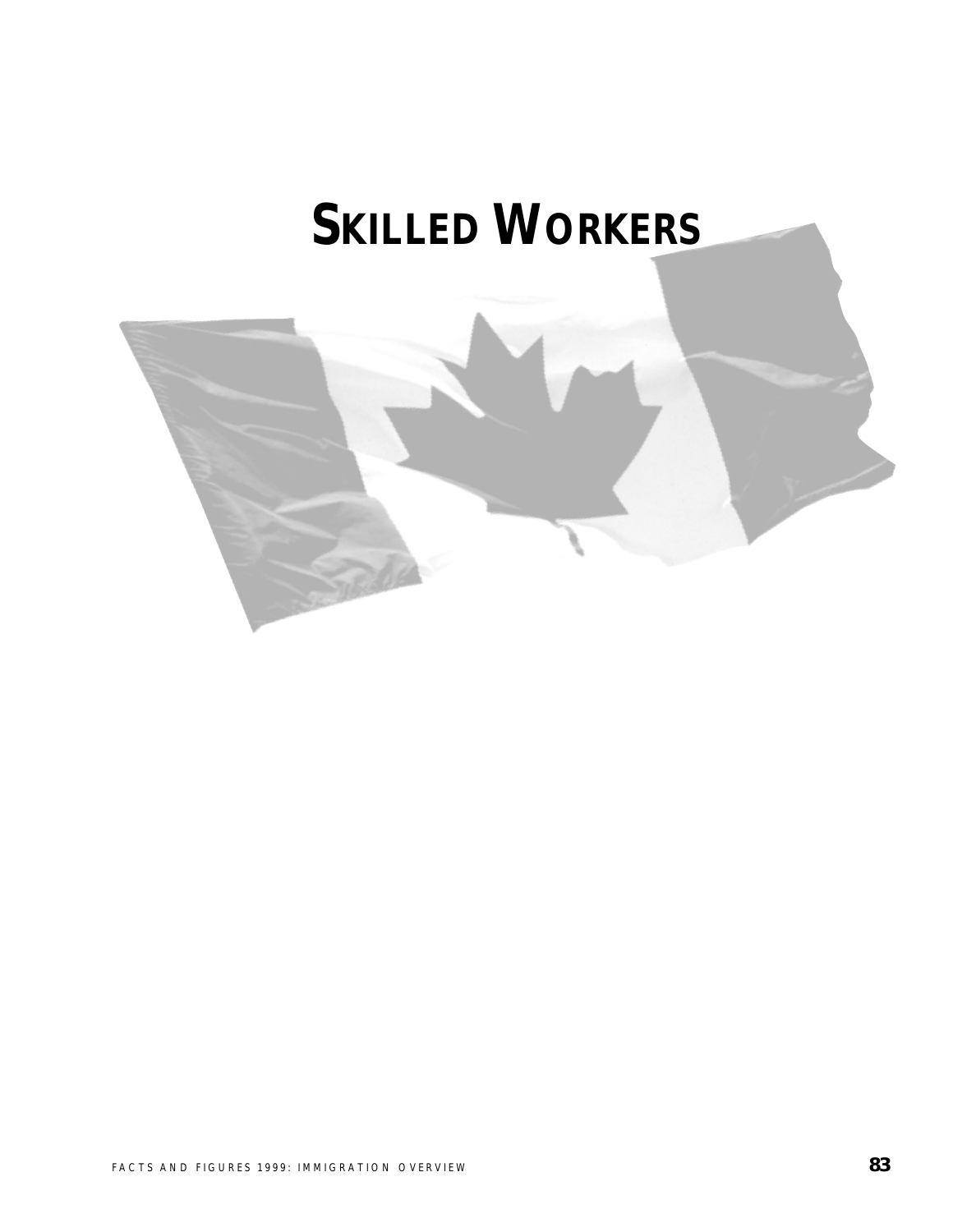# **SKILLED WORKERS BY CATEGORY**



#### **Principal Applicants and Dependants**

|                             | 1997    |       |        | 1998  |        | 1999  |
|-----------------------------|---------|-------|--------|-------|--------|-------|
| CATEGORY*                   |         | %     |        | %     |        | %     |
| Skilled workers - Pr. Appl. | 44.898  | 42.54 | 35.903 | 44.22 | 41.482 | 44.90 |
| Skilled Workers - Dep.      | 60.640  | 57.46 | 45.288 | 55.78 | 50.912 | 55.10 |
| Total                       | 105,538 | 100   | 81.191 | 100   | 92,394 | 100   |

\*Skilled Workers (Principal Applicants) are those who will enter the labour force as employees.

# **SKILLED WORKERS BY PRINCIPAL APPLICANTS BY GENDER**



#### **Principal Applicants**

| <b>GENDER</b> | <b>CATEGORY</b> | 1997   | 1998   | 1999<br># |
|---------------|-----------------|--------|--------|-----------|
| Male          | Skilled workers | 31,812 | 26.014 | 30,975    |
| Female        | Skilled workers | 13.086 | 9.889  | 10,507    |
|               | Total           | 44,898 | 35,903 | 41,482    |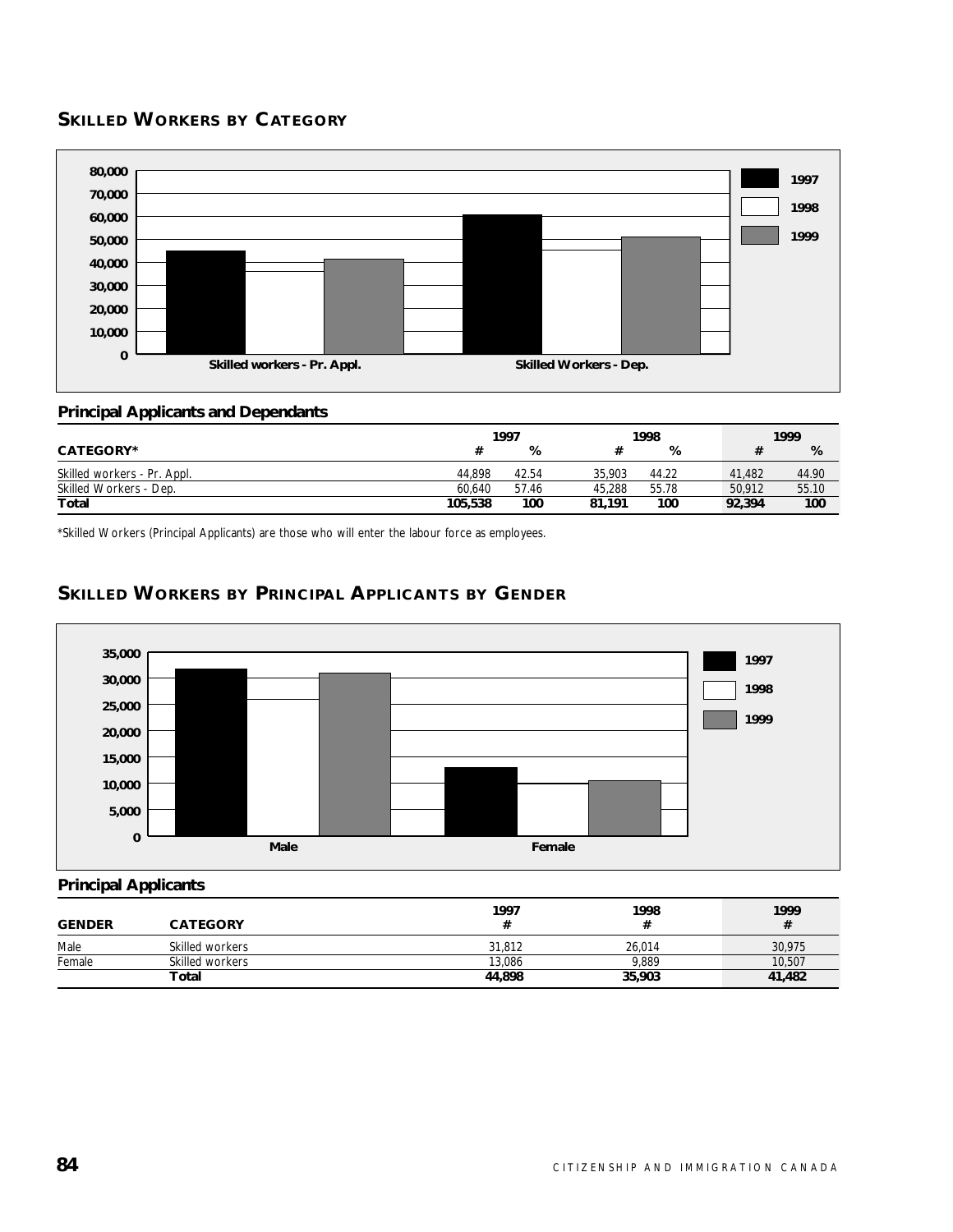



# **Dependants**

| <b>GENDER</b> | <b>CATEGORY</b>        | 1997   | 1998   | 1998<br># |
|---------------|------------------------|--------|--------|-----------|
| Male          | <b>Skilled Workers</b> | 24,239 | 17.588 | 19,026    |
| Female        | <b>Skilled Workers</b> | 36.399 | 27.700 | 31,886    |
|               | Not Stated             |        |        |           |
|               | Total                  | 60.640 | 45,288 | 50,912    |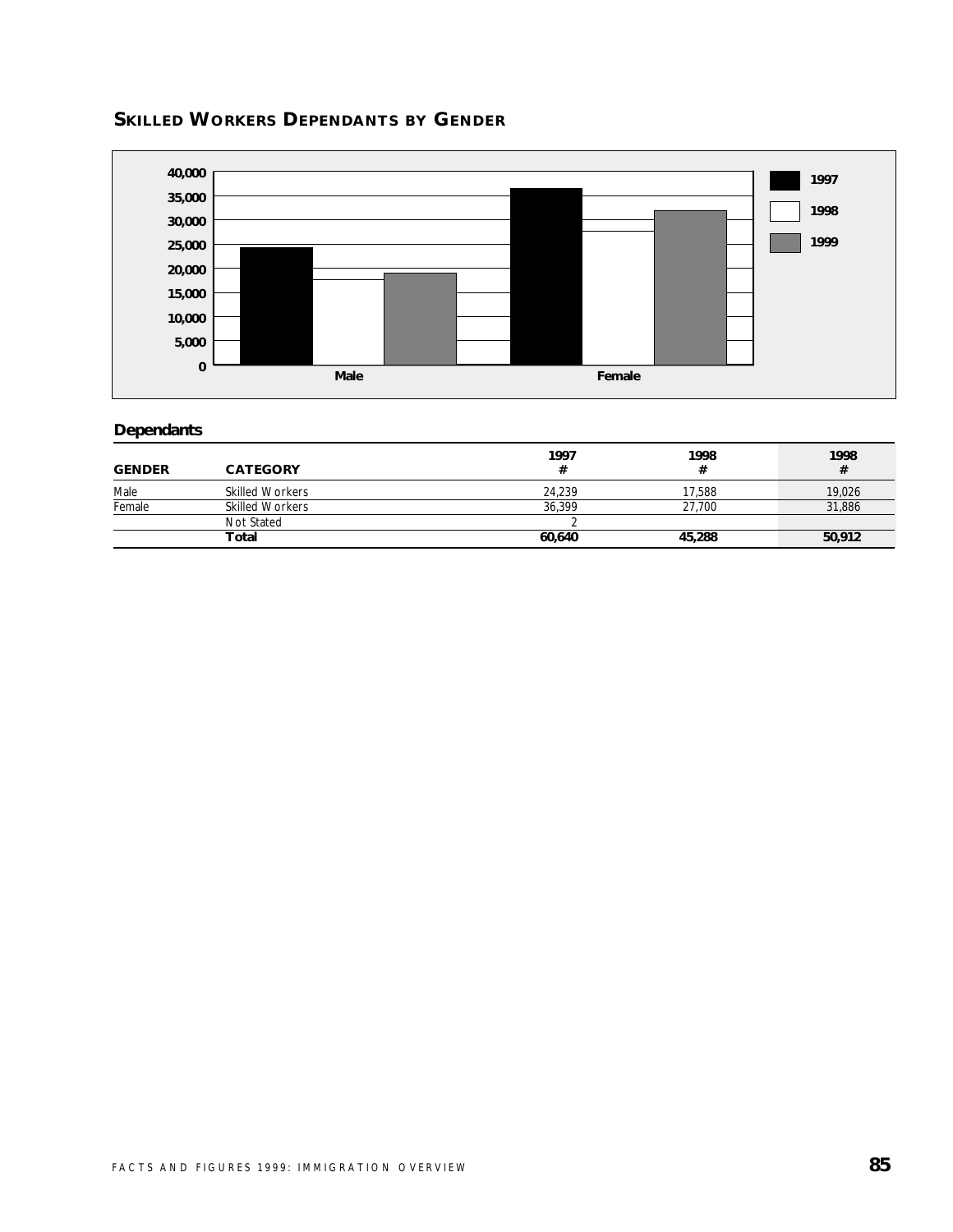

# **SKILLED WORKERS BY PROVINCE — PRINCIPAL APPLICANTS**

#### **Principal Applicants**

|                              | 1997   |       |        | 1998  |        | 1999  |
|------------------------------|--------|-------|--------|-------|--------|-------|
| <b>PROVINCE</b>              | #      | %     | #      | %     | #      | %     |
| Newfoundland                 | 95     | 0.21  | 78     | 0.22  | 88     | 0.21  |
| Prince Edward Island         | 13     | 0.03  | 14     | 0.04  | 10     | 0.02  |
| Nova Scotia                  | 400    | 0.89  | 280    | 0.78  | 259    | 0.62  |
| New Brunswick                | 139    | 0.31  | 157    | 0.44  | 145    | 0.35  |
| Quebec                       | 3,970  | 8.84  | 4,998  | 13.92 | 5,774  | 13.92 |
| Ontario                      | 26,643 | 59.34 | 20,413 | 56.86 | 24,449 | 58.94 |
| Manitoba                     | 673    | 1.50  | 481    | 1.34  | 517    | 1.25  |
| Saskatchewan                 | 275    | 0.61  | 240    | 0.67  | 258    | 0.62  |
| Alberta                      | 2,493  | 5.55  | 2,040  | 5.68  | 2,259  | 5.45  |
| <b>Northwest Territories</b> | 14     | 0.03  | 10     | 0.03  |        | 0.02  |
| <b>British Columbia</b>      | 10,168 | 22.65 | 7,180  | 20.00 | 7,691  | 18.54 |
| Yukon                        | 14     | 0.03  | 12     | 0.03  | 11     | 0.03  |
| Nunavut                      |        | 0.00  | 0      | 0.00  |        | 0.00  |
| Not Stated                   |        |       |        |       | 13     | 0.03  |
| Total                        | 44,898 | 100   | 35,903 | 100   | 41,482 | 100   |

| 1997<br>1998            |         |       |        | 1999  |  |        |       |
|-------------------------|---------|-------|--------|-------|--|--------|-------|
| <b>PROVINCE</b>         | #       | %     | #      | %     |  | #      | %     |
| Newfoundland            | 200     | 0.19  | 179    | 0.22  |  | 194    | 0.21  |
| Prince Edward Island    | 40      | 0.04  | 32     | 0.04  |  | 12     | 0.01  |
| Nova Scotia             | 1.064   | 1.01  | 777    | 0.96  |  | 581    | 0.63  |
| New Brunswick           | 312     | 0.30  | 337    | 0.42  |  | 323    | 0.35  |
| Quebec                  | 7,724   | 7.32  | 9,129  | 11.24 |  | 10,237 | 11.08 |
| Ontario                 | 62.986  | 59.68 | 47,040 | 57.94 |  | 56,068 | 60.68 |
| Manitoba                | 1.653   | 1.57  | 1,181  | 1.45  |  | 1.258  | 1.36  |
| Saskatchewan            | 625     | 0.59  | 529    | 0.65  |  | 564    | 0.61  |
| Alberta                 | 6,098   | 5.78  | 4,881  | 6.01  |  | 5,327  | 5.77  |
| Northwest Territories   |         | 34    | 0.03   | 26    |  | 0.03   | 17    |
| 0.02                    |         |       |        |       |  |        |       |
| <b>British Columbia</b> | 24.768  | 23.47 | 17.034 | 20.98 |  | 17.748 | 19.21 |
| Yukon                   | 20      | 0.02  | 18     | 0.02  |  | 31     | 0.03  |
| Nunavut                 |         | 0.00  | 0      | 0.00  |  |        | 0.00  |
| Not Stated              | 13      | 0.01  | 28     | 0.03  |  | 33     | 0.04  |
| Total                   | 105,538 | 100   | 81,191 | 100   |  | 92,394 | 100   |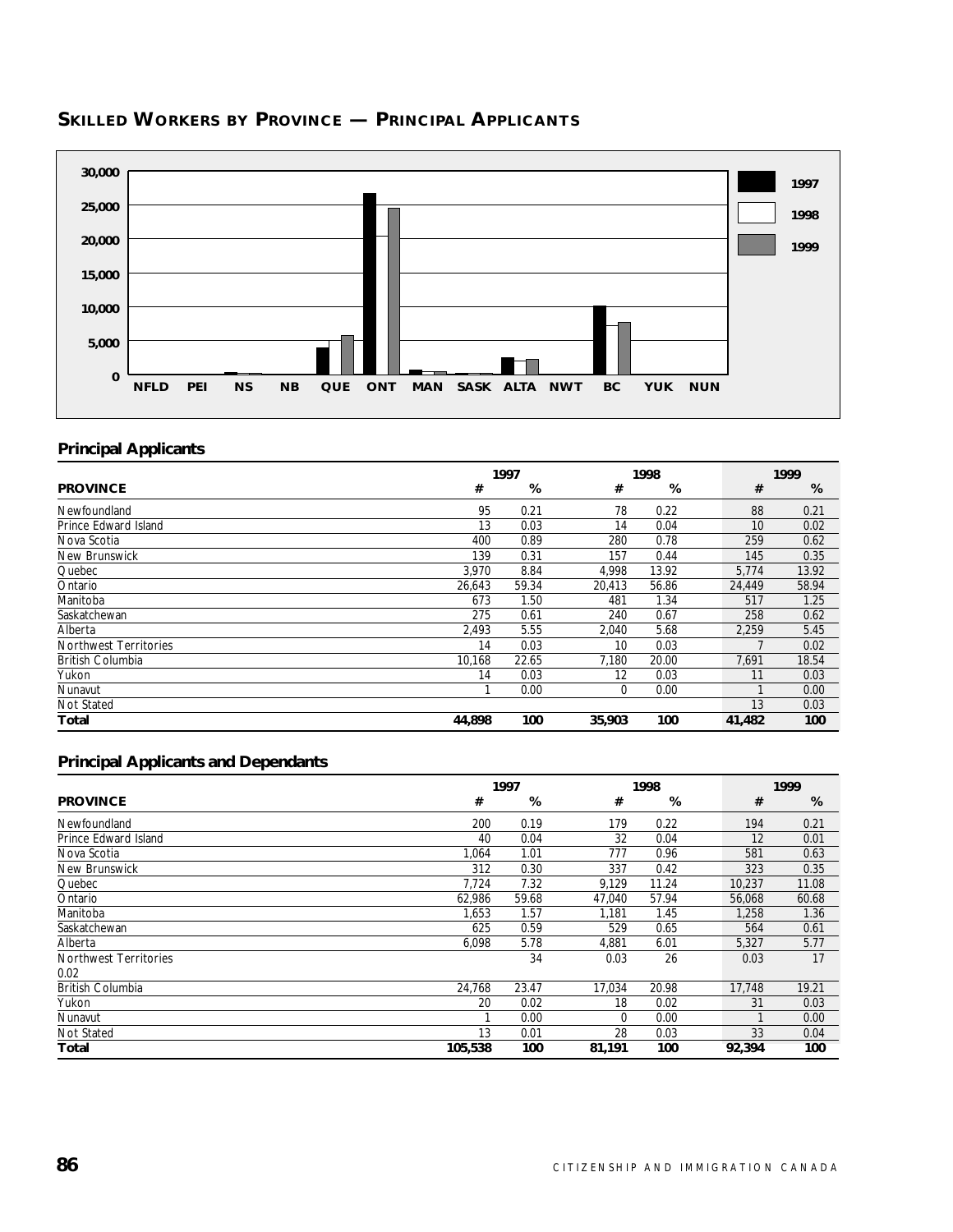

# **SKILLED WORKERS BY CENSUS METROPOLITAN AREA, 1999**

#### **Principal Applicants**

|                     | 1997<br>1998 |       |        |       | 1999 |        |       |
|---------------------|--------------|-------|--------|-------|------|--------|-------|
| <b>CENSUS AREA</b>  | #            | %     | #      | %     |      | #      | %     |
| Halifax             | 358          | 0.80  | 238    | 0.66  |      | 208    | 0.50  |
| Montréal            | 3,294        | 7.34  | 4,053  | 11.29 |      | 4,912  | 11.84 |
| Quebec City         | 299          | 0.67  | 358    | 1.00  |      | 338    | 0.81  |
| Toronto             | 23,151       | 51.56 | 17,444 | 48.59 |      | 20,320 | 48.99 |
| Hamilton            | 432          | 0.96  | 362    | 1.01  |      | 499    | 1.20  |
| Ottawa-Carleton     | 1,248        | 2.78  | 1,184  | 3.30  |      | 1,510  | 3.64  |
| London              | 225          | 0.50  | 195    | 0.54  |      | 275    | 0.66  |
| Winnipeg            | 594          | 1.32  | 405    | 1.13  |      | 446    | 1.08  |
| Regina              | 84           | 0.19  | 67     | 0.19  |      | 77     | 0.19  |
| Saskatoon           | 137          | 0.31  | 125    | 0.35  |      | 136    | 0.33  |
| Edmonton            | 839          | 1.87  | 655    | 1.82  |      | 695    | 1.68  |
| Calgary             | 1,403        | 3.12  | 1,189  | 3.31  |      | 1,397  | 3.37  |
| Vancouver           | 9,219        | 20.53 | 6,537  | 18.21 |      | 6,818  | 16.44 |
| Victoria            | 145          | 0.32  | 80     | 0.22  |      | 11     | 0.03  |
| Elsewhere in Region | 3,470        | 7.73  | 3,011  | 8.39  |      | 3,827  | 9.23  |
| <b>Not Stated</b>   |              |       |        |       |      | 13     | 0.03  |
| Total               | 44,898       | 100   | 35,903 | 100   |      | 41,482 | 100   |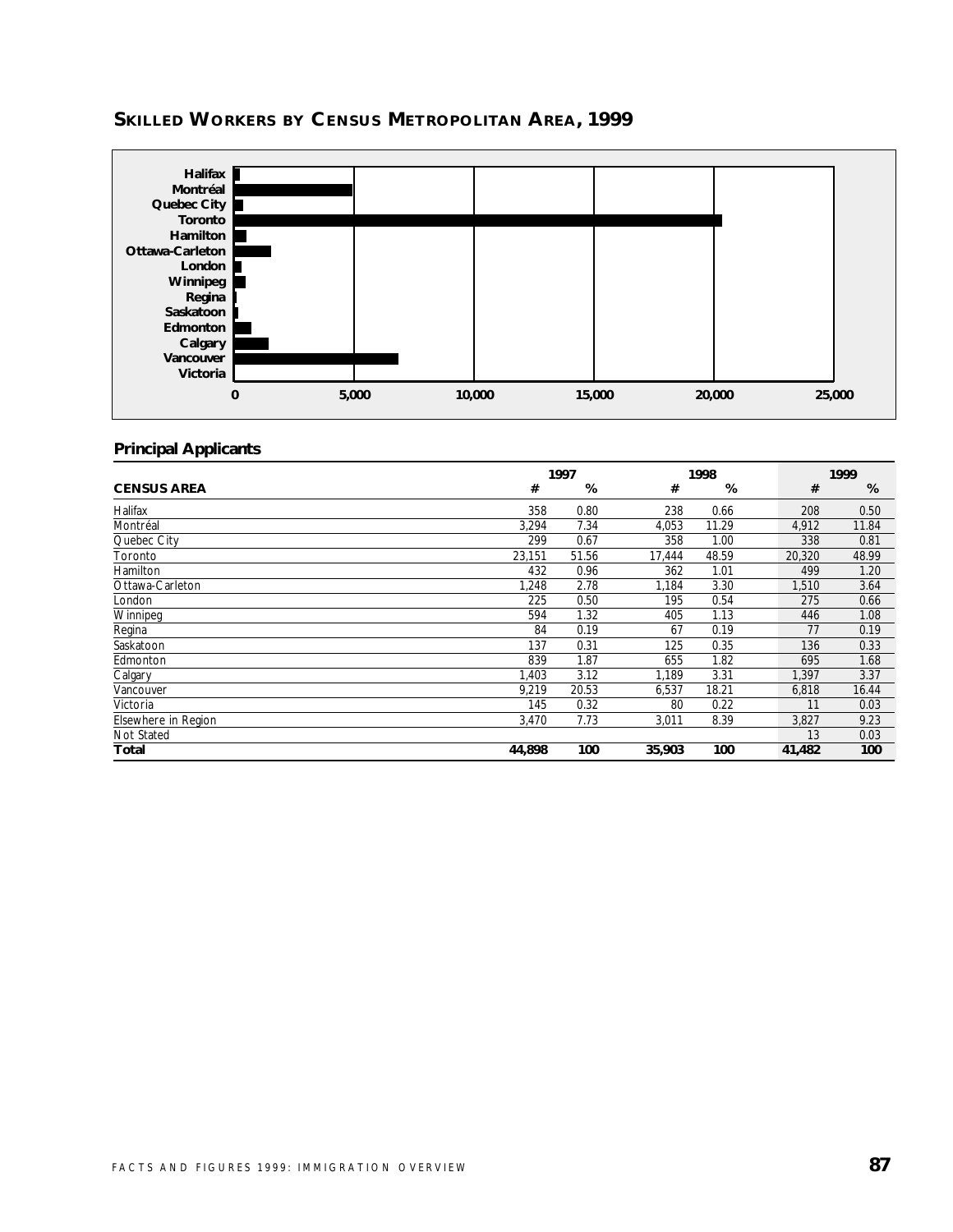# **SKILLED WORKERS BY SOURCE AREA**



# **Principal Applicants**

|                               | 1997   |       | 1998   |       |  | 1999   |       |
|-------------------------------|--------|-------|--------|-------|--|--------|-------|
| <b>REGION</b>                 | #      | %     | #      | %     |  | #      | %     |
| Africa and the Middle East    | 7.346  | 16.36 | 6.606  | 18.40 |  | 6.896  | 16.62 |
| Asia and Pacific              | 25,697 | 57.23 | 16.909 | 47.10 |  | 21,698 | 52.31 |
| South and Central America     | 2.073  | 4.62  | 2.007  | 5.59  |  | 2.287  | 5.51  |
| <b>United States</b>          | 755    | 1.68  | 679    | 1.89  |  | 707    | 1.70  |
| Europe and the United Kingdom | 9.017  | 20.08 | 9.682  | 26.97 |  | 9.825  | 23.68 |
| Not Stated                    | 10     | 0.02  | 20     | 0.06  |  | 69     | 0.17  |
| Total                         | 44.898 | 100   | 35,903 | 100   |  | 41,482 | 100   |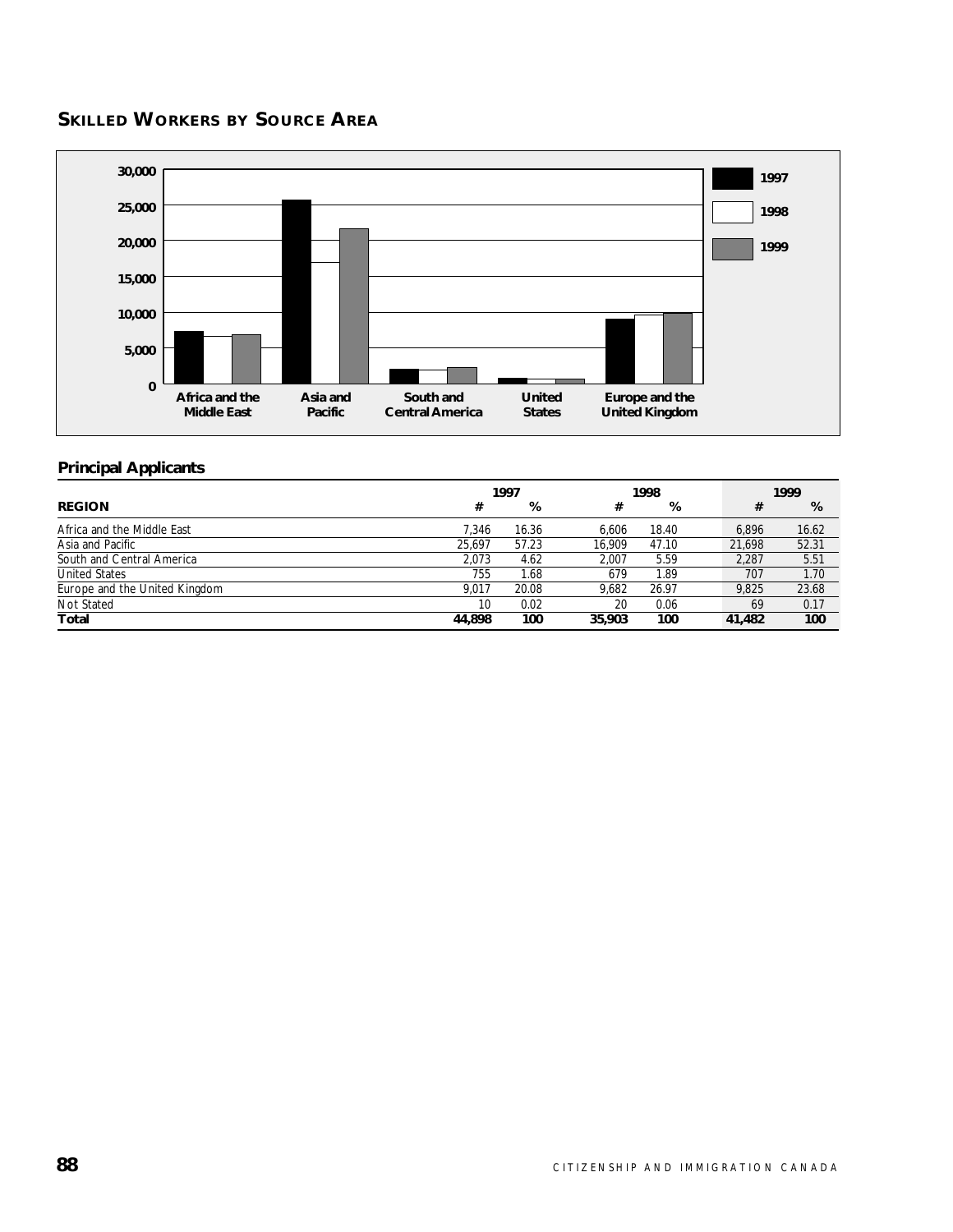# **SKILLED WORKERS BY TOP TEN SOURCE COUNTRIES**

# **Principal Applicants**

|                               |              | 1997  |      |        | 1998  |      |        | 1999  |      |
|-------------------------------|--------------|-------|------|--------|-------|------|--------|-------|------|
| <b>COUNTRY</b>                | #            | %     | Rank | #      | %     | Rank | #      | %     | Rank |
| China, People's Republic Of   | 5,127        | 11.42 | 2    | 5,935  | 16.53 |      | 10,065 | 24.26 |      |
| India                         | 3,393        | 7.56  | 3    | 2,064  | 5.75  | 3    | 3,439  | 8.29  | 2    |
| Pakistan                      | 3,341        | 7.44  | 4    | 2,079  | 5.79  | 2    | 2,239  | 5.40  | 3    |
| France                        | 1.351        | 3.01  | 8    | 2,056  | 5.73  | 4    | 2,134  | 5.14  | 4    |
| Iran                          | 1,622        | 3.61  |      | 1,594  | 4.44  | 6    | 1,285  | 3.10  | 5    |
| Korea, Republic Of            | 628          | 1.40  | 16   | 873    | 2.43  | 12   | 1,225  | 2.95  | 6    |
| United Kingdom                | 1.193        | 2.66  | 10   | 1,071  | 2.98  | 10   | 1,210  | 2.92  | 7    |
| Romania                       | 1,271        | 2.83  | 9    | 958    | 2.67  | 11   | 1,132  | 2.73  | 8    |
| Taiwan                        | 3,265        | 7.27  | 5    | 1,591  | 4.43  |      | 1,109  | 2.67  | 9    |
| Russia                        | 974          | 2.17  | 11   | 1,192  | 3.32  | 8    | 1,035  | 2.50  | 10   |
| Philippines                   | 2,247        | 5.00  | 6    | 1.142  | 3.18  | 9    | 925    | 2.23  | 11   |
| Hong Kong                     | 5.400        | 12.03 |      | 1,657  | 4.62  | 5    | 731    | 1.76  | 13   |
| <b>Total for Top Ten only</b> | 28,210       | 62.83 |      | 20,381 | 56.77 |      | 24,873 | 59.96 |      |
| <b>Total Other Countries</b>  | 16.688 37.17 |       |      | 15,522 | 43.23 |      | 16,609 | 40.04 |      |
| Total                         | 44.898       | 100   |      | 35,903 | 100   |      | 41,482 | 100   |      |

|                               |         | 1997  |      |        | 1998  |      |        | 1999  |      |
|-------------------------------|---------|-------|------|--------|-------|------|--------|-------|------|
| <b>COUNTRY</b>                | #       | %     | Rank | #      | %     | Rank | #      | %     | Rank |
| China, People's Republic Of   | 10.903  | 10.33 | 2    | 11,939 | 14.70 |      | 21,246 | 23.00 |      |
| India                         | 7.135   | 6.76  | 5    | 4,112  | 5.06  | 4    | 6,894  | 7.46  | 2    |
| Pakistan                      | 8.174   | 7.75  | 4    | 5,124  | 6.31  | 2    | 5,011  | 5.42  | 3    |
| Korea, Republic Of            | 1.935   | 1.83  | 15   | 2,769  | 3.41  | 9    | 3,901  | 4.22  | 4    |
| France                        | 2,073   | 1.96  | 14   | 3,083  | 3.80  | 8    | 3,228  | 3.49  | 5    |
| Iran                          | 4,231   | 4.01  |      | 3,961  | 4.88  | 5    | 3,086  | 3.34  | 6    |
| Taiwan                        | 8,936   | 8.47  | 3    | 4,391  | 5.41  | 3    | 2,914  | 3.15  | 7    |
| Russia                        | 2,637   | 2.50  | 11   | 3,182  | 3.92  |      | 2,744  | 2.97  | 8    |
| United Kingdom                | 2.775   | 2.63  | 10   | 2,256  | 2.78  | 11   | 2,526  | 2.73  | 9    |
| Romania                       | 2,934   | 2.78  | 8    | 2,134  | 2.63  | 12   | 2,526  | 2.73  | 10   |
| Philippines                   | 5.040   | 4.78  | 6    | 2,612  | 3.22  | 10   | 2.189  | 2.37  | 12   |
| Hong Kong                     | 11.833  | 11.21 |      | 3,543  | 4.36  | 6    | 1.469  | 1.59  | 15   |
| Saudi Arabia                  | 2.882   | 2.73  | 9    | 1.724  | 2.12  | 15   | 1,349  | 1.46  | 17   |
| <b>Total for Top Ten only</b> | 64.843  | 61.44 |      | 44.716 | 55.08 |      | 54,076 | 58.53 |      |
| <b>Total Other Countries</b>  | 40.695  | 38.56 |      | 36,475 | 44.92 |      | 38,318 | 41.47 |      |
| Total                         | 105,538 | 100   |      | 81,191 | 100   |      | 92,394 | 100   |      |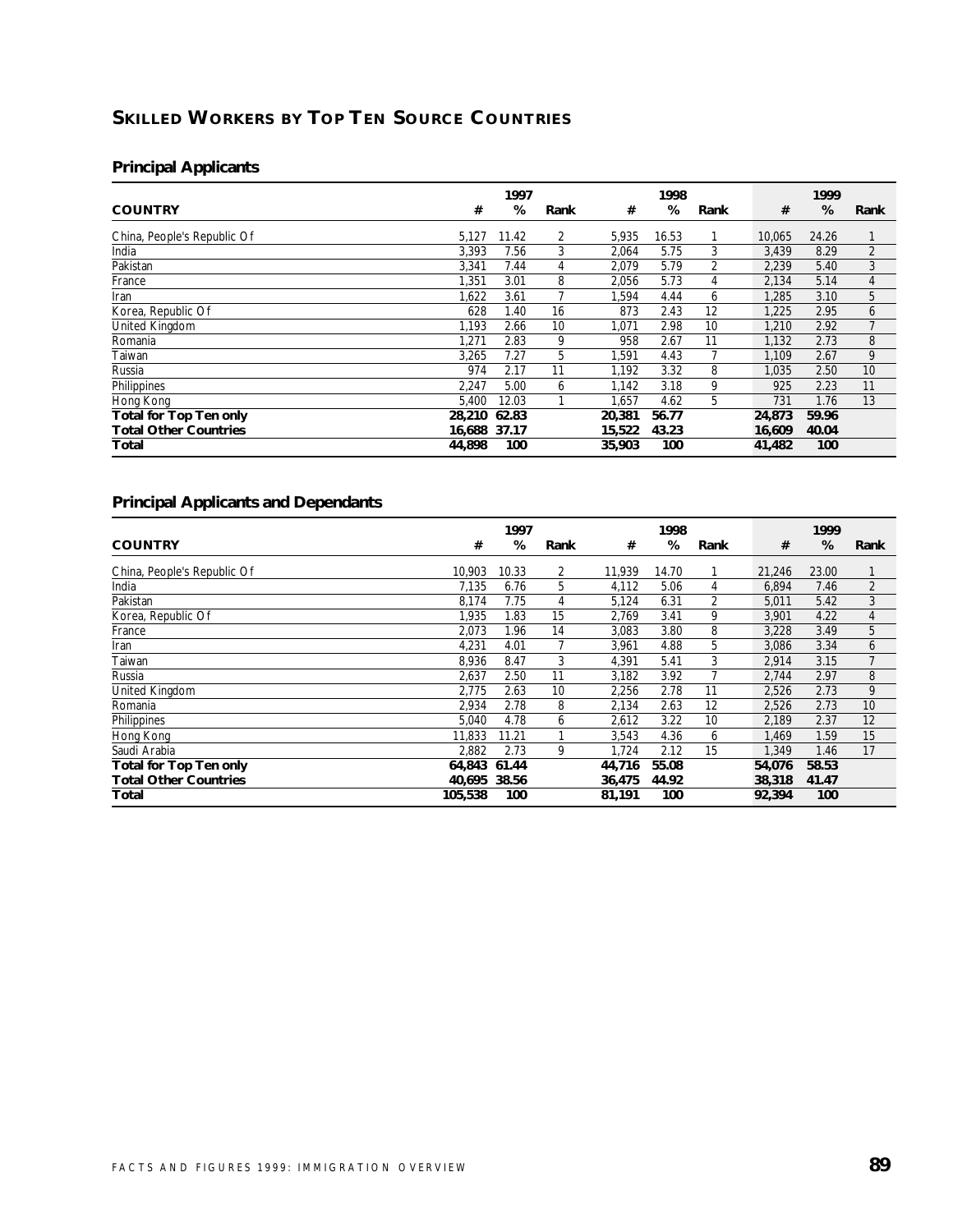

#### **SKILLED WORKERS BY LEVEL OF EDUCATION – PRINCIPAL APPLICANTS**

#### **Principal Applicants**

|                               |        | 1997  |        | 1998  |        | 1999   |
|-------------------------------|--------|-------|--------|-------|--------|--------|
| <b>EDUCATION*</b>             | #      | %     | #      | %     |        | %<br># |
| 0 to 9 years of schooling     | 619    | 1.38  | 485    | 1.35  | 644    | 1.55   |
| 10 to 12 years of schooling   | 2.828  | 6.30  | 1,583  | 4.41  | 1.098  | 2.65   |
| 13 or more years of schooling | 2.273  | 5.07  | 1.742  | 4.86  | 1.695  | 4.09   |
| <b>Trade Certificate</b>      | 4.334  | 9.66  | 3.095  | 8.63  | 2.288  | 5.52   |
| Non-university diploma        | 4.341  | 9.68  | 3.702  | 10.32 | 3.438  | 8.30   |
| Bachelor's degree             | 20.692 | 46.12 | 17.400 | 48.50 | 21,458 | 51.79  |
| Master's degree               | 7.829  | 17.45 | 6.095  | 16.99 | 8.665  | 20.91  |
| Doctorate                     | 1.948  | 4.34  | 1.774  | 4.94  | 2.150  | 5.19   |
| Total                         | 44,864 | 100   | 35,876 | 100   | 41,436 | 100    |

#### **Principal Applicants and Dependants**

| 1997                          |        |       | 1998   |       |  |        | 1999  |
|-------------------------------|--------|-------|--------|-------|--|--------|-------|
| EDUCATION*                    | #      | %     | #      | %     |  | #      | %     |
| 0 to 9 years of schooling     | 3.655  | 4.83  | 2.749  | 4.60  |  | 3.374  | 4.90  |
| 10 to 12 years of schooling   | 10.964 | 14.48 | 6.678  | 11.17 |  | 5,435  | 7.90  |
| 13 or more years of schooling | 4.720  | 6.23  | 3.650  | 6.10  |  | 4.180  | 6.07  |
| Trade Certificate             | 7.364  | 9.73  | 5.292  | 8.85  |  | 4.531  | 6.58  |
| Non-university diploma        | 6.847  | 9.04  | 6.044  | 10.11 |  | 6.032  | 8.77  |
| Bachelor's degree             | 30,035 | 39.67 | 25.664 | 42.92 |  | 31,695 | 46.06 |
| Master's degree               | 9.861  | 13.02 | 7.658  | 12.81 |  | 11.087 | 16.11 |
| Doctorate                     | 2.263  | 2.99  | 2.059  | 3.44  |  | 2.479  | 3.60  |
| Total                         | 75.709 | 100   | 59,794 | 100   |  | 68,813 | 100   |

\*Applies to individuals who are 15 years of age or older.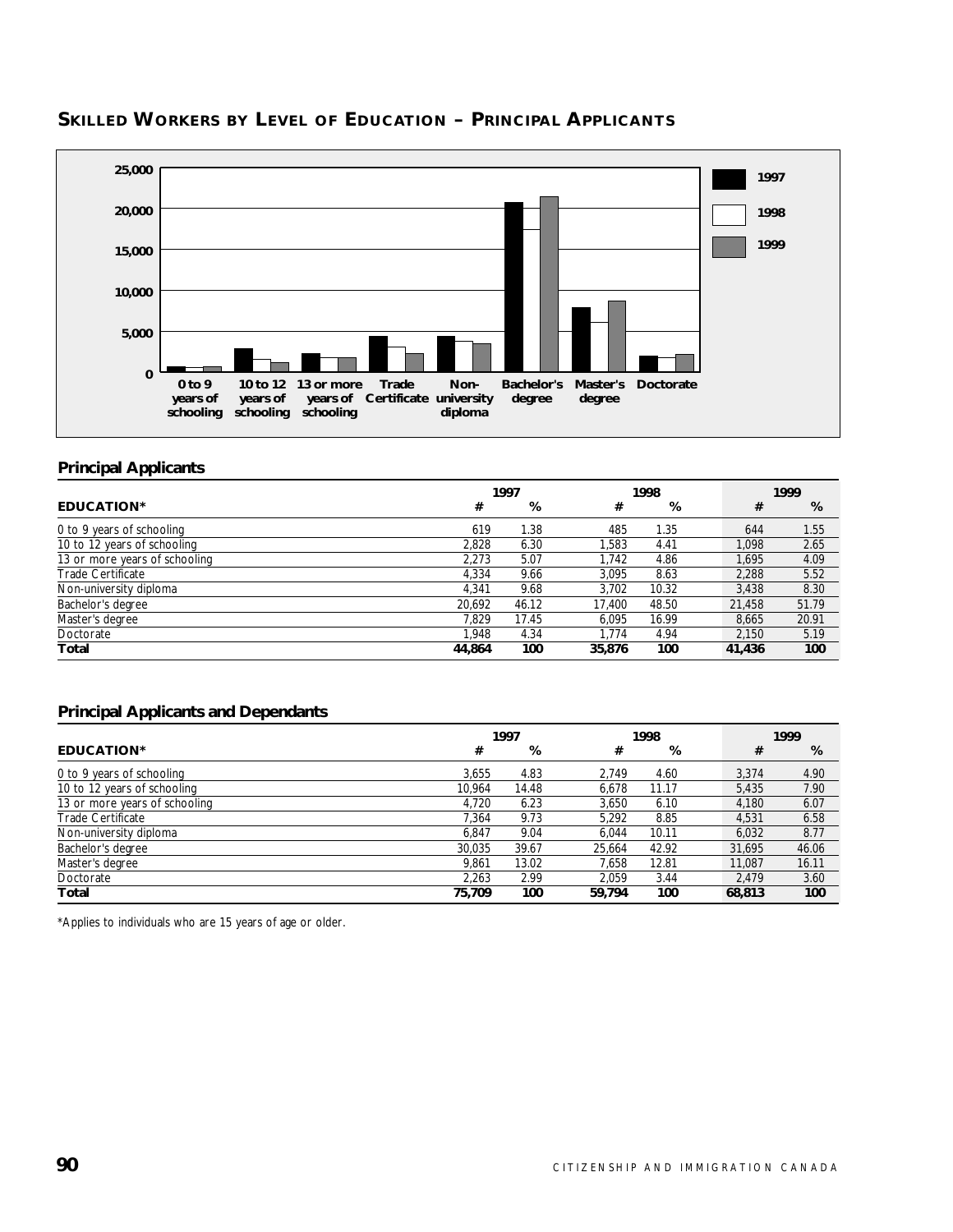

# **SKILLED WORKERS BY PRINCIPAL APPLICANTS BY GENDER AND EDUCATION, 1999**

#### **Principal Applicants**

|               |                               |        | 1997  |        | 1998  |        | 1999  |
|---------------|-------------------------------|--------|-------|--------|-------|--------|-------|
| <b>GENDER</b> | <b>EDUCATION*</b>             | #      | %     | #      | %     | #      | %     |
| Male          | 0 to 9 years of schooling     | 366    | 1.15  | 282    | 1.08  | 403    | 1.30  |
| Male          | 10 to 12 years of schooling   | .556   | 4.89  | 954    | 3.67  | 655    | 2.12  |
| Male          | 13 or more years of schooling | 1,459  | 4.59  | 1,166  | 4.48  | 1,189  | 3.84  |
| Male          | Trade Certificate             | 2.643  | 8.31  | 2,026  | 7.79  | 1,624  | 5.25  |
| Male          | Non-university diploma        | 2,832  | 8.91  | 2,527  | 9.72  | 2,467  | 7.97  |
| Male          | Bachelor's degree             | 15,137 | 47.61 | 12,810 | 49.27 | 16,101 | 52.02 |
| Male          | Master's degree               | 6,172  | 19.41 | 4,779  | 18.38 | 6,751  | 21.81 |
| Male          | Doctorate                     | 1,629  | 5.12  | 1,457  | 5.60  | 1,760  | 5.69  |
|               | Sub total                     | 31,794 | 100   | 26,001 | 100   | 30,950 | 100   |
| Female        | 0 to 9 years of schooling     | 253    | 1.94  | 203    | 2.06  | 241    | 2.30  |
| Female        | 10 to 12 years of schooling   | 1,272  | 9.73  | 629    | 6.37  | 443    | 4.22  |
| Female        | 13 or more years of schooling | 814    | 6.23  | 576    | 5.83  | 506    | 4.83  |
| Female        | <b>Trade Certificate</b>      | 1,691  | 12.94 | 1,069  | 10.83 | 664    | 6.33  |
| Female        | Non-university diploma        | 1,509  | 11.55 | 1,175  | 11.90 | 971    | 9.26  |
| Female        | Bachelor's degree             | 5,555  | 42.50 | 4,590  | 46.48 | 5,357  | 51.09 |
| Female        | Master's degree               | 1,657  | 12.68 | 1,316  | 13.33 | 1,914  | 18.25 |
| Female        | Doctorate                     | 319    | 2.44  | 317    | 3.21  | 390    | 3.72  |
|               | Sub total                     | 13,070 | 100   | 9,875  | 100   | 10,486 | 100   |
|               | Total                         | 44,864 |       | 35,876 |       | 41,436 |       |

\*Applies to individuals who are 15 years of age or older.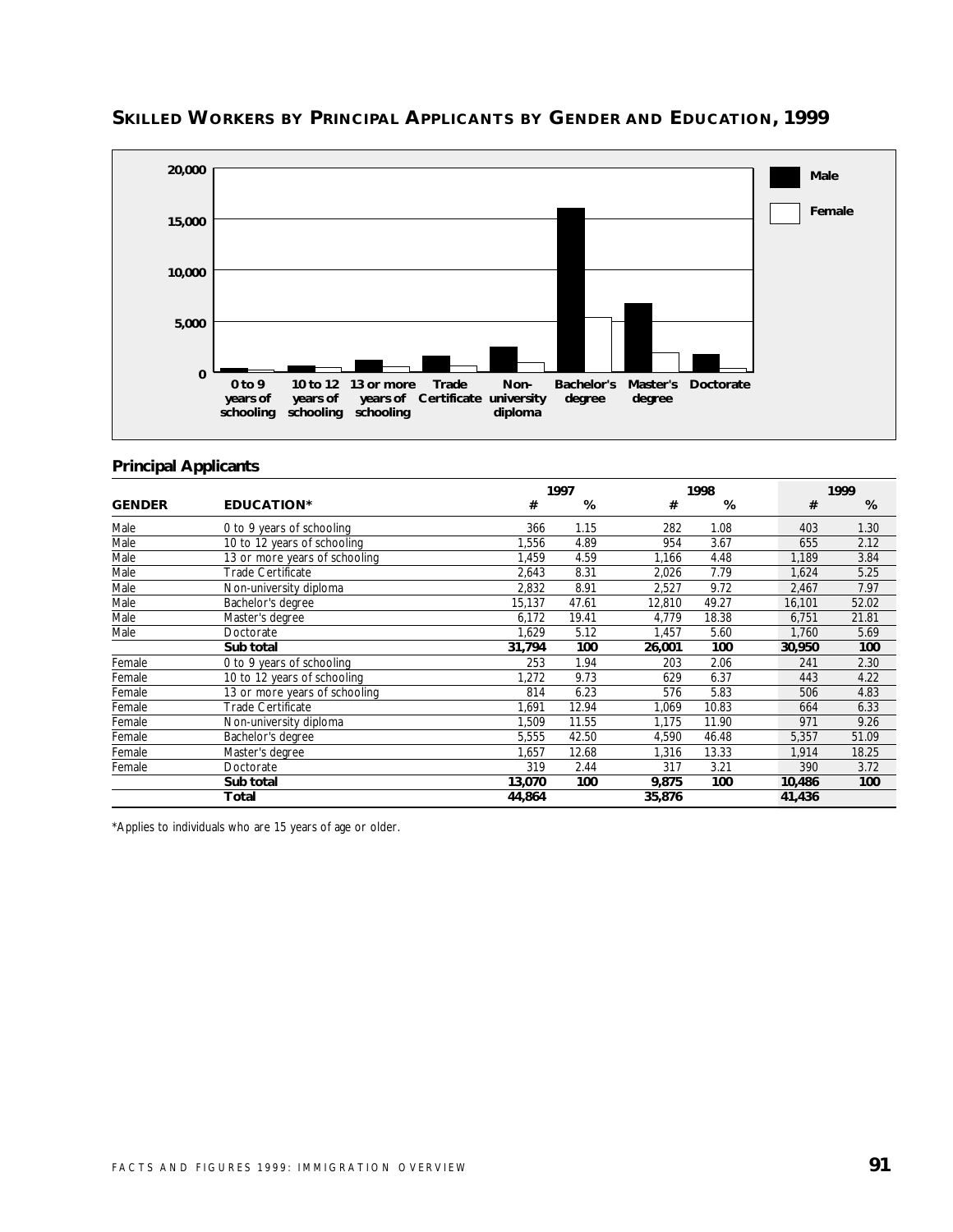

# **SKILLED WORKERS DEPENDANTS BY GENDER AND EDUCATION, 1999**

#### **Dependants**

|               |                               |        | 1997  |        | 1998  |        | 1999  |  |  |
|---------------|-------------------------------|--------|-------|--------|-------|--------|-------|--|--|
| <b>GENDER</b> | <b>EDUCATION*</b>             | #      | %     | #      | %     | #      | %     |  |  |
| Male          | 0 to 9 years of schooling     | 1,307  | 15.29 | 983    | 15.46 | 1,149  | 17.01 |  |  |
| Male          | 10 to 12 years of schooling   | 2,573  | 30.10 | 1,603  | 25.21 | 1,250  | 18.51 |  |  |
| Male          | 13 or more years of schooling | 730    | 8.54  | 530    | 8.33  | 567    | 8.40  |  |  |
| Male          | Trade Certificate             | 675    | 7.90  | 505    | 7.94  | 483    | 7.15  |  |  |
| Male          | Non-university diploma        | 541    | 6.33  | 477    | 7.50  | 497    | 7.36  |  |  |
| Male          | Bachelor's degree             | 2,090  | 24.45 | 1,768  | 27.80 | 2,088  | 30.92 |  |  |
| Male          | Master's degree               | 503    | 5.89  | 378    | 5.94  | 588    | 8.715 |  |  |
| Male          | Doctorate                     | 128    | 1.50  | 115    | 1.81  | 131    | 1.94  |  |  |
|               | Sub total                     | 8,547  | 100   | 6,359  | 100   | 6,753  | 100   |  |  |
| Female        | 0 to 9 years of schooling     | 1,728  | 7.75  | 1,281  | 7.30  | 1,581  | 7.67  |  |  |
| Female        | 10 to 12 years of schooling   | 5,563  | 24.95 | 3,492  | 19.89 | 3,087  | 14.97 |  |  |
| Female        | 13 or more years of schooling | 1,717  | 7.70  | 1,378  | 7.85  | 1,918  | 9.30  |  |  |
| Female        | Trade Certificate             | 2,355  | 10.56 | 1,692  | 9.64  | 1,760  | 8.53  |  |  |
| Female        | Non-university diploma        | 1,965  | 8.81  | 1,865  | 10.62 | 2,097  | 10.17 |  |  |
| Female        | Bachelor's degree             | 7,252  | 32.53 | 6,496  | 37.00 | 8,149  | 39.51 |  |  |
| Female        | Master's degree               | 1,529  | 6.86  | 1,185  | 6.75  | 1,834  | 8.89  |  |  |
| Female        | Doctorate                     | 187    | 0.84  | 170    | 0.97  | 198    | 0.96  |  |  |
|               | Sub total                     | 22,296 | 100   | 17,559 | 100   | 20,624 | 100   |  |  |
|               | Not Stated                    | 2      |       |        |       |        |       |  |  |
|               | Total                         | 30,845 |       | 23,918 |       | 27,377 |       |  |  |

\*Applies to those 15 years of age or older.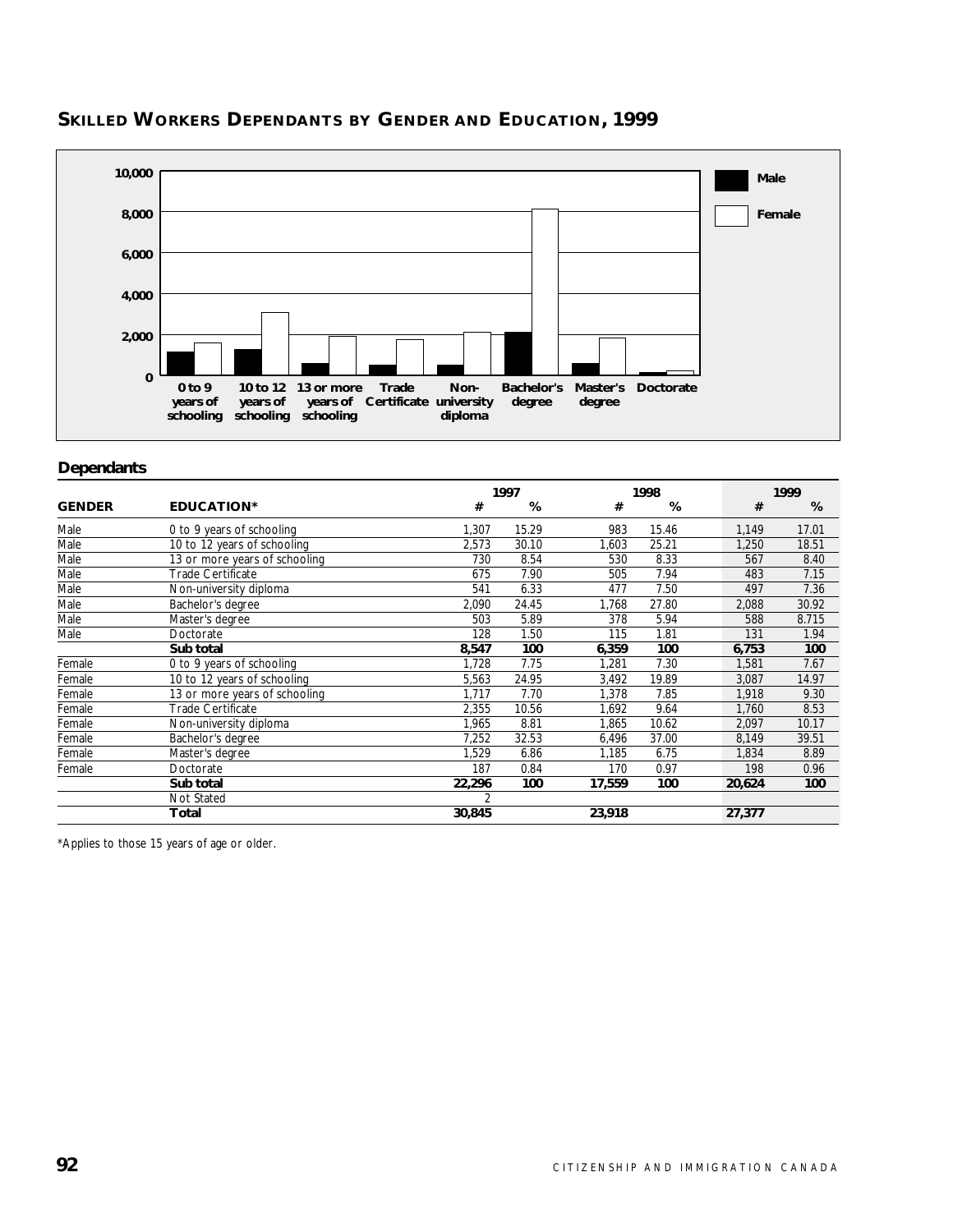

# **SKILLED WORKERS BY AGE AND GENDER, 1999**

|               |                  |                | 1997  |        | 1998  |        | 1999  |
|---------------|------------------|----------------|-------|--------|-------|--------|-------|
| <b>GENDER</b> | <b>AGE</b>       | #              | %     | #      | %     | #      | %     |
| Male          | 0 to 14 years    | 15,710         | 28.03 | 11,242 | 25.78 | 12,298 | 24.60 |
| Male          | 15 to 24 years   | 4,352          | 7.76  | 3.287  | 7.54  | 3,225  | 6.45  |
| Male          | 25 to 44 years   | 31.675         | 56.51 | 25,971 | 59.56 | 31,405 | 62.81 |
| Male          | 45 to 64 years   | 4,260          | 7.60  | 3.059  | 7.02  | 3,034  | 6.07  |
| Male          | 65 years or more | 54             | 0.10  | 43     | 0.10  | 39     | 0.08  |
|               | Sub total        | 56,051         | 100   | 43,602 | 100   | 50,001 | 100   |
| Female        | 0 to 14 years    | 14.119         | 28.53 | 10,155 | 27.02 | 11,283 | 26.62 |
| Female        | 15 to 24 years   | 4,421          | 8.93  | 3,388  | 9.01  | 3,388  | 7.99  |
| Female        | 25 to 44 years   | 28,700         | 58.00 | 22,326 | 59.40 | 26,044 | 61.43 |
| Female        | 45 to 64 years   | 2.162          | 4.37  | 1.633  | 4.34  | 1.596  | 3.76  |
| Female        | 65 years or more | 83             | 0.17  | 87     | 0.23  | 82     | 0.19  |
|               | Sub total        | 49,485         | 100   | 37.589 | 100   | 42,393 | 100   |
|               | Not Stated       | $\mathfrak{D}$ |       |        |       |        |       |
|               | Total            | 105,538        |       | 81,191 |       | 92,394 |       |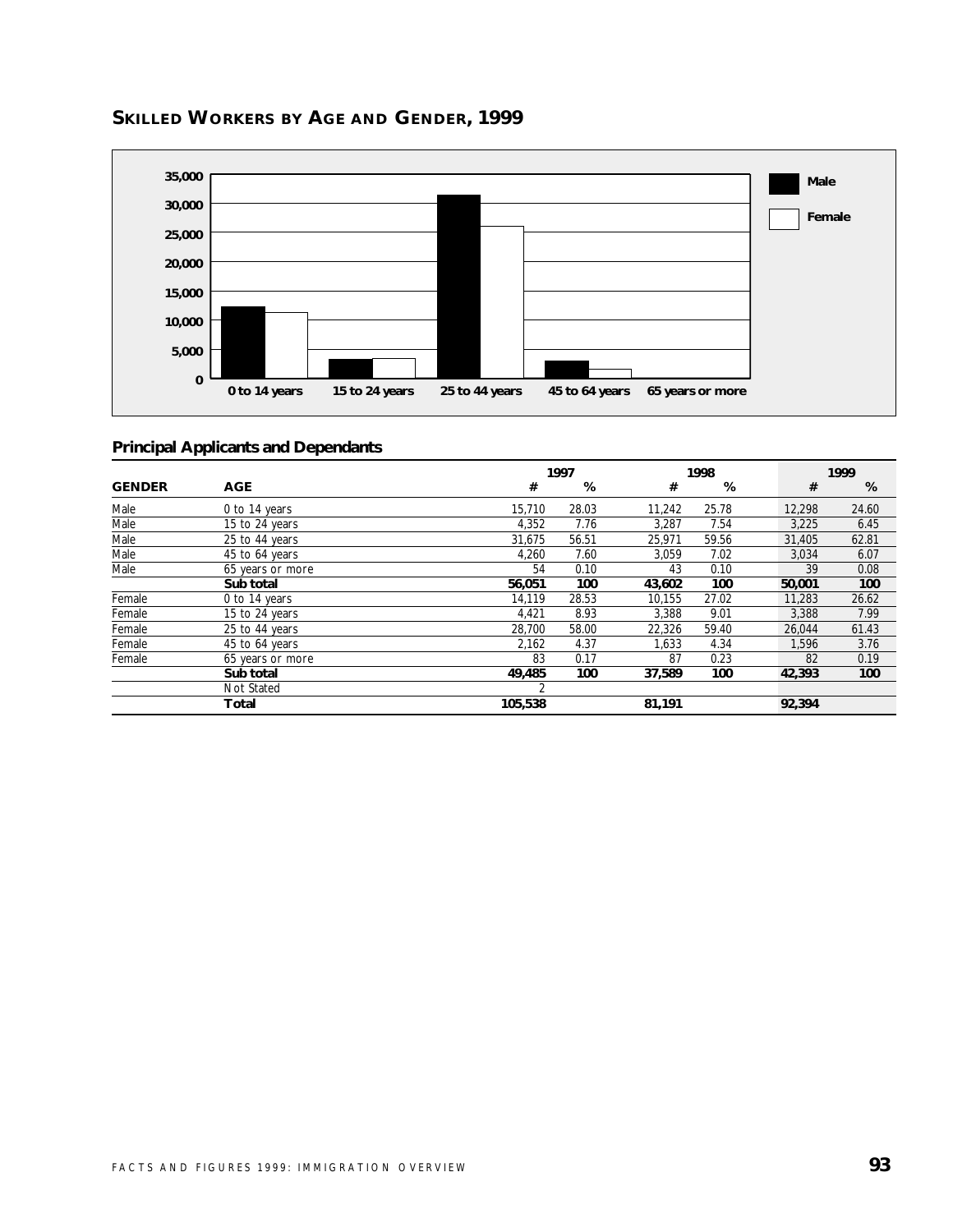# **SKILLED WORKERS BY MARITAL STATUS**



#### **Principal Applicants and Dependants**

|                        |        | 1997  | 1998   |       |  | 1999   |       |
|------------------------|--------|-------|--------|-------|--|--------|-------|
| <b>MARITAL STATUS*</b> |        | %     |        | %     |  | #      | %     |
| Single                 | 23.058 | 30.46 | 18,558 | 31.04 |  | 20,157 | 29.29 |
| Married                | 50.666 | 66.92 | 39.478 | 66.02 |  | 46.958 | 68.24 |
| Other**                | 1.978  | 2.61  | 1.743  | 2.92  |  | 1,642  | 2.39  |
| Not Stated             |        | 0.01  | 15     | 0.03  |  | 56     | 0.08  |
| Total                  | 75,709 | 100   | 59.794 | 100   |  | 68,813 | 100   |

\* Applies to those 15 years of age or older.

\*\* Divorced, widowed, separated.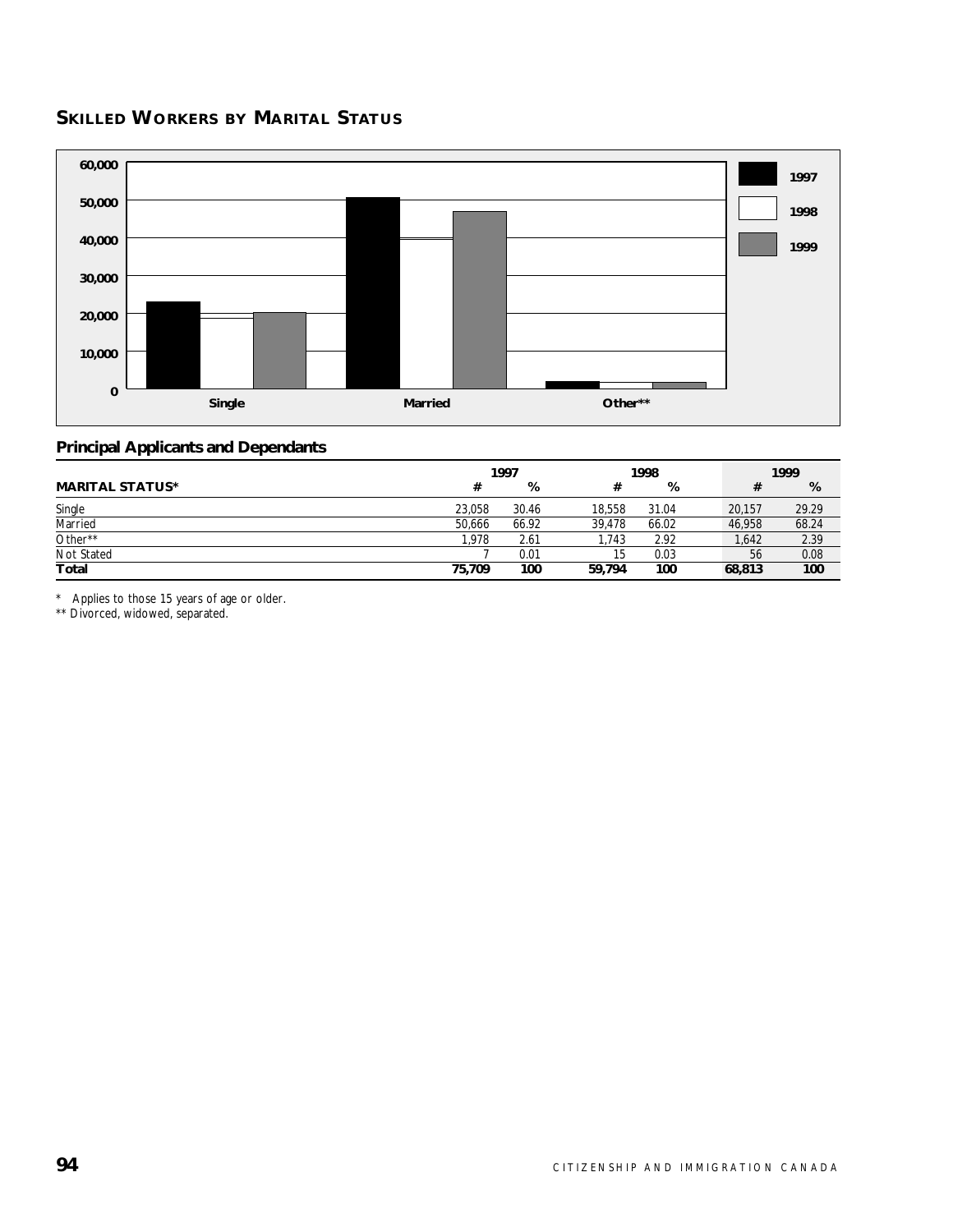

# **SKILLED WORKERS BY LANGUAGE ABILITY – PRINCIPAL APPLICANTS**

#### **Principal Applicants**

|                         | 1997   |       |        | 1998  |        | 1999  |
|-------------------------|--------|-------|--------|-------|--------|-------|
| <b>LANGUAGE ABILITY</b> | #      | %     | #      | %     | #      | %     |
| English                 | 36.895 | 82.18 | 26.640 | 74.20 | 31.097 | 74.97 |
| French                  | 1.593  | 3.55  | 2.131  | 5.94  | 2.240  | 5.40  |
| Both French and English | 3.109  | 6.92  | 3.539  | 9.86  | 4.189  | 10.10 |
| Neither                 | 3,300  | 7.35  | 3.593  | 10.01 | 3,956  | 9.54  |
| Not Stated              |        | 0.00  |        |       |        |       |
| Total                   | 44.898 | 100   | 35,903 | 100   | 41,482 | 100   |

#### **Principal Applicants and Dependants**

|                         | 1997    |       |        | 1998  |  |        | 1999  |
|-------------------------|---------|-------|--------|-------|--|--------|-------|
| <b>LANGUAGE ABILITY</b> | #       | %     |        | %     |  | #      | %     |
| English                 | 65,344  | 61.92 | 45.079 | 55.52 |  | 51.919 | 56.19 |
| French                  | 3,126   | 2.96  | 4.028  | 4.96  |  | 4.251  | 4.60  |
| Both French and English | 4.223   | 4.00  | 4.679  | 5.76  |  | 5.548  | 6.00  |
| <b>Neither</b>          | 32.831  | 31.11 | 27.377 | 33.72 |  | 30,676 | 33.20 |
| Not Stated              | 14      | 0.01  | 28     | 0.03  |  |        |       |
| Total                   | 105,538 | 100   | 81.191 | 100   |  | 92,394 | 100   |

#### **Children Under 15 Years of Age\***

|                |                         |                | 1997  |        | 1998  |  |        | 1999  |
|----------------|-------------------------|----------------|-------|--------|-------|--|--------|-------|
| <b>AGE</b>     | <b>LANGUAGE ABILITY</b> | #              | %     | #      | %     |  | #      | %     |
| 0 to 4 years   | English                 | 1,847          | 6.19  | 1,355  | 6.33  |  | 1,252  | 5.31  |
| 0 to 4 years   | French                  | 214            | 0.72  | 265    | 1.24  |  | 304    | 1.29  |
| 0 to 4 years   | Both French and English | 14             | 0.05  | 23     | 0.11  |  | 27     | 0.11  |
| 0 to 4 years   | Neither                 | 7,135          | 23.92 | 4,982  | 23.28 |  | 6,176  | 26.19 |
| 0 to 4 years   | Not Stated              |                | 0.00  | 3      | 0.01  |  |        | 0.00  |
|                | Sub-Total               | 9,210          | 30.88 | 6,628  | 30.98 |  | 7,759  | 32.90 |
| 5 to 9 years   | English                 | 3,551          | 11.90 | 2,107  | 9.85  |  | 2,227  | 9.44  |
| 5 to 9 years   | French                  | 272            | 0.91  | 357    | 1.67  |  | 370    | 1.57  |
| 5 to 9 years   | Both French and English | 59             | 0.20  | 38     | 0.18  |  | 51     | 0.22  |
| 5 to 9 years   | Neither                 | 7,236          | 24.26 | 5,356  | 25.03 |  | 6,074  | 25.76 |
| 5 to 9 years   | Not Stated              | $\mathfrak{p}$ | 0.01  | 2      | 0.01  |  |        | 0.00  |
|                | Sub-Total               | 11,120         | 37.28 | 7,860  | 36.73 |  | 8,722  | 36.99 |
| 10 to 14 years | English                 | 3,818          | 12.80 | 2,182  | 10.20 |  | 2,272  | 9.63  |
| 10 to 14 years | French                  | 225            | 0.75  | 251    | 1.17  |  | 227    | 0.96  |
| 10 to 14 years | Both French and English | 49             | 0.16  | 54     | 0.25  |  | 71     | 0.30  |
| 10 to 14 years | <b>Neither</b>          | 5,405          | 18.12 | 4,417  | 20.64 |  | 4,530  | 19.21 |
| 10 to 14 years | Not Stated              | $\overline{2}$ | 0.01  | 5      | 0.02  |  |        | 0.00  |
|                | Sub-Total               | 9,499          | 31.84 | 6,909  | 32.29 |  | 7,100  | 30.11 |
|                | Total                   | 29,829         | 100   | 21,397 | 100   |  | 23,581 | 100   |

\*These individuals are included in the totals for 'Principal Applicants and Dependants' .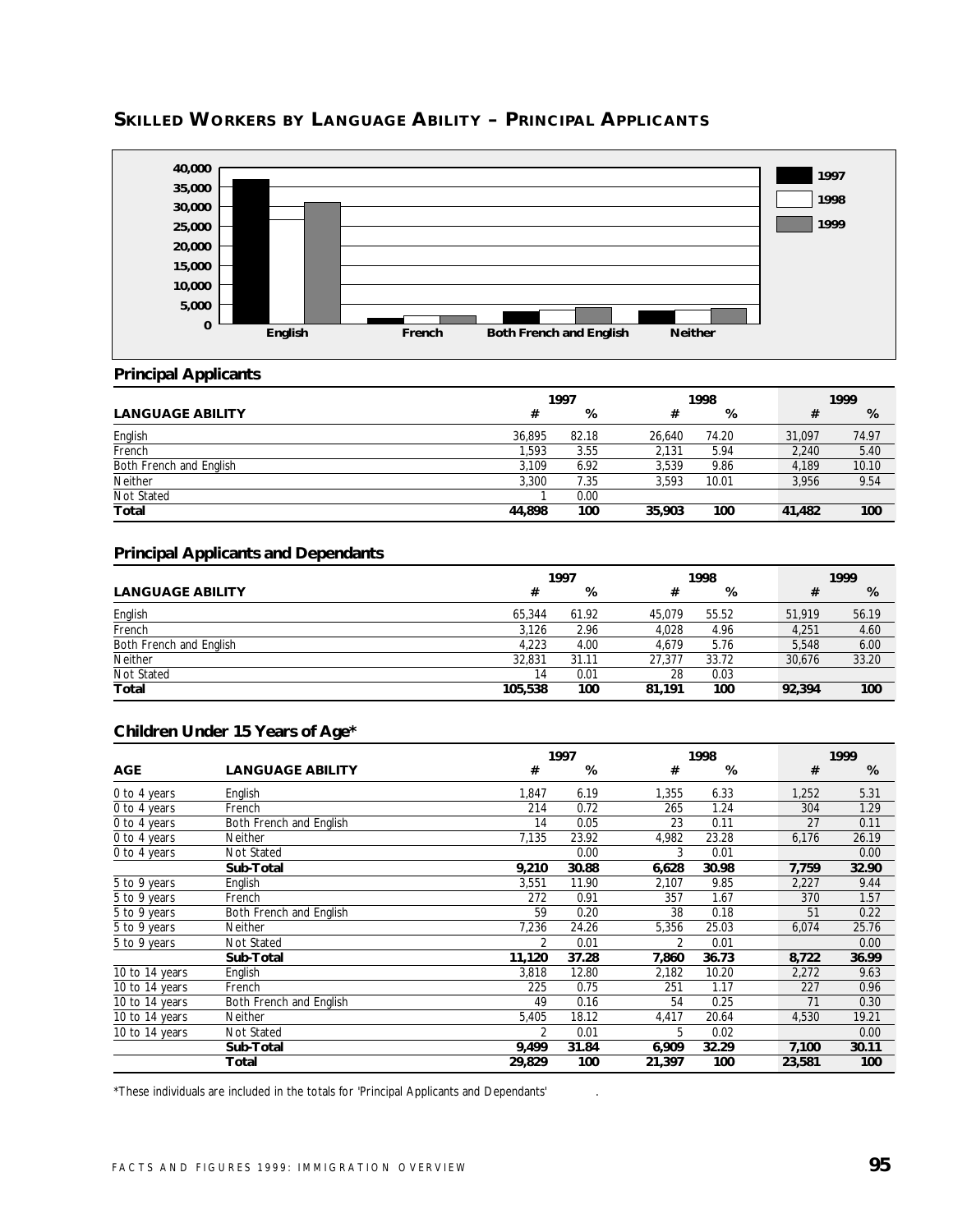

# **SKILLED WORKERS BY INTENTION TO WORK (15 YEARS OR OLDER)**

#### **Principal Applicants and Dependants**

|                           | 1997   |       |        | 1998  |        |  | 1999  |
|---------------------------|--------|-------|--------|-------|--------|--|-------|
| <b>INTENTION TO WORK*</b> |        | %     |        | %     |        |  | %     |
| Intend to work            | 58.520 | 77.30 | 45.452 | 76.01 | 52.779 |  | 76.70 |
| Do not intend to work     | 17.177 | 22.69 | 14.307 | 23.93 | 16.033 |  | 23.30 |
| Not Stated                |        | 0.02  | 35     | 0.06  |        |  | 0.00  |
| Total                     | 75.709 | 100   | 59.794 | 100   | 68,813 |  | 100   |

#### **Principal Applicants and Dependants**

|                                            | 1997   |       | 1998   |       |  | 1999   |       |  |
|--------------------------------------------|--------|-------|--------|-------|--|--------|-------|--|
| <b>INTENTION TO WORK*</b>                  | #      | %     | #      | %     |  | #      | %     |  |
| Intend to Work - employee                  | 50.891 | 67.22 | 39.389 | 65.87 |  | 44.280 | 64.35 |  |
| Intend to Work - occupation not identified | 7.574  | 10.00 | 6.045  | 10.11 |  | 8.485  | 12.33 |  |
| Intend to Work - self-employed             | 55     | 0.07  | 18     | 0.03  |  | 14     | 0.02  |  |
| Student                                    | 6.258  | 8.27  | 4.780  | 7.99  |  | 4.707  | 6.84  |  |
| Do not intend to work                      | 10.919 | 14.42 | 9.527  | 15.93 |  | 11,326 | 16.46 |  |
| Not Stated                                 | 12     | 0.02  | 35     | 0.06  |  |        | 0.00  |  |
| Total                                      | 75.709 | 100   | 59.794 | 100   |  | 68,813 | 100   |  |

\* Applies to those 15 years of age or older.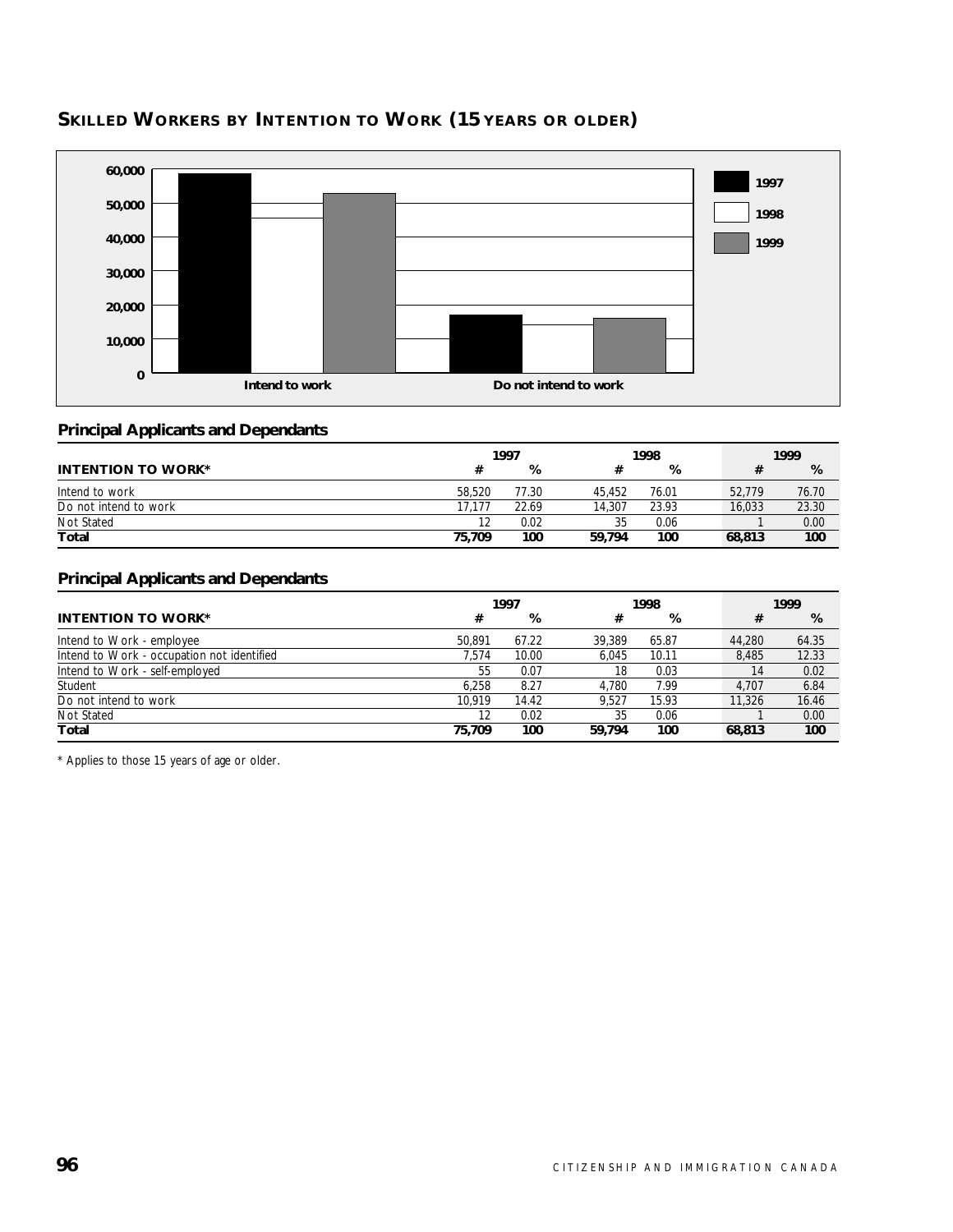

# **SKILLED WORKERS – INTENDING TO WORK BY LANGUAGE ABILITY (15 YEARS OR OLDER)**

#### **Principal Applicants and Dependants**

|                          | 1997   |       |        | 1998  |        | 1999  |  |  |
|--------------------------|--------|-------|--------|-------|--------|-------|--|--|
| <b>LANGUAGE ABILITY*</b> | #      | %     |        | %     | #      | %     |  |  |
| English                  | 46.431 | 79.34 | 32.096 | 70.62 | 37.182 | 70.45 |  |  |
| French                   | 1.989  | 3.40  | 2.633  | 5.79  | 2,698  | 5.11  |  |  |
| Both French and English  | 3.682  | 6.29  | 4.043  | 8.90  | 4.889  | 9.26  |  |  |
| Neither                  | 6.418  | 10.97 | 6.680  | 14.70 | 8.010  | 15.18 |  |  |
| <b>Total</b>             | 58,520 | 100   | 45,452 | 100   | 52.779 | 100   |  |  |

\* Applies to those 15 years of age or older.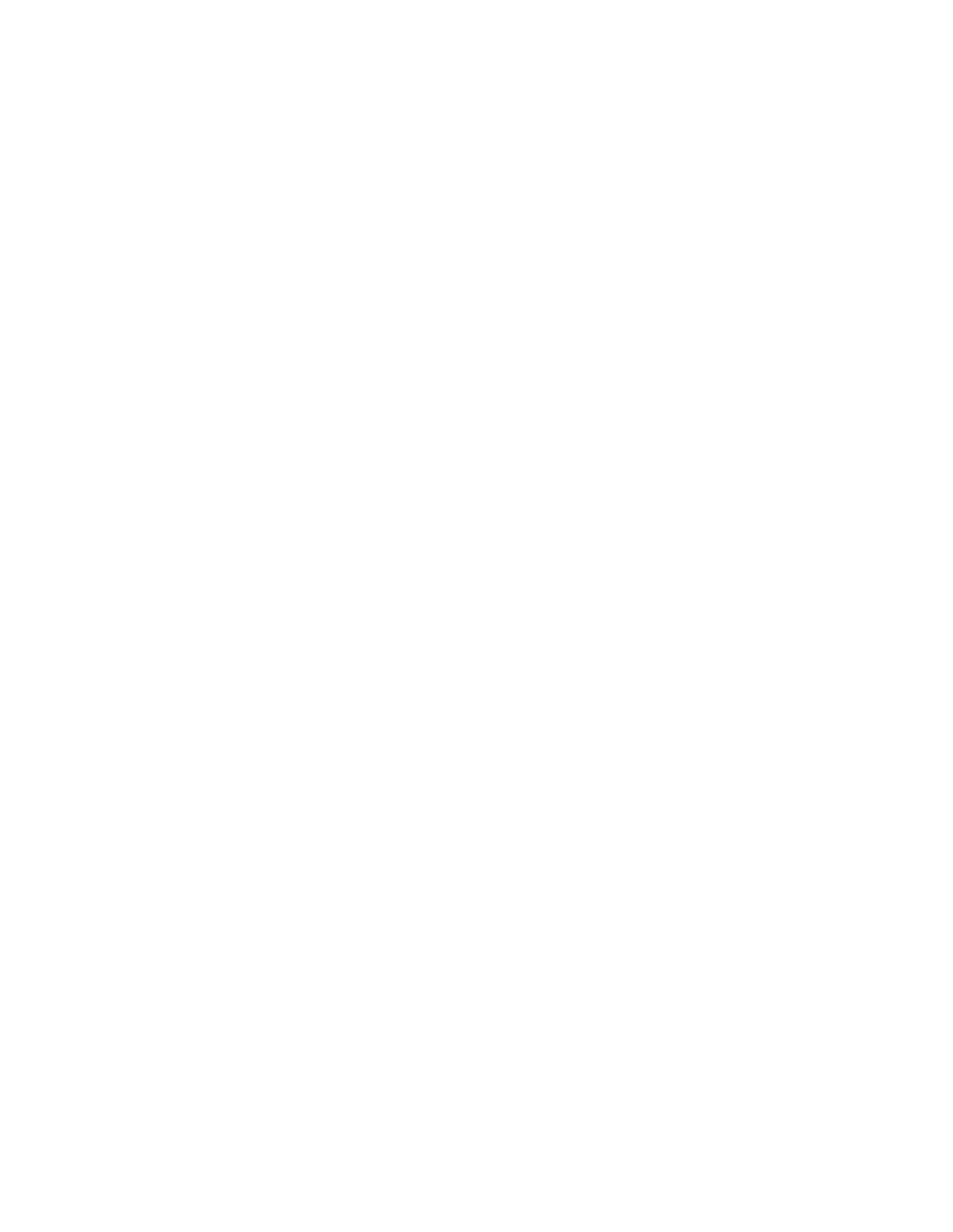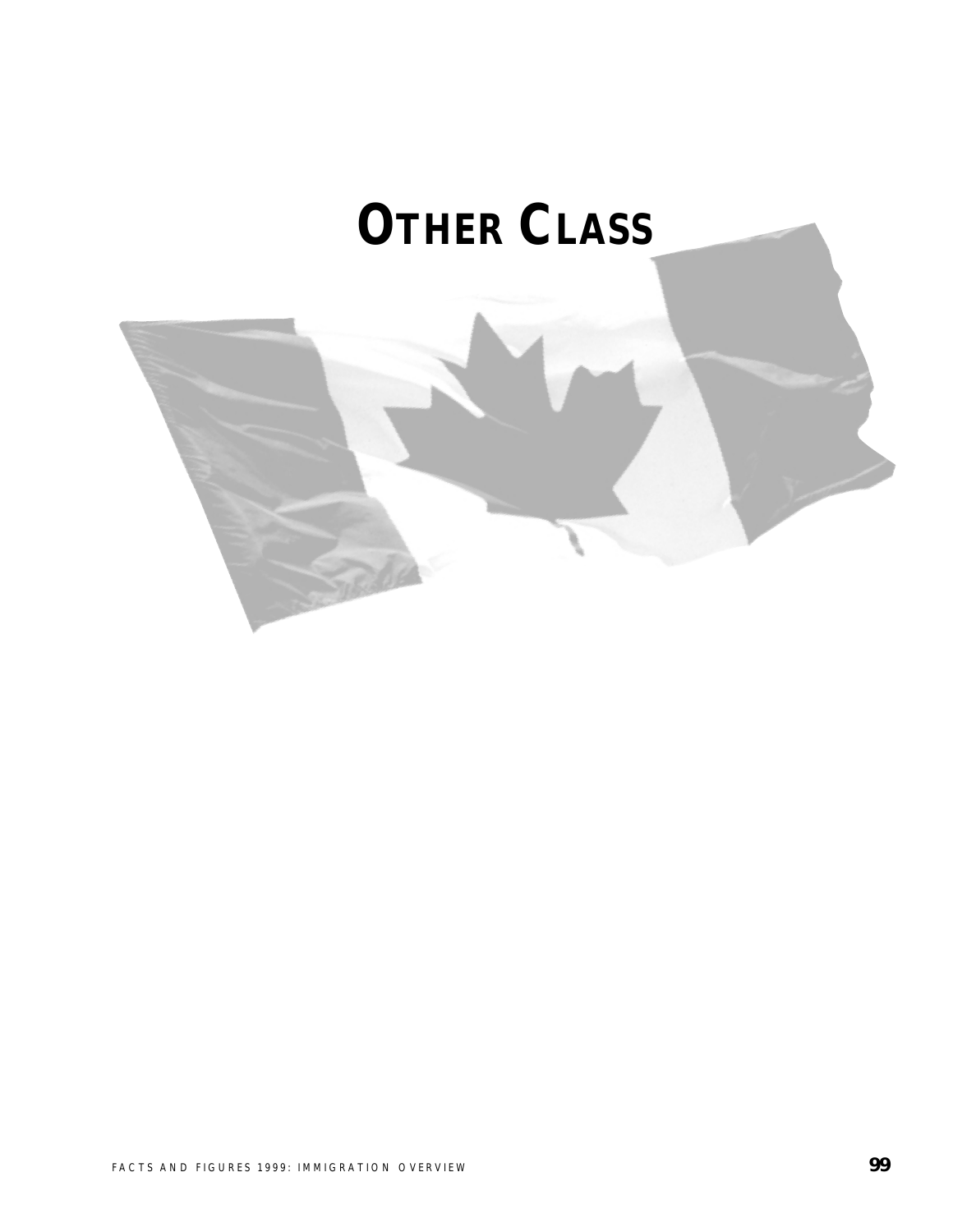# **OTHER CLASS BY CATEGORY**



#### **Principal Applicants and Dependants**

|                               | 1997  |       |       | 1998  |  |       | 1999  |
|-------------------------------|-------|-------|-------|-------|--|-------|-------|
| <b>CATEGORY</b>               | #     | %     | #     | %     |  | #     | %     |
| Retired - Pr. Appl.           | 12    | 0.19  | 3     | 0.06  |  |       | 0.04  |
| Retired - Dep.                | 34    | 0.55  | b     | 0.09  |  |       | 0.15  |
| Live-in Caregiver - Pr. Appl. | 2.259 | 36.59 | 2.449 | 45.23 |  | 2.630 | 55.17 |
| Live-in Caregiver - Dep.      | 470   | 7.61  | 419   | 7.74  |  | 629   | 13.19 |
| DROC & PDRCC* - Pr. Appl.     | 2.037 | 32.99 | 1.467 | 27.09 |  | 559   | 11.73 |
| DROC & PDRCC* - Dep.          | 1.315 | 21.30 | 1.072 | 19.80 |  | 463   | 9.71  |
| <b>Provincial Nominees</b>    | 47    | 0.76  |       |       |  | 477   | 10.01 |
| Total                         | 6.174 | 100   | 5.415 | 100   |  | 4,767 | 100   |

\*DROC - Deferred Removal Order, PDRCC - Post Determination Refugee.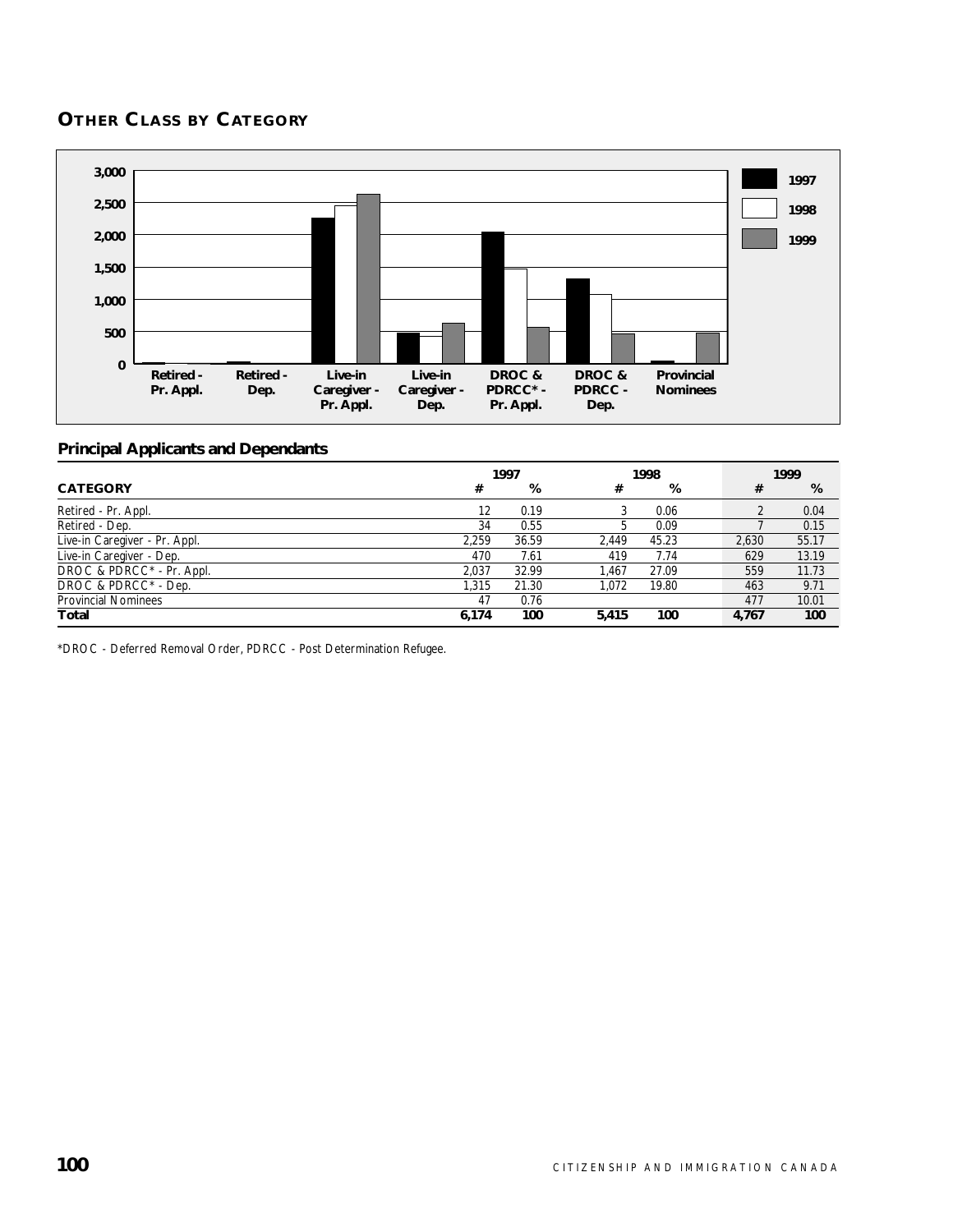

# **OTHER CLASS BY PRINCIPAL APPLICANTS BY GENDER, 1999**

# **Principal Applicants**

|               |                            |       | 1997  |       | 1998  |       |     | 1999  |  |  |
|---------------|----------------------------|-------|-------|-------|-------|-------|-----|-------|--|--|
| <b>GENDER</b> | <b>CATEGORY</b>            | #     | %     | #     | %     |       | #   | %     |  |  |
| Male          | Retired                    | 11    | 0.66  |       | 0.08  |       |     | 0.20  |  |  |
| Male          | Live-in Caregiver          | 354   | 21.10 | 382   | 30.78 |       | 557 | 55.92 |  |  |
| Male          | <b>DROC &amp; PDRCC*</b>   | 1.307 | 77.89 | 858   | 69.14 |       | 317 | 31.83 |  |  |
| Male          | <b>Provincial Nominees</b> | 6     | 0.36  |       |       |       | 120 | 12.05 |  |  |
|               | Sub total                  | 1.678 | 100   | 1,241 | 100   |       | 996 | 100   |  |  |
| Female        | Retired                    |       | 0.04  |       | 0.07  |       |     |       |  |  |
| Female        | Live-in Caregiver          | 1.905 | 71.81 | 2.067 | 77.18 | 2,073 |     | 88.36 |  |  |
| Female        | DROC & PDRCC*              | 730   | 27.52 | 609   | 22.74 |       | 242 | 10.32 |  |  |
| Female        | <b>Provincial Nominees</b> | 17    | 0.64  |       |       |       | 31  | 1.32  |  |  |
|               | Sub total                  | 2,653 | 100   | 2,678 | 100   | 2,346 |     | 100   |  |  |
|               | Total                      | 4,331 |       | 3,919 |       | 3,342 |     |       |  |  |

\*DROC - Deferred Removal Order, PDRCC - Post Determination Refugee.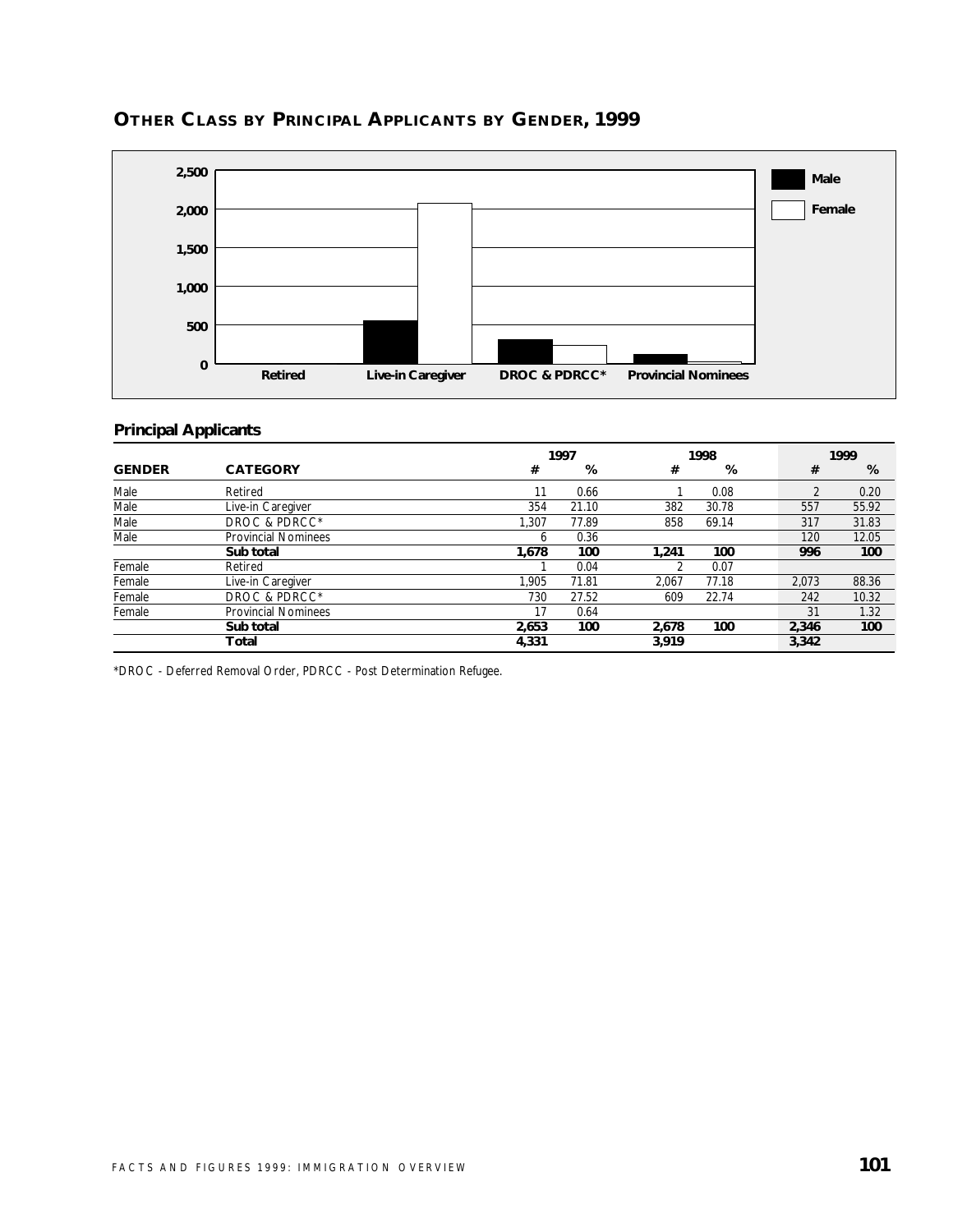

# **OTHER CLASS DEPENDANTS BY GENDER, 1999**

#### **Dependants**

|               |                            |       | 1997  |                | 1998  |       | 1999  |
|---------------|----------------------------|-------|-------|----------------|-------|-------|-------|
| <b>GENDER</b> | <b>CATEGORY</b>            | #     | %     | #              | %     | #     | %     |
| Male          | Retired                    | 15    | 1.79  | $\mathfrak{D}$ | 0.28  |       | 0.30  |
| Male          | Live-in Caregiver          | 243   | 29.07 | 229            | 31.72 | 322   | 47.70 |
| Male          | DROC & PDRCC*              | 567   | 67.82 | 491            | 68.01 | 218   | 32.30 |
| Male          | <b>Provincial Nominees</b> | 11    | 1.32  |                |       | 133   | 19.70 |
|               | Sub total                  | 836   | 100   | 722            | 100   | 675   | 100   |
| Female        | Retired                    | 19    | 1.89  | 3              | 0.39  |       | 0.67  |
| Female        | Live-in Caregiver          | 227   | 22.54 | 190            | 24.55 | 307   | 40.93 |
| Female        | DROC & PDRCC*              | 748   | 74.28 | 581            | 75.06 | 245   | 32.67 |
| Female        | <b>Provincial Nominees</b> | 13    | 1.29  |                |       | 193   | 25.73 |
|               | Sub total                  | 1.007 | 100   | 774            | 100   | 750   | 100   |
|               | Total                      | 1,843 |       | 1,496          |       | 1,425 |       |

\*DROC - Deferred Removal Order, PDRCC - Post Determination Refugee.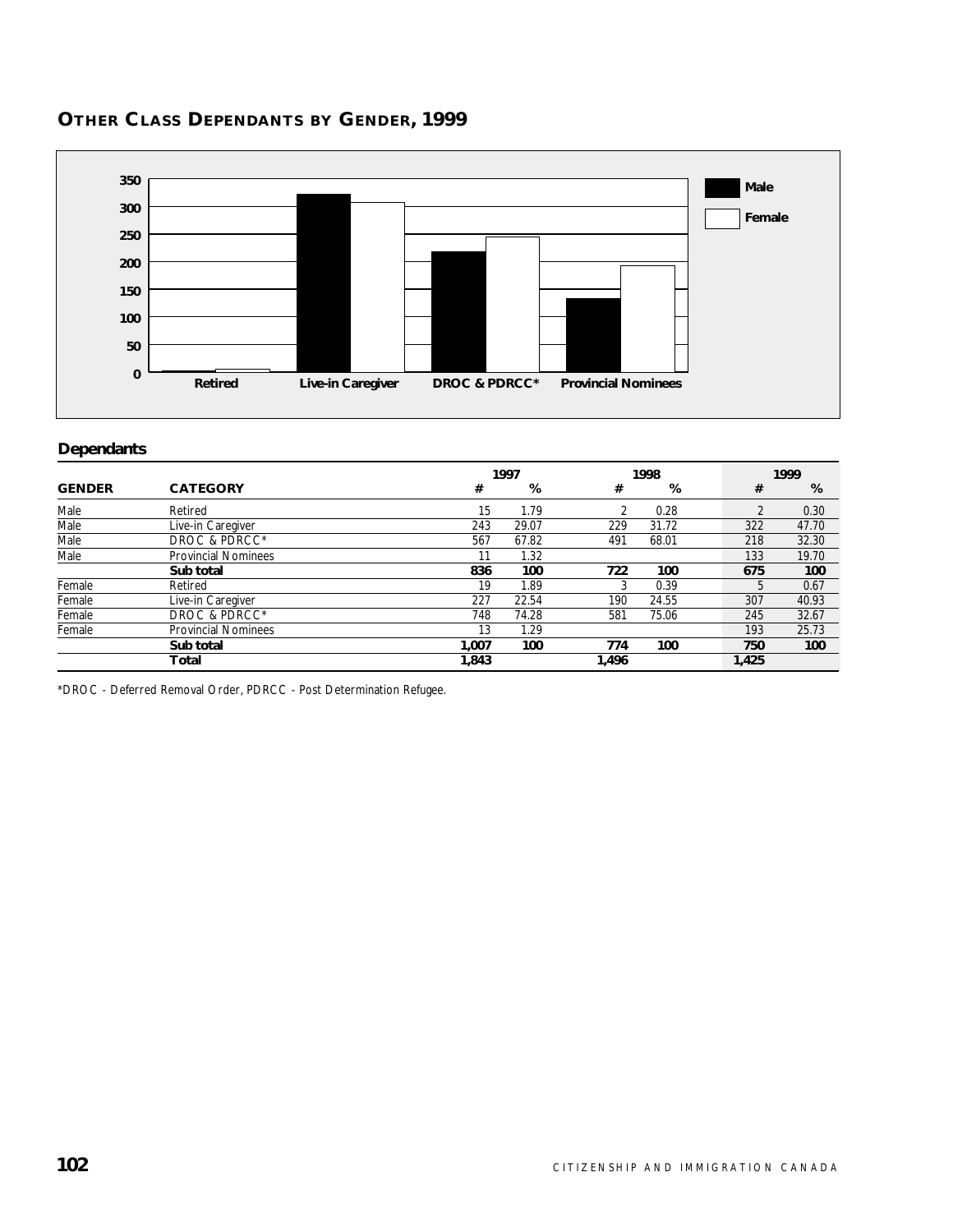# **OTHER CLASS BY PROVINCE**



|                              | 1997  |       |       | 1998  |  |                | 1999  |  |
|------------------------------|-------|-------|-------|-------|--|----------------|-------|--|
| <b>PROVINCE</b>              | #     | %     | #     | %     |  | #              | %     |  |
| Newfoundland                 | 3     | 0.05  | 6     | 0.11  |  | 2              | 0.04  |  |
| Prince Edward Island         | 3     | 0.05  | 5     | 0.09  |  |                |       |  |
| Nova Scotia                  | 8     | 0.13  | 6     | 0.11  |  | $\overline{2}$ | 0.04  |  |
| New Brunswick                | 6     | 0.10  | 13    | 0.24  |  |                |       |  |
| Quebec                       | 1.055 | 17.09 | 784   | 14.48 |  | 645            | 13.53 |  |
| Ontario                      | 3,267 | 52.92 | 2,532 | 46.76 |  | 1.526          | 32.01 |  |
| Manitoba                     | 91    | 1.47  | 48    | 0.89  |  | 484            | 10.15 |  |
| Saskatchewan                 | 40    | 0.65  | 71    | 1.31  |  | 99             | 2.08  |  |
| Alberta                      | 320   | 5.18  | 363   | 6.70  |  | 521            | 10.93 |  |
| <b>Northwest Territories</b> | 12    | 0.19  | 4     | 0.07  |  | 22             | 0.46  |  |
| <b>British Columbia</b>      | 1.357 | 21.98 | 1,582 | 29.22 |  | 1,462          | 30.67 |  |
| Yukon                        | 11    | 0.18  |       | 0.02  |  | 4              | 0.08  |  |
| Nunavut                      |       | 0.00  |       |       |  |                |       |  |
| Total                        | 6,174 | 100   | 5,415 | 100   |  | 4,767          | 100   |  |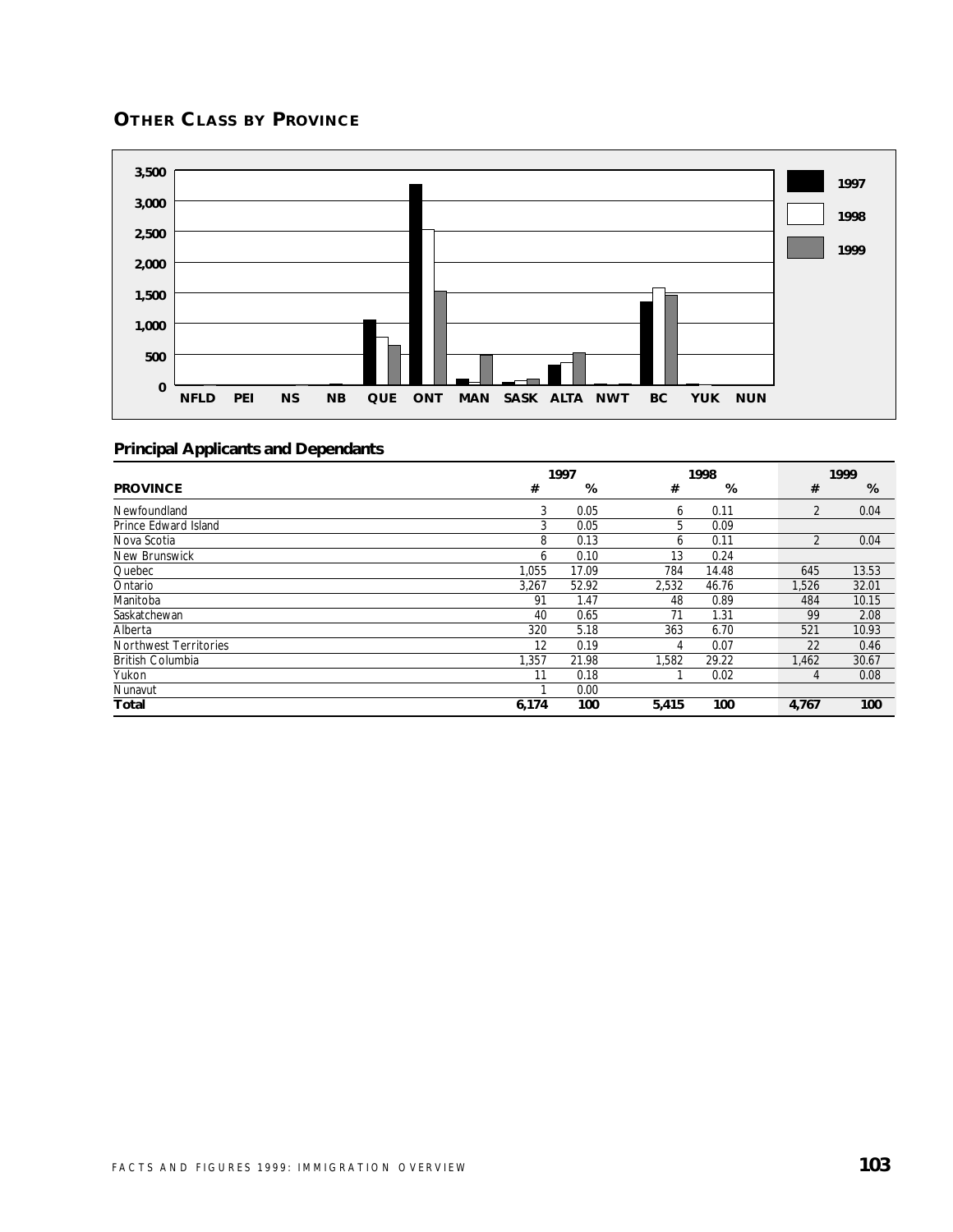

# **OTHER CLASS BY CENSUS METROPOLITAN AREA, 1999**

|                     | 1997  |       |                | 1998  |  |                | 1999  |  |  |
|---------------------|-------|-------|----------------|-------|--|----------------|-------|--|--|
| <b>CENSUS AREA</b>  | #     | %     | #              | %     |  | #              | %     |  |  |
| Halifax             |       | 0.11  | 5              | 0.09  |  | $\overline{2}$ | 0.04  |  |  |
| Montréal            | 995   | 16.12 | 691            | 12.76 |  | 577            | 12.10 |  |  |
| Quebec City         | 4     | 0.06  | $\overline{2}$ | 0.04  |  |                |       |  |  |
| Toronto             | 2,839 | 45.98 | 2,214          | 40.89 |  | 1,252          | 26.26 |  |  |
| Hamilton            | 63    | 1.02  | 61             | 1.13  |  | 49             | 1.03  |  |  |
| Ottawa-Carleton     | 147   | 2.38  | 136            | 2.51  |  | 111            | 2.33  |  |  |
| London              | 27    | 0.44  | 15             | 0.28  |  | 15             | 0.31  |  |  |
| Winnipeg            | 89    | 1.44  | 46             | 0.85  |  | 249            | 5.22  |  |  |
| Regina              |       | 0.11  | 25             | 0.46  |  | 39             | 0.82  |  |  |
| Saskatoon           | 24    | 0.39  | 35             | 0.65  |  | 41             | 0.86  |  |  |
| Edmonton            | 94    | 1.52  | 123            | 2.27  |  | 213            | 4.47  |  |  |
| Calgary             | 155   | 2.51  | 151            | 2.79  |  | 206            | 4.32  |  |  |
| Vancouver           | 1,142 | 18.50 | 1,267          | 23.40 |  | 1,109          | 23.26 |  |  |
| Victoria            | 12    | 0.19  | 8              | 0.15  |  | 9              | 0.19  |  |  |
| Elsewhere in Region | 569   | 9.22  | 636            | 11.75 |  | 895            | 18.77 |  |  |
| Total               | 6,174 | 100   | 5,415          | 100   |  | 4,767          | 100   |  |  |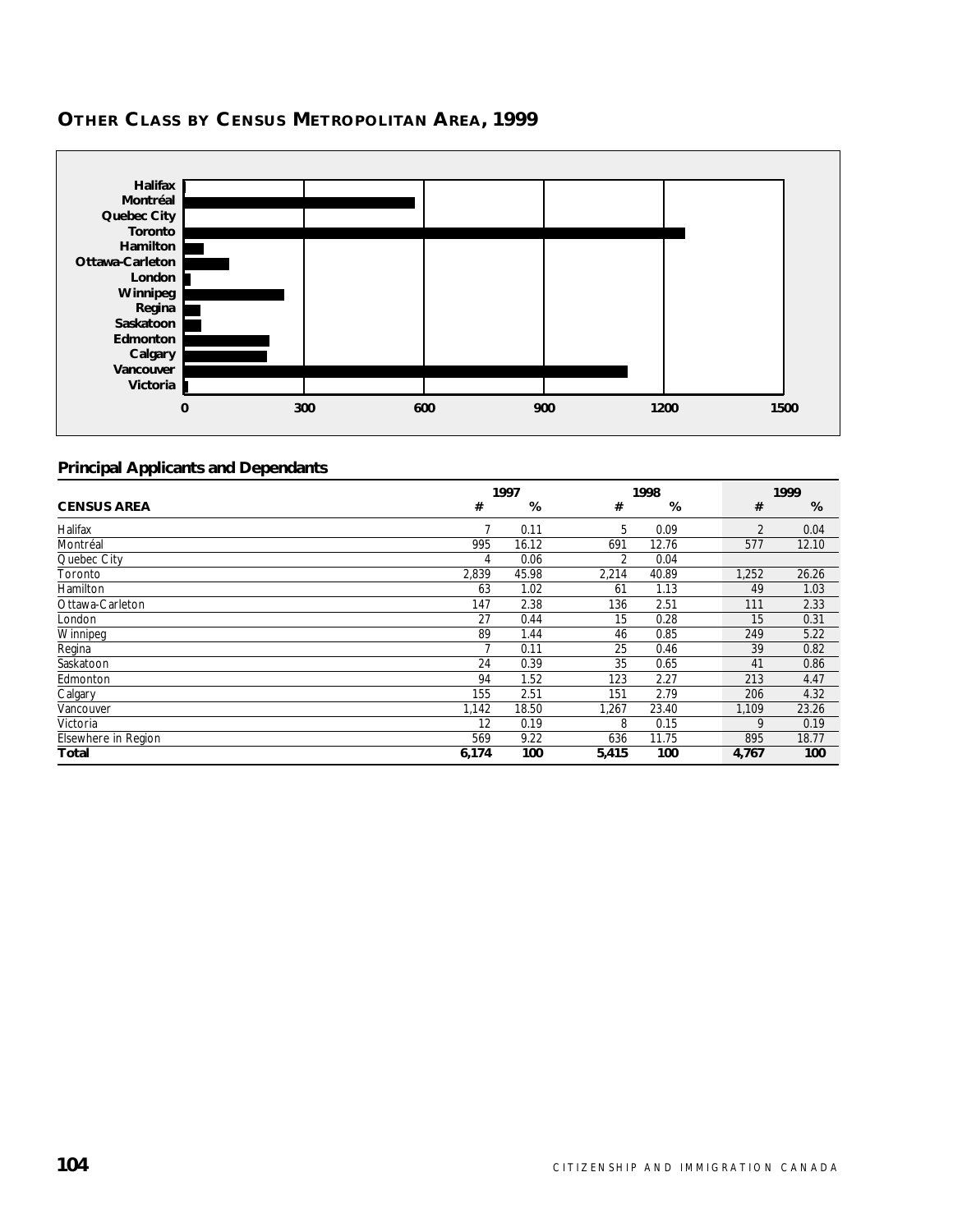## **OTHER CLASS BY SOURCE AREA**



#### **Principal Applicants and Dependants**

|                               | 1997  |       |       | 1998  |  |       | 1999  |
|-------------------------------|-------|-------|-------|-------|--|-------|-------|
| <b>REGION</b>                 | #     | %     | #     | %     |  | #     | %     |
| Africa and the Middle East    | 688   | 11.14 | 525   | 9.70  |  | 272   | 5.71  |
| Asia and Pacific              | 4.314 | 69.87 | 4.026 | 74.35 |  | 3.650 | 76.57 |
| South and Central America     | 642   | 10.40 | 397   | 7.33  |  | 218   | 4.57  |
| <b>United States</b>          | 15    | 0.24  | 18    | 0.33  |  | 12    | 0.25  |
| Europe and the United Kingdom | 515   | 8.34  | 446   | 8.24  |  | 610   | 12.80 |
| Not Stated                    |       |       |       | 0.06  |  |       | 0.10  |
| <b>Total</b>                  | 6.174 | 100   | 5.415 | 100   |  | 4.767 | 100   |

# **OTHER CLASS BY TOP TEN SOURCE COUNTRIES**

|                                        |    | 1997  |                   |       | 1998  |      |       | 1999  |      |
|----------------------------------------|----|-------|-------------------|-------|-------|------|-------|-------|------|
| <b>COUNTRY</b><br>#                    |    | %     | Rank              | #     | %     | Rank | #     | %     | Rank |
| Philippines<br>2,012                   |    | 32.59 |                   | 2,276 | 42.03 |      | 2,897 | 60.77 |      |
| China, People's Republic Of<br>1,456   |    | 23.58 | 2                 | 992   | 18.32 |      | 297   | 6.23  | 2    |
| Germany, Federal Republic Of           | 12 | 0.19  |                   | 13    | 0.24  | 37   | 262   | 5.50  | 3    |
| Pakistan<br>127                        |    | 2.06  | 8                 | 193   | 3.56  | 4    | 175   | 3.67  | 4    |
| United Kingdom<br>87                   |    | 1.41  | 10                | 66    | 1.22  | 10   | 87    | 1.83  | 5    |
| 196<br>India                           |    | 3.17  | 3                 | 237   | 4.38  | 3    | 76    | 1.59  | 6    |
| Ghana<br>127                           |    | 2.06  |                   | 110   | 2.03  |      | 74    | 1.55  | 7    |
| Slovak Republic                        | 76 | 1.23  | $12 \overline{ }$ | 74    | 1.37  | 9    | 71    | 1.49  | 8    |
| Sri Lanka<br>174                       |    | 2.82  | 5                 | 125   | 2.31  | 6    | 49    | 1.03  | 9    |
| Bangladesh<br>149                      |    | 2.41  | 6                 | 81    | 1.50  | 8    | 41    | 0.86  | 10   |
| 91<br>Iran                             |    | 1.47  | 9                 | 65    | 1.20  | 11   | 24    | 0.50  | 17   |
| 184<br><b>Israel</b>                   |    | 2.98  | 4                 | 180   | 3.32  | 5    | 22    | 0.46  | 18   |
| <b>Total for Top Ten only</b><br>4,603 |    | 74.55 |                   | 4.334 | 80.04 |      | 4.029 | 84.52 |      |
| <b>Total Other Countries</b><br>1,571  |    | 25.45 |                   | 1.081 | 19.96 |      | 738   | 15.48 |      |
| Total<br>6,174                         |    | 100   |                   | 5,415 | 100   |      | 4,767 | 100   |      |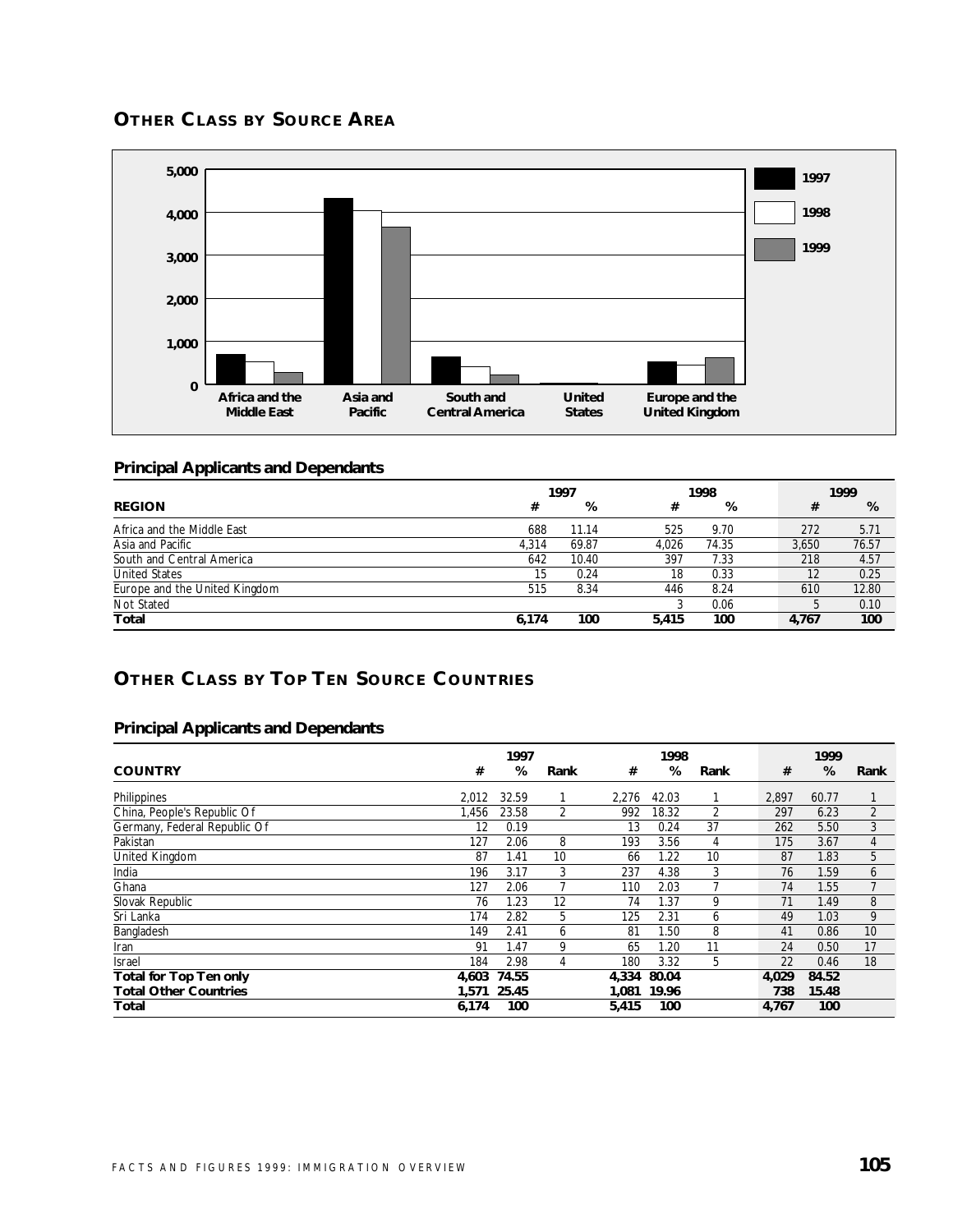## **OTHER CLASS BY LEVEL OF EDUCATION**



### **Principal Applicants and Dependants**

|                               | 1997  |       |       | 1998  |  |       | 1999  |
|-------------------------------|-------|-------|-------|-------|--|-------|-------|
| <b>EDUCATION*</b>             | #     | %     | #     | %     |  | #     | %     |
| 0 to 9 years of schooling     | 957   | 18.91 | 794   | 17.80 |  | 594   | 15.70 |
| 10 to 12 years of schooling   | 1,573 | 31.08 | 1.076 | 24.13 |  | 667   | 17.63 |
| 13 or more years of schooling | 572   | 11.30 | 487   | 10.92 |  | 471   | 12.45 |
| <b>Trade Certificate</b>      | 581   | 11.48 | 460   | 10.31 |  | 408   | 10.79 |
| Non-university diploma        | 764   | 15.10 | 869   | 19.48 |  | 755   | 19.96 |
| Bachelor's degree             | 584   | 11.54 | 738   | 16.55 |  | 860   | 22.73 |
| Master's degree               | 28    | 0.55  | 30    | 0.67  |  | 19    | 0.50  |
| Doctorate                     |       | 0.04  | 6     | 0.13  |  | ο     | 0.24  |
| Total                         | 5.061 | 100   | 4.460 | 100   |  | 3.783 | 100   |

\*Applies to those 15 years of age or older.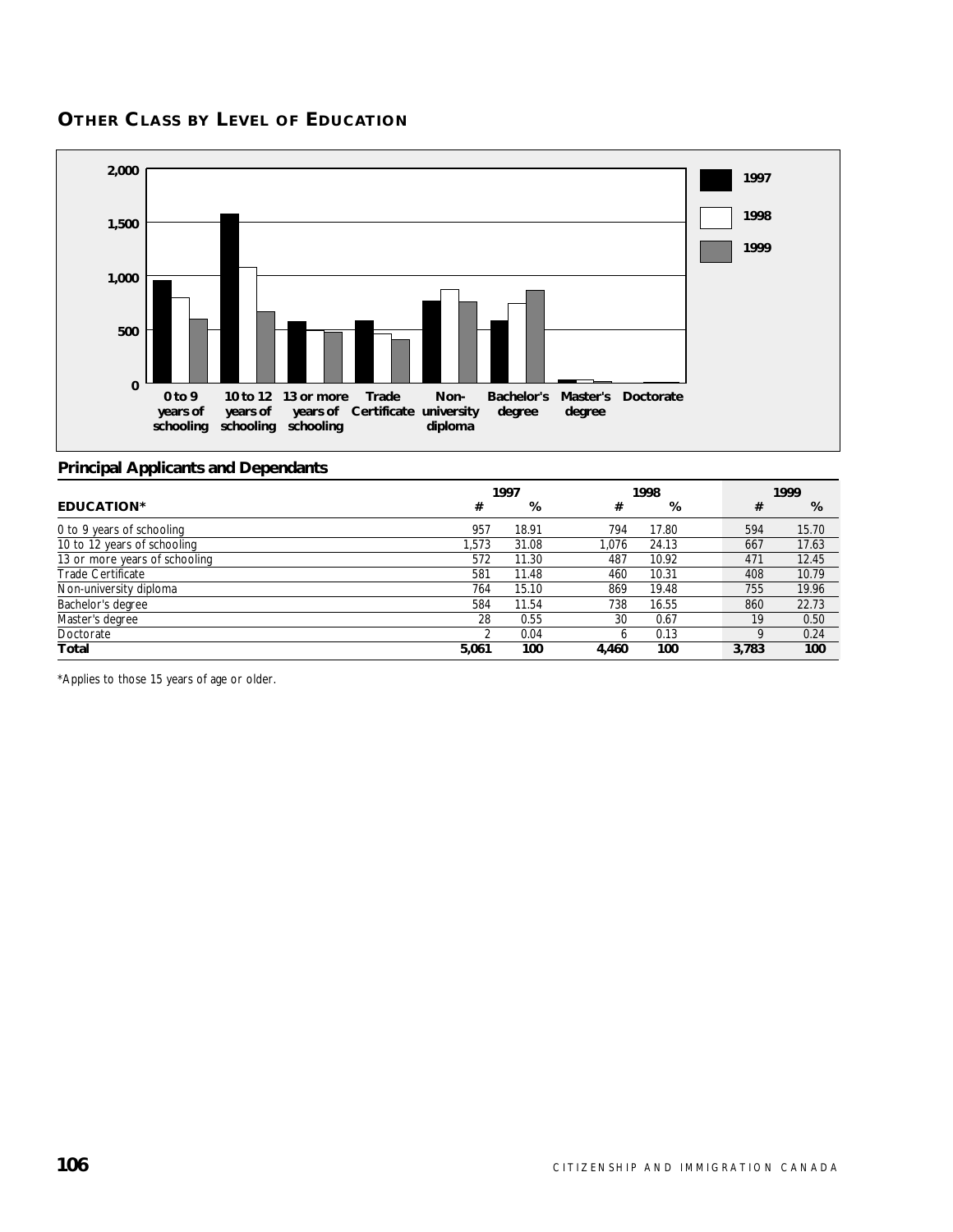

## **OTHER CLASS BY PRINCIPAL APPLICANTS BY GENDER AND EDUCATION, 1999**

#### **Principal Applicants**

|               |                               |       | 1997  |       | 1998  |       | 1999  |  |  |
|---------------|-------------------------------|-------|-------|-------|-------|-------|-------|--|--|
| <b>GENDER</b> | <b>EDUCATION*</b>             | #     | %     | #     | %     | #     | %     |  |  |
| Male          | 0 to 9 years of schooling     | 343   | 21.33 | 264   | 22.47 | 184   | 19.91 |  |  |
| Male          | 10 to 12 years of schooling   | 561   | 34.89 | 374   | 31.83 | 237   | 25.65 |  |  |
| Male          | 13 or more years of schooling | 193   | 12.00 | 142   | 12.09 | 136   | 14.72 |  |  |
| Male          | Trade Certificate             | 181   | 11.26 | 127   | 10.81 | 132   | 14.29 |  |  |
| Male          | Non-university diploma        | 167   | 10.39 | 126   | 10.72 | 71    | 7.68  |  |  |
| Male          | Bachelor's degree             | 147   | 9.14  | 132   | 11.23 | 157   | 16.99 |  |  |
| Male          | Master's degree               | 15    | 0.93  | 9     | 0.77  | 4     | 0.43  |  |  |
| Male          | Doctorate                     |       | 0.06  |       | 0.09  | 3     | 0.32  |  |  |
|               | Sub total                     | 1,608 | 100   | 1,175 | 100   | 924   | 100   |  |  |
| Female        | 0 to 9 years of schooling     | 334   | 12.91 | 324   | 12.39 | 152   | 6.72  |  |  |
| Female        | 10 to 12 years of schooling   | 706   | 27.28 | 444   | 16.97 | 291   | 12.87 |  |  |
| Female        | 13 or more years of schooling | 268   | 10.36 | 273   | 10.44 | 242   | 10.70 |  |  |
| Female        | <b>Trade Certificate</b>      | 344   | 13.29 | 287   | 10.97 | 224   | 9.91  |  |  |
| Female        | Non-university diploma        | 535   | 20.67 | 689   | 26.34 | 657   | 29.06 |  |  |
| Female        | Bachelor's degree             | 392   | 15.15 | 575   | 21.98 | 676   | 29.90 |  |  |
| Female        | Master's degree               | 8     | 0.31  | 19    | 0.73  | 14    | 0.62  |  |  |
| Female        | Doctorate                     |       | 0.04  | 5     | 0.19  | 5     | 0.22  |  |  |
|               | Sub total                     | 2,588 | 100   | 2,616 | 100   | 2,261 | 100   |  |  |
|               | Total                         | 4,196 |       | 3,791 |       | 3,185 |       |  |  |

\*Applies to those 15 years of age or older.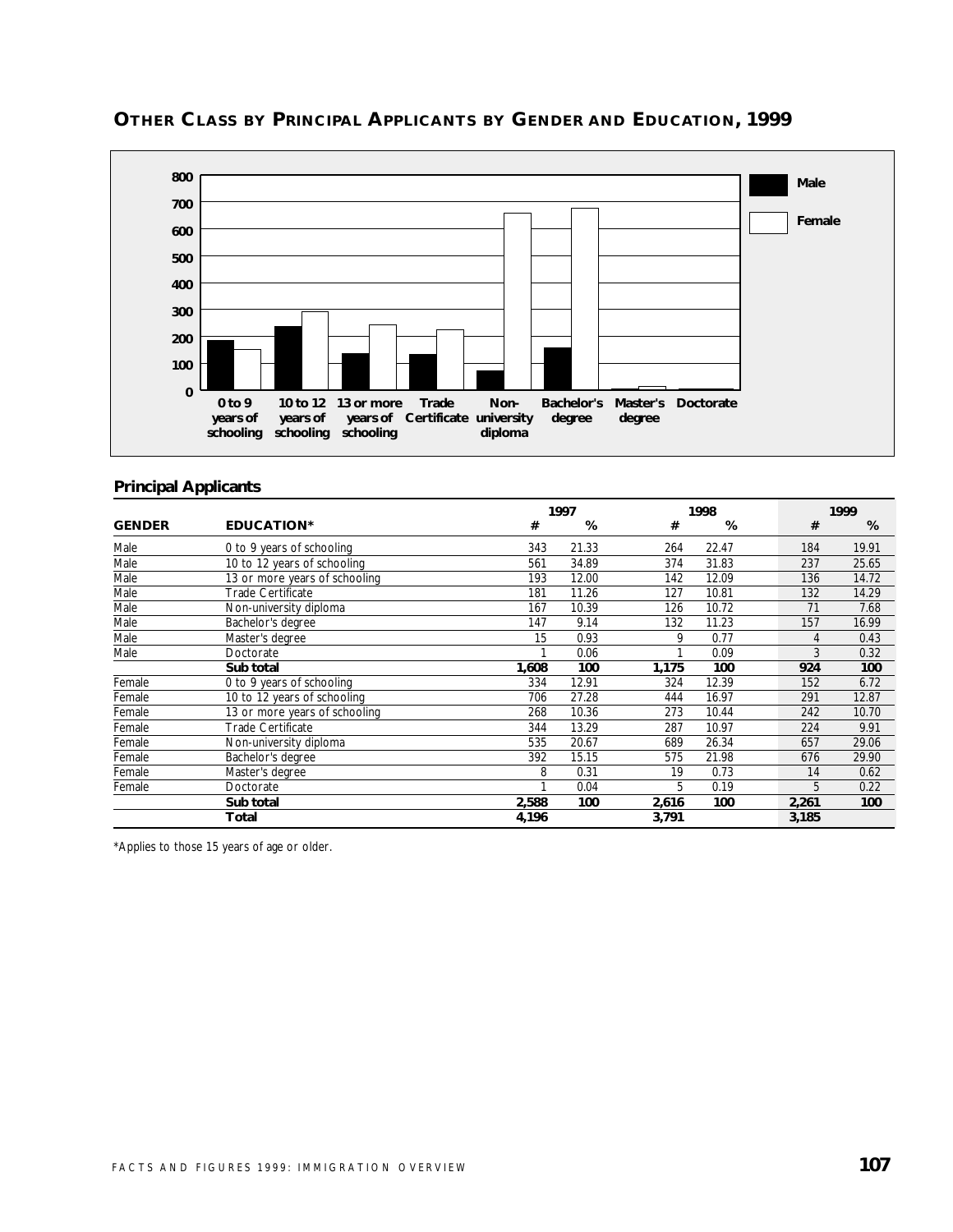

# **OTHER CLASS DEPENDANTS BY GENDER AND EDUCATION, 1999**

#### **Dependants**

|               |                               |     | 1997<br>1998 |     |       | 1999 |            |
|---------------|-------------------------------|-----|--------------|-----|-------|------|------------|
| <b>GENDER</b> | <b>EDUCATION*</b>             | #   | %            | #   | %     |      | #<br>%     |
| Male          | 0 to 9 years of schooling     | 112 | 37.21        | 104 | 35.02 | 111  | 44.05      |
| Male          | 10 to 12 years of schooling   | 114 | 37.87        | 121 | 40.74 | 60   | 23.81      |
| Male          | 13 or more years of schooling | 39  | 12.96        | 34  | 11.45 | 43   | 17.06      |
| Male          | <b>Trade Certificate</b>      | 15  | 4.98         | 13  | 4.38  | 17   | 6.75       |
| Male          | Non-university diploma        | 9   | 2.99         | 15  | 5.05  |      | 9<br>3.57  |
| Male          | Bachelor's degree             | 11  | 3.65         | 10  | 3.37  |      | 12<br>4.76 |
| Male          | Master's degree               |     | 0.33         |     |       |      |            |
|               | Sub total                     | 301 | 100          | 297 | 100   | 252  | 100        |
| Female        | 0 to 9 years of schooling     | 168 | 29.79        | 102 | 27.42 | 147  | 42.49      |
| Female        | 10 to 12 years of schooling   | 192 | 34.04        | 137 | 36.83 | 79   | 22.83      |
| Female        | 13 or more years of schooling | 72  | 12.77        | 38  | 10.22 | 50   | 14.45      |
| Female        | Trade Certificate             | 41  | 7.27         | 33  | 8.87  | 35   | 10.12      |
| Female        | Non-university diploma        | 53  | 9.40         | 39  | 10.48 |      | 18<br>5.20 |
| Female        | Bachelor's degree             | 34  | 6.03         | 21  | 5.65  |      | 15<br>4.34 |
| Female        | Master's degree               | 4   | 0.71         | 2   | 0.54  |      | 0.29       |
| Female        | Doctorate                     |     |              |     |       |      | 0.29       |
|               | Sub total                     | 564 | 100          | 372 | 100   | 346  | 100        |
|               | Total                         | 865 |              | 669 |       | 598  |            |

\*Applies to those 15 years of age or older.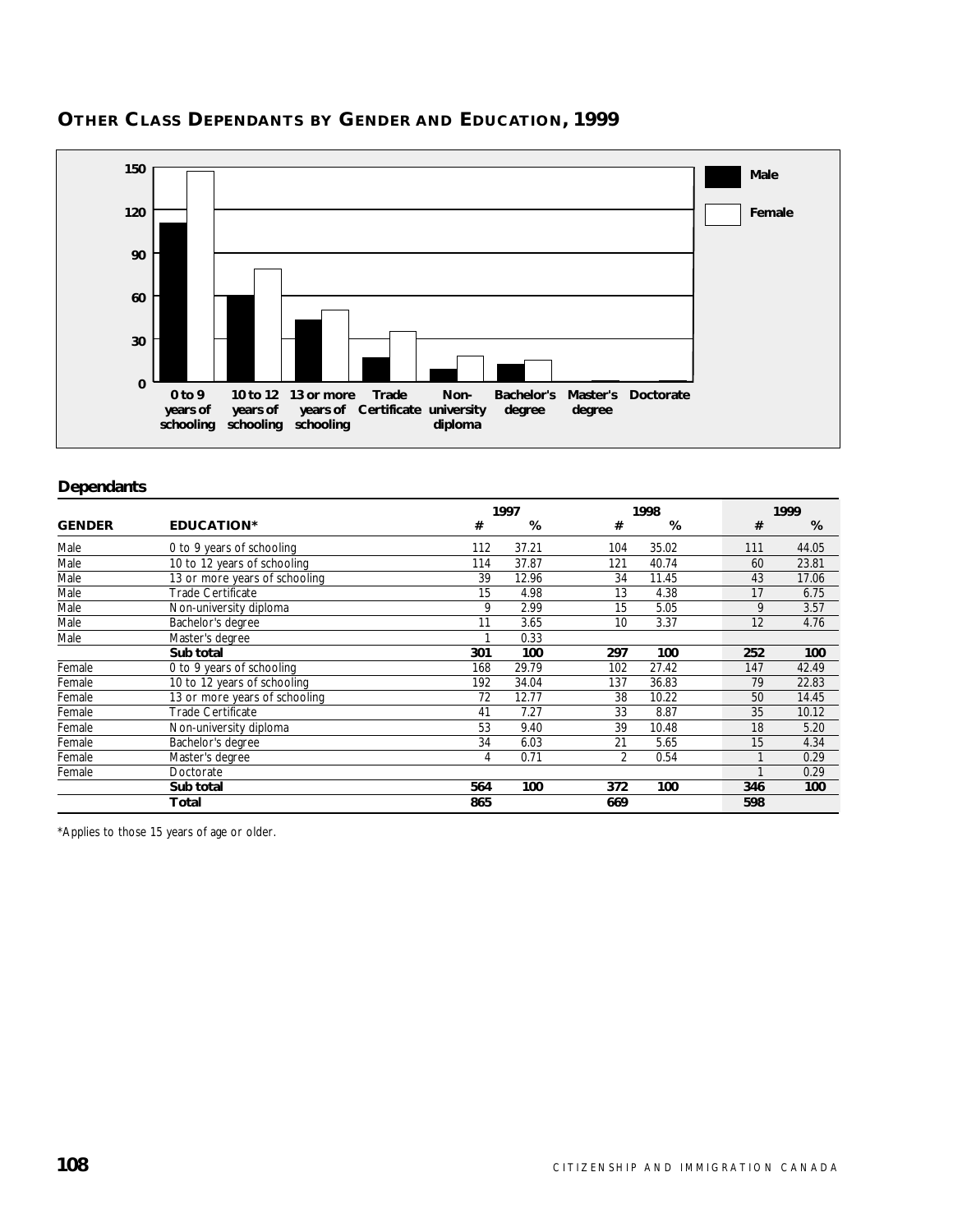

# **OTHER CLASS BY AGE AND GENDER, 1999**

|               |                  |       | 1997  |       | 1998  |  |       | 1999  |
|---------------|------------------|-------|-------|-------|-------|--|-------|-------|
| <b>GENDER</b> | <b>AGE</b>       | #     | %     | #     | %     |  | #     | %     |
| Male          | 0 to 14 years    | 605   | 24.07 | 491   | 25.01 |  | 495   | 29.62 |
| Male          | 15 to 24 years   | 370   | 14.72 | 370   | 18.85 |  | 340   | 20.35 |
| Male          | 25 to 44 years   | 1,277 | 50.80 | 858   | 43.71 |  | 638   | 38.18 |
| Male          | 45 to 64 years   | 244   | 9.71  | 233   | 11.87 |  | 189   | 11.31 |
| Male          | 65 years or more | 18    | 0.72  | 11    | 0.56  |  | 9     | 0.54  |
|               | Sub total        | 2,514 | 100   | 1,963 | 100   |  | 1,671 | 100   |
| Female        | 0 to 14 years    | 508   | 13.88 | 464   | 13.44 |  | 489   | 15.79 |
| Female        | 15 to 24 years   | 542   | 14.81 | 495   | 14.34 |  | 463   | 14.95 |
| Female        | 25 to 44 years   | 2,300 | 62.84 | 2,196 | 63.62 |  | 1,909 | 61.66 |
| Female        | 45 to 64 years   | 292   | 7.98  | 275   | 7.97  |  | 230   | 7.43  |
| Female        | 65 years or more | 18    | 0.49  | 22    | 0.64  |  | 5     | 0.16  |
|               | Sub total        | 3,660 | 100   | 3452  | 100   |  | 3,096 | 100   |
|               | Total            | 6,174 |       | 5,415 |       |  | 4,767 |       |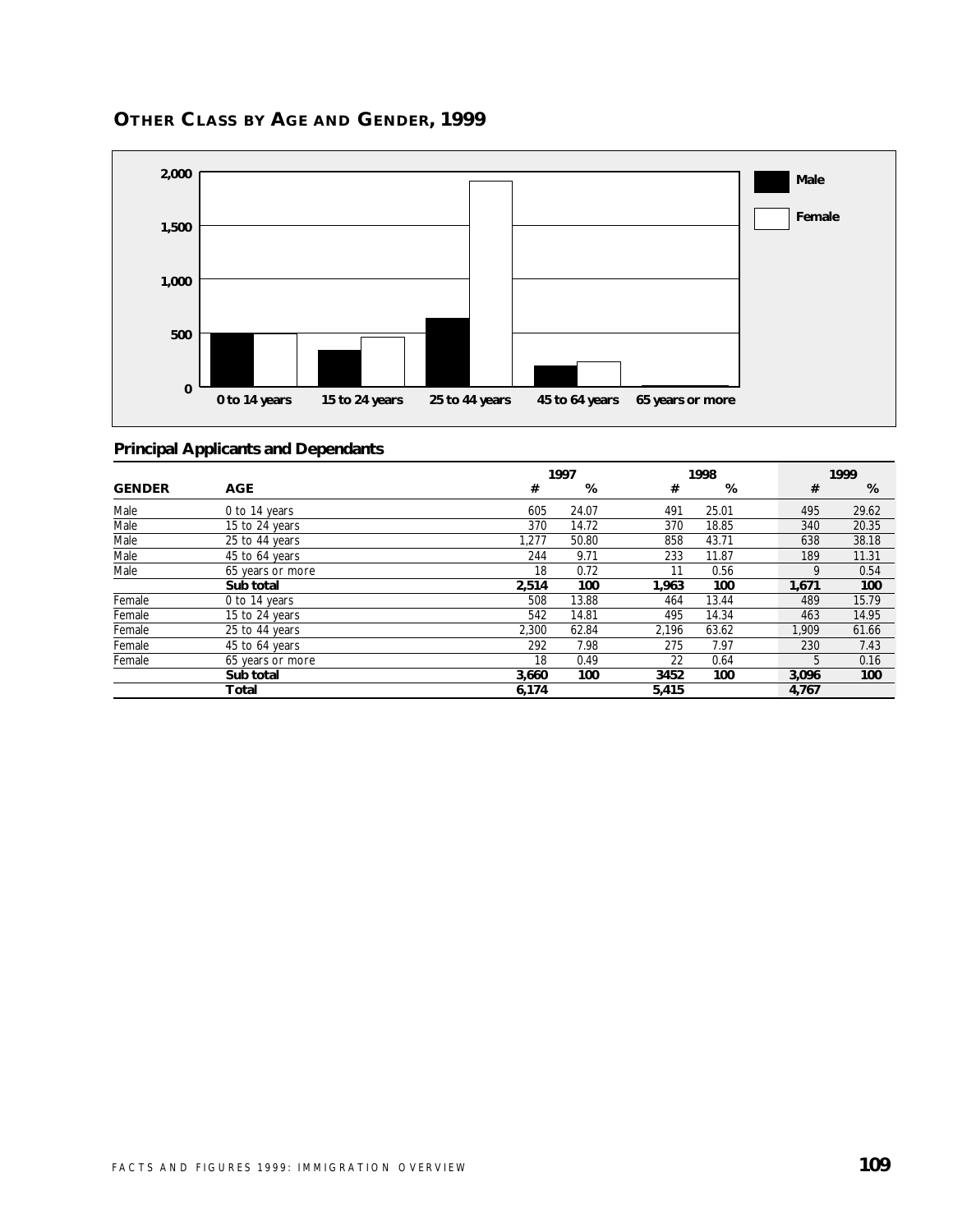# **OTHER CLASS BY MARITAL STATUS**



#### **Principal Applicants and Dependants**

|                        | 1997  |       |       | 1998  |       | 1999  |
|------------------------|-------|-------|-------|-------|-------|-------|
| <b>MARITAL STATUS*</b> |       | %     |       | %     |       | %     |
| Single                 | 2.583 | 51.04 | 2.357 | 52.85 | 2.006 | 53.03 |
| Married                | 2.167 | 42.82 | 1.802 | 40.40 | 1,571 | 41.53 |
| Other**                | 311   | 6.15  | 301   | 6.75  | 206   | 5.45  |
| <b>Total</b>           | 5,061 | 100   | 4.460 | 100   | 3,783 | 100   |

\* Applies to those 15 years of age or older.

\*\* Divorced, widowed, separated.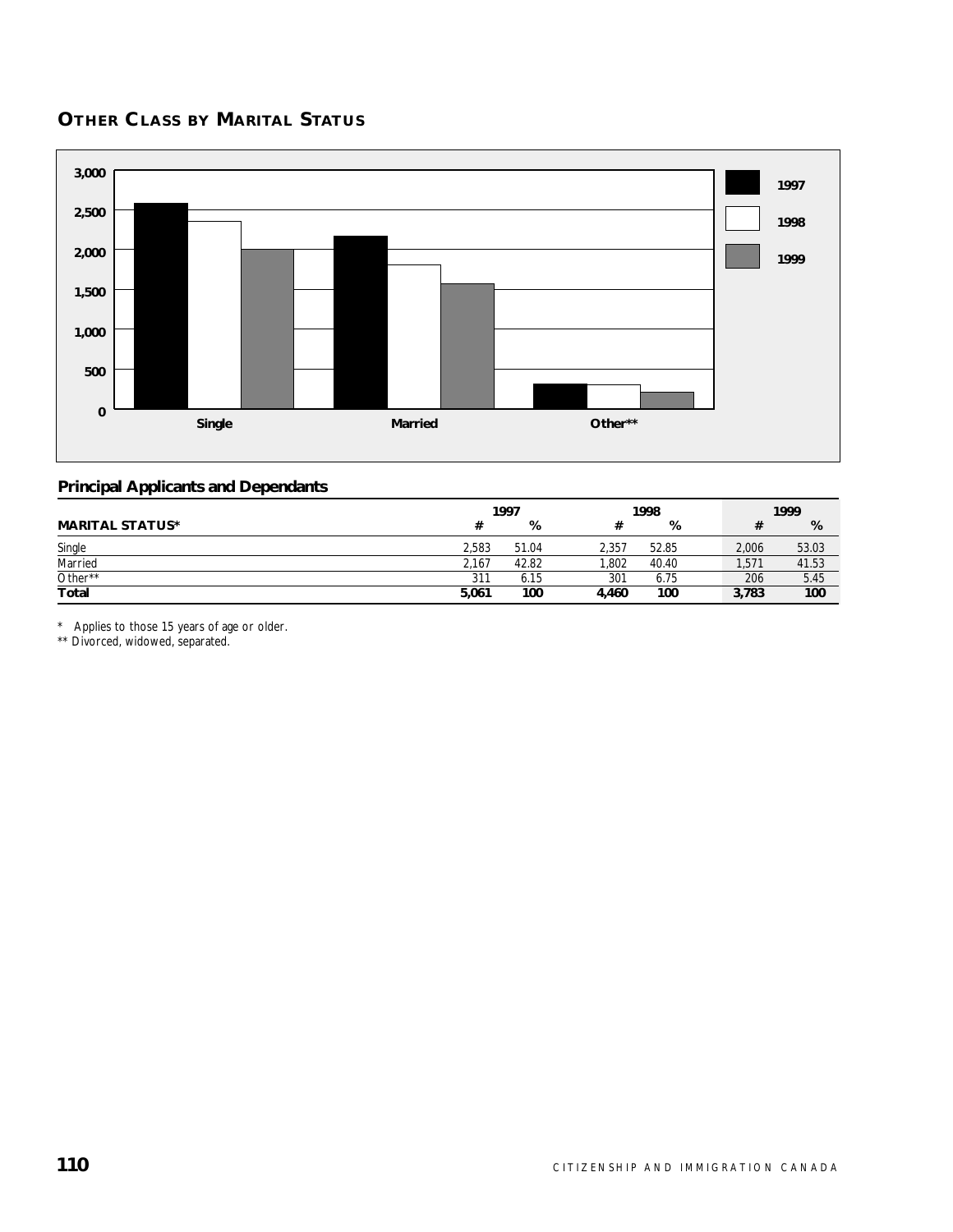

# **OTHER CLASS BY LANGUAGE ABILITY – PRINCIPAL APPLICANTS AND DEPENDANTS**

### **Principal Applicants and Dependants**

|                         | 1997  |       | 1998  |       | 1999  |       |  |
|-------------------------|-------|-------|-------|-------|-------|-------|--|
| <b>LANGUAGE ABILITY</b> | #     | %     |       | %     |       | %     |  |
| English                 | 4.408 | 71.40 | 3.828 | 70.69 | 3.031 | 63.58 |  |
| French                  | 177   | 2.87  | 104   | 1.92  | 64    | 1.34  |  |
| Both French and English | 117   | l.90  | 52    | 0.96  | 42    | 0.88  |  |
| Neither                 | 1.472 | 23.84 | .431  | 26.43 | 1,630 | 34.19 |  |
| Total                   | 6,174 | 100   | 5.415 | 100   | 4,767 | 100   |  |

### **Children Under 15 Years of Age\***

|                |                         |       | 1997  |     | 1998  |  |     | 1999  |
|----------------|-------------------------|-------|-------|-----|-------|--|-----|-------|
| <b>AGE</b>     | <b>LANGUAGE ABILITY</b> | #     | %     | #   | %     |  | #   | %     |
| 0 to 4 years   | English                 |       | 0.63  | 2   | 0.21  |  | 12  | 1.22  |
| 0 to 4 years   | French                  |       | 0.09  |     | 0.00  |  |     | 0.20  |
| 0 to 4 years   | Neither                 | 18    | 1.62  | 13  | 1.36  |  | 100 | 10.16 |
|                | Sub-Total               | 26    | 2.34  | 15  | 1.57  |  | 114 | 11.59 |
| 5 to 9 years   | English                 | 133   | 11.95 | 80  | 8.38  |  | 59  | 6.00  |
| 5 to 9 years   | French                  | 16    | 1.44  | 9   | 0.94  |  | 3   | 0.30  |
| 5 to 9 years   | Both French and English | 4     | 0.36  |     | 0.00  |  |     | 0.20  |
| 5 to 9 years   | <b>Neither</b>          | 298   | 26.77 | 285 | 29.84 |  | 318 | 32.32 |
|                | Sub-Total               | 451   | 40.52 | 374 | 39.16 |  | 382 | 38.82 |
| 10 to 14 years | English                 | 193   | 17.34 | 152 | 15.92 |  | 104 | 10.57 |
| 10 to 14 years | French                  | 12    | 1.08  | 9   | 0.94  |  | 6   | 0.61  |
| 10 to 14 years | Both French and English | 13    | 1.17  | 1   | 0.10  |  |     | 0.00  |
| 10 to 14 years | Neither                 | 418   | 37.56 | 404 | 42.30 |  | 378 | 38.41 |
|                | Sub-Total               | 636   | 57.14 | 566 | 59.27 |  | 488 | 49.59 |
|                | Total                   | 1,113 | 100   | 955 | 100   |  | 984 | 100   |

\*These individuals are included in the totals for 'Principal Applicants and Dependants'.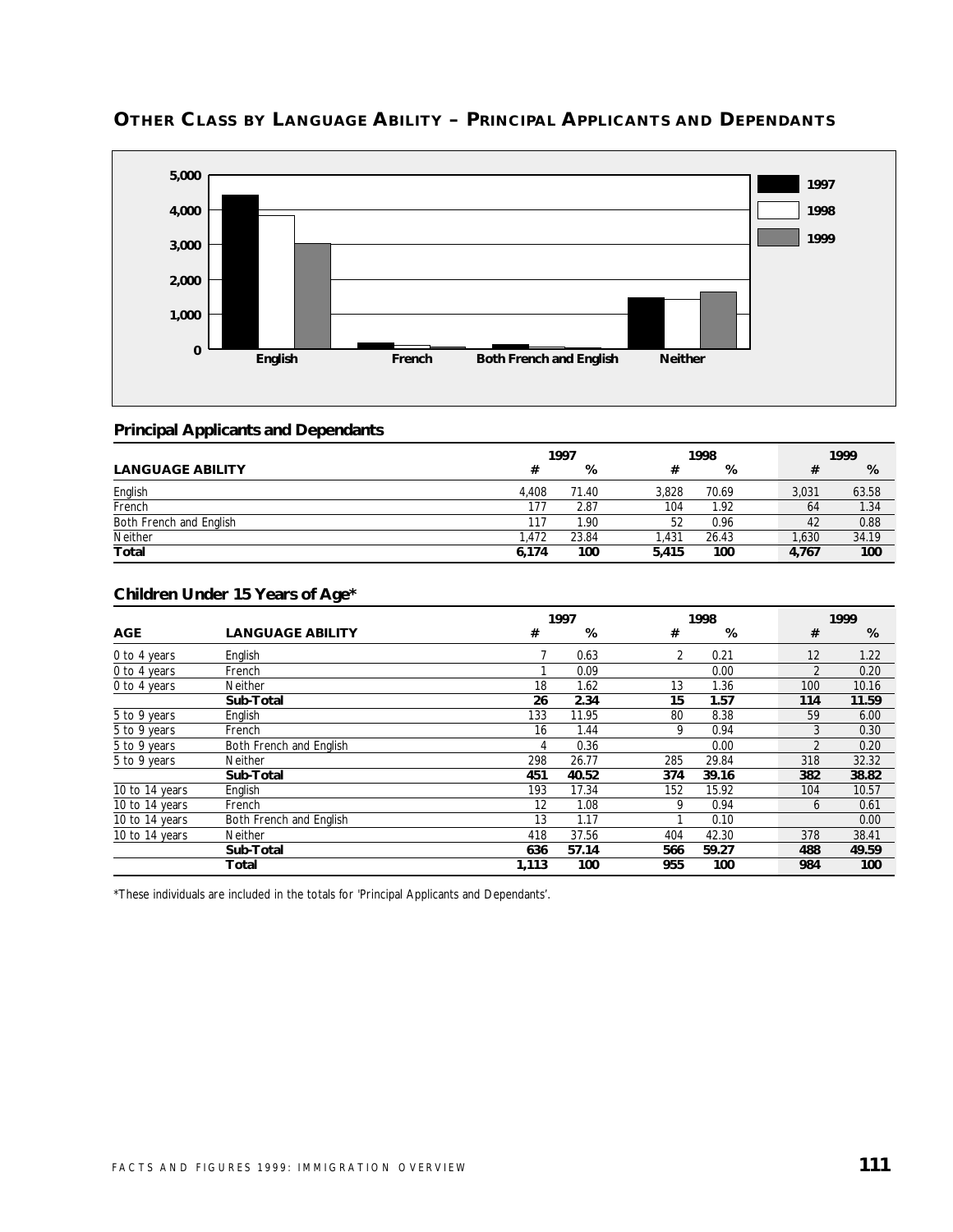

# **OTHER CLASS BY INTENTION TO WORK (15 YEARS OR OLDER)**

## **Principal Applicants and Dependants**

|                           |       | 1997  |       | 1998  |  | 1999  |       |
|---------------------------|-------|-------|-------|-------|--|-------|-------|
| <b>INTENTION TO WORK*</b> |       | %     |       | %     |  |       | %     |
| Intend to work            | 4.283 | 84.63 | 3.712 | 83.23 |  | 3.029 | 80.07 |
| Do not intend to work     | 778   | 15.37 | 748   | 16.77 |  | 754   | 19.93 |
| Total                     | 5,061 | 100   | 4.460 | 100   |  | 3,783 | 100   |

### **Principal Applicants and Dependants**

|                                            | 1997  |       |       | 1998  |  |       | 1999  |  |  |
|--------------------------------------------|-------|-------|-------|-------|--|-------|-------|--|--|
| <b>INTENTION TO WORK*</b>                  | #     | %     | #     | %     |  |       | %     |  |  |
| Intend to Work - employee                  | 1.736 | 34.30 | 1.116 | 25.02 |  | 1.009 | 26.67 |  |  |
| Intend to Work - occupation not identified | 2.545 | 50.29 | 2.595 | 58.18 |  | 2.020 | 53.40 |  |  |
| Intend to Work - self-employed             |       | 0.04  |       | 0.02  |  |       |       |  |  |
| Student                                    | 586   | 11.58 | 555   | 12.44 |  | 598   | 15.81 |  |  |
| Do not intend to work                      | 192   | 3.79  | 193   | 4.33  |  | 156   | 4.12  |  |  |
| Total                                      | 5.061 | 100   | 4.460 | 100   |  | 3.783 | 100   |  |  |

\* Applies to those 15 years of age or older.